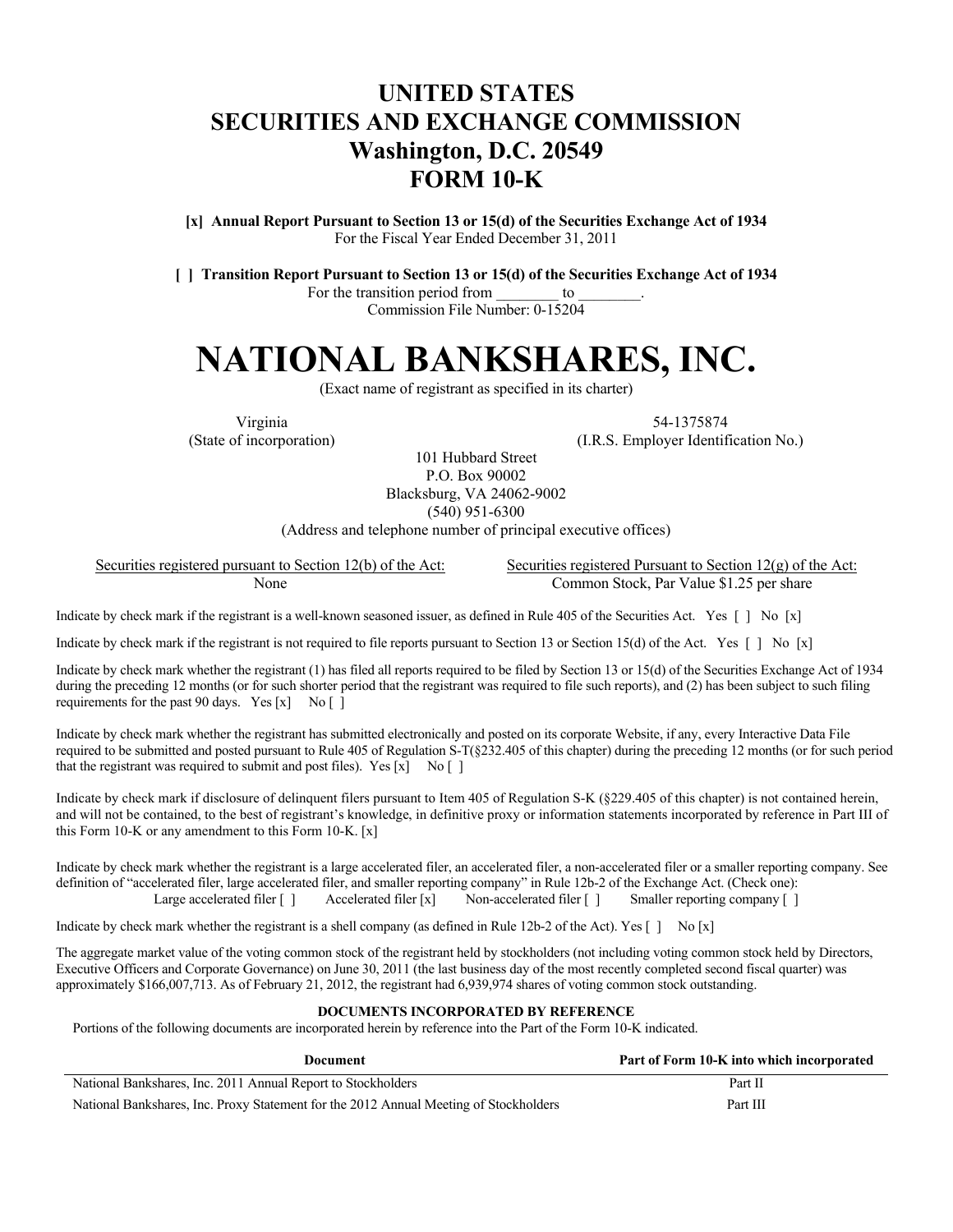## **NATIONAL BANKSHARES, INC. AND SUBSIDIARIES**

#### Form 10-K Index

| Part I                   |                                                                                                                 | Page |
|--------------------------|-----------------------------------------------------------------------------------------------------------------|------|
| Item 1.                  | <b>Business</b>                                                                                                 | 3    |
| Item 1A.                 | <b>Risk Factors</b>                                                                                             | 8    |
| Item 1B.                 | <b>Unresolved Staff Comments</b>                                                                                | 9    |
| Item 2.                  | Properties                                                                                                      | 9    |
| Item 3.                  | <b>Legal Proceedings</b>                                                                                        | 9    |
| Item 4.                  | <b>Mine Safety Disclosures</b>                                                                                  | 9    |
| Part II                  |                                                                                                                 |      |
| Item 5.                  | Market for Registrant's Common Equity, Related Stockholder Matters and Issuer Purchases<br>of Equity Securities | 9    |
| Item 6.                  | <b>Selected Financial Data</b>                                                                                  | 11   |
| Item 7.                  | Management's Discussion and Analysis of Financial Condition and Results of Operations                           | 12   |
| Item 7A.                 | Quantitative and Qualitative Disclosures About Market Risk                                                      | 32   |
| Item 8.                  | Financial Statements and Supplementary Data                                                                     | 33   |
| Item 9.                  | Changes In and Disagreements With Accountants on Accounting and Financial Disclosure                            | 78   |
| Item 9A.                 | <b>Controls and Procedures</b>                                                                                  | 78   |
| Item 9B.                 | Other Information                                                                                               | 79   |
| Part III                 |                                                                                                                 |      |
| Item 10.                 | Directors, Executive Officers and Corporate Governance                                                          | 79   |
| Item 11.                 | <b>Executive Compensation</b>                                                                                   | 80   |
| Item 12.                 | Security Ownership of Certain Beneficial Owners and Management and Related Stockholder<br><b>Matters</b>        | 80   |
| Item 13.                 | Certain Relationships and Related Transactions, and Director Independence                                       | 80   |
| Item 14.                 | Principal Accounting Fees and Services                                                                          | 80   |
| Part IV                  |                                                                                                                 |      |
| Item 15.                 | <b>Exhibits, Financial Statement Schedules</b>                                                                  | 81   |
| <b>Signatures</b>        |                                                                                                                 | 83   |
| <b>Index of Exhibits</b> |                                                                                                                 | 88   |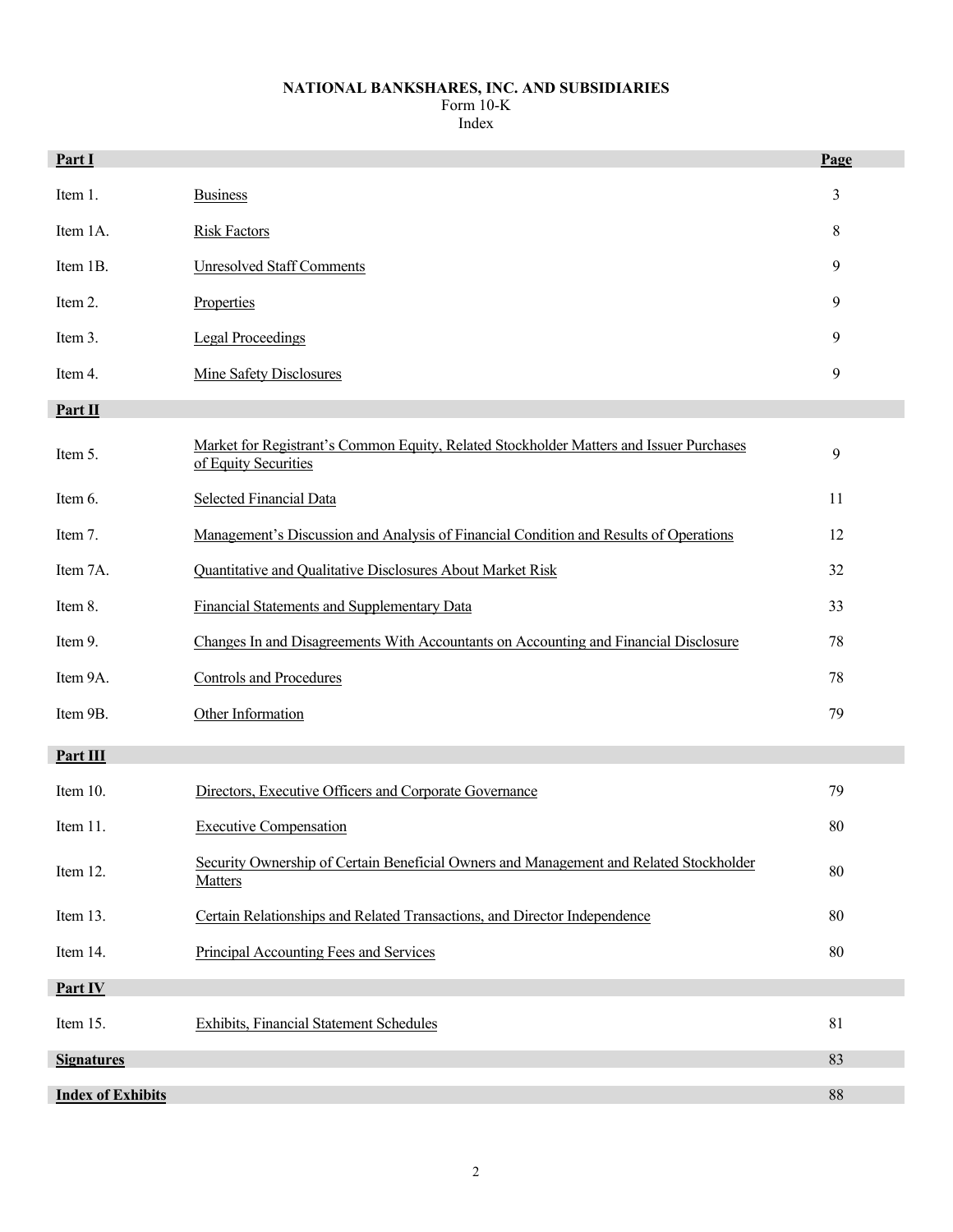#### **Item 1. Business**

#### **History and Business**

 National Bankshares, Inc. (the "Company" or "NBI") is a financial holding company that was organized in 1986 under the laws of Virginia and is registered under the Bank Holding Company Act of 1956. It conducts most of its operations through its whollyowned community bank subsidiary, the National Bank of Blacksburg ("NBB"). It also owns National Bankshares Financial Services, Inc. ("NBFS"), which does business as National Bankshares Insurance Services and National Bankshares Investment Services.

#### **The National Bank of Blacksburg**

 The National Bank of Blacksburg, which does business as National Bank, was originally chartered in 1891 as the Bank of Blacksburg. Its state charter was converted to a national charter in 1922 and it became the National Bank of Blacksburg. In 2004, NBB purchased Community National Bank of Pulaski, Virginia. In May, 2006, Bank of Tazewell County, a Virginia bank which since 1996 had also been a wholly-owned subsidiary of NBI, was merged with and into NBB.

 NBB is community-oriented, and it offers a full range of retail and commercial banking services to individuals, businesses, nonprofits and local governments from its headquarters in Blacksburg, Virginia and its twenty-four branch offices throughout southwest Virginia. NBB has telephone and internet banking and it operates twenty-five automated teller machines in its service area. Lending is focused at small and mid-sized businesses and at individuals. Loan types include commercial, agricultural, real estate, home equity and consumer. Merchant credit card services and business and consumer debit and credit cards are available. Deposit accounts offered include demand deposit accounts, money market deposit accounts, savings accounts and certificates of deposit. NBB offers other miscellaneous services normally provided by commercial banks, such as letters of credit, night depository, safe deposit boxes, travelers checks, utility payment services and automatic funds transfer. NBB conducts a general trust business that has wealth management, and trust and estate services for individual and business customers.

 At December 31, 2011, NBB had total assets of \$1,063,754 and total deposits of \$919,443. NBB's net income for 2011 was \$17,946, which produced a return on average assets of 1.75% and a return on average equity of 13.39%. Refer to Note 12 of the Notes to Consolidated Financial Statements for NBB's risk-based capital ratios.

#### **National Bankshares Financial Services, Inc.**

 In 2001, National Bankshares Financial Services, Inc. was formed in Virginia as a wholly-owned subsidiary of NBI. NBFS offers non-deposit investment products and insurance products for sale to the public. NBFS works cooperatively with Infinex Investments, Inc. to provide investments and with Bankers Insurance, LLC for insurance products. NBFS does not significantly contribute to NBI's net income.

#### **Operating Revenue**

 The percentage of total operating revenue attributable to each class of similar service that contributed 15% or more of the Company's total operating revenue for the years ended December 31, 2011, 2010 and 2009 is set out in the following table.

| Period            | <b>Class of Service</b>    | Percentage of<br><b>Total Revenues</b> |
|-------------------|----------------------------|----------------------------------------|
| December 31, 2011 | Interest and Fees on Loans | 62.57%                                 |
|                   | Interest on Investments    | 22.75%                                 |
| December 31, 2010 | Interest and Fees on Loans | 64.22%                                 |
|                   | Interest on Investments    | 21.03%                                 |
| December 31, 2009 | Interest and Fees on Loans | 63.38%                                 |
|                   | Interest on Investments    | 21.62%                                 |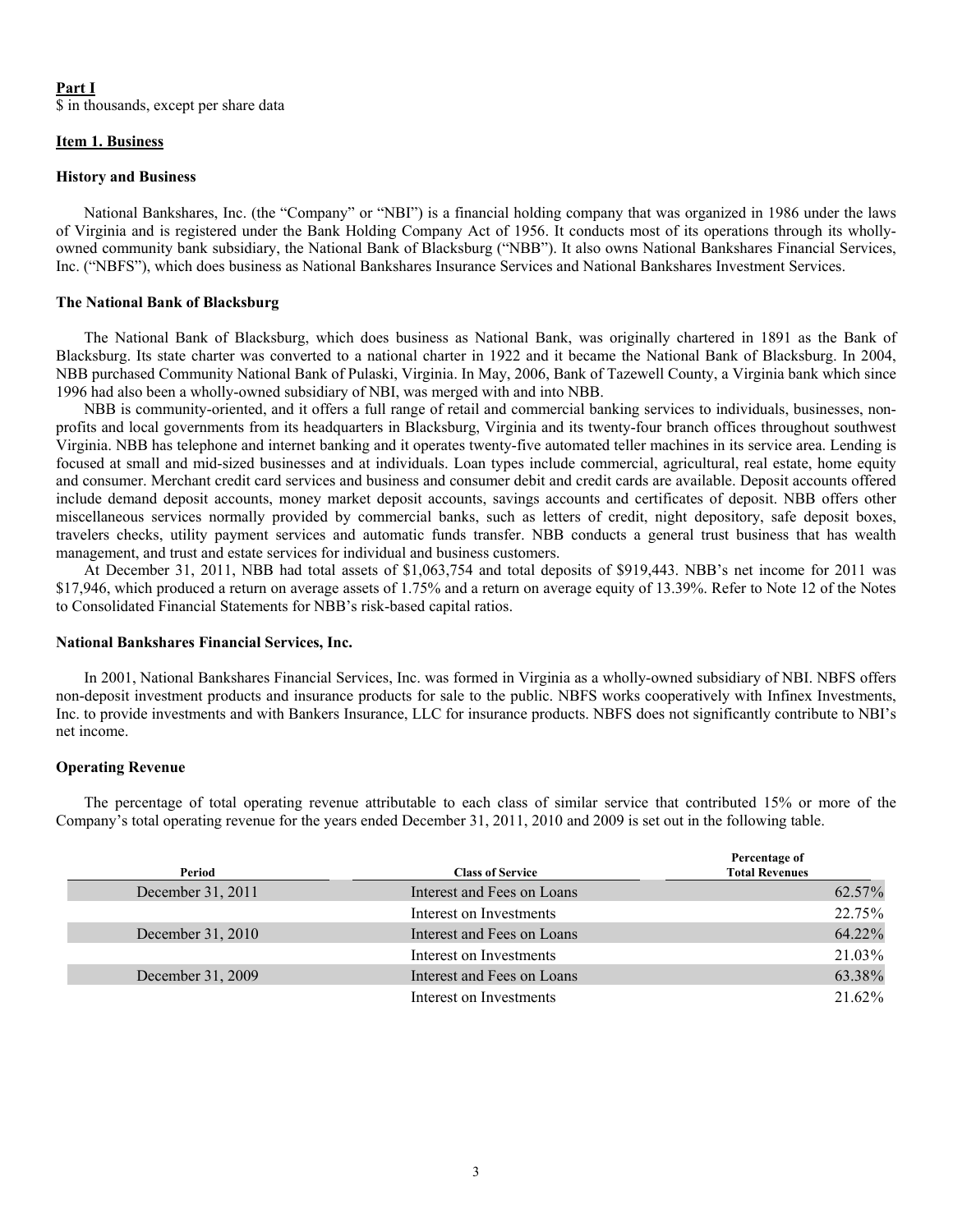#### **Market Area**

 The Company's market area in southwest Virginia is made up of the counties of Montgomery, Giles, Pulaski, Tazewell, Wythe, Smyth and Washington. It includes the independent cities of Radford and Galax, and the portions of Carroll and Grayson Counties that are adjacent to Galax. The Company also serves those portions of Mercer County and McDowell County, West Virginia that are contiguous with Tazewell County, Virginia. Although largely rural, the market area is home to two major universities, Virginia Tech and Radford University, and to three community colleges. Virginia Tech, located in Blacksburg, Virginia, is the area's largest employer and is the Commonwealth's second largest university. A second state supported university, Radford University, is located nearby. State support for public colleges and universities, like Virginia Tech and Radford University, has been adversely affected by the recession and State budget considerations. As a result, the normally stable base of university employment is likely to be reduced. In recent years, Virginia Tech's Corporate Research Center has brought a number of technology related companies to Montgomery County. However, the recession has slowed the growth of new jobs in the Center.

In addition to education, the market area has a diverse economic base, with manufacturing, agriculture, tourism, healthcare, retail and service industries all represented. Large manufacturing facilities in the region include Celanese Acetate, the largest employer in Giles County, and Volvo Heavy Trucks, the largest company in Pulaski County. Both of these firms have experienced layoffs within the past several years. During the past year, Volvo Heavy Trucks has begun to slowly re-hire some employees whose jobs were cut in the previous year in response to a rapid decline in the demand for trucks because of the economic downturn. Pulaski and Galax have in the past been centers for furniture manufacturing. However, this industry has been declining because of growing furniture imports and the loss of demand. Several furniture companies have gone out of business in the recent past. Tazewell County is largely dependent on the coal mining industry and on agriculture for its economic base. Coal production is a cyclical industry that was negatively affected by the economic decline. Montgomery County, Bluefield in Tazewell County and Abingdon in Washington County are regional retail centers and have facilities to provide basic health care for the region.

NBI's market area offers the advantages of a good quality of life, scenic beauty, moderate climate and historical and cultural attractions. The region has some recent success attracting retirees, particularly from the Northeast and urban northern Virginia.

 Because NBI's market area is economically diverse and includes large public employers, it has historically avoided the most extreme effects of past economic downturns. However, because the current national and state economic problems have been severe and prolonged, most the Company's market area is experiencing higher levels of unemployment and very slow economic growth. For the Company, the result is a higher number of loan defaults than its historical average and a lower loan demand.

#### **Competition**

 The banking and financial services industry in NBI's market area is highly competitive. The competitive business environment is a result of changes in regulation, changes in technology and product delivery systems and competition from other financial institutions as well as non-traditional financial services. NBB competes for loans and deposits with other commercial banks, credit unions, securities and brokerage companies, mortgage companies, insurance companies, retailers, automobile companies and other nonbank financial service providers. Many of these competitors are much larger in total assets and capitalization, have greater access to capital markets and offer a broader array of financial services than NBB. In order to compete, NBB relies upon a deep knowledge of its markets, a service-based business philosophy, personal relationships with customers, specialized services tailored to meet customers' needs and the convenience of office locations. In addition, the bank is generally competitive with other financial institutions in its market area with respect to interest rates paid on deposit accounts, interest rates charged on loans and other service charges on loans and deposit accounts.

#### **Organization and Employment**

NBI, NBB and NBFS are organized in a holding company/subsidiary structure. Functions that serve both subsidiaries, including audit, compliance, loan review and human resources, are at the holding company level, and fees are charged to the respective subsidiary for those services.

 At December 31, 2011, NBI employed 18 full time employees, NBB had 194 full time equivalent employees and NBFS had 3 full time employees.

#### **Regulation, Supervision and Government Policy**

NBI and NBB are subject to state and federal banking laws and regulations that provide for general regulatory oversight of all aspects of their operations. As a result of substantial regulatory burdens on banking, financial institutions like NBI and NBB are at a disadvantage to other competitors who are not as highly regulated, and NBI and NBB's costs of doing business are accordingly higher. Legislative efforts to prevent a repeat of the 2008 financial crisis culminated in the Dodd-Frank Wall Street Reform Act of 2010. This legislation, together with existing and planned implementing regulations, has dramatically increased the regulatory burden on commercial banks. The burden falls disproportionately on community banks like NBB, which must devote a higher proportion of their human and other resources to compliance than do their larger competitors. The financial crisis has also heightened the examination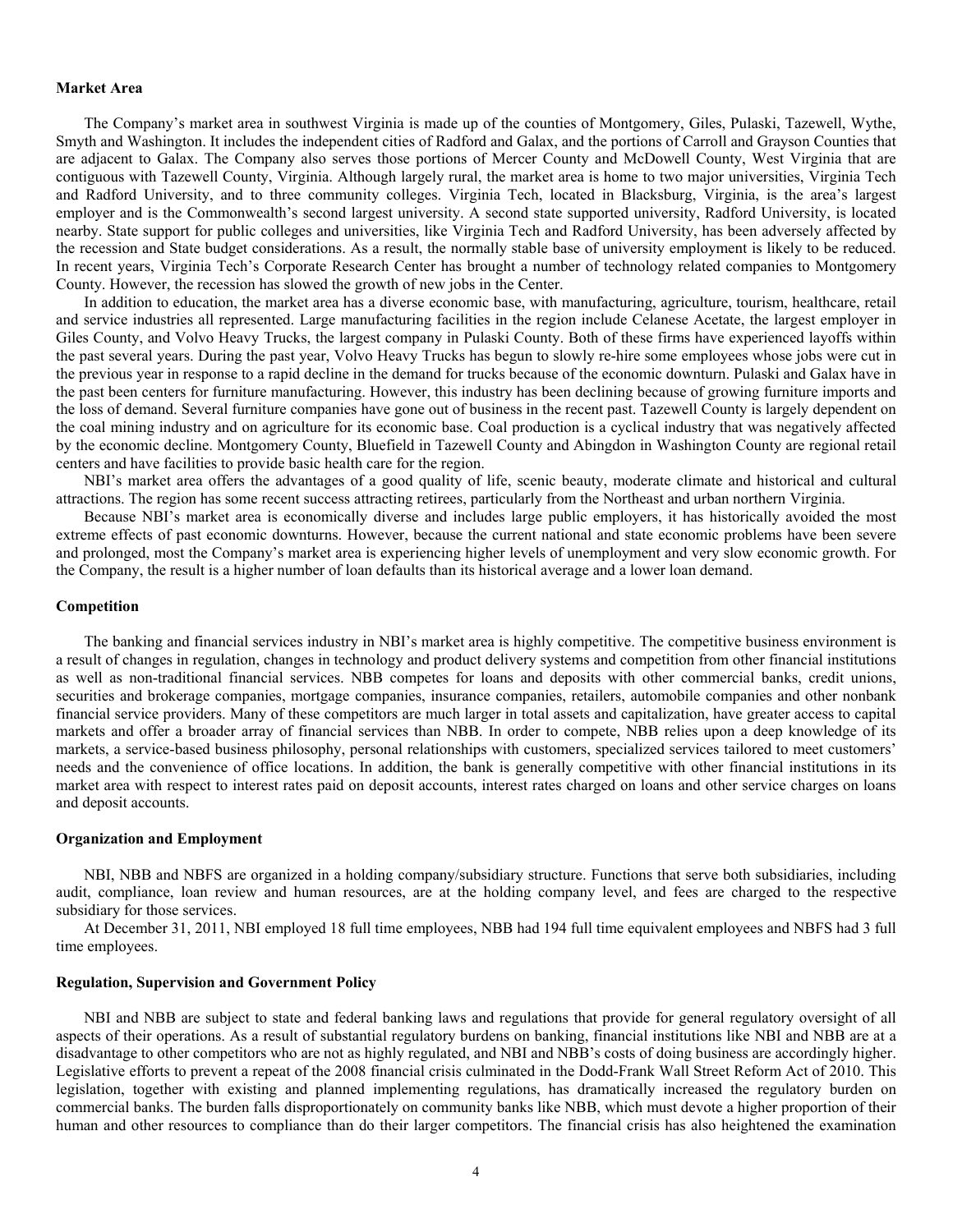focus by banking regulators, particularly on real estate related assets and commercial loans. In the current environment, the potential for additional laws and regulations that will impact the Company, as well as heightened examination standards with regard to asset quality, cannot be ruled out. The following is a brief summary of certain laws, rules and regulations that affect NBI and NBB.

#### **National Bankshares, Inc.**

NBI is a bank holding company qualified as a financial holding company under the Federal Bank Holding Company Act (BHCA), which is administered by the Board of Governors of the Federal Reserve System (the "Federal Reserve"). NBI is required to file an annual report with the Federal Reserve and may be required to furnish additional information pursuant to the BHCA. The Federal Reserve is authorized to examine NBI and its subsidiaries. With some limited exceptions, the BHCA requires a bank holding company to obtain prior approval from the Federal Reserve before acquiring or merging with a bank or before acquiring more than 5% of the voting shares of a bank unless it already controls a majority of shares.

*The Bank Holding Company Act.* Under the BHCA, a bank holding company is generally prohibited from engaging in nonbanking activities unless the Federal Reserve has found those activities to be incidental to banking. Bank holding companies also may not acquire more than 5% of the voting shares of any company engaged in nonbanking activities. Amendments to the BHCA that were included in the Gramm-Leach-Bliley Act of 1999 (see below) permitted any bank holding company with bank subsidiaries that are well-capitalized, well-managed and which have a satisfactory or better rating under the Community Reinvestment Act (see below) to file an election with the Federal Reserve to become a financial holding company. A financial holding company may engage in any activity that is (i) financial in nature (ii) incidental to a financial activity or (iii) complementary to a financial activity. Financial activities include insurance underwriting, securities dealing and underwriting and providing financial, investment or economic advising services. NBI is a financial holding company.

*The Virginia Banking Act.* The Virginia Banking Act requires all Virginia bank holding companies to register with the Virginia State Corporation Commission (the "Commission"). NBI is required to report to the Commission with respect to financial condition, operations and management. The Commission may also make examinations of any bank holding company and its subsidiaries and must approve the acquisition of ownership or control of more than 5% of the voting shares of any Virginia bank or bank holding company.

*The Gramm-Leach-Bliley Act.* The Gramm-Leach-Bliley Act ("GLBA") permits significant combinations among different sectors of the financial services industry, allows for expansion of financial service activities by bank holding companies and offers financial privacy protections to consumers. GLBA preempts most state laws that prohibit financial holding companies from engaging in insurance activities. GBLA permits affiliations between banks and securities firms in the same holding company structure, and it permits financial holding companies to directly engage in a broad range of securities and merchant banking activities.

*The Sarbanes-Oxley Act.* The Sarbanes-Oxley Act ("SOX") enacted major reforms of the federal securities laws intended to protect investors by improving the accuracy and reliability of corporate disclosures. It impacts all companies with securities registered under the Securities Exchange Act of 1934, including NBI. SOX creates increased responsibility for chief executive officers and chief financial officers with respect to the content of filings with the Securities and Exchange Commission. Section 404 of SOX and related Securities and Exchange Commission rules focused increased scrutiny by internal and external auditors on NBI's systems of internal controls over financial reporting, which is designed to insure that those internal controls are effective in both design and operation. SOX sets out enhanced requirements for audit committees, including independence and expertise, and it includes stronger requirements for auditor independence and limits the types of non-audit services that auditors can provide. Finally, SOX contains additional and increased civil and criminal penalties for violations of securities laws.

*Capital Requirements.* The Federal Reserve has adopted risk-based capital guidelines that are applicable to NBI. The guidelines provide that the Company must maintain a minimum ratio of 8% of qualified total capital to risk-weighted assets (including certain off-balance sheet items, such as standby letters of credit). At least half of total capital must be comprised of Tier 1 capital, for a minimum ratio of Tier 1 capital to risk-weighted assets of 4%. In addition, the Federal Reserve has established minimum leverage ratio guidelines of 4% for banks that meet certain specified criteria. The leverage ratio is the ratio of Tier 1 capital to total average assets, less intangibles. NBI is expected to be a source of capital strength for its subsidiary bank, and regulators can undertake a number of enforcement actions against NBI if its subsidiary bank becomes undercapitalized. NBI's bank subsidiary is well capitalized and fully in compliance with capital guidelines.

 Bank regulators are actively reviewing capital requirements for banking organizations beyond current levels. NBI is unable to predict if higher capital levels may be mandated in the future.

*Emergency Economic Stabilization Act of 2008.* On October 14, 2008, the U.S. Treasury announced the Troubled Asset Relief Program ("TARP") under the Emergency Economic Stabilization Act of 2008. In the program, the Treasury was authorized to purchase up to \$250 billion of senior preferred shares in qualifying U.S. banks, saving and loan associations and bank and savings and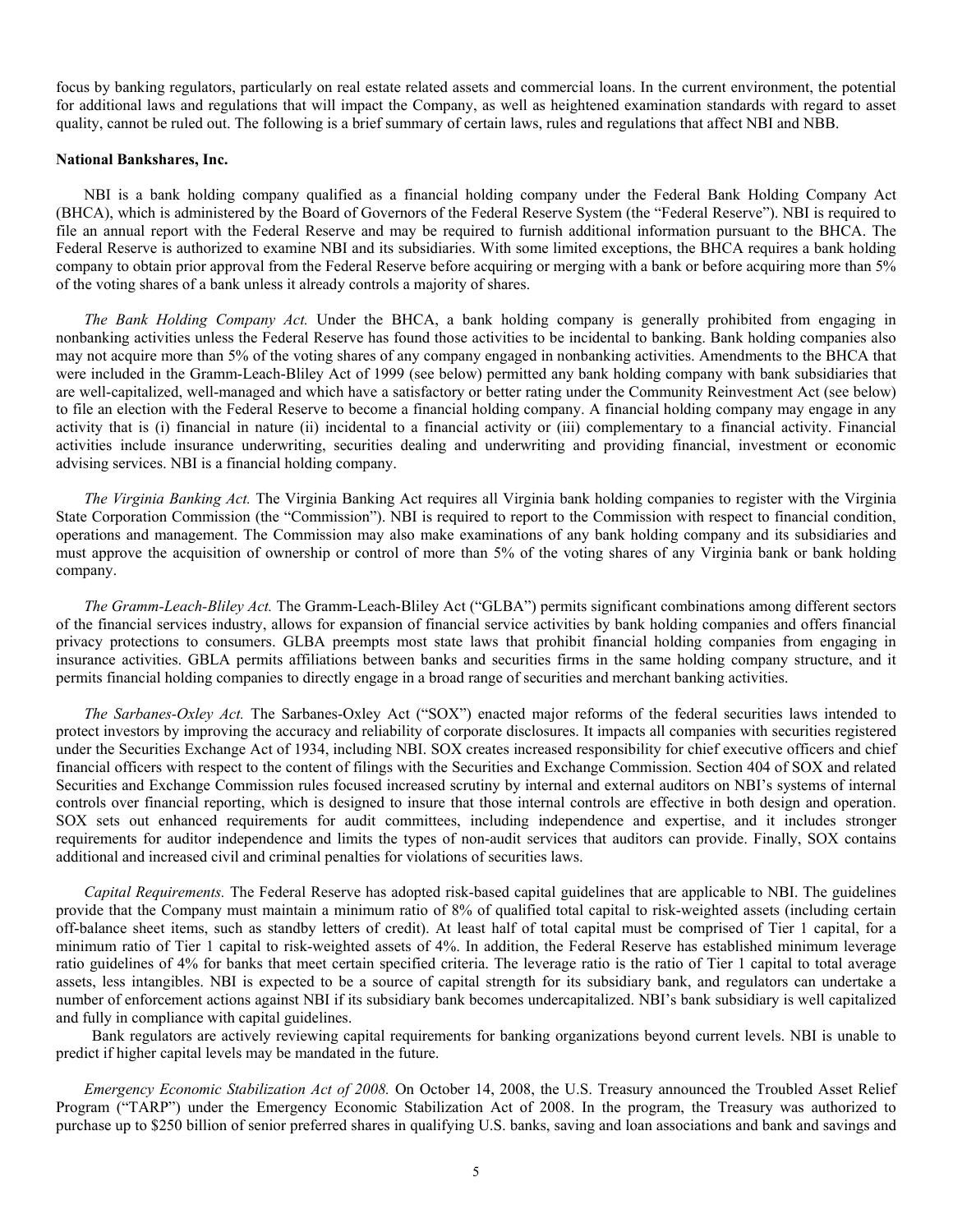loan holding companies. The amount of TARP funds was later increased to \$700 billion. The minimum subscription amount was 1% of risk-weighted assets and the maximum amount was the lesser of \$25 billion or 3% of risk-weighted assets. The Dodd-Frank Act (described below) reduced the amount attributed to \$475 billion. NBI did not participate in TARP.

*American Recovery and Reinvestment Act of 2009.* The ARRA was enacted in 2009 and includes a wide range of programs to stimulate economic recovery. In addition, it also imposed new executive compensation and corporate governance obligations on TARP Capital Purchase Program recipients. Because NBI did not participate in TARP, it is not affected by these requirements.

*Dodd-Frank Wall Street Reform and Consumer Protection Act.* The Dodd-Frank Act was signed into law on July 21, 2010. Its wide ranging provisions affect all federal financial regulatory agencies and nearly every aspect of the American financial services industry. Among the provisions of the Dodd-Frank Act that directly impact the Company is the creation of an independent Consumer Financial Protection Bureau (CFPB), which has the ability to write rules for consumer protections governing all financial institutions. All consumer protection responsibility formerly handled by other banking regulators is consolidated in the CFPB. It will also oversee the enforcement of all federal laws intended to ensure fair access to credit. For smaller financial institutions such as NBI and NBB, the CFPB will coordinate its examination activities through their primary regulators.

 The Dodd-Frank Act contains provisions designed to reform mortgage lending, which includes the requirement of additional disclosures for consumer mortgages. In addition, the Federal Reserve issued new rules, effective October 1, 2011, that will have the effect of limiting the fees charged to merchants by credit card companies for debit card transactions. The result of these rules will be to limit the amount of interchange fee income available to the Company. The Dodd-Frank Act also contains provisions that affect corporate governance and executive compensation.

 Although the Dodd-Frank Act provisions themselves are extensive, the ultimate impact on the Company of this massive legislation is unknown. The Act provides that several federal agencies, including the Federal Reserve and the Securities and Exchange Commission, shall issue regulations implementing major portions of the legislation, and this process is ongoing.

#### **The National Bank of Blacksburg**

 NBB is a national banking association incorporated under the laws of the United States, and the bank is subject to regulation and examination by the Office of the Comptroller of the Currency ("OCC"). NBB's deposits are insured by the Federal Deposit Insurance Corporation (FDIC) up to the limits of applicable law. The OCC, as the primary regulator, and the FDIC regulate and monitor all areas of NBB's operation. These areas include adequacy of capitalization and loss reserves, loans, deposits, business practices related to the charging and payment of interest, investments, borrowings, payment of dividends, security devices and procedures, establishment of branches, corporate reorganizations and maintenance of books and records. NBB is required to maintain certain capital ratios. It must also prepare quarterly reports on its financial condition for the OCC and conduct an annual audit of its financial affairs. OCC requires NBB to adopt internal control structures and procedures designed to safeguard assets and monitor and reduce risk exposure. While appropriate for the safety and soundness of banks, these requirements add to overhead expense for NBB and other banks.

*The Community Reinvestment Act.* NBB is subject to the provisions of the Community Reinvestment Act ("CRA"), which imposes an affirmative obligation on financial institutions to meet the credit needs of the communities they serve, including low and moderate income neighborhoods. The OCC monitors NBB's compliance with the CRA and assigns public ratings based upon the bank's performance in meeting stated assessment goals. Unsatisfactory CRA ratings can result in restrictions on bank operations or expansion. NBB received a "satisfactory" rating in its last CRA examination by the OCC.

*The Gramm-Leach-Bliley Act*. In addition to other consumer privacy provisions, the Gramm-Leach-Bliley Act ("GLBA") restricts the use by financial institutions of customers' nonpublic personal information. At the inception of the customer relationship and annually thereafter, NBB is required to provide its customers with information regarding its policies and procedures with respect to handling of customers' nonpublic personal information. GLBA generally prohibits a financial institution from providing a customer's nonpublic personal information to unaffiliated third parties without prior notice and approval by the customer.

*The USA Patriot Act.* The USA Patriot Act ("Patriot Act") facilitates the sharing of information among government entities and financial institutions to combat terrorism and money laundering. The Patriot Act imposes an obligation on NBB to establish and maintain anti-money laundering policies and procedures, including a customer identification program. The bank is also required to screen all customers against government lists of known or suspected terrorists. There is additional regulatory oversight to insure compliance with the Patriot Act.

*Consumer Laws and Regulations.* There are a number of laws and regulations that regulate banks' consumer loan and deposit transactions. Among these are the Truth in Lending Act, the Truth in Savings Act, the Expedited Funds Availability Act, the Equal Credit Opportunity Act, the Fair Housing Act, the Fair Credit Reporting Act, the Electronic Funds Transfer Act and the Fair Debt Collections Practices Act. NBB is required to comply with these laws and regulations in its dealings with customers. There are numerous disclosure and other compliance requirements associated with the consumer laws and regulations.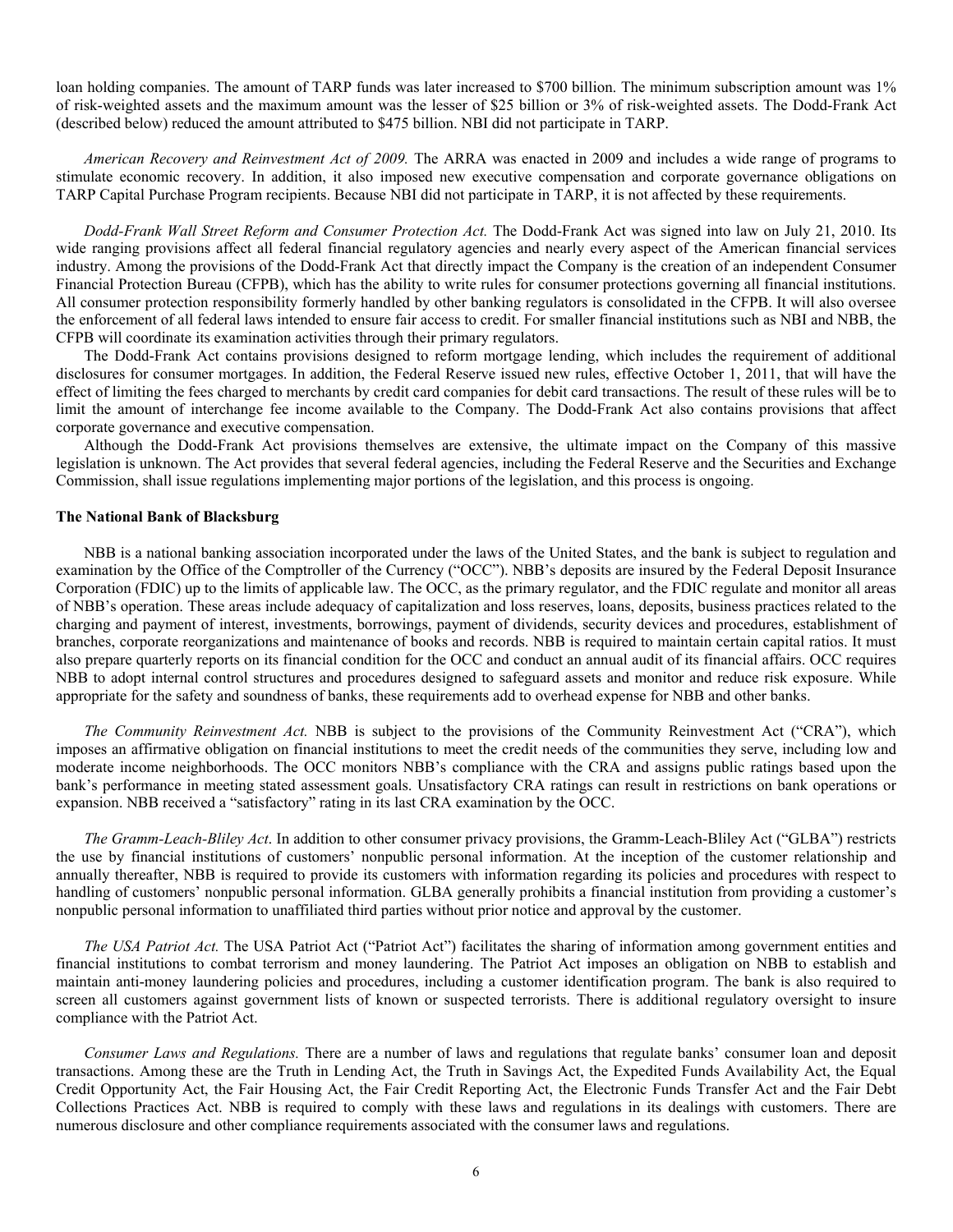*Deposit Insurance.* NBB has deposits that are insured by the FDIC. FDIC maintains a Deposit Insurance Fund ("DIF") that is funded by risk-based insurance premium assessments on insured depository institutions. Assessments are determined based upon several factors, including the level of regulatory capital and the results of regulatory examinations. FDIC may adjust assessments if the insured institution's risk profile changes or if the size of the DIF declines in relation to the total amount of insured deposits. In 2009, because of the troubled economy and the number of failed banks nationwide, there was pressure on the reserve ratio of the DIF. In order to rebuild the Fund and to help maintain public confidence in the banking system, on June 30, 2009, the FDIC imposed a special assessment of five basis points of NBB's FDIC insured assets, minus Tier 1 capital. The special assessment, which was in addition to regular DIF assessments was payable on September 30, 2009. In an effort to further strengthen the Fund, on November 12, 2009 the FDIC adopted a rule requiring insured depository institutions (including NBB) to prepay their estimated quarterly regular risk-based assessments for the fourth quarter of 2009, and for all of 2010, 2011 and 2012 on December 30, 2009. In 2011, the method for calculating the FDIC assessment changed from deposit based to asset based.

 On May 20, 2009, the FDIC announced that the increase in deposit insurance to at least \$250,000 from \$100,000, which became effective in October 2008, would be extended to December 31, 2013.

 FDIC announced its Transaction Account Guarantee Program on October 14, 2008. On July 21, 2010, the Dodd-Frank Act made the increase permanent and made it retroactive to January 1, 2008. The Transaction Account Guarantee Program, which was a part of the Temporary Liquidity Guarantee Program, provided unlimited coverage for noninterest bearing deposit accounts for FDIC-insured institutions that elected to participate. NBB elected to participate in this program, and its DIF assessments increased to reflect the additional FDIC coverage. The Dodd-Frank Act expanded the program to all FDIC insured depository institutions and extended it until December 31, 2012.

 After giving primary regulators an opportunity to first take action, FDIC may initiate an enforcement action against any depository institution it determines is engaging in unsafe or unsound actions or which is in an unsound condition, and the FDIC may terminate that institution's deposit insurance. NBB has no knowledge of any matter that would threaten its FDIC insurance coverage.

*Capital Requirements.* The same capital requirements that are discussed above with relation to NBI are applied to NBB by the OCC. The OCC guidelines provide that banks experiencing internal growth or making acquisitions are expected to maintain strong capital positions well above minimum levels, without reliance on intangible assets.

*Limits on Dividend Payments.* A significant portion of NBI's income is derived from dividends paid by NBB. As a national bank, NBB may not pay dividends from its capital, and it may not pay dividends if the bank would become undercapitalized, as defined by regulation, after paying the dividend. Without prior OCC approval, NBB's dividend payments in any calendar year are restricted to the bank's retained net income for that year, as that term is defined by the laws and regulations, combined with retained net income from the preceding two years, less any required transfer to surplus.

 The OCC and FDIC have authority to limit dividends paid by NBB if the payments are determined to be an unsafe and unsound banking practice. Any payment of dividends that depletes the bank's capital base could be deemed to be an unsafe and unsound banking practice.

*Branching.* As a national bank, NBB is required to comply with the state branch banking laws of Virginia, the state in which the bank is located. NBB must also have the prior approval of OCC to establish a branch or acquire an existing banking operation. Under Virginia law, NBB may open branch offices or acquire existing banks or bank branches anywhere in the state. Virginia law also permits banks domiciled in the state to establish a branch or to acquire an existing bank or branch in another state. The Dodd-Frank Act permits the OCC to approve applications by national banks like NBB to establish *de novo* branches in any state in which a bank located in that state is permitted to establish a branch.

#### **Monetary Policy**

The monetary and interest rate policies of the Federal Reserve, as well as general economic conditions, affect the business and earnings of NBI. NBB and other banks are particularly sensitive to interest rate fluctuations. The spread between the interest paid on deposits and that which is charged on loans is the most important component of the bank's earnings. In addition, interest earned on investments held by NBI and NBB has a significant effect on earnings. As conditions change in the national and international economy and in the money markets, the Federal Reserve's actions, particularly with regard to interest rates, can impact loan demand, deposit levels and earnings at NBB. It is not possible to accurately predict the effects on NBI of economic and interest rate changes.

#### **Other Legislative and Regulatory Concerns**

 Particularly because of uncertain economic conditions and the current political environment, federal and state laws and regulations are regularly proposed that could affect the regulation of financial institutions. New regulations could add to the regulatory burden on banks and other financial service providers and increase the costs of compliance, or they could change the products that can be offered and the manner in which financial institutions do business. We cannot foresee how regulation of financial institutions may change in the future and how those changes might affect NBI.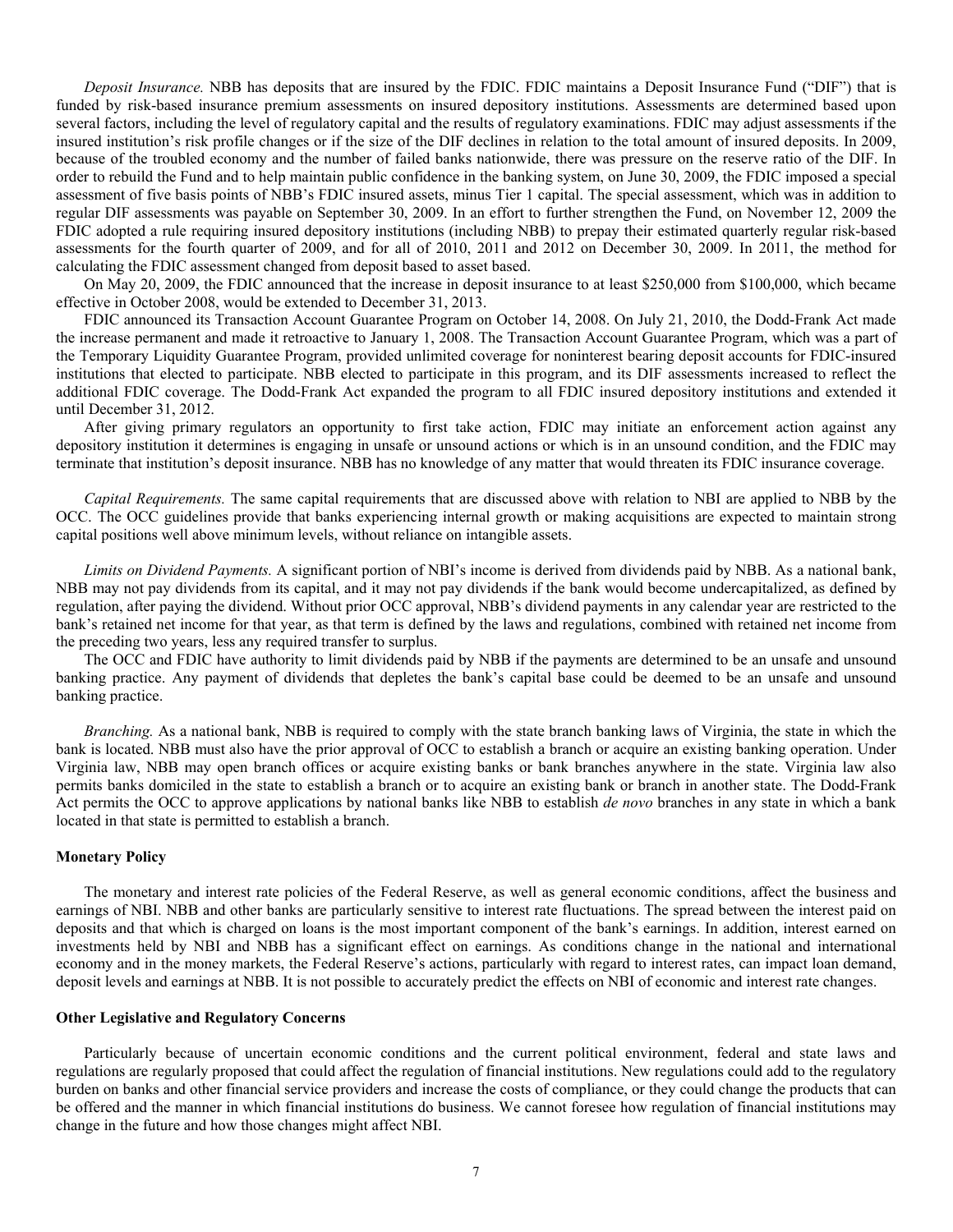#### **Company Website**

 NBI maintains a website at www.nationalbankshares.com. The Company's annual report on Form 10-K, quarterly reports on Form 10-Q, current reports on Form 8-K and all amendments to those reports are made available on its website as soon as is practical after the material is electronically filed with the Securities and Exchange Commission. The Company's proxy materials for the 2012 annual meeting of stockholders are also posted on a separate website at www.nationalbanksharesproxy.com.

#### **Item 1A. Risk Factors**

#### **If recovery from the economic downturn is delayed, our credit risk will increase and there could be greater loan losses.**

A slow economic recovery is likely to result in a higher rate of business closures and increased job losses in the region in which we do business. In addition, reduced State funding for the public colleges and universities that are large employers in our market area could have an adverse effect on employment levels and on the area's economy. These factors would increase the likelihood that more of our customers would become delinquent or default on their loans. A higher level of loan defaults could result in higher loan losses, which could adversely affect our performance.

#### **An extended economic recovery could increase the risk of losses in our investment portfolio.**

We hold both corporate and municipal bonds in our investment portfolio. A slow recovery could increase the actual or perceived risk of default by both corporate and government issuers and, in either case, could adversely affect the value of these investments.

#### **If the real estate market remains depressed for an extended period, our business could be negatively affected.**

A depressed real estate market can impact us in several ways. First, the demand for new real estate loans will decline, and existing loans may become delinquent. In addition, if there is a general devaluation in real estate, loan collateral values will decline.

#### **Market interest rates are currently low. If market interest rates rise, our net interest income can be negatively affected in the short term.**

The direction and speed of interest rate changes affect our net interest margin and net interest income. In the short term, rising interest rates may negatively affect our net interest income, because our interest-bearing liabilities (generally deposits) reprice sooner than our interest-earning assets (generally loans).

#### **A large number of bank failures nationwide could significantly increase the cost of FDIC insurance.**

Since insured depositary institutions, including our bank, bear the full cost of deposit insurance provided by FDIC, a high number of bank failures could put additional pressure on a stressed Deposit Insurance Fund. This possibility could in turn lead to higher assessments that could negatively impact our earnings.

#### **If more competitors come into our market area, our business could suffer.**

 The financial services industry in our market area is highly competitive, with a number of commercial banks, credit unions, insurance companies and stockbrokers seeking to do business with our customers. If there is additional competition from new business or if our existing competitors focus more attention on our market, we could lose customers and our business could suffer.

#### **Additional laws and regulations could lead to a significant increase in our regulatory burden.**

The Dodd-Frank Act and its implementing regulations will result in greater compliance costs and may reduce the profitability of some of our products and services. Both federal and state governments could enact new laws affecting financial institutions that would increase our regulatory burden and could negatively affect our profits.

#### **New laws and regulations could limit our sources of noninterest income.**

New laws and regulations could limit our ability to offer certain profitable products and services or require that we offer unprofitable products and services. This could have a negative effect on the level of noninterest income.

#### **Intense oversight by regulators could result in stricter requirements and higher overhead costs.**

The regulatory environment could cause financial industry regulators to impose additional requirements, such as higher capital limits, which would impact the Company's earnings.

#### **Political stalemates in the U.S. and world governments could negatively affect the financial markets.**

Political stalemates in the U.S. and world governments could affect financial markets and affect fiscal policy which could negatively affect our investment portfolio and earnings.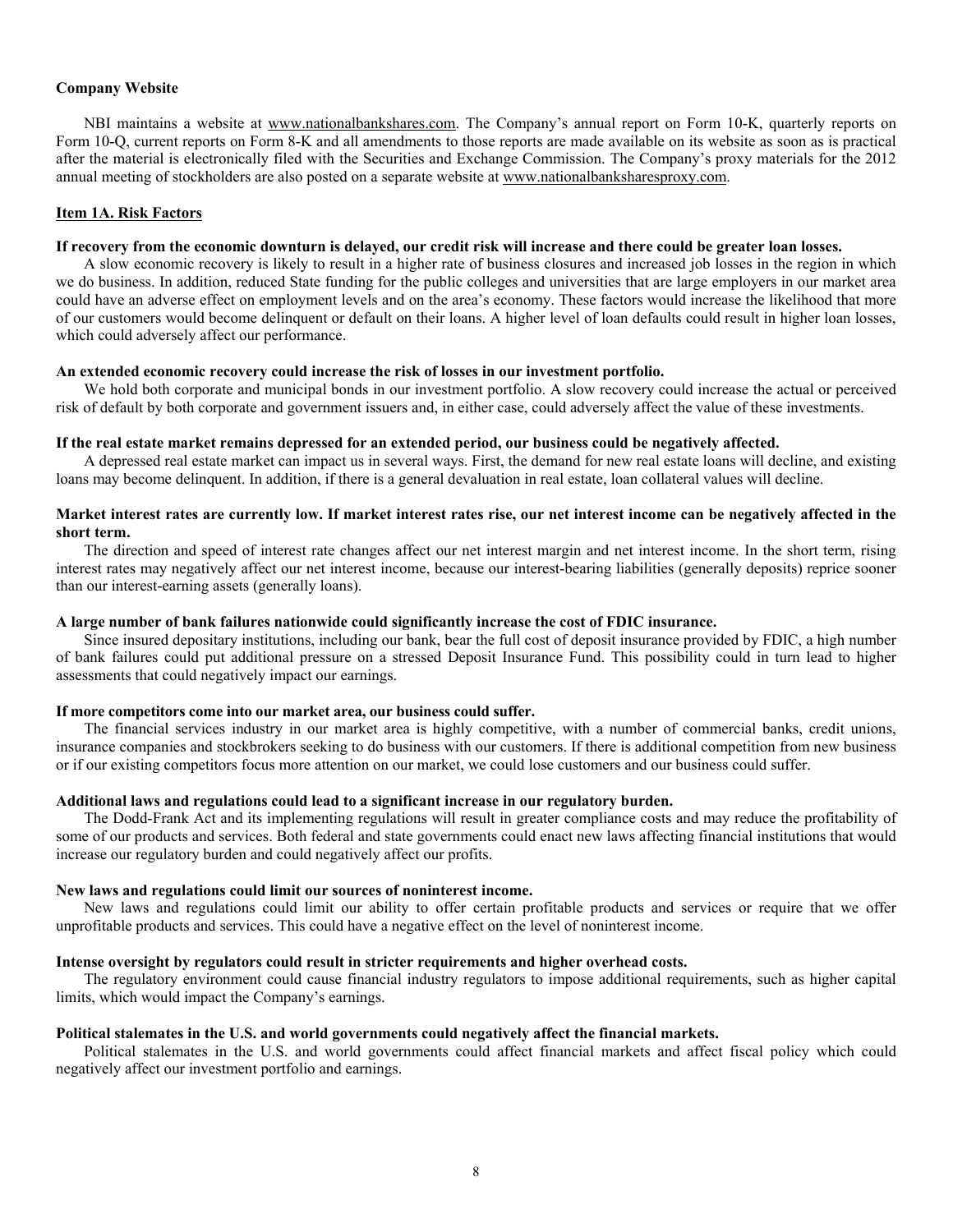#### **Our information systems may experience an interruption or security breach.**

 We rely heavily on communications and information systems to conduct our business. Any failure, interruption or breach in security of these systems could result in failures or disruptions in our internet banking, deposit, loan and other systems. While we have policies and procedures designed to prevent or limit the effect of the possible failure, interruption or security breach of our information systems, there can be no assurance that any such failure, interruption or security breach will not occur or, if they do occur, that they will be adequately addressed. The occurrence of any failure, interruption or security breach of our communications and information systems could damage our reputation, result in a loss of customer business, subject us to additional regulatory scrutiny or expose us to civil litigation and possible financial liability.

#### **Changes in funding for higher education could materially affect our business.**

 Federal and state support for public colleges and universities in the Company's market area has been adversely affected by the recession and budgetary considerations. As a result, our business may be adversely affected from declines in university programs, capital projects, employment and other related factors.

#### **Item 1B. Unresolved Staff Comments**

There are none.

#### **Item 2. Properties**

 NBB owns and has a branch bank in NBI's headquarters building located at 101 Hubbard Street, Blacksburg, Virginia. The bank's main office is at 100 South Main Street, Blacksburg, Virginia. NBB owns an additional nineteen branch offices and it leases four. NBI owns a building in Pulaski, Virginia that it rents on a month-to-month basis and is actively marketing for sale. We believe that existing facilities are adequate for current needs and to meet anticipated growth.

#### **Item 3. Legal Proceedings**

NBI, NBB, and NBFS are not currently involved in any material pending legal proceedings.

#### **Item 4. Mine Safety Disclosures**

Not applicable.

#### **Part II**

#### **Item 5. Market for Registrant's Common Equity, Related Stockholder Matters and Issuer Purchases of Equity Securities**

#### **Common Stock Information and Dividends**

 National Bankshares, Inc.'s common stock is traded on the NASDAQ Capital Market under the symbol "NKSH." As of December 31, 2011, there were 807 record stockholders of NBI common stock. The following is a summary of the market price per share and cash dividend per share of the common stock of National Bankshares, Inc. for 2011 and 2010.

#### Common Stock Market Prices

|                      |   | 2011  |       | 2010  |          | Dividends per share |                        |
|----------------------|---|-------|-------|-------|----------|---------------------|------------------------|
|                      |   | High  | Low   | High  | Low      | 2011                | 2010                   |
| <b>First Quarter</b> | S | 31.80 | 27.46 | 29.15 | 23.01 \$ | $--3$               | $- - -$                |
| Second Quarter       |   | 29.71 | 24.08 | 28.50 | 22.96    | 0.48                | 0.44                   |
| Third Quarter        |   | 27.23 | 22.93 | 25.88 | 21.76    | $---$               | $\qquad \qquad \cdots$ |
| Fourth Quarter       |   | 29.00 | 23.21 | 32.28 | 25.39    | 0.52                | 0.47                   |

NBI's primary source of funds for dividend payments is dividends from its bank subsidiary, NBB. Bank dividend payments are restricted by regulators, as more fully disclosed in Note 11 of Notes to Consolidated Financial Statements.

 On May 11, 2011, NBI's Board of Directors approved the repurchase of up to 100,000 shares of equity securities that are registered by the Company pursuant to Section 12 of the Securities Exchange Act of 1934. During 2011, there were no shares repurchased, and 100,000 shares may yet be purchased under the program.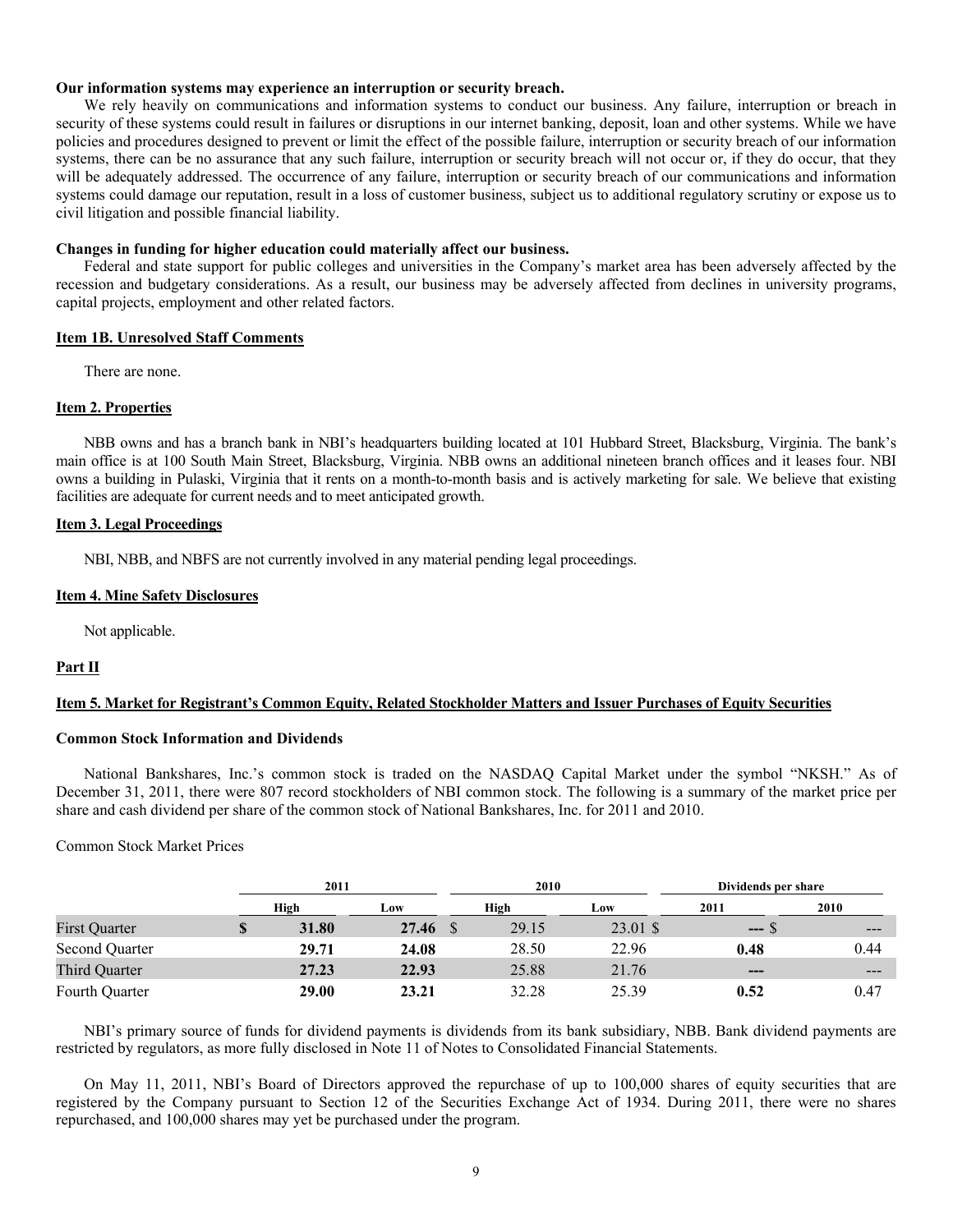#### **Stock Performance Graph**

 The following graph compares the yearly percentage change in the cumulative total of stockholder return on NBI common stock with the cumulative return on the NASDAQ Index, a peer group index comprised of southeastern independent community banks and bank holding companies, and the NASDAQ Bank Index for the five-year period commencing on December 31, 2006. These comparisons assume the investment of \$100 in National Bankshares, Inc. common stock in each of the indices on December 31, 2006, and the reinvestment of dividends. This year the stock performance graph reflects a change made by the Company in the peer group comparison index from the Independent Bank Index to the NASDAQ Bank Index. Management believes that the NASDAQ Bank Index, which consists primarily of financial institutions whose stock trades on the NASDAQ Capital Market or the NASDAQ National Market, provides a better peer group comparison because it includes geographically diverse financial institutions more comparable to the Company in asset size and trading markets than the Independent Bank Index, which consists of comparable financial institutions but is limited to the southeastern region of the United States.



|                           | 2006 | 2007 | 2008 | 2009 | 2010 | 2011        |
|---------------------------|------|------|------|------|------|-------------|
| NATIONAL BANKSHARES, INC. | 100  | 74.  | 88   |      |      | 140         |
| NASDAQ COMPOSITE INDEX    | 100  |      | 66   |      | 14   |             |
| NASDAQ BANK INDEX         | 100  | 80   | 63   |      | 60   | 54          |
| INDEPENDENT BANK INDEX    | l 00 |      |      |      |      | $4^{\circ}$ |

 The peer group Independent Bank Index is the compilation of the total return to stockholders over the past five years of the following group of 21 independent community banks and bank holding companies located in the southeastern states of Alabama, Florida, Georgia, North Carolina, South Carolina, Tennessee, Virginia and West Virginia. The banks and bank holding companies are: American National Bankshares, Inc., Auburn National Bancorporations, Inc., BNC Bancorp, C&F Financial Corporation, Carolina Trust Bank, Central Virginia Bankshares, Inc., Community First, CNB Corporation, Fidelity Southern Corporation, First Century Bankshares, Inc., Four Oaks Fincorp, Inc., Geer Bancshares Incorporated, Monarch Financial Holdings, Inc., National Bankshares, Inc., New Bridge Bancorp, Peoples Bancorporation, Inc., Savannah Bancorp, Inc., Southeastern Banking Corporation, Southwest Georgia Financial Corp., United Security Bancshares, Inc. and Uwharrie Capital Corp.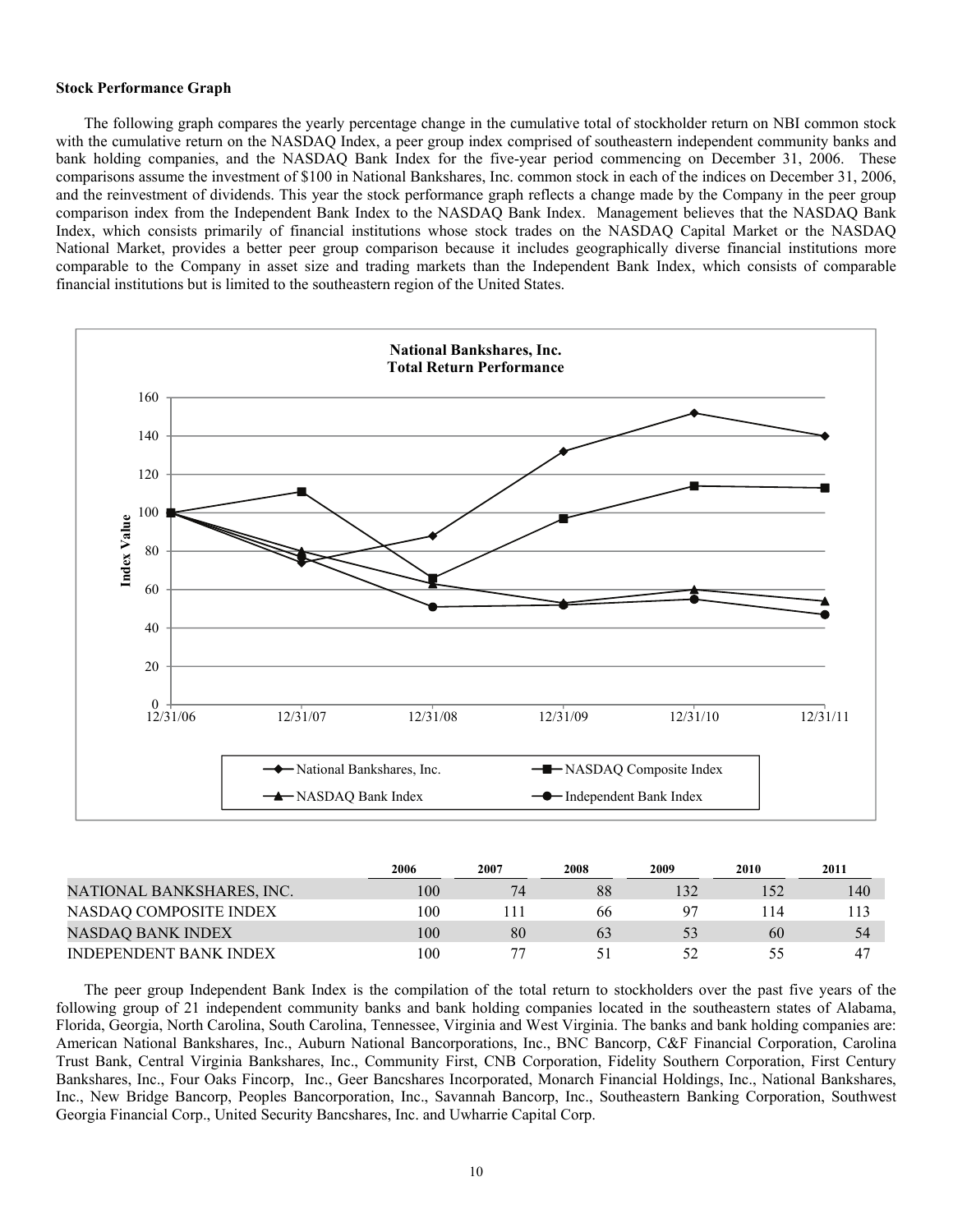## **Item 6. Selected Financial Data**

#### **National Bankshares, Inc. and Subsidiaries Selected Consolidated Financial Data**

| \$ in thousands, except per share data             | <b>Years ended December 31,</b> |           |                       |              |       |         |    |         |
|----------------------------------------------------|---------------------------------|-----------|-----------------------|--------------|-------|---------|----|---------|
|                                                    |                                 | 2011      | 2010                  | 2009         |       | 2008    |    | 2007    |
| <b>Selected Income Statement Data:</b>             |                                 |           |                       |              |       |         |    |         |
| Interest income                                    | \$                              | 49,946    | $\sqrt{\ }$<br>49,139 | \$<br>50,487 | \$    | 50,111  | \$ | 50,769  |
| Interest expense                                   |                                 | 9,184     | 11,158                | 15,825       |       | 18,818  |    | 21,745  |
| Net interest income                                |                                 | 40,762    | 37,981                | 34,662       |       | 31,293  |    | 29,024  |
| Provision for loan losses                          |                                 | 2,949     | 3,409                 | 1,634        |       | 1,119   |    | 423     |
| Noninterest income                                 |                                 | 8,410     | 8,347                 | 8,804        |       | 9,087   |    | 8,760   |
| Noninterest expense                                |                                 | 23,338    | 23,127                | 23,853       |       | 22,023  |    | 20,956  |
| Income taxes                                       |                                 | 5,247     | 4,223                 | 3,660        |       | 3,645   |    | 3,730   |
| Net income                                         |                                 | 17,638    | 15,569                | 14,319       |       | 13,593  |    | 12,675  |
| <b>Per Share Data:</b>                             |                                 |           |                       |              |       |         |    |         |
| Basic net income                                   |                                 | 2.54      | 2.25                  | 2.07         |       | 1.96    |    | 1.82    |
| Diluted net income                                 |                                 | 2.54      | 2.24                  | 2.06         |       | 1.96    |    | 1.82    |
| Cash dividends declared                            |                                 | 1.00      | 0.91                  | 0.84         |       | 0.80    |    | 0.76    |
| Book value                                         |                                 | 20.36     | 18.63                 | 17.61        |       | 15.89   |    | 15.07   |
| <b>Selected Balance Sheet Data at End of Year:</b> |                                 |           |                       |              |       |         |    |         |
| Loans, net                                         |                                 | 580,402   | 568,779               | 583,021      |       | 569,699 |    | 518,435 |
| <b>Total securities</b>                            |                                 | 318,913   | 315,907               | 297,417      |       | 264,999 |    | 273,343 |
| <b>Total</b> assets                                |                                 | 1,067,102 | 1,022,238             | 982,367      |       | 935,374 |    | 887,647 |
| Total deposits                                     |                                 | 919,333   | 884,583               | 852,112      |       | 817,848 |    | 776,339 |
| Stockholders' equity                               |                                 | 141,299   | 129,187               | 122,076      |       | 110,108 |    | 104,800 |
| <b>Selected Balance Sheet Daily Averages:</b>      |                                 |           |                       |              |       |         |    |         |
| Loans, net                                         |                                 | 580,037   | 577,210               | 572,438      |       | 533,190 |    | 505,070 |
| Total securities                                   |                                 | 320,908   | 289,532               | 298,237      |       | 281,367 |    | 282,734 |
| <b>Total</b> assets                                |                                 | 1,031,899 | 989,952               | 971,538      |       | 899,462 |    | 867,061 |
| Total deposits                                     |                                 | 888,044   | 852,953               | 846,637      |       | 783,774 |    | 758,657 |
| Stockholders' equity                               |                                 | 136,794   | 129,003               | 117,086      |       | 108,585 |    | 100,597 |
| <b>Selected Ratios:</b>                            |                                 |           |                       |              |       |         |    |         |
| Return on average assets                           |                                 | 1.71%     | 1.57%                 |              | 1.47% | 1.51%   |    | 1.46%   |
| Return on average equity                           |                                 | 12.89%    | 12.07%                | 12.23%       |       | 12.52%  |    | 12.60%  |
| Dividend payout ratio                              |                                 | 39.34%    | 40.52%                | 40.67%       |       | 40.78%  |    | 41.80%  |
| Average equity to average assets                   |                                 | 13.26%    | 13.03%                | 12.05%       |       | 12.07%  |    | 11.60%  |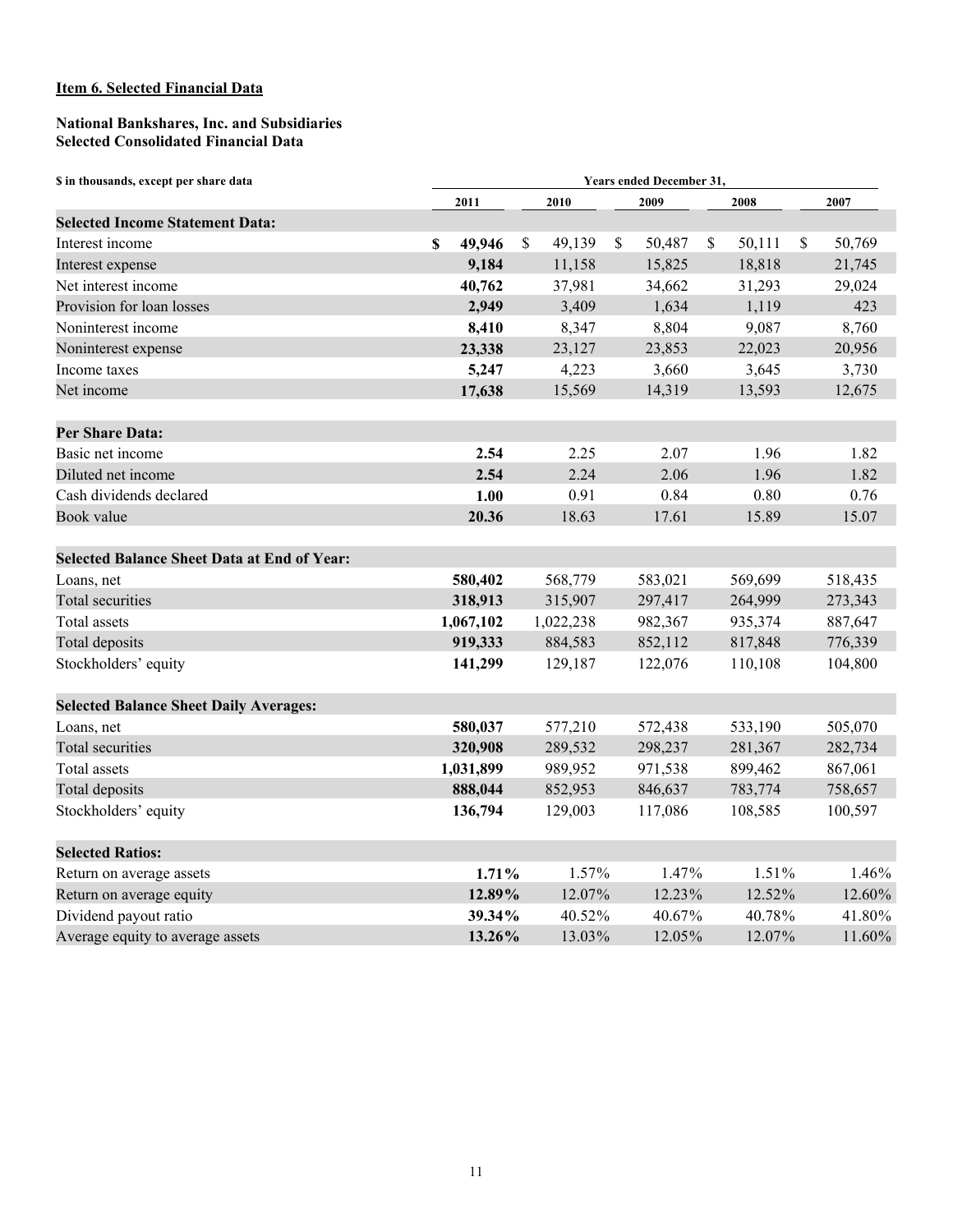#### **Item 7. Management's Discussion and Analysis of Financial Condition and Results of Operations**

\$ in thousands, except per share data

 The purpose of this discussion and analysis is to provide information about the results of operations, financial condition, liquidity and capital resources of National Bankshares, Inc. and its subsidiaries (the "Company"). The discussion should be read in conjunction with the material presented in Item 8, "Financial Statements and Supplementary Data," of this Form 10-K.

Subsequent events have been considered through the date on which the Form 10-K was issued.

#### **Cautionary Statement Regarding Forward-Looking Statements**

We make forward-looking statements in this Form 10-K that are subject to significant risks and uncertainties. These forwardlooking statements include statements regarding our profitability, liquidity, allowance for loan losses, interest rate sensitivity, market risk, growth strategy, and financial and other goals, and are based upon our management's views and assumptions as of the date of this report. The words "believes," "expects," "may," "will," "should," "projects," "contemplates," "anticipates," "forecasts," "intends," or other similar words or terms are intended to identify forward-looking statements.

 These forward-looking statements are based upon or are affected by factors that could cause our actual results to differ materially from historical results or from any results expressed or implied by such forward-looking statements. These factors include, but are not limited to, changes in:

- interest rates,
- general economic conditions,
- the legislative/regulatory climate,
- monetary and fiscal policies of the U.S. Government, including policies of the U.S. Treasury, the Office of the Comptroller of the Currency, the Federal Reserve Board and the Federal Deposit Insurance Corporation, and the impact of any policies or programs implemented pursuant to the Emergency Economic Stabilization Act of 2008 ("EESA") the Dodd-Frank Wall Street Reform and Consumer Protection Act of 2010 (the "Dodd-Frank Act") and other financial reform legislation,
- unanticipated increases in the level of unemployment in the Company's trade area,
- the quality or composition of the loan and/or investment portfolios,
- demand for loan products,
- deposit flows,
- competition,
- demand for financial services in the Company's trade area,
- the real estate market in the Company's trade area,
- the Company's technology initiatives, and
- applicable accounting principles, policies and guidelines.

 These risks and uncertainties should be considered in evaluating the forward-looking statements contained in this report. We caution readers not to place undue reliance on those statements, which speak only as of the date of this report. This discussion and analysis should be read in conjunction with the description of our "Risk Factors" in Item 1A. of this Form 10-K.

The recession continues to impact the national economy as well as the Company's market. Signs of economic recovery are mixed with continued high unemployment and diminished real estate values. The Company's trade area contains a diverse economy that includes large public colleges and universities, which somewhat insulated the Company's market from the dramatic declines in real estate values seen in some other areas of the country. Real estate values in the Company's market area saw moderate declines in 2009 and 2010 that appeared to stabilize in 2011. Nonperforming assets increased during 2009 and 2010 but decreased in 2011. If the economic recovery wavers or reverses, it is likely that unemployment will continue at higher-than-normal levels or rise in the Company's trade area. Because of the importance to the Company's markets of state-funded universities, cutbacks in the funding provided by the State as a result of the recession could also negatively impact employment. This could lead to an even higher rate of delinquent loans and a greater number of real estate foreclosures. Higher unemployment and the fear of layoffs causes reduced consumer demand for goods and services, which negatively impacts the Company's business and professional customers. In conclusion, a slow economic recovery could have an adverse effect on all financial institutions, including the Company.

#### **Critical Accounting Policies**

#### **General**

 The Company's financial statements are prepared in accordance with accounting principles generally accepted in the United States (GAAP). The financial information contained within our statements is, to a significant extent, financial information that is based on measures of the financial effects of transactions and events that have already occurred. A variety of factors could affect the ultimate value that is obtained when earning income, recognizing an expense, recovering an asset or relieving a liability. The Company uses historical loss factors as one factor in determining the inherent loss that may be present in the loan portfolio. Actual losses could differ significantly from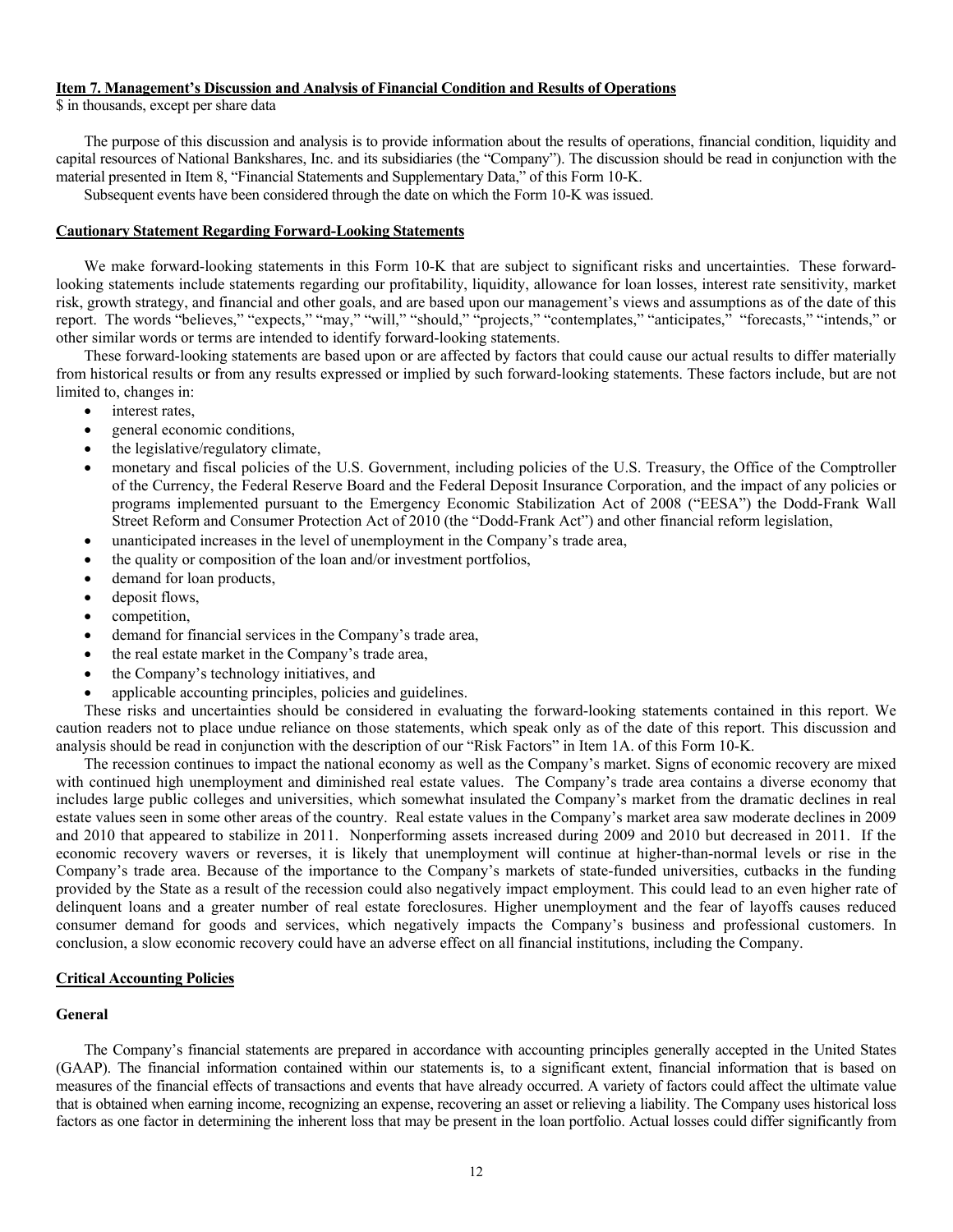one previously acceptable method to another method. Although the economics of the Company's transactions would be the same, the timing of events that would impact the transactions could change.

#### **Allowance for Loan Losses**

 The allowance for loan losses is an accrual of estimated losses that have been sustained in our loan portfolio. The allowance is reduced by charge-offs of loans and increased by the provision for loan losses and recoveries of previously charged-off loans. The determination of the allowance is based on two accounting principles, FASB Topic 450-20 (Contingencies) which requires that losses be accrued when occurrence is probable and the loss is reasonably estimable, and FASB Topic 310-10 (Receivables) which requires accrual of losses on impaired loans if the recorded investment exceeds fair value.

 Probable losses are accrued through two calculations, individual evaluation of impaired loans and evaluation on a group basis of the remainder of the portfolio. Impaired loans are larger nonhomogeneous loans for which there is a probability that collection will not occur according to the loan terms, as well as loans whose terms have been modified in a troubled debt restructuring. Impaired loans are individually evaluated for potential loss. Impaired loans with an estimated impairment loss are placed on nonaccrual status.

 Estimated loss for an impaired loan is the amount of recorded investment that exceeds the loan's fair value. Fair value of an impaired loan is measured by one of three methods, the fair value (less cost to sell) of collateral, the present value of future cash flows, or observable market price. For loans that are not collateral-dependent (loans for which collection is solely dependent upon the sale of collateral), the potential loss is accrued in the allowance. For collateral-dependent loans, the potential loss is charged off against the allowance, instead of being accrued. Impaired loans with partial charge-offs are maintained as impaired until it becomes evident that the borrower can repay the remaining balance of the loan according to the terms.

 For impaired loans for which the collateral method is elected, the Company requires a current third-party appraisal of "as is" value. If an existing appraisal is older than 12 months, a new appraisal is ordered immediately after the date of impairment designation. If a current appraisal cannot be obtained prior to reporting deadlines, the existing appraisal is discounted according to published independent indices. The Company believes this serves as a conservative estimate of fair value until the updated appraisal can be obtained.

 Impaired loans are measured for impairment at least quarterly. Loss reserves and nonaccrual designation, or partial charge-off for estimated losses on impaired loans are recorded at the first measurement date and at each measurement date thereafter.

 In the third quarter of 2010, the Company revised its policy for evaluation of non-impaired loans. The policy formalized criteria used to group loans for purposes of estimating losses; provided for analysis of trends and current levels of risk indicators; and designated loans that the Company determines to have inherently higher risk.

 Non-impaired loans are grouped according to risk characteristic into portfolio segments and loan classes. Loans within a segment or class have similar risk characteristics. Each segment and class is evaluated for probable loss by applying quantitative and qualitative factors, including net charge-off trends, delinquency rates, concentration trends and economic trends. Net charge-off trends are evaluated by segment within a two to three year time frame, resulting in an accrual that is influenced not only by current year levels, but by prior years' levels as well. The Company accrues additional reserves for criticized loans within each class and for loans designated high risk. High risk loans are defined as junior lien mortgages, loans with high loan-to-value ratios and loans with payments of interest-only required. Both classified loans and high risk loans are included in the base risk analysis for each class and are allocated additional reserves.

 The 2010 change in methodology did not materially affect the total estimated accrual; however, previously unallocated amounts became allocated with the new methodology.

 The estimation of the accrual involves analysis of internal and external variables, methodologies, assumptions and our judgment and experience. Key judgments used in determining the allowance for loan losses include internal risk ratings, market and collateral values, discount rates, loss rates, and our view of current economic conditions. The inherent subjectivity of these judgments, as well as the lagging of credit quality measurements relative to the performance of the loan portfolio, create a degree of imprecision. Our actual losses could be greater or less than the estimate. Future estimates of the allowance could increase or decrease based on changes in the financial condition of individual borrowers, concentrations of various types of loans, economic conditions or the markets in which collateral may be sold. The estimate of the allowance accrual determines the amount of provision expense and directly affects our financial results.

 Given the continued economic difficulties, the ultimate amount of loss could vary from that estimate. For additional discussion of the allowance, see Note 5 of the Notes to Consolidated Financial Statements and "Asset Quality," and "Provision and Allowance for Loan Losses."

#### **Goodwill and Core Deposit Intangibles**

 Goodwill is subject to at least an annual assessment for impairment by applying a fair value based test. The Company performs impairment testing in the fourth quarter. The Company's goodwill impairment analysis considered three valuation techniques appropriate to the measurement. The first technique uses the Company's market capitalization as an estimate of fair value; the second technique estimates fair value using current market pricing multiples for companies comparable to NBI; while the third technique uses current market pricing multiples for change-of-control transactions involving companies comparable to NBI. Each measure indicated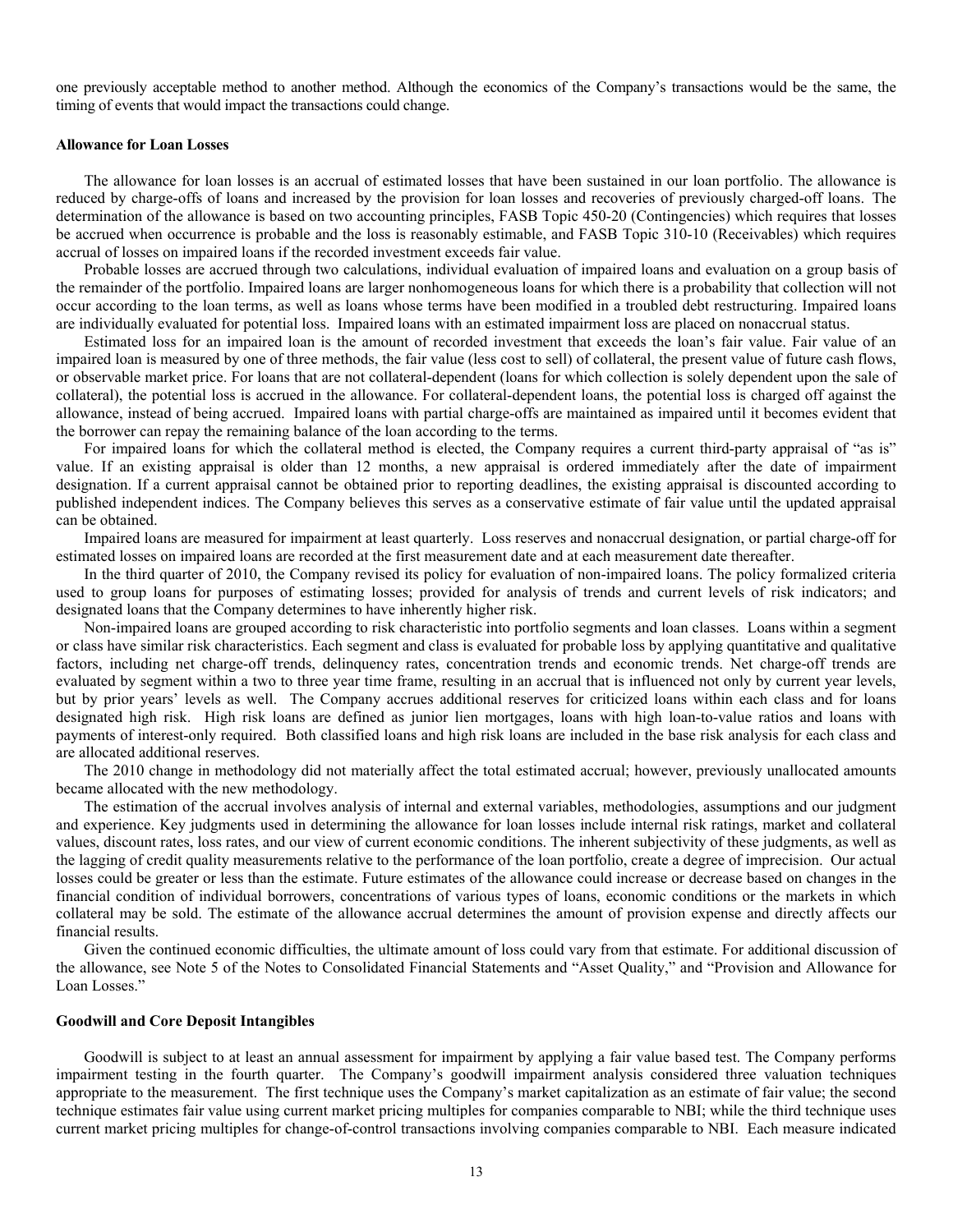that the Company's fair value exceeded its book value, validating that goodwill is not impaired.

 Certain key judgments were used in the valuation measurement. Goodwill is held by the Company's bank subsidiary. The bank subsidiary is 100% owned by the Company, and no market capitalization is available. Because most of the Company's assets are comprised of the subsidiary bank's equity, the Company's market capitalization was used to estimate the Bank's market capitalization. Other judgments include the assumption that the companies and transactions used as comparables for the second and third technique were appropriate to the estimate of the Company's fair value, and that the comparable multiples are appropriate indicators of fair value, and compliant with accounting guidance.

 Acquired intangible assets (such as core deposit intangibles) are recognized separately from goodwill if the benefit of the asset can be sold, transferred, licensed, rented, or exchanged, and amortized over its useful life. The Company amortizes intangible assets arising from branch transactions over their useful life. Core deposit intangibles are subject to a recoverability test based on undiscounted cash flows, and to the impairment recognition and measurement provisions required for other long-lived assets held and used. The impairment testing showed that the expected cash flows of the intangible assets exceeded the carrying value.

#### **Overview**

 National Bankshares, Inc. is a financial holding company incorporated under the laws of Virginia. Located in southwest Virginia, NBI has two wholly-owned subsidiaries, the National Bank of Blacksburg and National Bankshares Financial Services, Inc. The National Bank of Blacksburg ("NBB"), which does business as National Bank from twenty-five office locations, is a community bank. NBB is the source of nearly all of the Company's revenue. National Bankshares Financial Services, Inc. ("NBFS") does business as National Bankshares Investment Services and National Bankshares Insurance Services. Income from NBFS is not significant at this time, nor is it expected to be so in the near future.

 National Bankshares, Inc. common stock is listed on the NASDAQ Capital Market and is traded under the symbol "NKSH." National Bankshares, Inc. has been included in the Russell Investments Russell 3000 and Russell 2000 Indexes since June 29, 2009.

#### **Performance Summary**

The following table presents NBI's key performance ratios for the years ending December 31, 2011 and December 31, 2010:

|                                             |   | 12/31/11 | 12/31/10 |
|---------------------------------------------|---|----------|----------|
| Return on average assets                    |   | $1.71\%$ | $1.57\%$ |
| Return on average equity                    |   | 12.89%   | 12.07%   |
| Basic net earnings per common share         | S | 2.54     | 2.25     |
| Fully diluted net earnings per common share | S | 2.54     | 2 2 4    |
| Net interest margin $^{(1)}$                |   | $4.59\%$ | $4.52\%$ |
| Noninterest margin <sup>(2)</sup>           |   | $1.45\%$ | $1.49\%$ |

- (1) Net Interest Margin Year-to-date tax equivalent net interest income divided by year-to-date average earning assets.
- (2) Noninterest Margin Noninterest expense (excluding the provision for bad debts and income taxes) less noninterest income (excluding securities gains and losses) divided by average year-to-date assets.

 The return on average assets for the year ended December 31, 2011 was 1.71%, an increase of 14 basis points from the 1.57% for the year ended December 31, 2010. The return on average equity increased from 12.07% for the year ended December 31, 2010 to 12.89% for the year ended December 31, 2011.

 Reflecting both the effects of the low interest rate environment throughout 2011 on NBI's funding costs and the Company's asset/liability management practices, the net interest margin increased from 4.52% at year-end 2010 to 4.59% at December 31, 2011.

 The noninterest margin decreased from 1.49% to 1.45% over the same period due to a decrease in FDIC assessments. Please refer to the discussion of "Noninterest Expense" for additional details about FDIC assessments.

 Overall, the higher net interest margin, is largely responsible for the increase in basic net earnings per common share, from \$2.25 for the year ended December 31, 2010 to \$2.54 for the year ended December 31, 2011.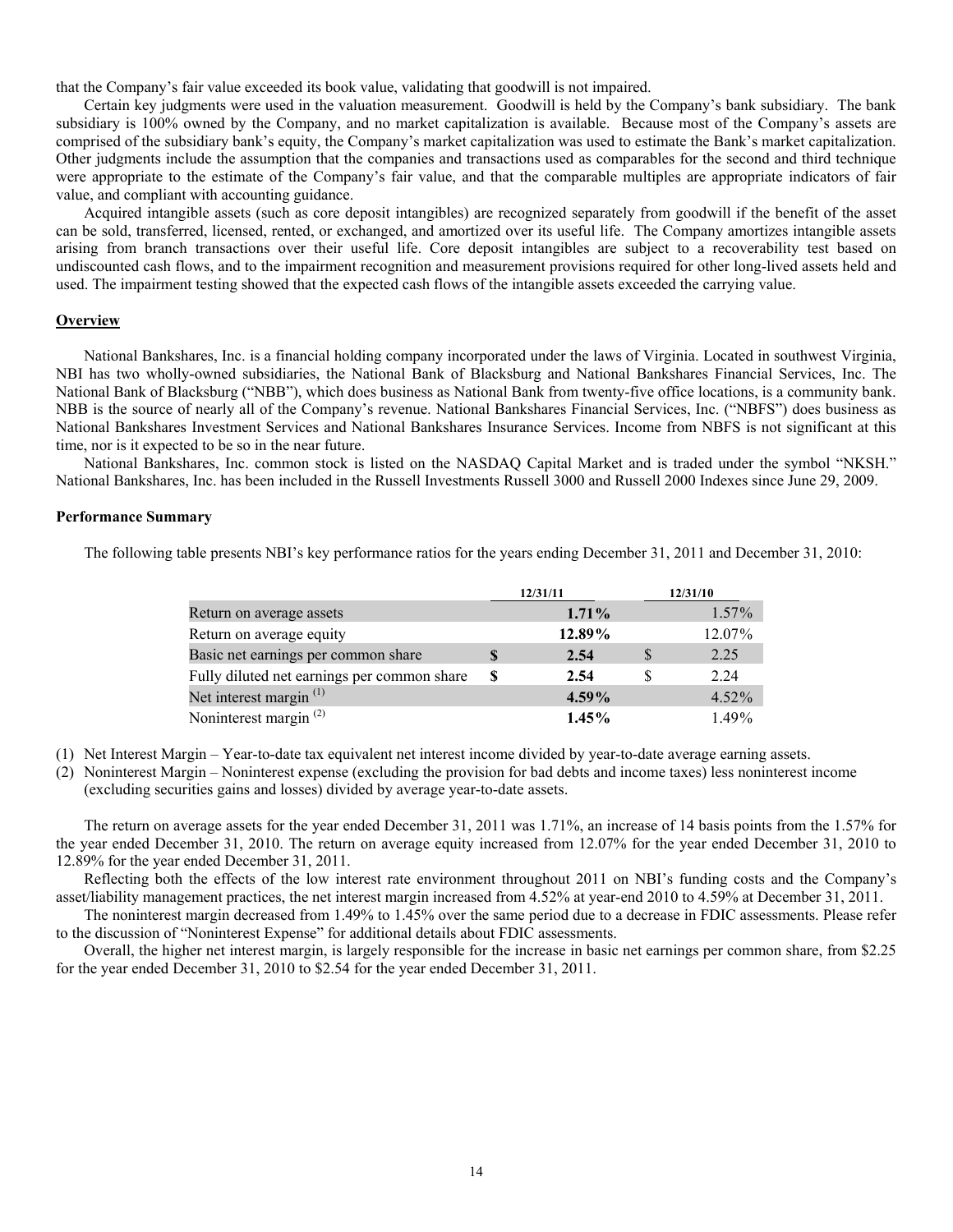#### **Growth**

NBI's key growth indicators are shown in the following table:

|                   | 12/31/11  | 12/31/10 |           |  |  |  |
|-------------------|-----------|----------|-----------|--|--|--|
| <b>Securities</b> | 318,913   |          | 315,907   |  |  |  |
| Loans, net        | 580,402   |          | 568,779   |  |  |  |
| Deposits          | 919.333   |          | 884,583   |  |  |  |
| Total assets      | 1,067,102 |          | 1,022,238 |  |  |  |

Securities, loans, and total assets all experienced growth in 2011, primarily funded by increases in customer deposits. Customer deposits grew \$34,750 or 3.93% from December 31, 2010, with increases mainly from municipal deposits and individuals seeking to safeguard principal by avoiding more volatile investments in financial markets. The liquidity provided by customer deposits supported growth in loans of \$11,623 or 2.04% and securities of \$3,006 or 0.95%, with the excess funds held in the Company's interest-bearing deposits.

In both 2010 and 2011, the Company's growth was internally generated and was not the result of acquisitions.

#### **Asset Quality**

Key indicators of NBI's asset quality are presented in the following table:

|                                                   | 12/31/11 | 12/31/10 |
|---------------------------------------------------|----------|----------|
| Nonperforming $loans(1)$                          | 5,204    | 8,071    |
| Loans past due 90 days or more and accruing       | 481      | 1,336    |
| Other real estate owned                           | 1,489    | 1,723    |
| Allowance for loan losses to $\text{loans}^{(2)}$ | $1.37\%$ | 1.33%    |
| Net charge-off ratio                              | $0.43\%$ | $0.46\%$ |

- (1) In 2011, the Company changed its definition of nonperforming loans to nonaccrual loans plus restructured loans in nonaccrual status. Accruing restructured loans are not included. In prior years, the Company reported nonperforming loans as the total of nonaccrual loans plus all restructured loans. For comparison purposes, nonperforming loans, nonperforming assets and all associated ratios have been restated for prior years consistent with the definition adopted in 2011.
- (2) Loans are net of unearned income and deferred fees.

 The Company monitors asset quality indicators in managing credit risk and in determining the allowance and provision for loan losses. In 2011, the Company's asset quality showed signs of improvement. Nonperforming loans were \$5,204 or 0.88% of loans net of unearned income and deferred fees. This compares to \$8,071 and 1.40% at December 31, 2010. Loans past due 90 days or more and still accruing at year-end 2011 totaled \$481, a decrease of \$855 or 64.00%, from \$1,336 at December 31, 2010. The net chargeoff ratio also declined, from 0.46% for the year ended December 31, 2010 to 0.43% for 2011, while other real estate owned declined \$234 or 13.58% for the same period.

 The Company's risk analysis determined an allowance for loan losses of \$8,068 at December 31, 2011, resulting in a provision for the year of \$2,949, a decrease of \$460 or 13.49% from the \$3,409 for 2010. While levels of nonperforming and charged-off loans decreased in 2011, the ratio of the allowance for loan losses to loans increased to 1.37%, from 1.33% at December 31, 2010. The methodology for determining the allowance for loan losses relies on historical charge off-trends, modified by trends in nonperforming loans and economic indicators. The declines in risk indicators in 2011 were tempered by the higher levels of the recent past, resulting in a higher allowance for loan losses at December 31, 2011. More information about the level and calculation methodology of the allowance for loan losses is provided in "Balance Sheet – Loans – Risk Elements," "Balance Sheet – Loans – Troubled Debt Restructurings," as well as Notes 1 and 5 to the financial statements.

 Sufficient resources have been dedicated to working out problem assets, and exposure to loss is somewhat mitigated because most of the nonperforming loans are collateralized. More information about nonaccrual and past due loans is provided in "Balance Sheet – Loans – Risk Elements." The Company continues to monitor risk levels within the loan portfolio and expects that any further increase in the allowance for loan losses would be the result of the refinement of loss estimates and would not dramatically affect net income.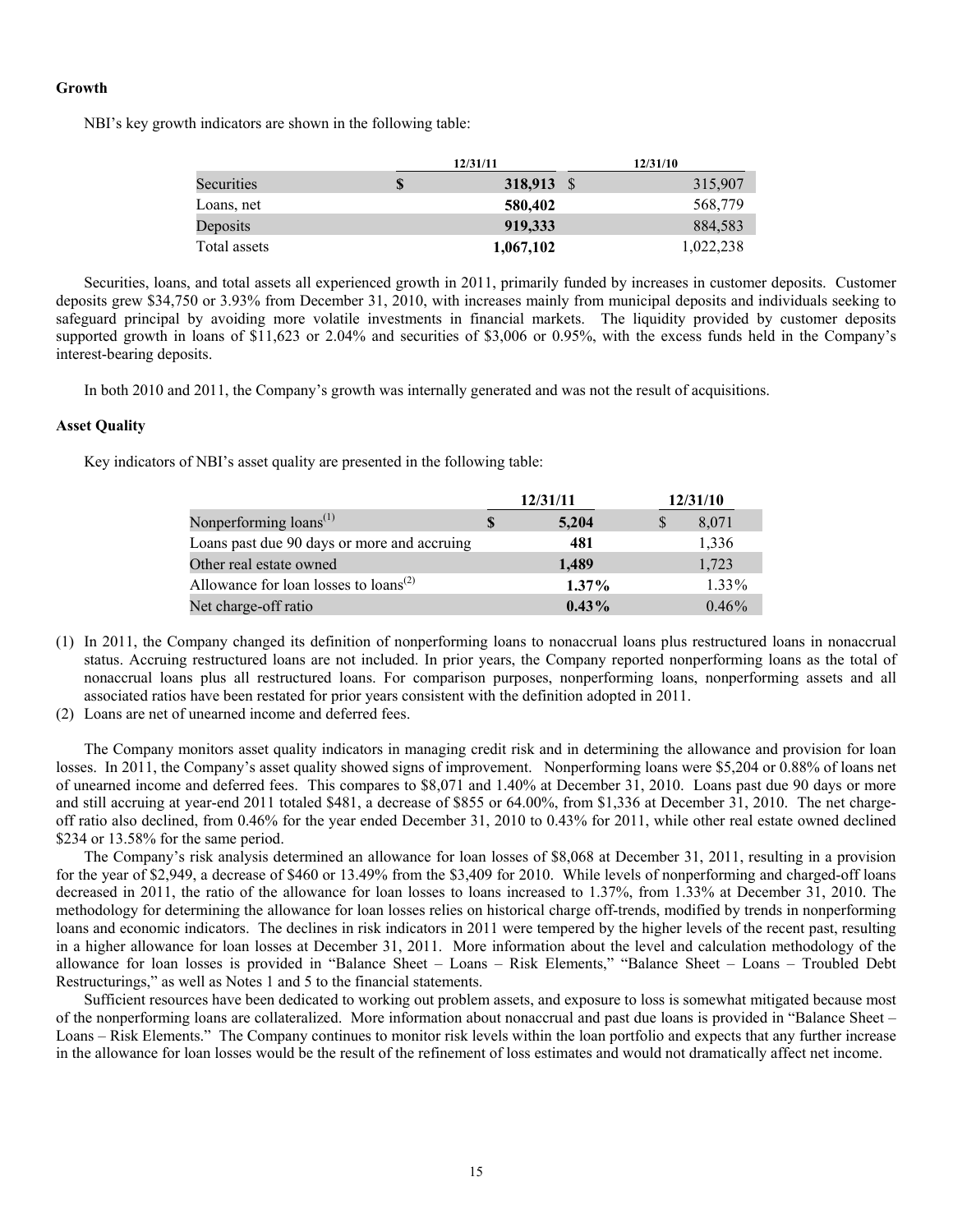#### **Net Interest Income**

 Net interest income for the period ended December 31, 2011 was \$40,762, an increase of \$2,781, or 7.32%, when compared to the prior year. The net interest margin for 2011 was 4.59%, compared to 4.52% for 2010. Total interest income for the period ended December 31, 2011 was \$49,946, an increase of \$807 from the period ended December 31, 2010. Interest expense was down by \$1,974 during the same time frame, from \$11,158 for 2010 to \$9,184 for the year ended December 31, 2011. The decline in interest expense came about in part because higher priced certificates of deposit renewed at lower interest rates. In addition, noninterestbearing deposits and low-rate interest-bearing deposits volume increased substantially. Please refer to the section titled "Analysis of Changes In Interest Income and Interest Expense" for further information related to rate and volume changes. In summary, the rates paid on the Company's deposit liabilities declined at a more rapid pace than the interest rates on its interest-earning assets.

 The amount of net interest income earned is affected by various factors, including changes in market interest rates due to the Federal Reserve Board's monetary policy, the level and composition of the earning assets, and the composition of interest-bearing liabilities. The Company has the ability to respond over time to interest rate movements and reduce volatility in the net interest margin. However, the frequency and/or magnitude of changes in market interest rates are difficult to predict and may have a greater impact on net interest income than adjustments by management.

 During 2011, interest rates continued at historic lows. Offsetting the positive effect of low interest rates is the fact that some higher yielding securities in the Company's investment portfolio were called and were replaced with securities yielding at the lower market rate. Another negative effect of the low interest rate environment is the level of interest earned on overnight funds. These assets are used primarily to provide liquidity. The yield on these assets in 2011 was 0.24%, while the cost to fund them was 0.94% in the same period.

 The primary source of funds used to support the Company's interest-earning assets is deposits. Deposits are obtained in the Company's trade area through traditional marketing techniques. Other funding sources, such as the Federal Home Loan Bank, while available, are only used occasionally. The cost of funds is dependent on interest rate levels and competitive factors. This limits the ability of the Company to react to interest rate movements.

 If the volume of interest-bearing liabilities remains at December 31, 2011 levels and the current low interest rate environment remains stable, management does not anticipate any further improvement in the net interest margin. The factors that may influence the Company's net interest margin include current Federal Reserve policies that depress long-term interest rates, and market forces that may encourage repricing of interest-bearing liabilities more quickly than interest-earning assets if rates were to increase.

 Because interest rates are at historic lows, interest rates will likely increase in the future. Management cannot predict the timing and level of interest rate increases.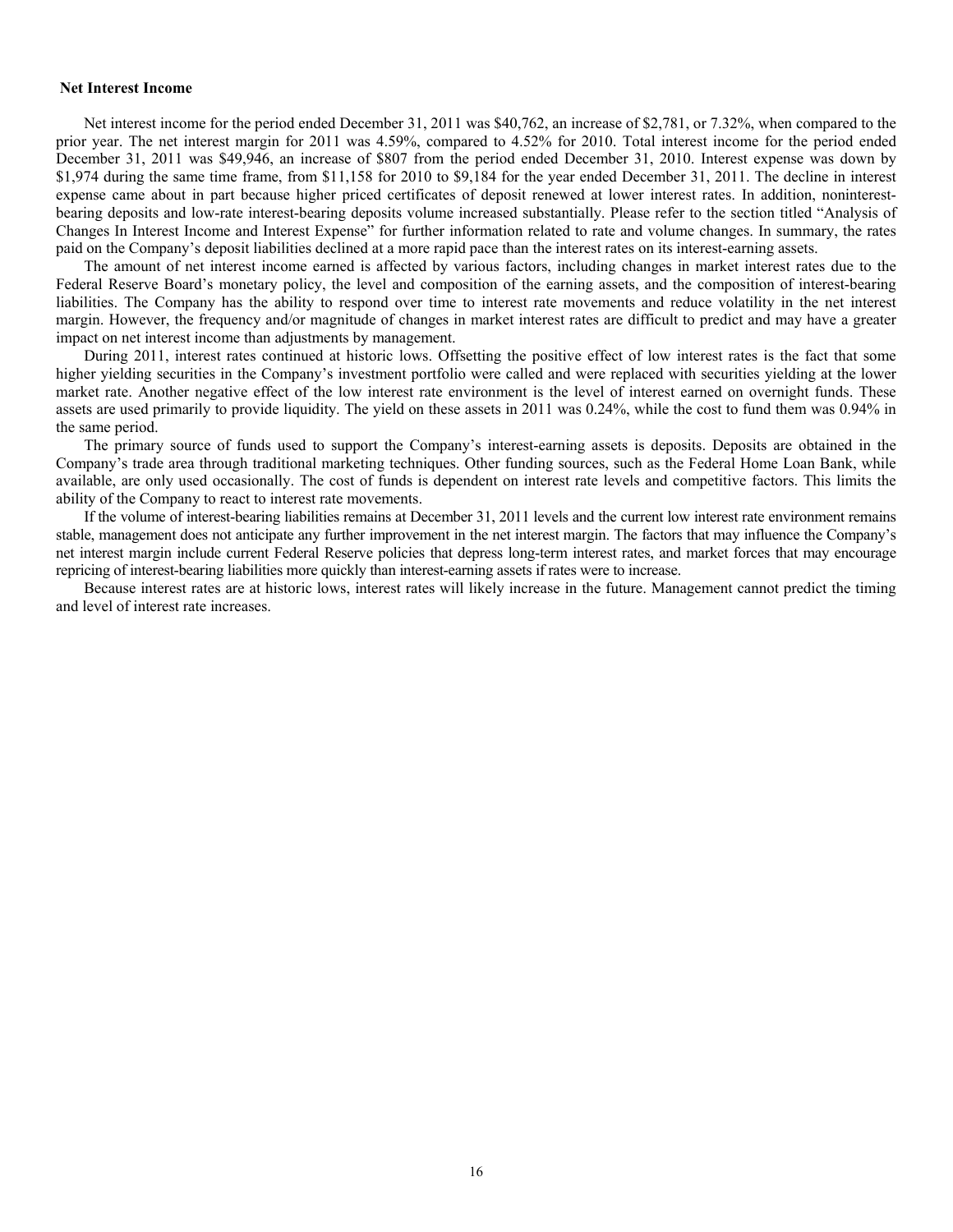#### **Analysis of Net Interest Earnings**

 The following table shows the major categories of interest-earning assets and interest-bearing liabilities, the interest earned or paid, the average yield or rate on the daily average balance outstanding, net interest income and net yield on average interest-earning assets for the years indicated.

|                                                    |                           | December 31, 2011 |                           | <b>December 31, 2010</b> |                           |               |                 |                           | <b>December 31, 2009</b> |                           |    |                 |                           |
|----------------------------------------------------|---------------------------|-------------------|---------------------------|--------------------------|---------------------------|---------------|-----------------|---------------------------|--------------------------|---------------------------|----|-----------------|---------------------------|
|                                                    | Average<br><b>Balance</b> | <b>Interest</b>   | Average<br>Yield/<br>Rate |                          | Average<br><b>Balance</b> |               | <b>Interest</b> | Average<br>Yield/<br>Rate |                          | Average<br><b>Balance</b> |    | <b>Interest</b> | Average<br>Yield/<br>Rate |
| Interest-earning assets:                           |                           |                   |                           |                          |                           |               |                 |                           |                          |                           |    |                 |                           |
| Loans, net $(1)(2)(3)$                             | \$<br>589,257             | 36,813<br>S.      | $6.25\%$                  | S                        | 585,933                   | S.            | 37,282          | 6.36%                     | -S                       | 579,581                   | S. | 37,903          | 6.54%                     |
| Taxable securities                                 | 155,765                   | 6,745             | $4.33\%$                  |                          | 123,920                   |               | 5,588           | 4.51%                     |                          | 134,607                   |    | 6,273           | 4.66%                     |
| Nontaxable securities <sup>(1)(4)</sup>            | 163,174                   | 10,102            | $6.19\%$                  |                          | 161,571                   |               | 10,074          | 6.24%                     |                          | 162,889                   |    | 10,154          | 6.23%                     |
| Interest-bearing deposits                          | 64,977                    | 155               | $0.24\%$                  |                          | 55,477                    |               | 128             | 0.23%                     |                          | 35,841                    |    | 90              | 0.25%                     |
| Total interest-earning<br>assets                   | 973,173<br>S              | \$53,815          | $5.53\%$                  | S.                       | 926,901                   |               | 53,072          | 5.73%                     | S.                       | 912,918                   |    | \$54,420        | 5.96%                     |
| Interest-bearing liabilities:                      |                           |                   |                           |                          |                           |               |                 |                           |                          |                           |    |                 |                           |
| Interest-bearing demand                            |                           |                   |                           |                          |                           |               |                 |                           |                          |                           |    |                 |                           |
| deposits                                           | 378,971<br>S.             | 4,088<br>S        | $1.08\%$                  | \$.                      | 322,705                   | <sup>\$</sup> | 3,332           | $1.03\%$                  | -S                       | 282,532                   | \$ | 3,076           | 1.09%                     |
| Savings deposits                                   | 58,273                    | 45                | $0.08\%$                  |                          | 54,543                    |               | 51              | $0.09\%$                  |                          | 48,992                    |    | 52              | 0.11%                     |
| Time deposits                                      | 314,920                   | 5,051             | $1.60\%$                  |                          | 352,887                   |               | 7,775           | 2.20%                     |                          | 399,873                   |    | 12,694          | 3.17%                     |
| Short-term borrowings                              | ---                       | ---               | $-2^{\circ}$              |                          | $---$                     |               | $---$           | $--\%$                    |                          | 49                        |    | 3               | 6.12%                     |
| Total interest-bearing<br>liabilities              | 752,164<br>S              | S.<br>9,184       | $1.22\%$                  | S.                       | 730,135                   | S.            | 11,158          | 1.53%                     | S                        | 731,446                   |    | \$15,825        | 2.16%                     |
| Net interest income and<br>interest rate spread    |                           | \$44,631          | 4.31%                     |                          |                           | \$            | 41,914          | 4.20%                     |                          |                           |    | \$38,595        | 3.80%                     |
| Net yield on average<br>interest-earning<br>assets |                           |                   | 4.59%                     |                          |                           |               |                 | 4.52%                     |                          |                           |    |                 | 4.23%                     |

(1) Interest on nontaxable loans and securities is computed on a fully taxable equivalent basis using a Federal income tax rate of 35% in the three years presented.

(2) Loan fees of \$729 in 2011, \$863 in 2010 and \$956 in 2009 are included in total interest income.

(3) Nonaccrual loans are included in average balances for yield computations.

(4) Daily averages are shown at amortized cost.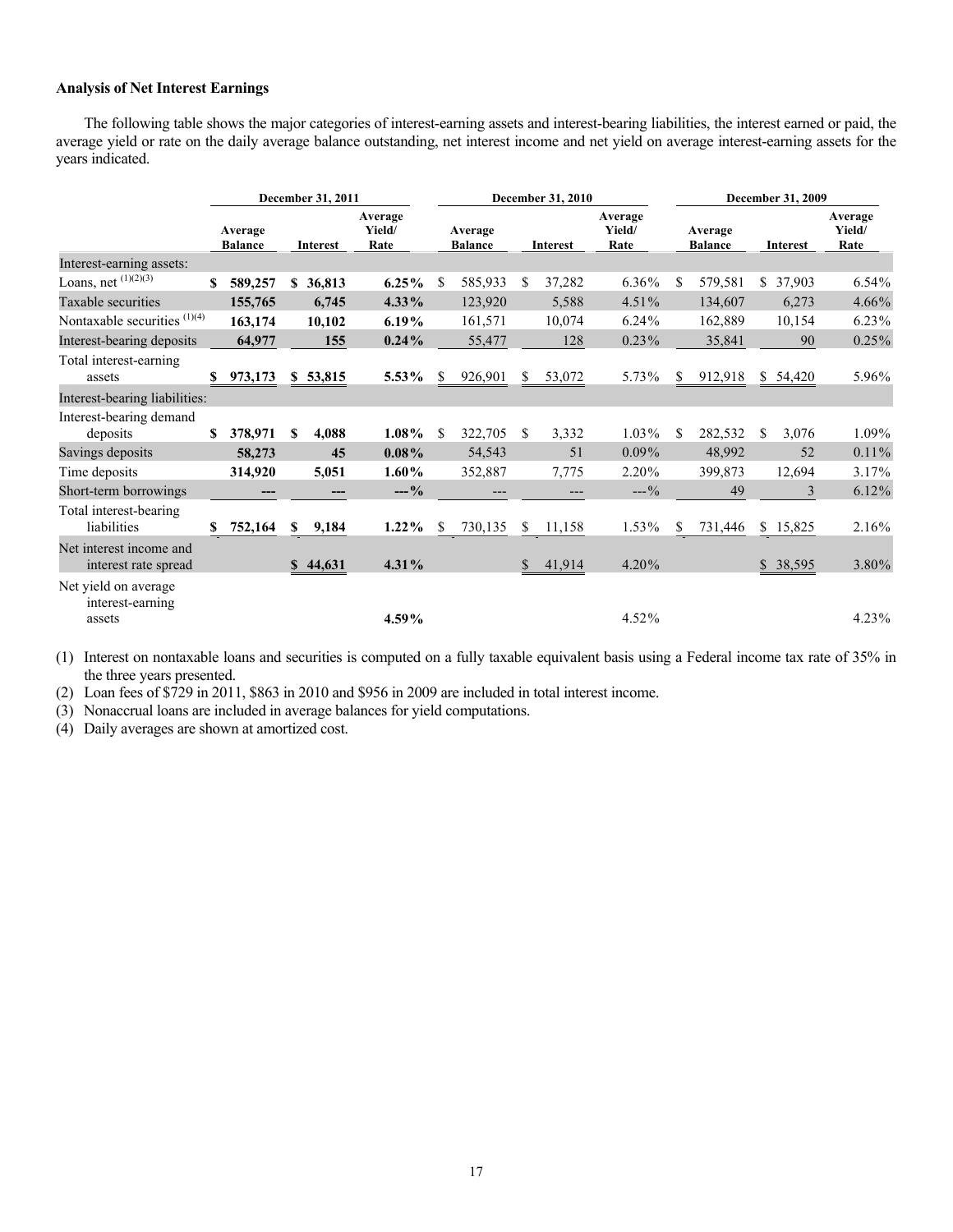#### **Analysis of Changes in Interest Income and Interest Expense**

 The Company's primary source of revenue is net interest income, which is the difference between the interest and fees earned on loans and investments and the interest paid on deposits and other funds. The Company's net interest income is affected by changes in the amount and mix of interest-earning assets and interest-bearing liabilities and by changes in yields earned on interest-earning assets and rates paid on interest-bearing liabilities. The following table sets forth, for the years indicated, a summary of the changes in interest income and interest expense resulting from changes in average asset and liability balances (volume) and changes in average interest rates (rate).

|                                                                   | 2011 Over 2010                                                                           |           |    |               |               |                       |                       | 2010 Over 2009 |                             |         |    |            |  |
|-------------------------------------------------------------------|------------------------------------------------------------------------------------------|-----------|----|---------------|---------------|-----------------------|-----------------------|----------------|-----------------------------|---------|----|------------|--|
|                                                                   | <b>Changes Due To</b>                                                                    |           |    |               |               |                       | <b>Changes Due To</b> |                |                             |         |    |            |  |
|                                                                   | <b>Net Dollar</b><br>Rate <sub>2</sub> <sup>(2)</sup><br>Volume <sup>(2)</sup><br>Change |           |    | $Rates^{(2)}$ |               | Volume <sup>(2)</sup> |                       |                | <b>Net Dollar</b><br>Change |         |    |            |  |
| Interest income: $(1)$                                            |                                                                                          |           |    |               |               |                       |                       |                |                             |         |    |            |  |
| Loans                                                             | \$                                                                                       | (680)     | \$ | 211           | \$            | (469)                 | S                     | (1,033)        | S                           | 412     | S  | (621)      |  |
| Taxable securities                                                |                                                                                          | (229)     |    | 1,386         |               | 1,157                 |                       | (198)          |                             | (487)   |    | (685)      |  |
| Nontaxable securities                                             |                                                                                          | (71)      |    | 99            |               | 28                    |                       | 2              |                             | (82)    |    | (80)       |  |
| Interest-bearing deposits                                         |                                                                                          | 4         |    | 23            |               | 27                    |                       | (8)            |                             | 46      |    | 38         |  |
| Increase (decrease) in income on interest-earning<br>assets       | <sup>S</sup>                                                                             | (976)     | S. | 1,719         | <sup>\$</sup> | 743                   | S.                    | (1,237)        | S                           | (111)   |    | \$(1,348)  |  |
| Interest expense:                                                 |                                                                                          |           |    |               |               |                       |                       |                |                             |         |    |            |  |
| Interest-bearing demand deposits                                  | \$                                                                                       | 154       | \$ | 602           | \$            | 756                   | \$                    | (165)          | S                           | 421     | \$ | 256        |  |
| Savings deposits                                                  |                                                                                          | (9)       |    | 3             |               | (6)                   |                       | (7)            |                             | 6       |    | (1)        |  |
| Time deposits                                                     |                                                                                          | (1,952)   |    | (772)         |               | (2,724)               |                       | (3,553)        |                             | (1,366) |    | (4,919)    |  |
| Short-term borrowings                                             |                                                                                          |           |    |               |               |                       |                       |                |                             | (3)     |    | (3)        |  |
| Increase (decrease) in expense of interest-bearing<br>liabilities |                                                                                          | \$(1,807) | S  | (167)         | S.            | (1,974)               | S                     | (3,725)        | S                           | (942)   |    | \$ (4,667) |  |
| Increase in net interest income                                   |                                                                                          | 831       | S  | 1,886         | $\mathbb{S}$  | 2,717                 | S                     | 2,488          |                             | 831     |    | \$3,319    |  |

(1) Taxable equivalent basis using a Federal income tax rate of 35% in 2011, 2010 and 2009.

(2) Variances caused by the change in rate times the change in volume have been allocated to rate and volume changes proportional to the relationship of the absolute dollar amounts of the change in each.

Total interest expense declined by \$1,974, while interest income increased \$743, resulting in an increase of \$2,717 in net interest income when 2011 and 2010 are compared. Of this increase, \$831 was attributable to rates, and \$1,866 came from higher volume.

 The lower interest rate environment led to a decline of \$680 in interest income from loans. The average balance of loans increased from \$585,933 in 2010 to \$589,257 in 2011, causing an increase in interest income of \$211, on a taxable-equivalent basis. The net decrease in loan interest income was \$469.

 Interest income on taxable securities decreased \$229 due to rates but increased \$1,386 because of average volume, for a net increase of \$1,157 compared to 2010. The low interest rate environment increased the number of called securities in 2011 and reduced the opportunity to reinvest the proceeds in securities with more attractive yields. Because of low yields in the securities markets and flat loan demand, the Company priced deposits accordingly.

 Interest on time deposits declined \$2,724 from 2010 to 2011, with a decline of \$1,952 due to rates and \$772 attributable to volume. See "Net Interest Income" for additional information related to the decline in interest expense.

 The low interest rate environment was also present in 2009. As compared with 2009, there was a \$4,919 decline in interest expense associated with time deposits in 2010. Of the total decline, \$3,553 was due to rates, and \$1,366 stemmed from lower deposit volume. Management focused on deposit pricing in 2009 and took advantage of falling rates to lower interest expense.

 From 2009 to 2010 interest on loans decreased by \$621. Loan interest income attributable to rates was \$1,033 lower, offset to a large degree by an increase of \$412 due to volume. As compared with 2009, there was an increase of \$3,319 in net interest income in 2010, \$2,488 of the increase was due to rates and \$831 due to volume.

#### **Interest Rate Sensitivity**

 The Company considers interest rate risk to be a significant market risk and has systems in place to measure the exposure of net interest income and fair market values to movement in interest rates. Among the tools available to management is interest rate sensitivity analysis, which provides information related to repricing opportunities. Interest rate shock simulations indicate potential economic loss due to future interest rate changes. Shock analysis is a test that measures the effect of a hypothetical, immediate and parallel shift in interest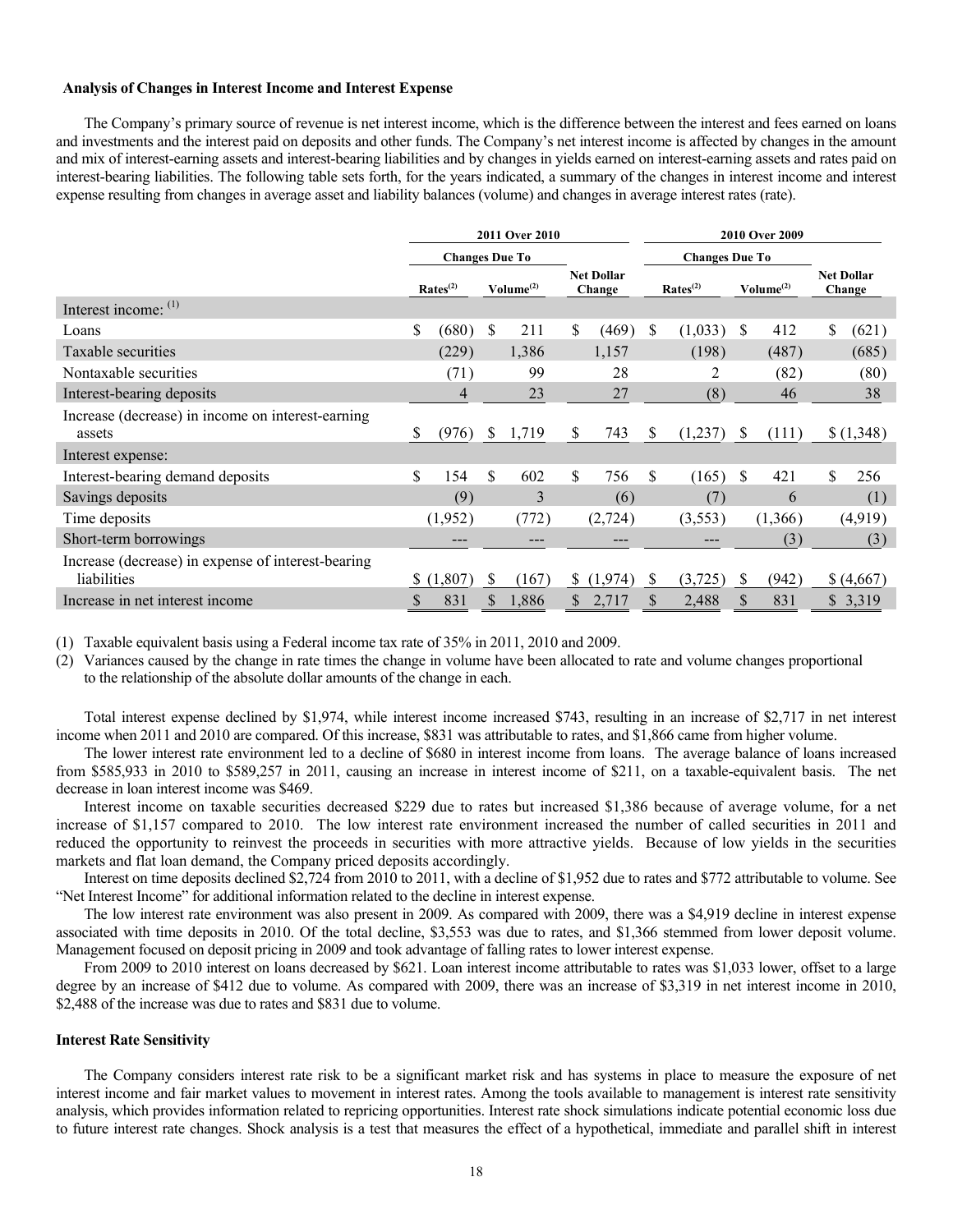rates. The following table shows the results of a rate shock and the effects on the return on average assets and the return on average equity projected at December 31, 2011 and 2010. For purposes of this analysis, noninterest income and expenses are assumed to be flat.

| Rate Shift (bp) | <b>Return on Average Assets</b> |          | <b>Return on Average Equity</b> |        |  |  |  |
|-----------------|---------------------------------|----------|---------------------------------|--------|--|--|--|
|                 | 2011                            | 2010     | 2011                            | 2010   |  |  |  |
| 300             | $0.96\%$                        | $1.04\%$ | $6.96\%$                        | 7.93%  |  |  |  |
| 200             | 1.13%                           | $1.22\%$ | 8.19%                           | 9.28%  |  |  |  |
| 100             | 1.30%                           | $1.40\%$ | $9.32\%$                        | 10.54% |  |  |  |
| $(-100)$        | 1.62%                           | 1.70%    | $11.51\%$                       | 12.68% |  |  |  |
| $(-)200$        | 1.58%                           | 1.62%    | 11.23%                          | 12.12% |  |  |  |
| $(-)300$        | 1.46%                           | 1.50%    | 10.39%                          | 11.27% |  |  |  |

 Simulation analysis is another tool available to the Company to test asset and liability management strategies under rising and falling rate conditions. As a part of the simulation process, certain estimates and assumptions must be made. These include, but are not limited to, asset growth, the mix of assets and liabilities, rate environment and local and national economic conditions. Asset growth and the mix of assets can, to a degree, be influenced by management. Other areas, such as the rate environment and economic factors, cannot be controlled. In addition, competitive pressures can make it difficult to price deposits and loans in a manner that optimally minimizes interest rate risk. Therefore, actual results may vary materially from any particular forecast or shock analysis. This shortcoming is offset somewhat by the periodic reforecasting of the balance sheet to reflect current trends and economic conditions. Shock analysis must also be updated periodically as a part of the asset and liability management process.

#### **Noninterest Income**

|                                    | <b>Year Ended</b> |                   |    |                   |  |                          |  |  |  |  |  |  |  |
|------------------------------------|-------------------|-------------------|----|-------------------|--|--------------------------|--|--|--|--|--|--|--|
|                                    |                   | December 31, 2011 |    | December 31, 2010 |  | <b>December 31, 2009</b> |  |  |  |  |  |  |  |
| Service charges on deposits        |                   | 2,617             | .১ | 2,858             |  | 3,314                    |  |  |  |  |  |  |  |
| Other service charges and fees     |                   | 287               |    | 317               |  | 343                      |  |  |  |  |  |  |  |
| Credit card fees                   |                   | 3,197             |    | 2,954             |  | 2,803                    |  |  |  |  |  |  |  |
| Trust fees                         |                   | 1,087             |    | 1,118             |  | 1,053                    |  |  |  |  |  |  |  |
| Bank-owned life insurance income   |                   | 762               |    | 760               |  | 756                      |  |  |  |  |  |  |  |
| Other income                       |                   | 449               |    | 354               |  | 491                      |  |  |  |  |  |  |  |
| Realized securities gains (losses) |                   | 11                |    | (14)              |  | 44                       |  |  |  |  |  |  |  |
| Total noninterest income           |                   | 8,410             |    | 8.347             |  | 8.804                    |  |  |  |  |  |  |  |

 Service charges on deposit accounts totaled \$2,617 for the year ended December 31, 2011. This is a decline of \$241, or 8.43%, from \$2,858 for the year ended December 31, 2010. Service charges on deposit accounts decreased \$456, or 13.76%, from 2009 to 2010. This income category is affected by the number of deposit accounts, the level of service charges and the number of checking account overdrafts. The 2011 and 2010 declines resulted from a decrease in fees from checking account overdrafts and fees for checks returned for insufficient funds. This decline was caused by two factors. First, we believe consumers have become more conscientious about managing bank accounts so as to avoid overdraft fees in a challenging economy. Second, and to a lesser extent, in mid-2010 banking regulations were changed to prevent all banks, including NBB, from charging overdraft fees associated with ATM or debit card transactions.

 Other service charges and fees included charges for official checks, income from the sale of checks to customers, safe deposit box rent, fees from letters of credit and income from commissions on the sale of credit life, accident and health insurance. These fees were \$287 for the year ended December 31, 2011, down by \$30, or 9.46%, from the \$317 for 2010. The total for the year ended December 31, 2010 was \$26 below the \$343 posted for the year ended December 31, 2009. The decline in 2011 was primarily attributable to lower check sales in 2011, decreasing income by \$46. This in turn, was attributed to increased customer adoption of debit cards and internet banking bill-pay. The decline from 2009 to 2010 was the result of small changes in income from several categories of fees, none of which is significant by itself.

 Credit card fees for the year ended December 31, 2011, were \$243 above the \$2,954 reported for the year ended December 31, 2010. From 2009 to 2010, credit card fees increased \$151, or 5.39%. The increases in 2011 and 2010 are due to increased volume of merchant transaction fees and credit card fees.

 Trust fees, at \$1,087, decreased slightly by \$31, or 2.77%, when the years ended December 31, 2011 and 2010 are compared. For the year ended December 31, 2010 trust fees were \$1,118, an increase of \$65, or 6.17%, from 2009. Trust fees are generated from a number of different types of accounts, including estates, personal trusts, employee benefit trusts, investment management accounts, attorney-in-fact accounts and guardianships. Trust income varies depending on the number and type of accounts under management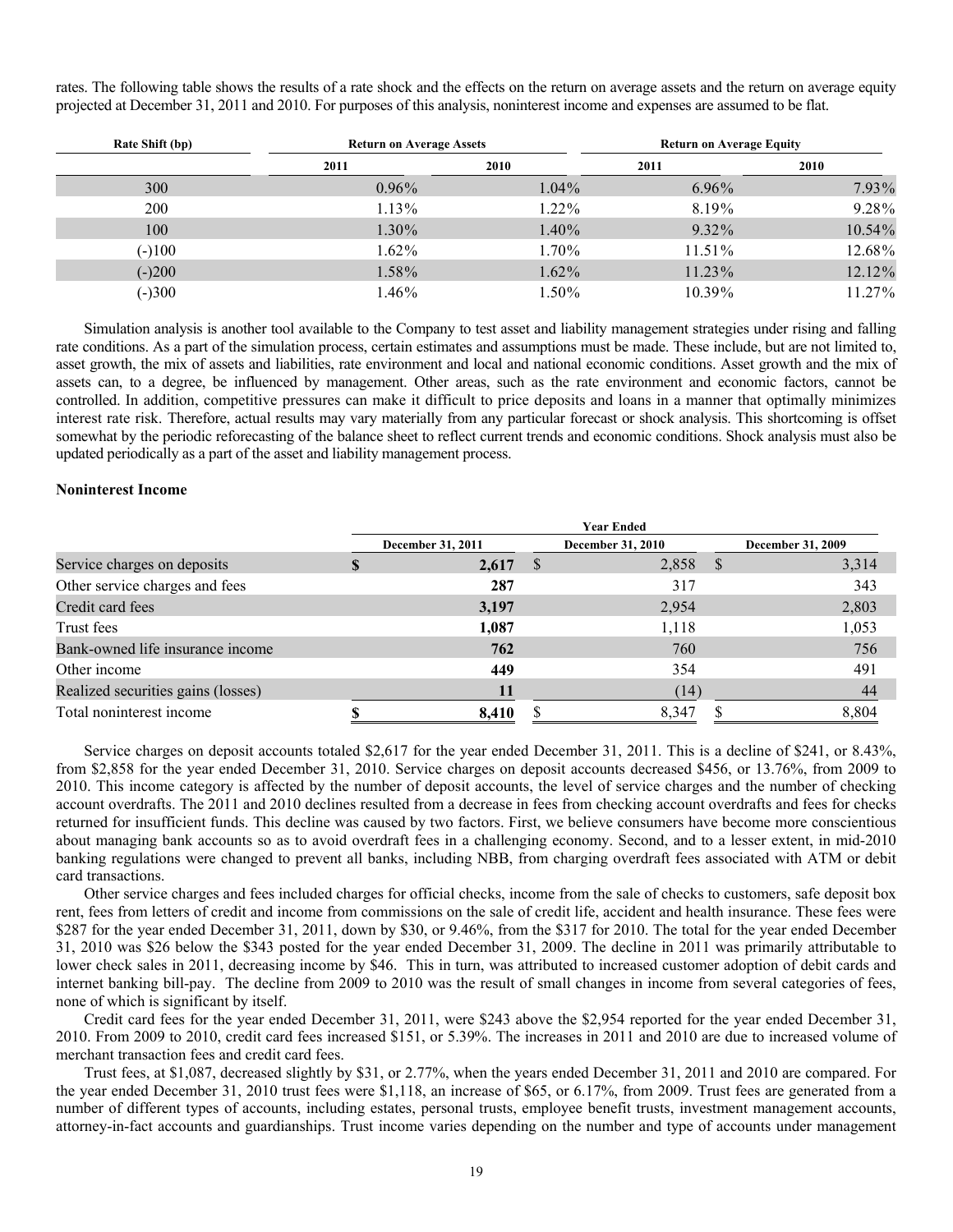and financial market conditions. The significant volatility in the financial markets in 2009 negatively affected Trust fee income in that year. Recovering financial markets in 2010 and 2011, while still volatile, resulted in higher levels of Trust fee income. The mix of account types also affected the level of Trust fees in 2010 and 2011.

 Noninterest income from bank-owned life insurance (BOLI) remained virtually unchanged, from \$760 for the year ended December 31, 2010 to \$762 for 2011. It grew slightly from \$756 to \$762 from December 31, 2009 to December 31, 2010. The performance of the variable rate policies are the source of growth in BOLI income for 2011 and 2010.

 Other income is income that cannot be classified in another category. Some examples include net gains from the sales of fixed assets, rent from foreclosed properties and revenue from investment and insurance sales. Other income for the year 2011 was \$449, an increase of \$95, or 26.84%, when compared with \$354 for the year ended December 31, 2010. Other income for 2010 decreased by \$137, or 27.90%, when compared with 2009. The increase from 2010 to 2011 was primarily due to refunds of prior years' franchise taxes from additional deductions discovered in 2011.

 Realized securities net gains and losses for the three years presented were associated with called securities. There were no securities sold in 2011, 2010 or 2009.

#### **Noninterest Expense**

|                                      | <b>Year Ended</b> |                   |      |                   |      |                   |  |  |  |  |  |  |
|--------------------------------------|-------------------|-------------------|------|-------------------|------|-------------------|--|--|--|--|--|--|
|                                      |                   | December 31, 2011 |      | December 31, 2010 |      | December 31, 2009 |  |  |  |  |  |  |
| Salaries and employee benefits       |                   | 11,357            | - \$ | 10,963            | - \$ | 11,336            |  |  |  |  |  |  |
| Occupancy, furniture and fixtures    |                   | 1,599             |      | 1,875             |      | 1,792             |  |  |  |  |  |  |
| Data processing and ATM              |                   | 1,701             |      | 1,499             |      | 1,371             |  |  |  |  |  |  |
| FDIC assessment                      |                   | 677               |      | 1,080             |      | 1,727             |  |  |  |  |  |  |
| Credit card processing               |                   | 2,485             |      | 2,300             |      | 2,121             |  |  |  |  |  |  |
| Intangibles amortization             |                   | 1,083             |      | 1,083             |      | 1,093             |  |  |  |  |  |  |
| Net costs of other real estate owned |                   | 518               |      | 214               |      | 393               |  |  |  |  |  |  |
| Franchise taxes                      |                   | 780               |      | 963               |      | 885               |  |  |  |  |  |  |
| Other operating expenses             |                   | 3,137             |      | 3,150             |      | 3,135             |  |  |  |  |  |  |
| Total noninterest expense            |                   | 23,338            |      | 23,127            |      | 23,853            |  |  |  |  |  |  |

Salary and benefits expense increased \$394, or 3.59%, from \$10,963 for the year ended December 31, 2010 to \$11,357 for 2011. The increase is partially the result of \$141 increase in fringe benefits, offset by a decrease of \$94 in net periodic pension expense associated with the Company's defined benefit pension plan. Net periodic expense varies because of changes in the number of plan participants, the age of participants, the investment performance of the plan trust and the interest rate environment. The remaining increase in 2011 was the result of normal compensation and staffing decisions. The decline of \$373 from 2009 to 2010 was the result of the Company's efforts to control salary costs and a decrease of \$94 in net periodic pension expense.

 Occupancy, furniture and fixtures expense was \$1,599 for the year ended December 31, 2011, a decrease of \$276, or 14.72%, from the prior year. The 2010 total was \$1,875, an increase of \$83, or 4.63%, from the \$1,792 reported at year-end 2009. The decline in 2011 and small increase in 2010 are reflective of the Company's emphasis on containing controllable expenses.

 Data processing and ATM expense was \$1,701 in 2011, \$1,499 in 2010 and \$1,371 in 2009. The increase of \$202 or 13.48% from 2010 to 2011 was associated with increased costs for communications because of infrastructure upgrades.

 When the years ended December 31, 2011 and December 31, 2010 are compared, there was a decrease in the Federal Deposit Insurance Corporation Deposit Insurance Fund assessment of \$403. The total expense for 2010 was \$1,080, which compares with \$677 for 2011. The FDIC assessment is accrued based on a method provided by the FDIC. During 2011, the method changed from a deposit based to an asset based method. This resulted in a reduced amount of expense for the Company in 2011. The FDIC assessment expense for the year ended December 31, 2010 fell \$647 from \$1,727 for 2009, due to a one-time special assessment required in 2009 of all FDIC-insured banks, including NBB. Given the severe impact of the economic downturn on some of the nation's banks, the Company has no assurance that the FDIC will not increase assessments on insured banks to maintain the integrity of the Deposit Insurance Fund.

 Credit card processing expense was \$2,485 for the period ended December 31, 2011, an increase of \$185, or 8.04% from 2010's total of \$2,300. Credit card processing expense in 2010 increased \$179, or 8.44% from 2009. This expense is driven by the volume of credit card, debit card and merchant account transactions and by the level of merchant discount fees. It is subject to a degree of variability.

 The expense for intangibles and goodwill amortization is related to acquisitions. There were no acquisitions in the last year, and the expense for 2011 remained flat from 2010 at \$1,083. Intangibles and goodwill amortization declined \$10 when the periods ended December 31, 2010 and December 31, 2009 are compared. The decline was due to certain expenses from past transactions becoming fully amortized in 2009.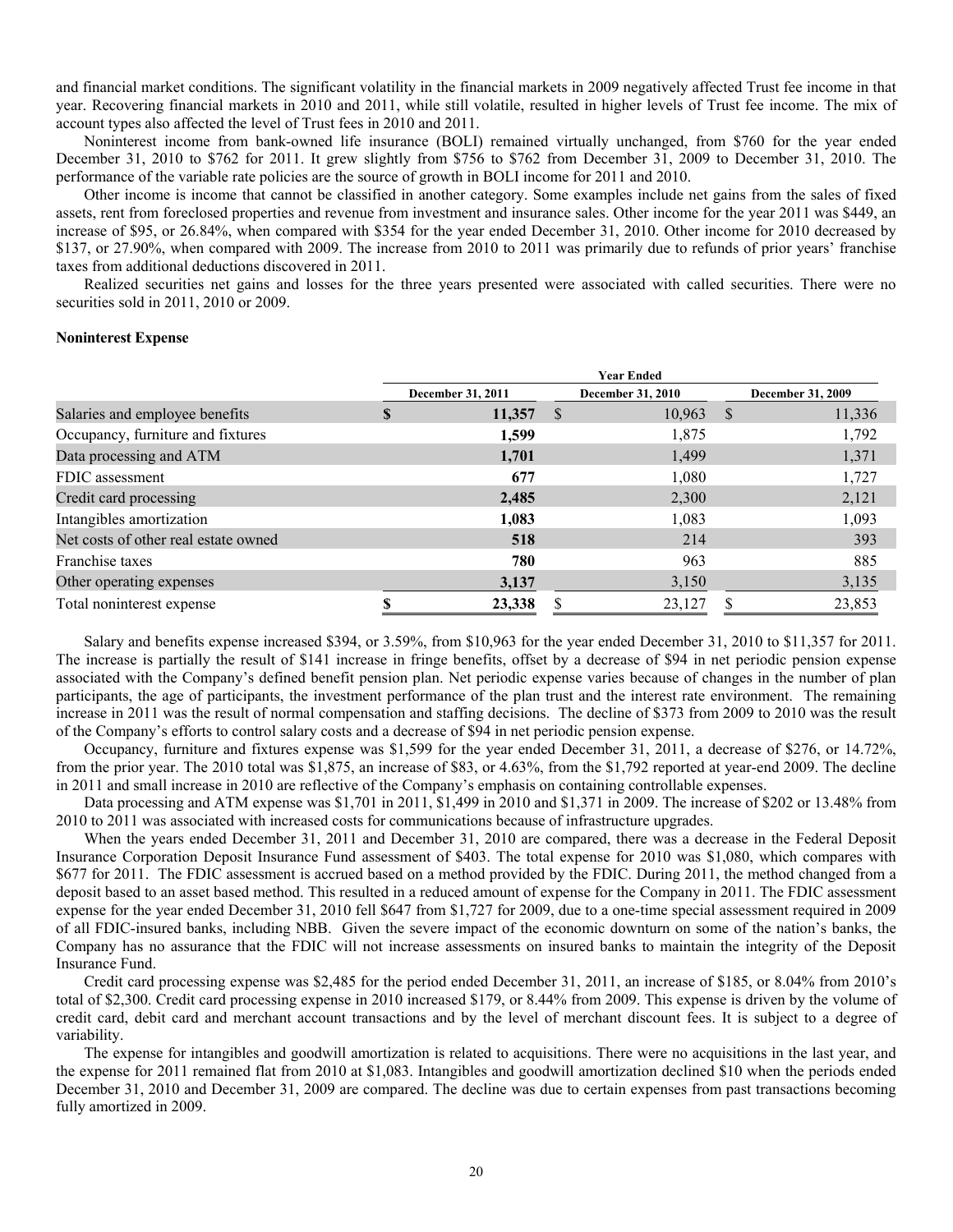Net costs of other real estate owned increased from \$214 for the period ended December 31, 2010 to \$518 in 2011. From 2009 to 2010, net costs of other real estate owned decreased \$179 from \$393. This expense category varies with the number of foreclosed properties owned by NBB and with the expense associated with each. It includes write-downs on other real estate owned plus other costs associated with carrying these properties, as well as net gains or losses on the sale of other real estate. In 2011, write-downs on other real estate were \$327. This compares with \$34 in 2010. The Company accounts for other real estate at the lower of cost or fair value, using current appraisals. Updated appraisals reflected declines in the value of some properties. Other costs for these properties in 2011 were \$184, while they were \$151 in 2010. There was a total of \$7 in net losses on the sale of other real estate for 2011 and \$29 in net losses for 2010. Because the Company's market area continues to experience the effects of the prolonged recession, it is anticipated that there will be additional foreclosures in the near future. This may result in an associated increase in the costs of other real estate owned.

 Franchise taxes were \$780 for the period ended December 31, 2011 and \$963 for 2010, a decrease of \$183 or 19.00%. The decrease was due to additional deductions discovered in 2011. Franchise tax expense increased \$78 in 2010 from \$885 in 2009. State bank franchise taxes are based upon total equity, which increased in both 2010 and 2011.

 The category of other operating expenses includes noninterest expense items such as professional services, stationery and supplies, telephone costs and charitable donations. For the year ended December 31, 2011, other operating expenses were \$3,137. This compares with \$3,150 for 2010 and \$3,135 for 2009. The nominal \$13 decrease from 2010 to 2011 is the result of changes in several categories of expense, with no one item making a significant contribution to the total.

#### **Income Taxes**

 Income tax expense for 2011 was \$5,247 compared to \$4,223 in 2010 and \$3,660 in 2009. Tax exempt income is the primary difference between expected and actual income tax expense. The Company's effective tax rates for 2011, 2010 and 2009 were 22.93%, 21.34% and 20.36%, respectively. The Company is subject to the 35% marginal tax rate. See Note 10 of the Notes to Consolidated Financial Statements for addition information relating to income taxes.

#### **Effects of Inflation**

 The Company's consolidated statements of income generally reflect the effects of inflation. Since interest rates, loan demand and deposit levels are related to inflation, the resulting changes are included in net income. The most significant item which does not reflect the effects of inflation is depreciation expense. Historical dollar values used to determine depreciation expense do not reflect the effects of inflation on the market value of depreciable assets after their acquisition.

#### **Provision and Allowance for Loan Losses**

 In 2011, the Company saw improvements in asset quality indicators, after several years that were negatively impacted by the national recession and its effects on the local economy. Historically, national economic downturns have affected the Company's market area less severely than other areas of the country. In addition, downturns and recoveries in the national economy typically have a delayed effect on the Company's local economy.

 At December 31, 2011, total nonperforming assets were \$6,693 compared to \$9,794 at December 31, 2010. See "Balance Sheet – Loans – Risk Elements" for additional detail about nonperforming assets. Net charge-offs decreased by \$126, with the ratio of net charge-offs to average loans decreasing 3 basis points, from 0.46% in 2010 to 0.43% in 2011.

 The Company's internal credit risk analysis takes into consideration trends in nonperforming loans and charge-offs. Based on the analysis, the Company increased the allowance for loan losses to \$8,068, or 1.37% of loans at December 31, 2011. At December 31, 2010, the allowance for loan losses was \$7,664, or 1.33% of loans. The provision for loan losses for 2011 was \$2,949, a decrease of \$460 from 2010.

 The current level of nonperforming assets is manageable in management's opinion. Core earnings remain strong, and there are sufficient resources available to deal with these assets.

 As previously mentioned, the level of nonperforming assets is primarily influenced by local economic conditions. A high degree of uncertainty remains concerning the speed of recovery, and in particular the speed of the recovery in the Company's relatively limited market area. For that reason, management is unable to predict with any degree of certainty whether and how much its asset quality may improve or deteriorate. Based on current information, management believes the level of nonperforming assets will continue to compare well with peers, but may be high when considering its own historic level of nonperforming assets. Please see "Critical Accounting Policies" above for additional information.

#### **Balance Sheet**

 On December 31, 2011, the Company had total assets of \$1,067,102, an increase of \$44,864, or 4.39%, over the total of \$1,022,238 on December 31, 2010. For 2011, the growth in assets was entirely internally generated and was not the result of acquisitions. Total assets at December 31, 2010 were up by \$39,871, or 4.06%, over the total in 2009.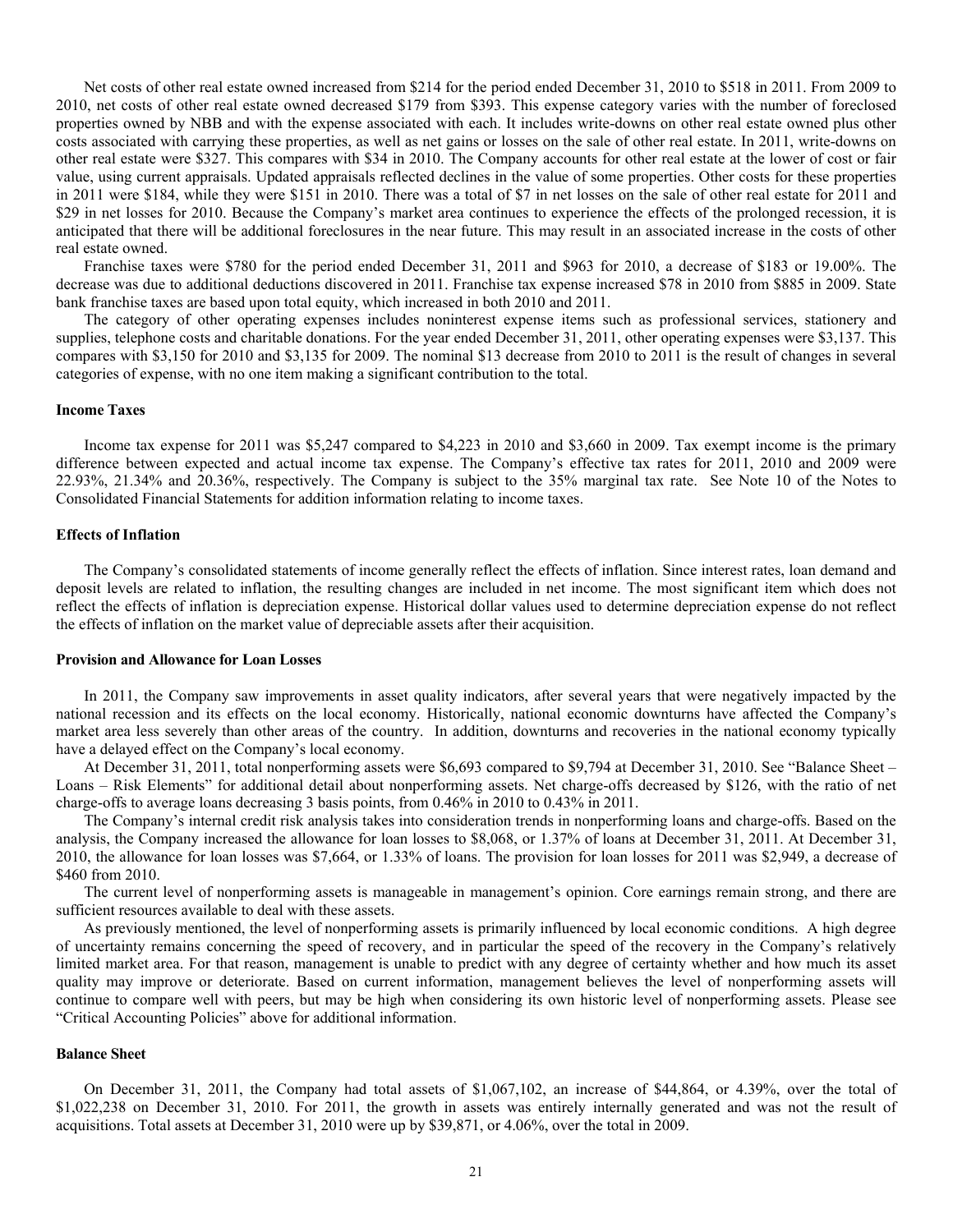#### **Loans**

In 2011, the Company re-categorized its loan presentations to better reflect the Company's approach to portfolio management. The new categorization includes six groups. Real estate construction loans include construction loans for residential and commercial properties, as well as land. Consumer real estate loans include conventional and junior lien mortgages as well as equity lines. Commercial real estate loans are comprised of owner-occupied and leased nonfarm, nonresidential properties, multi-family residence loans and farmland. Commercial non real estate loans include farm loans, operating capital lines and loans secured by capital assets. Public sector and IDA loans are extended to municipalities. Consumer non real estate loans include automobile loans, personal loans, credit cards and consumer overdrafts.

 The categorization of loans for this section and the balance sheet is different from the categorization used to determine the allowance for loan losses. While the categories may be similar, the allowance for loan losses methodology takes a risk-based approach to determining segments and classes for loss analysis. Determination of the categories for the balance sheet and this section is based on collateral type.

#### **A. Types of Loans**

|                                        | December 31. |                         |              |         |              |         |    |          |               |          |
|----------------------------------------|--------------|-------------------------|--------------|---------|--------------|---------|----|----------|---------------|----------|
|                                        |              | 2011                    |              | 2010    |              | 2009    |    | 2008     |               | 2007     |
| Real estate construction               |              | 48,531<br><sup>\$</sup> | <sup>8</sup> | 46,169  | <sup>S</sup> | 44,744  | S  | 60,798   | <sup>S</sup>  | 46,697   |
| Consumer real estate                   |              | 150.224                 |              | 153,405 |              | 154,380 |    | 152,482  |               | 148,128  |
| Commercial real estate                 |              | 303,192                 |              | 293,171 |              | 293,229 |    | 277,511  |               | 245,324  |
| Commercial non real estate             |              | 38,832                  |              | 37,547  |              | 41,402  |    | 36,978   |               | 33,117   |
| Public sector and IDA                  |              | 15.571                  |              | 12,553  |              | 19,207  |    | 11,518   |               | 11,098   |
| Consumer non real estate               |              | 33,072                  |              | 34,543  |              | 38,047  |    | 37,393   |               | 40,409   |
| Total loans                            | <b>S</b>     | 589,422                 | -S           | 577,388 | <sup>S</sup> | 591,009 | \$ | 576,680  | <b>S</b>      | 524,773  |
| Less unearned income and deferred fees |              | (952)                   |              | (945)   |              | (1,062) |    | (1, 123) |               | (1, 119) |
| Total loans, net of unearned income    | S            | 588,470                 | -S           | 576,443 | <sup>S</sup> | 589,947 | S  | 575,557  | <sup>\$</sup> | 523,654  |
| Less allowance for loans losses        |              | (8,068)                 |              | (7,664) |              | (6,926) |    | (5,858)  |               | (5,219)  |
| Total loans, net                       |              | 580,402                 |              | 568,779 |              | 583,021 |    | 569,699  |               | 518.435  |

#### **B. Maturities and Interest Rate Sensitivities**

The following table presents maturities and interest rate sensitivities for commercial non real estate, commercial real estate and real estate construction loans.

|                                              | December 31, 2011 |            |  |               |  |                      |  |           |  |  |  |  |
|----------------------------------------------|-------------------|------------|--|---------------|--|----------------------|--|-----------|--|--|--|--|
|                                              |                   | $< 1$ Year |  | $1 - 5$ Years |  | <b>After 5 Years</b> |  | Total     |  |  |  |  |
| Commercial non real estate                   |                   | 21,438     |  | 15,839        |  | 1,555                |  | 38,832    |  |  |  |  |
| Commercial real estate                       |                   | 45,731     |  | 248,628       |  | 8,833                |  | 303,192   |  |  |  |  |
| Real estate construction                     |                   | 47,114     |  | 1,417         |  | $---$                |  | 48,531    |  |  |  |  |
| Total                                        |                   | 114,283    |  | 265,884       |  | 10,388               |  | 390,555   |  |  |  |  |
| Less loans with predetermined interest rates |                   | (24, 138)  |  | (25,549)      |  | (6, 435)             |  | (56, 122) |  |  |  |  |
| Loans with adjustable rates                  |                   | 90,145     |  | 240,335       |  | 3,953                |  | 334,433   |  |  |  |  |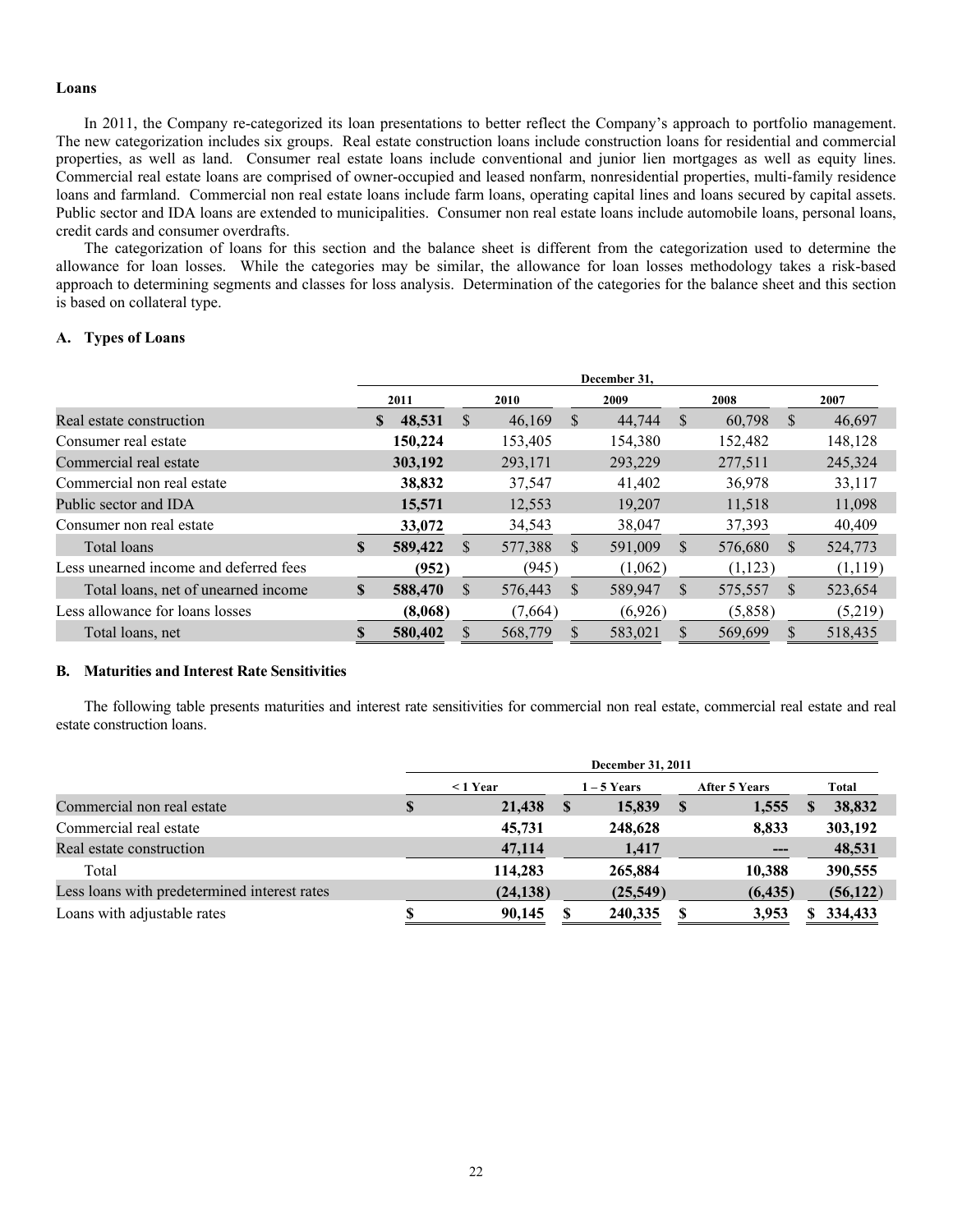## **C. Risk Elements**

 The following table presents aggregate amounts for nonaccrual loans, restructured loans in nonaccrual, other real estate owned net, and accruing loans which are contractually past due ninety days or more as to interest or principal payments, and accruing restructured loans.

|                                              | December 31, |       |               |                |               |                |               |                |              |       |
|----------------------------------------------|--------------|-------|---------------|----------------|---------------|----------------|---------------|----------------|--------------|-------|
|                                              |              | 2011  |               | 2010           |               | 2009           |               | 2008           |              | 2007  |
| Nonaccrual loans:                            |              |       |               |                |               |                |               |                |              |       |
| Real estate construction                     | \$           |       | \$            | $---$          | \$            | 2,643          | \$            |                | \$           |       |
| Consumer real estate                         |              | 296   |               | 964            |               |                |               |                |              |       |
| Commercial real estate                       |              | 702   |               | 526            |               | 1,455          |               | 1,333          |              | 1,144 |
| Commercial non-real estate                   |              | 400   |               | 448            |               |                |               |                |              |       |
| Public sector and IDA                        |              |       |               |                |               |                |               |                |              |       |
| Consumer non-real estate                     |              |       |               |                |               |                |               |                |              | 6     |
| Total nonaccrual loans                       | \$           | 1,398 | \$            | 1,938          | \$            | 4,098          | \$            | 1,333          | \$           | 1,150 |
| Restructured loans (TDR Loans) in nonaccrual |              |       |               |                |               |                |               |                |              |       |
| Real estate construction                     | \$           | 1,681 | \$            | 2,185          | \$            | $---$          | \$            | $---$          | \$           |       |
| Consumer real estate                         |              | 315   |               |                |               |                |               |                |              |       |
| Commercial real estate                       |              | 1,544 |               | 3,698          |               | $---$          |               | $---$          |              |       |
| Commercial non-real estate                   |              | 198   |               | 250            |               |                |               | ---            |              |       |
| Public sector and IDA                        |              | ---   |               | $---$          |               | $---$          |               | ---            |              |       |
| Consumer non-real estate                     |              | 68    |               | $---$          |               |                |               |                |              |       |
| Total restructured loans in nonaccrual       |              | 3,806 |               | 6,133          |               |                |               | ---            |              |       |
| Total nonperforming loans                    | \$           | 5,204 | $\mathcal{S}$ | 8,071          | \$            | 4,098          | $\mathcal{S}$ | 1,333          | \$           | 1,150 |
| Other real estate owned, net                 |              | 1,489 |               | 1,723          |               | 2,126          |               | 1,984          |              | 263   |
| Total nonperforming assets                   | \$           | 6,693 | $\mathbb{S}$  | 9,794          | \$            | 6,224          | $\mathcal{S}$ | 3,317          | \$           | 1,413 |
| Accruing loans past due 90 days or more:     |              |       |               |                |               |                |               |                |              |       |
| Real estate construction                     | $\mathbf S$  |       | $\mathbf S$   | $---$          | $\mathcal{S}$ | 20             | $\mathbb{S}$  | $\overline{a}$ | $\mathbf S$  |       |
| Consumer real estate                         |              | 346   |               | 612            |               | 873            |               | 394            |              | 310   |
| Commercial real estate                       |              | 63    |               | 577            |               | 643            |               | 589            |              | 614   |
| Commercial non-real estate                   |              | 26    |               | 81             |               | 99             |               | 74             |              | 115   |
| Public sector and IDA                        |              |       |               | $\overline{a}$ |               | $\overline{a}$ |               | $\overline{a}$ |              |       |
| Consumer non-real estate                     |              | 46    |               | 66             |               | 62             |               | 70             |              | 142   |
|                                              | \$           | 481   | $\mathbb{S}$  | 1,336          | $\mathbb{S}$  | 1,697          | $\mathbb{S}$  | 1,127          | \$           | 1,181 |
| Accruing restructured loans:                 |              |       |               |                |               |                |               |                |              |       |
| Real estate construction                     | $\mathbf S$  | 1,611 | $\mathbf S$   |                | $\mathbb{S}$  |                | $\mathcal{S}$ |                | $\mathbb{S}$ |       |
| Consumer real estate                         |              | 156   |               |                |               |                |               |                |              |       |
| Commercial real estate                       |              | 1,922 |               | 350            |               | 2,652          |               | ---            |              |       |
| Commercial non-real estate                   |              | 67    |               |                |               |                |               | $---$          |              |       |
| Public sector and IDA                        |              |       |               | $---$          |               | $---$          |               |                |              |       |
| Consumer non-real estate                     |              |       |               |                |               |                |               | $---$          |              |       |
|                                              | $\mathbf S$  | 3,756 | $\mathbf S$   | 350            | $\mathcal{S}$ | 2,652          | $\mathbf S$   | $---$          | \$           |       |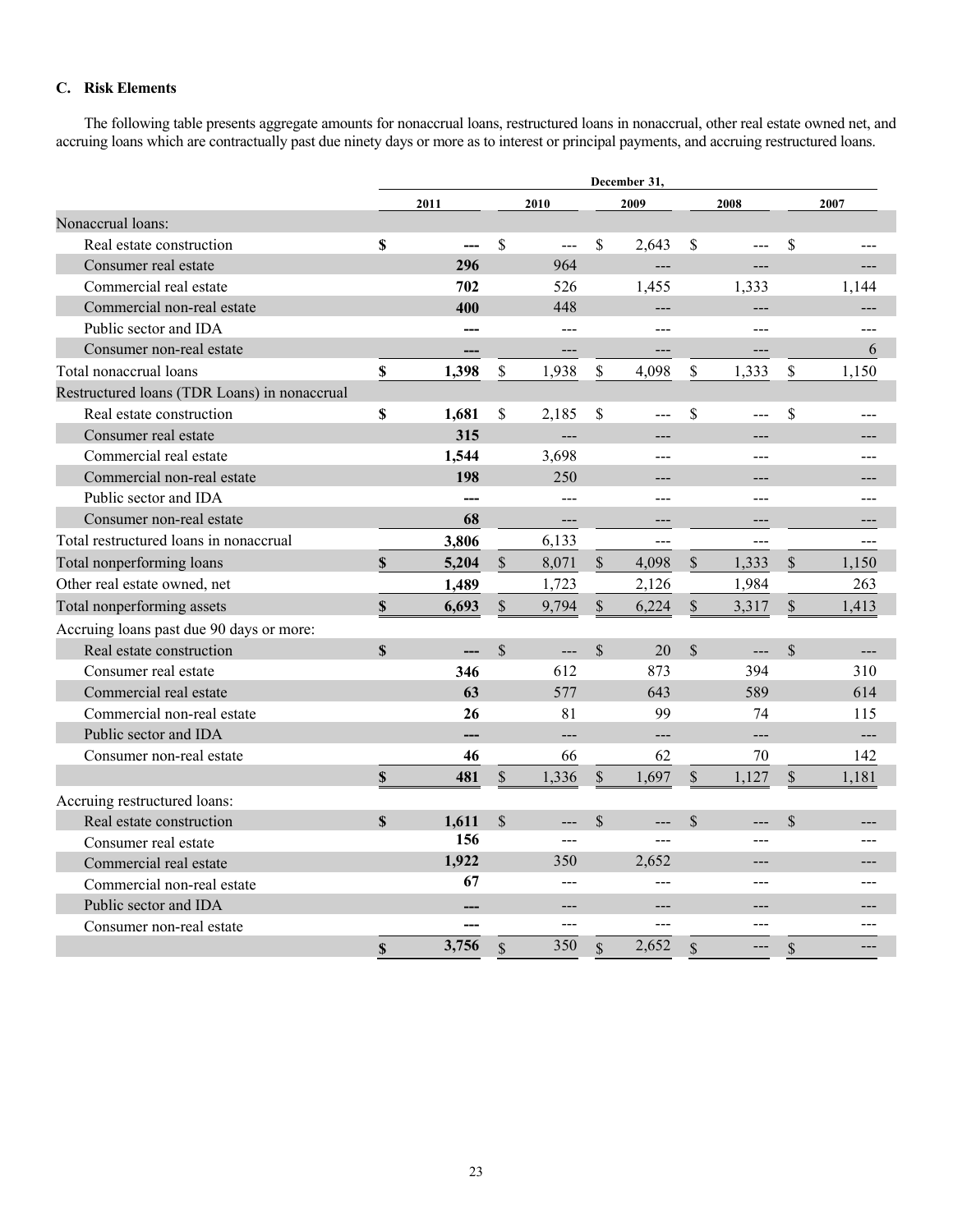Loan loss and other indicators related to asset quality are presented in the Loan Loss Data table.

#### **Loan Loss Data Table**

|                                                                                                          |              | 2011     |     | 2010       | 2009     |
|----------------------------------------------------------------------------------------------------------|--------------|----------|-----|------------|----------|
| Provision for loan losses                                                                                | $\mathbf{s}$ | 2,949    |     | $3,409$ \$ | 1,634    |
| Net charge-offs to average net loans                                                                     |              | $0.43\%$ |     | $0.46\%$   | $0.10\%$ |
| Allowance for loan losses to loans, net of unearned<br>income and deferred fees                          |              | $1.37\%$ |     | $1.33\%$   | $1.17\%$ |
| Allowance for loan losses to nonperforming loans                                                         |              | 155.03%  |     | 94.96%     | 168.99%  |
| Allowance for loan losses to nonperforming assets                                                        |              | 120.54%  |     | 78.25%     | 111.27%  |
| Nonperforming assets to loans, net of unearned income<br>and deferred fees, plus other real estate owned |              | $1.13\%$ |     | $1.69\%$   | $1.05\%$ |
| Nonaccrual loans                                                                                         | S            | 1,398    | - S | $1,938$ \$ | 4,098    |
| Restructured loans in nonaccrual status                                                                  |              | 3,806    |     | 6,133      |          |
| Other real estate owned, net                                                                             |              | 1,489    |     | 1,723      | 2,126    |
| Total nonperforming assets                                                                               |              | 6,693    |     | 9,794      | 6,224    |
| Accruing loans past due 90 days or more                                                                  |              | 481      |     | 1,336      | 1,697    |

 Nonperforming loans include nonaccrual loans and restructured loans ("troubled debt restructurings" or "TDR loans") in nonaccrual status, but do not include accruing loans 90 days or more past due or accruing restructured loans. Troubled debt restructurings are discussed in detail under the section titled "D. Troubled Debt Restructurings (TDR Loans)" below. Impaired loans, or loans for which management does not expect to collect at the original loan terms, but which may or may not be nonperforming, are presented in Note 5 of Notes to Consolidated Financial Statements.

 Total impaired loans at December 31, 2011 were \$12,596, of which \$5,089 were in nonaccrual status. Impaired loans at December 31, 2010 and 2009 were \$8,791 and \$7,680, of which \$7,612 and \$4,098 were in nonaccrual status, respectively.

 The ratio of the allowance for loan losses to total nonperforming loans increased from 94.96% in 2010 to 155.03% in 2011. The 31.66% decline in nonperforming assets resulted in the increase in the coverage of the allowance for loan losses to nonperforming assets. The Company believes the allowance for loan losses is adequate for the credit risk inherent in the loan portfolio.

#### **D. Troubled Debt Restructurings (TDR Loans)**

 In the ordinary course of business the Company modifies loan terms on a case-by-case basis, including both consumer and commercial loans, for a variety of reasons. Modifications to consumer loans generally involve short-term deferrals to accommodate specific, temporary circumstances. The Company may grant extensions to consumers who have demonstrated a willingness and ability to repay their loan but who are dealing with the consequences of a specific unforeseen temporary hardship event.

 An extension defers monthly payments and requires a balloon payment at the original contractual maturity. Where the temporary event is not expected to impact a borrower's ability to repay the debt, and where the Company expects to collect all amounts due including interest accrued at the contractual interest rate for the period of delay at contractual maturity, the modification is not designated a TDR.

 Modifications to commercial loans may include, but are not limited to, changes in interest rate, maturity, amortization and financial covenants. In the original underwriting, loan terms are established that represent the then-current and projected financial condition of the borrower. If the modified terms are consistent with competitive market conditions and representative of terms the borrower could otherwise obtain in the open market, the modified loan is not categorized as a TDR.

For a loan modification to be a TDR, the following three conditions must all be present: (1) the borrower is experiencing financial difficulty, (2) the Company makes a concession to the original contractual loan terms, and (3) the concessions are for economic or legal reasons related to the borrower's financial difficulty that the Company would not otherwise consider.

 Modifications of loan terms to borrowers experiencing financial difficulty are made in an attempt to protect as much of the Company's investment in the loan as possible. The determination of whether a modification should be accounted for as a TDR requires significant judgment after consideration of all facts and circumstances surrounding the transaction.

 Assuming all other TDR criteria are met, the Corporation considers one or a combination of the following concessions to the loan terms to indicate TDR status: a reduction of the stated interest rate, an extension of the maturity date at an interest rate lower than the current market rate for a new loan with a similar term, or forgiveness of principal or accrued interest.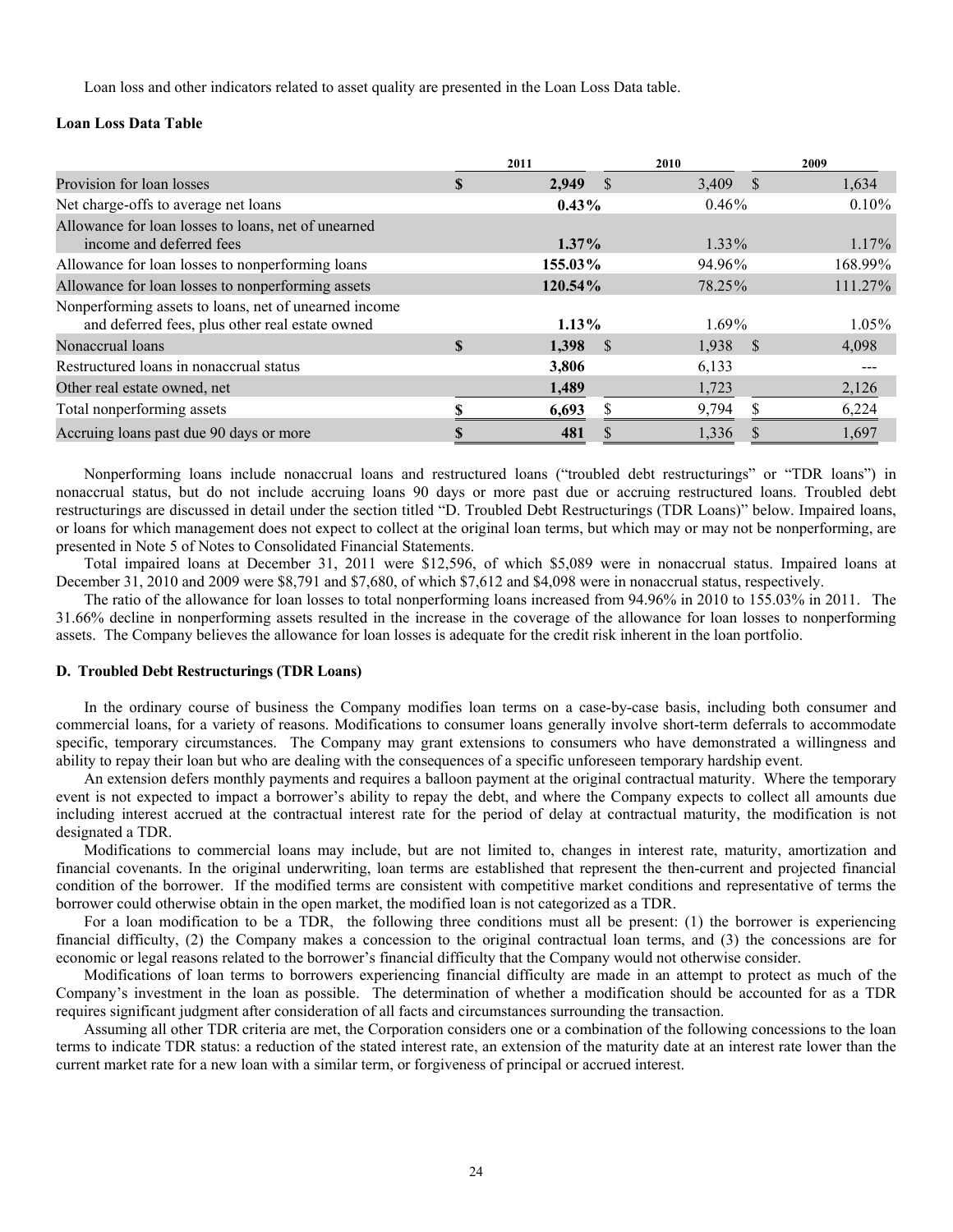The Company recognizes that the current economy, elevated levels of unemployment and depressed real estate values have resulted in many customers experiencing financial difficulties. The Company has restructured loan terms for certain qualified financially distressed borrowers who have agreed to work in good faith and have demonstrated the ability to make the restructured payments in order to avoid a foreclosure.

 The Company had \$7,562 in TDRs as of December 31, 2011 and \$6,483 as of December 31, 2010. Accruing TDR loans amounted to \$3,756 at December 31, 2011 compared to \$350 at December 31, 2010. All TDR loans are specifically assessed for impairment for purposes of determining the allowance for loan losses. TDR loans with an impairment loss are maintained on nonaccrual until the borrower demonstrates sustained repayment history under the restructured terms and continued repayment is not in doubt. Otherwise, interest income is recognized using a cost recovery method.

 Restructuring generally results in loans with either lower payments or an extended maturity beyond that originally required, and are expected to have a lower risk of loss due to nonperformance than loans classified as nonperforming. The Company's experience with TDR loan performance is relatively new, and it has not yet gained historical experience with TDR loans sufficient to establish firm default trends. In 2011, the Company modified \$2,999 in troubled debt restructurings. Of these, \$2,852 subsequently defaulted. The Company defines default as a delay in one payment of more than 30 days. In 2010, the Company modified \$3,787 in troubled debt restructurings, of which \$1,776 defaulted in 2010.

|                            |   |                           |         |         |     | TDR Delinguency Status as of December 31, 2011 |                                |   |                   |
|----------------------------|---|---------------------------|---------|---------|-----|------------------------------------------------|--------------------------------|---|-------------------|
|                            |   |                           |         |         |     | Accruing                                       |                                |   |                   |
|                            |   | <b>Total TDR</b><br>Loans | Current |         |     | <b>30-89 Days</b><br><b>Past Due</b>           | $90 +$ Days<br><b>Past Due</b> |   | <b>Nonaccrual</b> |
| Real estate construction   | S | 3,292                     | \$      | 1,611   | - S | $--$ \$                                        | $---$                          | S | 1,681             |
| Consumer real estate       |   | 471                       |         | 156     |     |                                                |                                |   | 315               |
| Commercial real estate     |   | 3,466                     |         | 1,922   |     |                                                |                                |   | 1,544             |
| Commercial non real estate |   | 265                       |         | 67      |     |                                                |                                |   | 198               |
| Public sector and IDA      |   | ---                       |         |         |     |                                                |                                |   |                   |
| Consumer non real estate   |   | 68                        |         |         |     |                                                |                                |   | 68                |
| <b>Total TDR Loans</b>     |   | 7.562                     |         | \$3,756 |     | $---$                                          |                                |   | 3,806             |

|                            | TDR Delinguency Status as of December 31, 2010 |                           |         |       |   |                                      |                                |   |                   |  |  |  |  |
|----------------------------|------------------------------------------------|---------------------------|---------|-------|---|--------------------------------------|--------------------------------|---|-------------------|--|--|--|--|
|                            |                                                | Accruing                  |         |       |   |                                      |                                |   |                   |  |  |  |  |
|                            |                                                | <b>Total TDR</b><br>Loans | Current |       |   | <b>30-89 Days</b><br><b>Past Due</b> | $90 +$ Days<br><b>Past Due</b> |   | <b>Nonaccrual</b> |  |  |  |  |
| Real estate construction   | \$                                             | 2,185 \$                  |         | $---$ | S | $--$ \$                              | $---$                          | S | 2,185             |  |  |  |  |
| Consumer real estate       |                                                |                           |         |       |   |                                      |                                |   |                   |  |  |  |  |
| Commercial real estate     |                                                | 4,048                     |         | 350   |   | ---                                  |                                |   | 3,698             |  |  |  |  |
| Commercial non real estate |                                                | 250                       |         |       |   |                                      |                                |   | 250               |  |  |  |  |
| Public sector and IDA      |                                                |                           |         |       |   |                                      |                                |   |                   |  |  |  |  |
| Consumer non real estate   |                                                | ---                       |         |       |   |                                      |                                |   |                   |  |  |  |  |
| <b>Total TDR Loans</b>     |                                                | 6,483                     |         | 350   |   | $---$                                |                                |   | 6.133             |  |  |  |  |

 At December 31, 2010, the Company's restructured loans totaled \$6,483, including \$2,185 in real estate construction, \$4,049 in commercial real estate, and \$249 in commercial restructured loans. The increase in TDR loans stems from the ongoing negative economic environment and from recent accounting guidance. The Company expects that troubled debt restructurings will continue until the economy recovers, bringing improvement in the unemployment rate and the depressed real estate market.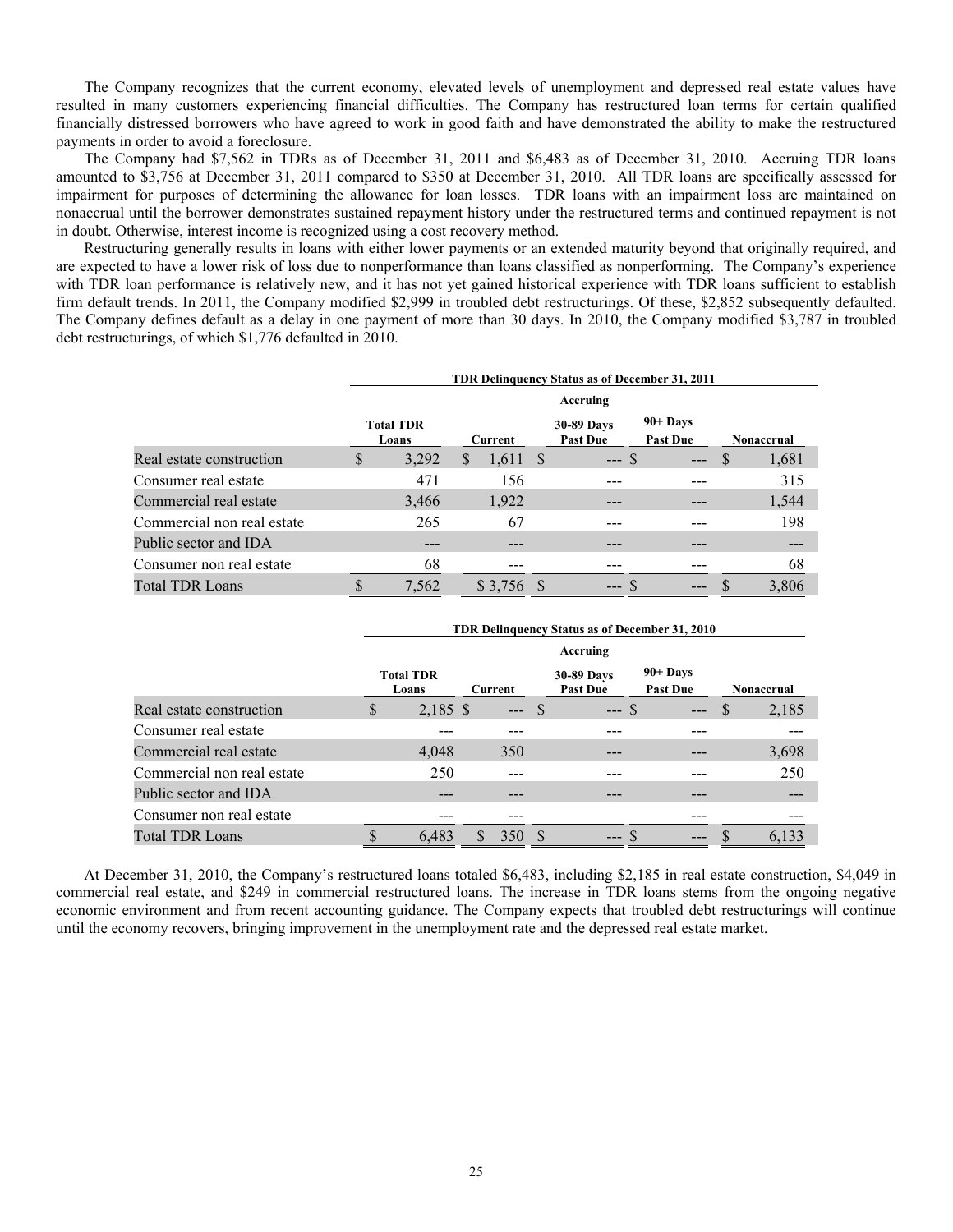#### **Summary of Loan Loss Experience**

## **A. Analysis of the Allowance for Loan Losses**

 The following tabulation shows average loan balances at the end of each period; changes in the allowance for loan losses arising from loans charged off and recoveries on loans previously charged off by loan category; and additions to the allowance which have been charged to operating expense:

|                                                  | December 31, |          |    |         |     |         |    |          |               |                |  |
|--------------------------------------------------|--------------|----------|----|---------|-----|---------|----|----------|---------------|----------------|--|
|                                                  |              | 2011     |    | 2010    |     | 2009    |    | 2008     |               | 2007           |  |
| Average net loans outstanding                    | \$           | 588,439  | \$ | 586,133 | \$  | 579,581 | \$ | 538,868  | \$.           | 505,070        |  |
| Balance at beginning of year                     |              | 7,664    |    | 6,926   |     | 5,858   |    | 5,219    |               | 5,157          |  |
| Charge-offs:                                     |              |          |    |         |     |         |    |          |               |                |  |
| Real estate construction                         |              | 444      |    |         |     | ---     |    | ---      |               | 64             |  |
| Consumer real estate                             |              | 584      |    | 475     |     | 181     |    | 35       |               | 66             |  |
| Commercial real estate                           |              | 320      |    | 1,050   |     | ---     |    | 82       |               |                |  |
| Commercial non real estate                       |              | 990      |    | 919     |     | 83      |    | 64       |               |                |  |
| Public Sector and IDA                            |              |          |    | ---     |     | ---     |    | ---      |               |                |  |
| Consumer non real estate                         |              | 290      |    | 366     |     | 383     |    | 430      |               | 341            |  |
| Total loans charged off                          |              | 2,628    |    | 2,810   |     | 647     |    | 611      |               | 471            |  |
| Recoveries:                                      |              |          |    |         |     |         |    |          |               |                |  |
| Real estate construction                         |              |          |    |         |     | ---     |    |          |               |                |  |
| Consumer real estate                             |              | 16       |    | 10      |     | 16      |    | 2        |               | $\overline{2}$ |  |
| Commercial real estate                           |              |          |    | 61      |     | ---     |    | 28       |               | ---            |  |
| Commercial non real estate                       |              |          |    |         |     | 3       |    | 9        |               | 18             |  |
| Public Sector and IDA                            |              |          |    | ---     |     | ---     |    | ---      |               | ---            |  |
| Consumer non real estate                         |              | 67       |    | 67      |     | 62      |    | 92       |               | 90             |  |
| Total recoveries                                 |              | 83       |    | 139     |     | 81      |    | 131      |               | 110            |  |
| Net loans charged off                            |              | 2,545    |    | 2,671   |     | 566     |    | 480      |               | 361            |  |
| Additions charged to operations                  |              | 2,949    |    | 3,409   |     | 1,634   |    | 1,119    |               | 423            |  |
| Balance at end of year                           | \$           | 8,068    | \$ | 7,664   | \$. | 6,926   | S. | 5,858    | <sup>\$</sup> | 5,219          |  |
| Net charge-offs to average net loans outstanding |              | $0.43\%$ |    | 0.46%   |     | 0.10%   |    | $0.09\%$ |               | $0.07\%$       |  |

 The Company charges off commercial real estate loans at the time that a loss is confirmed. When delinquency status or other information indicates that the borrower will not repay the loan, the Company considers collateral value based upon a current appraisal. Any loan amount in excess of collateral value is charged off and the collateral is taken into other real estate owned.

 Factors influencing management's judgment in determining the amount of the loan loss provision charged to operating expense include: the quality of the loan portfolio as determined by management, the historical loan loss experience, diversification as to type of loans in the portfolio, the amount of secured as compared with unsecured loans and the value of underlying collateral, banking industry standards and averages, and general economic conditions.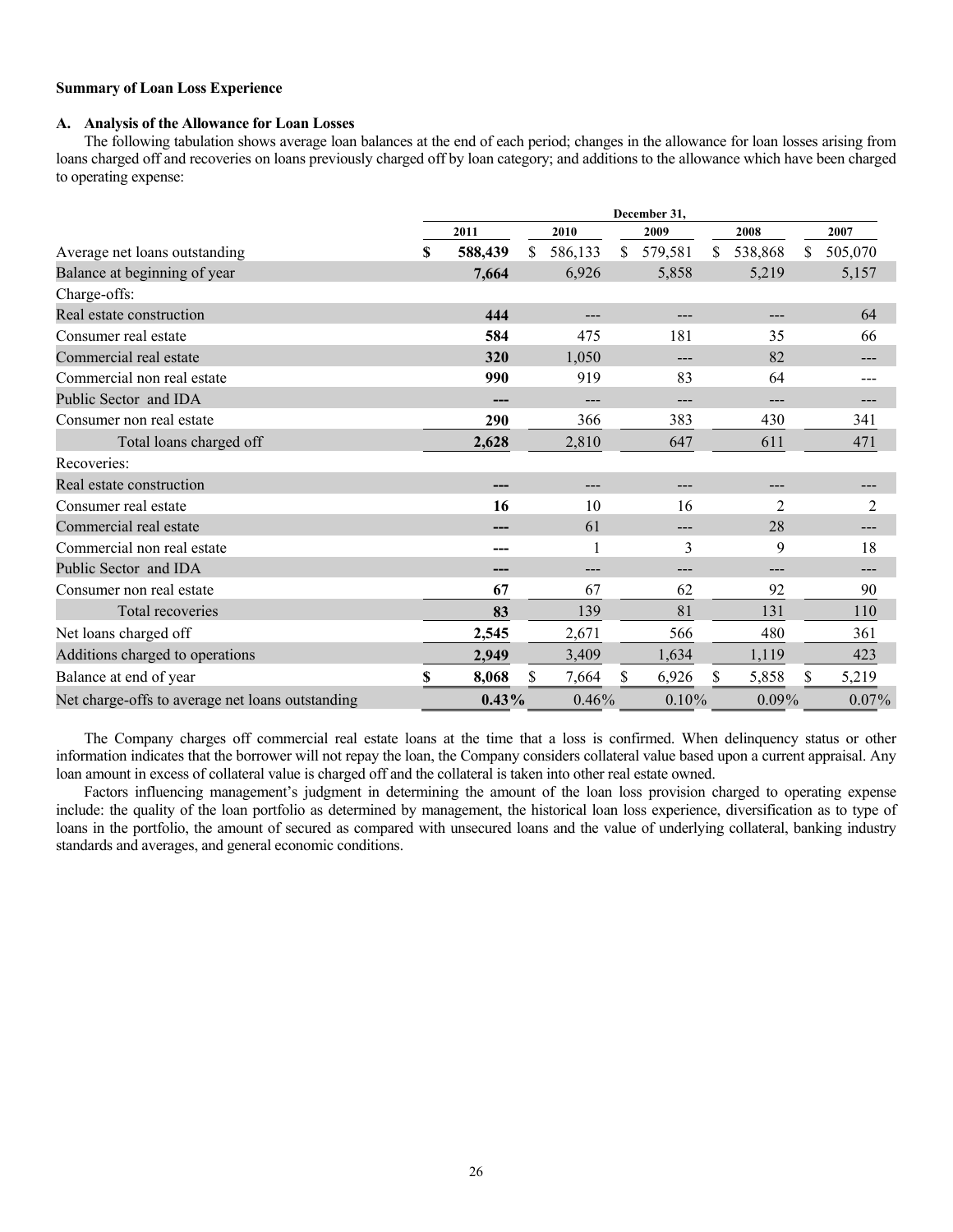#### **B. Allocation of the Allowance for Loan Losses**

 The allowance for loan losses has been allocated according to the amount deemed necessary to provide for anticipated losses within the categories of loans for the years indicated as follows:

|                                  |   |                            |                                                                                      |                            |                                                                        | December 31,               |                                                                 |                            |                                                                        |                            |                                                                        |  |
|----------------------------------|---|----------------------------|--------------------------------------------------------------------------------------|----------------------------|------------------------------------------------------------------------|----------------------------|-----------------------------------------------------------------|----------------------------|------------------------------------------------------------------------|----------------------------|------------------------------------------------------------------------|--|
|                                  |   |                            | 2011                                                                                 |                            | 2010                                                                   |                            | 2009                                                            |                            | 2008                                                                   | 2007                       |                                                                        |  |
|                                  |   | <b>Allowance</b><br>Amount | <b>Percent of</b><br>Loans in<br>Each<br><b>Category to</b><br><b>Total</b><br>Loans | <b>Allowance</b><br>Amount | Percent of<br>Loans in<br>Each<br>Category to<br><b>Total</b><br>Loans | <b>Allowance</b><br>Amount | Percent of<br>Loans in<br>Each<br>Category to<br>Total<br>Loans | <b>Allowance</b><br>Amount | Percent of<br>Loans in<br>Each<br>Category to<br><b>Total</b><br>Loans | <b>Allowance</b><br>Amount | Percent of<br>Loans in<br>Each<br>Category to<br><b>Total</b><br>Loans |  |
| Real estate<br>construction      | S | 1,079                      | $8.23\%$                                                                             | \$1,087                    | $8.00\%$ \$                                                            | 1,917                      | $7.57\%$                                                        | <sup>S</sup><br>468        | $10.54\%$ \$                                                           | 411                        | 8.90%                                                                  |  |
| Consumer<br>real estate          |   | 1,245                      | 25.49%                                                                               | 1,052                      | 26.57%                                                                 | 330                        | 26.12%                                                          | 874                        | 26.44%                                                                 | 404                        | 28.23%                                                                 |  |
| Commercial<br>real estate        |   | 3,515                      | 51.44%                                                                               | 3,461                      | 50.78%                                                                 | 2,654                      | 49.61%                                                          | 2,566                      | 48.12%                                                                 | 1,842                      | 46.75%                                                                 |  |
| Commercial<br>non real<br>estate |   | 1,473                      | $6.59\%$                                                                             | 1,089                      | 6.50%                                                                  | 1,148                      | $7.01\%$                                                        | 1,035                      | 6.41%                                                                  | 891                        | 6.31%                                                                  |  |
| Public sector<br>and IDA         |   | 232                        | $2.64\%$                                                                             | 259                        | 2.17%                                                                  | 84                         | 3.25%                                                           | 93                         | $2.00\%$                                                               | 47                         | 2.11%                                                                  |  |
| Consumer<br>non real             |   |                            |                                                                                      |                            |                                                                        |                            |                                                                 |                            |                                                                        |                            |                                                                        |  |
| estate                           |   | 403                        | $5.61\%$                                                                             | 587                        | 5.98%                                                                  | 507                        | $6.44\%$                                                        | 700                        | 6.49%                                                                  | 1,476                      | 7.70%                                                                  |  |
| Unallocated                      |   | 121                        |                                                                                      | 129                        |                                                                        | 286                        |                                                                 | 122                        |                                                                        | 148                        |                                                                        |  |
|                                  | S | 8,068                      | 100.00%                                                                              | \$7,664                    | $100.00\%$ \$                                                          | 6,926                      |                                                                 | 100.00% \$5,858            |                                                                        | 100.00% \$5,219            | 100.00%                                                                |  |

An analysis of the allowance for loan losses by impairment basis follows:

|                                                          |              |                         | December 31,           |         |
|----------------------------------------------------------|--------------|-------------------------|------------------------|---------|
|                                                          |              | 2011                    | 2010                   | 2009    |
| <b>Impaired</b> loans                                    | $\mathbf{s}$ | 12,596<br><sup>\$</sup> | 8,791<br><sup>\$</sup> | 7,680   |
| Allowance related to impaired loans                      |              | 1,123                   | 1,200                  | 2,495   |
| Allowance to impaired loans                              |              | 8.92%                   | 13.65%                 | 32.49%  |
| Non-impaired loans                                       |              | 575,874                 | 567,652                | 582,267 |
| Allowance related to non-impaired<br>loans               |              | 6,945                   | 6,464                  | 4,431   |
| Allowance to non-impaired loans                          |              | 1.21%                   | $1.14\%$               | 0.76%   |
| Total loans, net of unearned income<br>and deferred fees |              | 588,470                 | 576,443                | 589,947 |
| Total allowance for loan losses                          |              | 8,068                   | 7,664                  | 6,926   |
| Total allowance for total loans                          |              | $1.37\%$                | 1.33%                  | 1.17%   |

 The allowance percentage for impaired loans was 8.92%, 13.65% and 32.49% as of December 31, 2011, 2010 and 2009 respectively. The ratio is subject to fluctuation because impaired loans are individually evaluated. The amount of the individual impaired loan balances that exceeds the fair value is accrued in the allowance for loan losses.

 The allowance percentage for non-impaired loans was 1.21%, 1.14% and 0.76% as of December 31, 2011, 2010 and 2009 respectively. The allowance for non-impaired loans is determined by applying historical charge-off percentages, as well as additional accruals for internal and external credit risk factors to groups of non-impaired loans. The ratio increased from prior years because of increased historical charge-off percentages applied by the 2011 calculation and higher risk indications from other factors. The increase in the ratio for non-impaired loans directed the increase in the ratio of total allowance to total loans.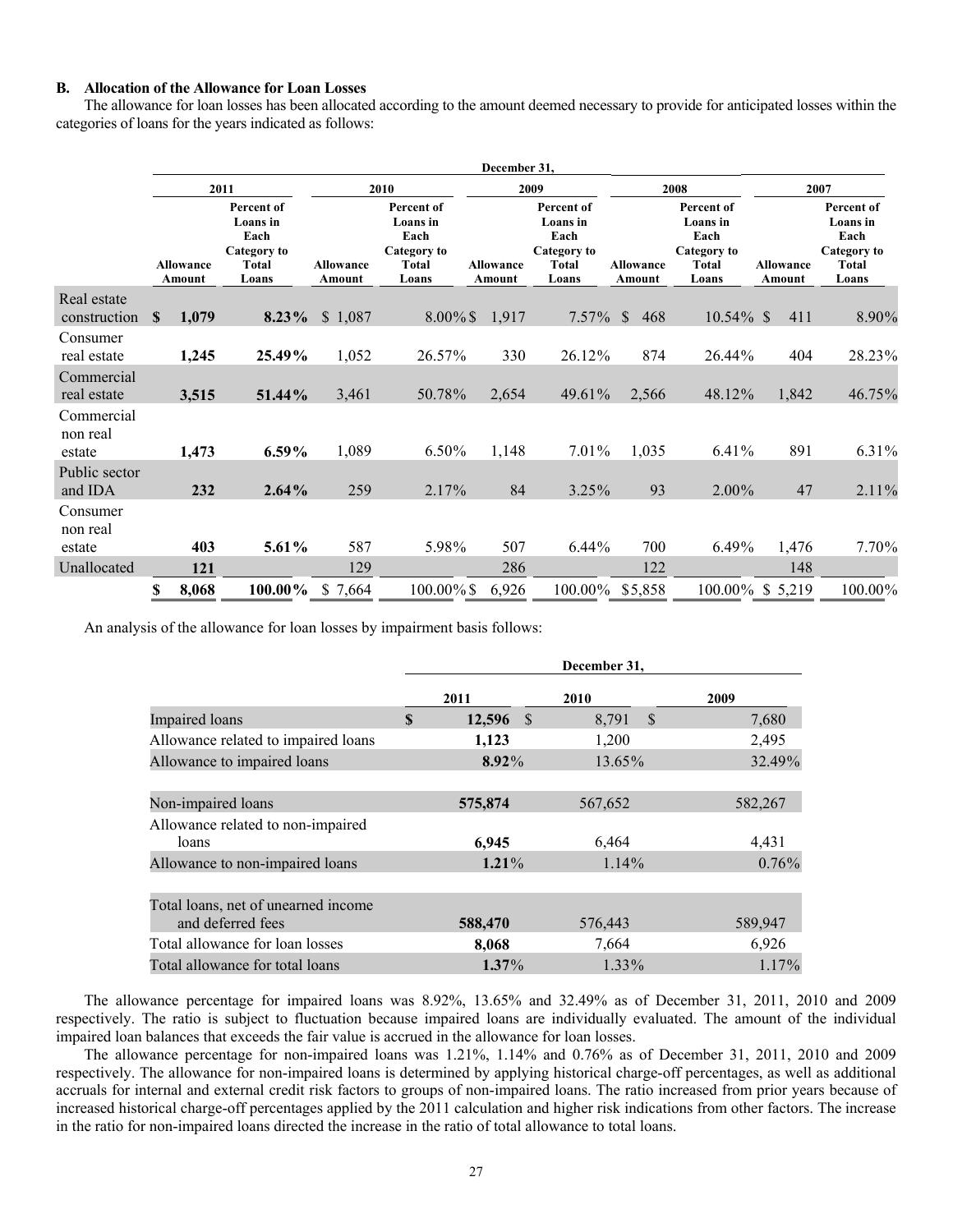#### **Securities**

 The fair value of securities available for sale was \$174,918, a decrease of \$9,989 or 5.40% from December 31, 2010. The amortized cost of securities held to maturity was \$143,995 at December 31, 2011 and \$131,000 at December 31, 2010, an increase of \$12,995 or 9.92%. Both categories of securities increased in 2011, as liquidity from deposit growth outpaced loan opportunities. The Company elected to designate a greater portion of new securities as available for sale instead of held to maturity.

 Additional information about securities available for sale and securities held to maturity can be found in Note 3 of the Notes to Consolidated Financial Statements.

 The financial markets have experienced increased volatility and increased risk during the economic downturn. The risk in financial markets affects the Company in the same way that it affects other institutional and individual investors. The Company's investment portfolio includes corporate bonds. If, because of economic hardship, the corporate issuers were to default, there could be a delay in the payment of interest, or there could be a loss of principal and accrued interest. To date, there have been no defaults in any of the corporate bonds held in the portfolio. The Company's investment portfolio also contains a large percentage of municipal bonds. The recession and a slow recovery may negatively impact the ability of states and municipalities to make scheduled principal and interest payments on their outstanding indebtedness. If their income from taxes and other sources declines significantly because of the recession, states and municipalities could default on their bond obligations. The risk is at this point hypothetical, because there have been no defaults among the municipal bonds in the Company's investment portfolio.

 In making investment decisions, management follows internal policy guidelines that help to limit risk by specifying parameters for both security quality and industry and geographic concentrations. Management regularly monitors the quality of the investment portfolio and tracks changes in financial markets. The value of individual securities will be written down if a decline in fair value is considered to be other than temporary, given the totality of the circumstances.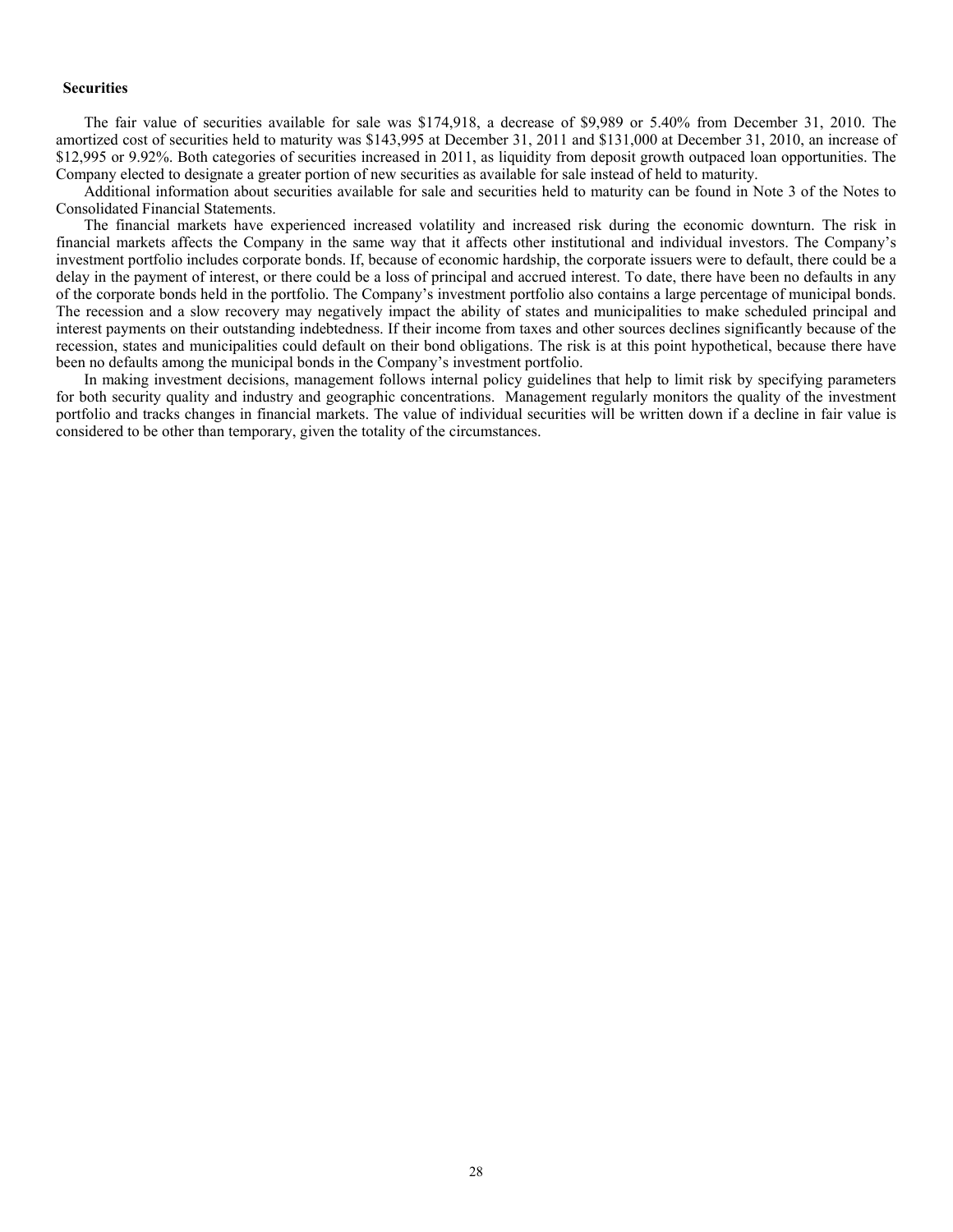#### **Maturities and Associated Yields**

 The following table presents the maturities for securities available for sale and held to maturity at their carrying values as of December 31, 2011 and weighted average yield for each range of maturities.

|                                                     | <b>Maturities and Yields</b> |            |    |           |              |            |    |              |              |          |               |              |
|-----------------------------------------------------|------------------------------|------------|----|-----------|--------------|------------|----|--------------|--------------|----------|---------------|--------------|
| \$ in thousands, except percent data                | December 31, 2011            |            |    |           |              |            |    |              |              |          |               |              |
|                                                     |                              | $<$ 1 Year |    | 1-5 Years |              | 5-10 Years |    | $> 10$ Years |              | None     |               | <b>Total</b> |
| Available for Sale:                                 |                              |            |    |           |              |            |    |              |              |          |               |              |
| U.S. Treasury                                       | $\mathbb{S}$                 | $---$      | \$ | 2,150     | \$           | $---$      | \$ | $---$        | \$           | ---      | $\mathcal{S}$ | 2,150        |
|                                                     |                              |            |    | 3.97%     |              |            |    |              |              |          |               | 3.97%        |
| U.S. Government agencies                            |                              | 1,030      |    | 2,131     |              | 8,437      |    | 84,405       |              | ---      |               | 96,003       |
|                                                     |                              | 4.23%      |    | 4.59%     |              | 4.00%      |    | 4.12%        |              | ---      |               | 4.12%        |
| Mortgage-backed securities                          |                              | 420        |    | 2,283     |              | 1,892      |    | 3,130        |              | $---$    |               | 7,725        |
|                                                     |                              | 4.84%      |    | 4.97%     |              | 4.98%      |    | 5.36%        |              | ---      |               | 5.12%        |
| States and political subdivision - taxable          |                              | 729        |    | 1,042     |              | ---        |    | $---$        |              | ---      |               | 1,771        |
|                                                     |                              | 4.45%      |    | 5.11%     |              | ---        |    | $---$        |              | ---      |               | 4.84%        |
| States and political subdivision – nontaxable $(1)$ |                              | 5,727      |    | 19,221    |              | 10,704     |    | 11,699       |              | ---      |               | 47,351       |
|                                                     |                              | 4.09%      |    | 3.87%     |              | 3.75%      |    | 3.92%        |              | ---      |               | 3.88%        |
| Corporate                                           |                              | 4,708      |    | 11,369    |              | ---        |    | ---          |              | ---      |               | 16,077       |
|                                                     |                              | 5.24%      |    | 4.68%     |              |            |    | ---          |              | ---      |               | 4.84%        |
| Federal Home Loan Bank stock                        |                              |            |    | ---       |              | ---        |    | ---          |              | 1,574    |               | 1,574        |
|                                                     |                              |            |    | ---       |              | ---        |    | ---          |              | 0.01%    |               | 0.01%        |
| Federal Reserve Bank stock                          |                              |            |    |           |              | ---        |    | ---          |              | 92       |               | 92           |
|                                                     |                              |            |    | ---       |              | ---        |    | $---$        |              | $6.00\%$ |               | $6.00\%$     |
| Other securities                                    |                              | 564        |    |           |              |            |    | ---          |              | 1,611    |               | 2,175        |
|                                                     |                              | 0.16%      |    | ---       |              | ---        |    |              |              | 2.30%    |               | 1.75%        |
| Total                                               |                              | \$13,178   |    | \$38,196  |              | \$21,033   |    | \$99,234     |              | \$3,277  |               | \$174,918    |
|                                                     |                              | 4.39%      |    | 4.26%     |              | 3.96%      |    | 4.14%        |              | 1.31%    |               | 4.11%        |
| Held to Maturity:                                   |                              |            |    |           |              |            |    |              |              |          |               |              |
| U.S. Government agencies                            | \$                           | 1,000      | \$ | ---       | \$           | 4,071      |    | \$16,986     | \$           | ---      | S.            | 22,057       |
|                                                     |                              | 5.00%      |    | $--$      |              | 4.17%      |    | 4.08%        |              | ---      |               | 4.14%        |
| Mortgage-backed securities                          |                              |            |    |           |              | ---        |    | 902          |              | ---      |               | 902          |
|                                                     |                              | ---        |    | $---$     |              | ---        |    | 5.62%        |              | ---      |               | 5.62%        |
| States and political subdivision - taxable          |                              | ---        |    | 2,000     |              | 1,016      |    | 2,025        |              | ---      |               | 5,041        |
|                                                     |                              | ---        |    | 5.32%     |              | 4.47%      |    | 4.88%        |              | ---      |               | 4.97%        |
| States and political subdivision – nontaxable $(1)$ |                              | 3,814      |    | 9,105     |              | 9,066      |    | 92,355       |              | ---      |               | 114,340      |
|                                                     |                              | 4.15%      |    | 3.93%     |              | 3.78%      |    | 4.04%        |              | ---      |               | 4.01%        |
| Corporate                                           |                              | 1,000      |    | 655       |              | ---        |    | ---          |              | ---      |               | 1,655        |
|                                                     |                              | 4.05%      |    | 3.95%     |              | $---$      |    | $---$        |              | $---$    |               | 4.01%        |
| Total                                               | \$                           | 5,814      |    | \$11,760  | $\mathbb{S}$ | 14,153     |    | \$112,268    | $\mathbb{S}$ | ---      |               | \$143,995    |
|                                                     |                              | 4.28%      |    | 4.17%     |              | 3.94%      |    | 4.07%        |              | $---$    |               | 4.08%        |

#### (1) Rates shown represent weighted average yield on a fully taxable basis.

 The majority of mortgage-backed securities and collateralized mortgage obligations held at December 31, 2011 were backed by U.S. agencies. Certain holdings are required to be periodically subjected to the Federal Financial Institution Examination Council's (FFIEC) high risk mortgage security test. These tests address possible fluctuations in the average life and variances caused by the change in rate times the change in volume that have been allocated to rate and volume changes proportional to the relationship of the absolute dollar amounts of the change in each. Except for U.S. Government securities, the Company has no securities with any issuer that exceeds 10% of stockholders' equity.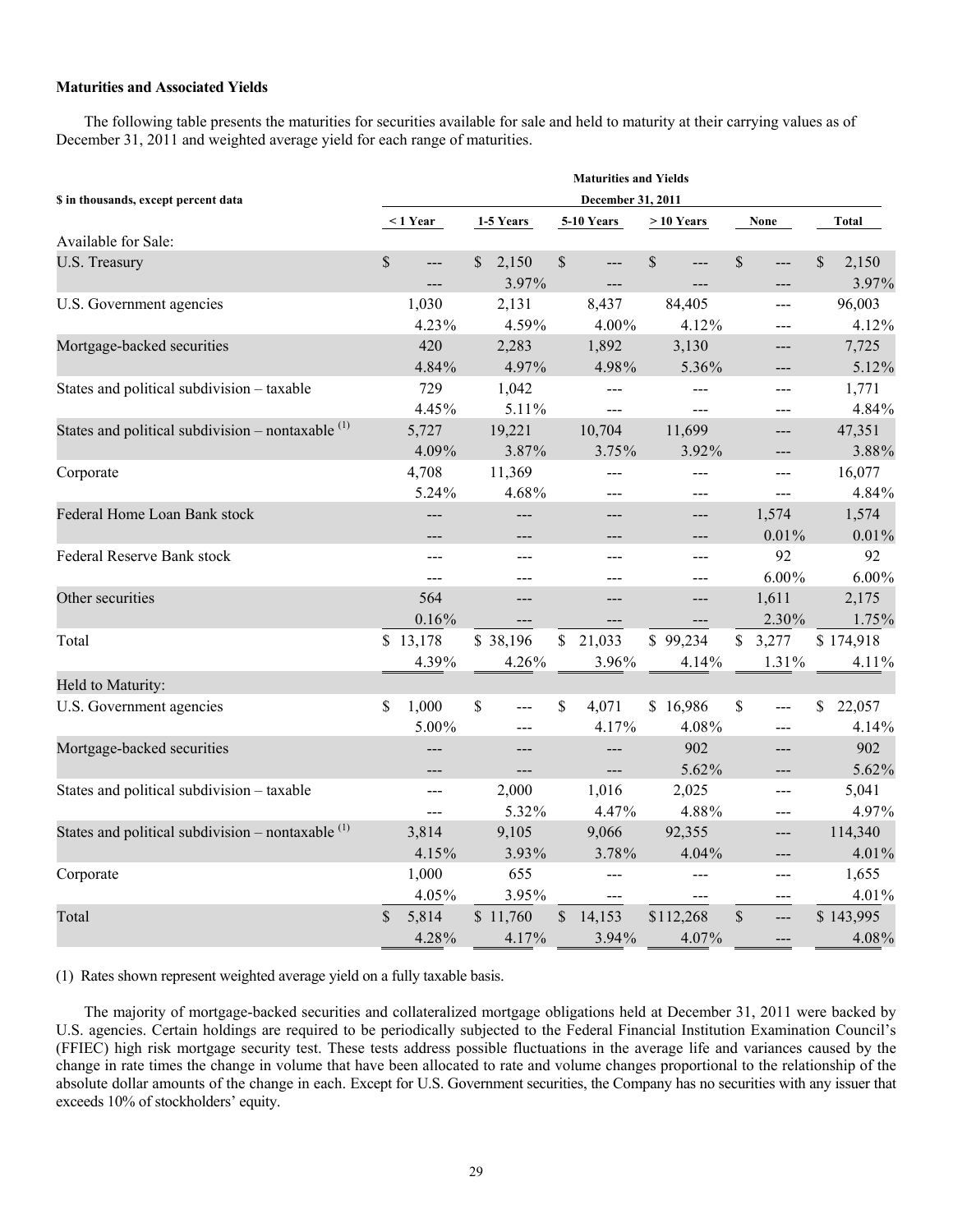#### **Deposits**

 Total deposits increased by \$34,750, or 3.93%, from \$884,583 at December 31, 2010 to \$919,333 at December 31, 2011. Total deposits grew \$32,471, or 3.81%, from \$852,112 at December 31, 2009 to December 31, 2010. A portion of the increase in both 2011 and 2010 is attributable to a higher level of municipal deposits. The increases in total deposits for 2011 and 2010 were internally generated and not the result of acquisitions.

#### **A. Average Amounts of Deposits and Average Rates Paid**

Average amounts and average rates paid on deposit categories are presented below:

|                                     | <b>Year Ended December 31,</b> |                    |                          |                    |                          |                           |                          |  |  |  |
|-------------------------------------|--------------------------------|--------------------|--------------------------|--------------------|--------------------------|---------------------------|--------------------------|--|--|--|
|                                     |                                | 2011               |                          |                    | 2010                     | 2009                      |                          |  |  |  |
|                                     |                                | Average<br>Amounts | Average<br>Rates<br>Paid | Average<br>Amounts | Average<br>Rates<br>Paid | Average<br><b>Amounts</b> | Average<br>Rates<br>Paid |  |  |  |
| Noninterest-bearing demand deposits | S                              | 135,880            | $---$                    | 122,817<br>D       | $---$                    | 115,241                   | $- - -$                  |  |  |  |
| Interest-bearing demand deposits    |                                | 378,971            | $1.08\%$                 | 322,705            | 1.03%                    | 282,532                   | 1.09%                    |  |  |  |
| Savings deposits                    |                                | 58,273             | $0.08\%$                 | 54,543             | $0.09\%$                 | 48,992                    | 0.11%                    |  |  |  |
| Time deposits                       |                                | 314,920            | $1.60\%$                 | 352,888            | 2.20%                    | 399,872                   | 3.17%                    |  |  |  |
| Average total deposits              |                                | 888,044            | $1.22\%$ \$              | 852,953            | $1.53\%$ \$              | 846,637                   | 2.16%                    |  |  |  |

#### **B. Time Deposits of \$100,000 or More**

The following table sets forth time certificates of deposit and other time deposits of \$100,000 or more:

|                                              | December 31, 2011 |                                          |        |                                                  |     |                |        |  |         |
|----------------------------------------------|-------------------|------------------------------------------|--------|--------------------------------------------------|-----|----------------|--------|--|---------|
|                                              | 3 Months or Less  | Over 3 Months<br><b>Through 6 Months</b> |        | <b>Over 6 Months</b><br><b>Through 12 Months</b> |     | Over 12 Months |        |  | Total   |
| Total time deposits of<br>$$100,000$ or more | 100,230 \$        |                                          | 15.785 |                                                  | 305 |                | 11.560 |  | 127,880 |

#### **Derivatives and Market Risk Exposures**

 The Company is not a party to derivative financial instruments with off-balance sheet risks such as futures, forwards, swaps, and options. The Company is a party to financial instruments with off-balance sheet risks such as commitments to extend credit, standby letters of credit, and recourse obligations in the normal course of business to meet the financing needs of its customers. See Note 14, of Notes to Consolidated Financial Statements for additional information relating to financial instruments with off-balance sheet risk. Management does not plan any future involvement in high risk derivative products. The Company has investments in mortgagebacked securities, principally GNMA's and FNMA's, with a fair value of approximately \$8,722. See Note 3 of Notes to Consolidated Financial Statements for additional information relating to securities.

 The Company's securities and loans are subject to credit and interest rate risk, and its deposits are subject to interest rate risk. Management considers credit risk when a loan is granted and monitors credit risk after the loan is granted. The Company maintains an allowance for loan losses to absorb losses in the collection of its loans. See Note 5 of Notes to Consolidated Financial Statements for information relating to the allowance for loan losses. See Note 15 of Notes to Consolidated Financial Statements for information relating to concentrations of credit risk. The Company has an asset/liability program to manage its interest rate risk. This program provides management with information related to the rate sensitivity of certain assets and liabilities and the effect of changing rates on profitability and capital accounts.

 The effects of changing interest rates are primarily managed through adjustments to the loan portfolio and deposit base, to the extent competitive factors allow. The investment portfolio is generally longer term. Adjustments for asset and liability management concerns are addressed when securities are called or mature and funds are subsequently reinvested. Historically, securities have been sold for reasons related to credit quality or regulatory limitations. Few, if any, securities available for sale have been disposed of for the express purpose of managing interest rate risk. No trading activity for this purpose is planned in the foreseeable future, though it does remain an option.

While the asset/liability planning program is designed to protect the Company over the long term, it does not provide near-term protection from interest rate shocks, as interest rate sensitive assets and liabilities do not by their nature move up or down in tandem in response to changes in the overall rate environment. The Company's profitability in the near term may be temporarily negatively affected in a period of rapidly rising or rapidly falling rates, because it takes some time for the Company to change its rates to adjust to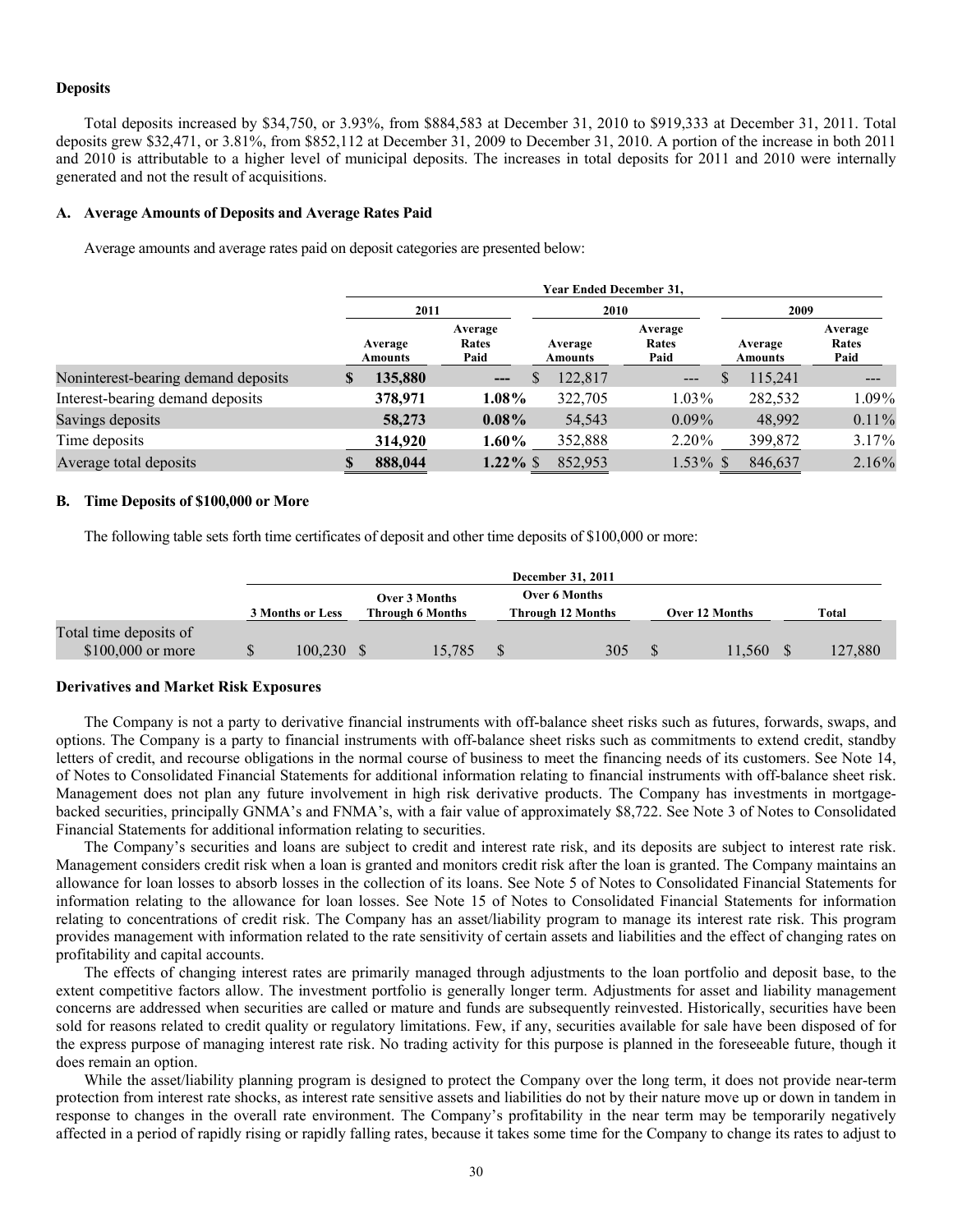a new interest rate environment. See Note 16 of Notes to Consolidated Financial Statements for information relating to fair value of financial instruments and comments concerning interest rate sensitivity.

#### **Liquidity**

 Liquidity measures the Company's ability to meet its financial commitments at a reasonable cost. Demands on the Company's liquidity include funding additional loan demand and accepting withdrawals of existing deposits. The Company has diverse liquidity sources, including customer and purchased deposits, customer repayments of loan principal and interest, sales, calls and maturities of securities, Federal Reserve discount window borrowing, short-term borrowing, and Federal Home Loan Bank advances. At December 31, 2011, the bank did not have discount window borrowings, short-term borrowings, or FHLB advances. To assure that short-term borrowing is readily available, the Company tests accessibility annually.

 Liquidity from securities is restricted by accounting and business considerations. The securities portfolio is segregated into available-for-sale and held-to-maturity. The Company considers only securities designated available-for-sale for typical liquidity needs. Further, portions of the securities portfolio are pledged to meet state requirements for public funds deposits. Discount window borrowings also require pledged securities. Increased/decreased liquidity from public funds deposits or discount window borrowings results in increased/decreased liquidity from pledging requirements. The Company monitors public funds pledging requirements and unpledged available-for-sale securities accessible for liquidity needs.

 Regulatory capital levels determine the Company's ability to use purchased deposits and the Federal Reserve discount window. At December 31, 2011, the Company is considered well capitalized and does not have any restrictions on purchased deposits or the Federal Reserve discount window.

 The Company monitors factors that may increase its liquidity needs. Some of these factors include deposit trends, large depositor activity, maturing deposit promotions, interest rate sensitivity, maturity and repricing timing gaps between assets and liabilities, the level of unfunded loan commitments and loan growth. At December 31, 2011, the Company's liquidity is sufficient to meet projected trends in these areas.

 To monitor and estimate liquidity levels, the Company performs stress testing under varying assumptions on credit sensitive liabilities and the sources and amounts of balance sheet and external liquidity available to replace outflows. The Company's Contingency Funding Plan sets forth avenues for rectifying liquidity shortfalls. At December 31, 2011, the analysis indicated adequate liquidity under the tested scenarios.

 The Company utilizes several other strategies to maintain sufficient liquidity. Loan and deposit growth are managed to keep the loan to deposit ratio within the Company's own policy range of 65% to 75%. At December 31, 2011, the loan to deposit ratio was 64.06%, slightly below policy levels. The investment strategy takes into consideration the term of the investment, and securities in the available for sale portfolio are laddered based upon projected funding needs.

#### **Recent Accounting Pronouncements**

See Note 1 of Notes to Consolidated Financial Statements for information relating to recent accounting pronouncements.

#### **Capital Resources**

 Total stockholders' equity at December 31, 2011 was \$141,299, an increase of \$12,112, or 9.38%, from the \$129,187 at December 31, 2010. The largest component of 2011 stockholders' equity was retained earnings of \$133,945, which included net income of \$17,638, offset by dividends of \$6,938. Exercised stock options provided \$92 in 2011.

 Total stockholders' equity grew by \$7,111 or 5.83%, from \$122,076 on December 31, 2009 to \$129,187 on December 31, 2010. Earnings, net of the change in unrealized gains and losses for securities available for sale and dividends paid, accounted for most of the increase in 2010.

 The Tier I and Tier II risk-based capital ratios at December 31, 2011 were 19.7% and 20.9%, respectively. Capital ratios are significantly above the regulatory minimum requirements of 4.0% for Tier I and 8.0% for Tier II. The Tier I and Tier II risk-based capital ratios at December 31, 2010 were 18.2% and 19.4%, respectively.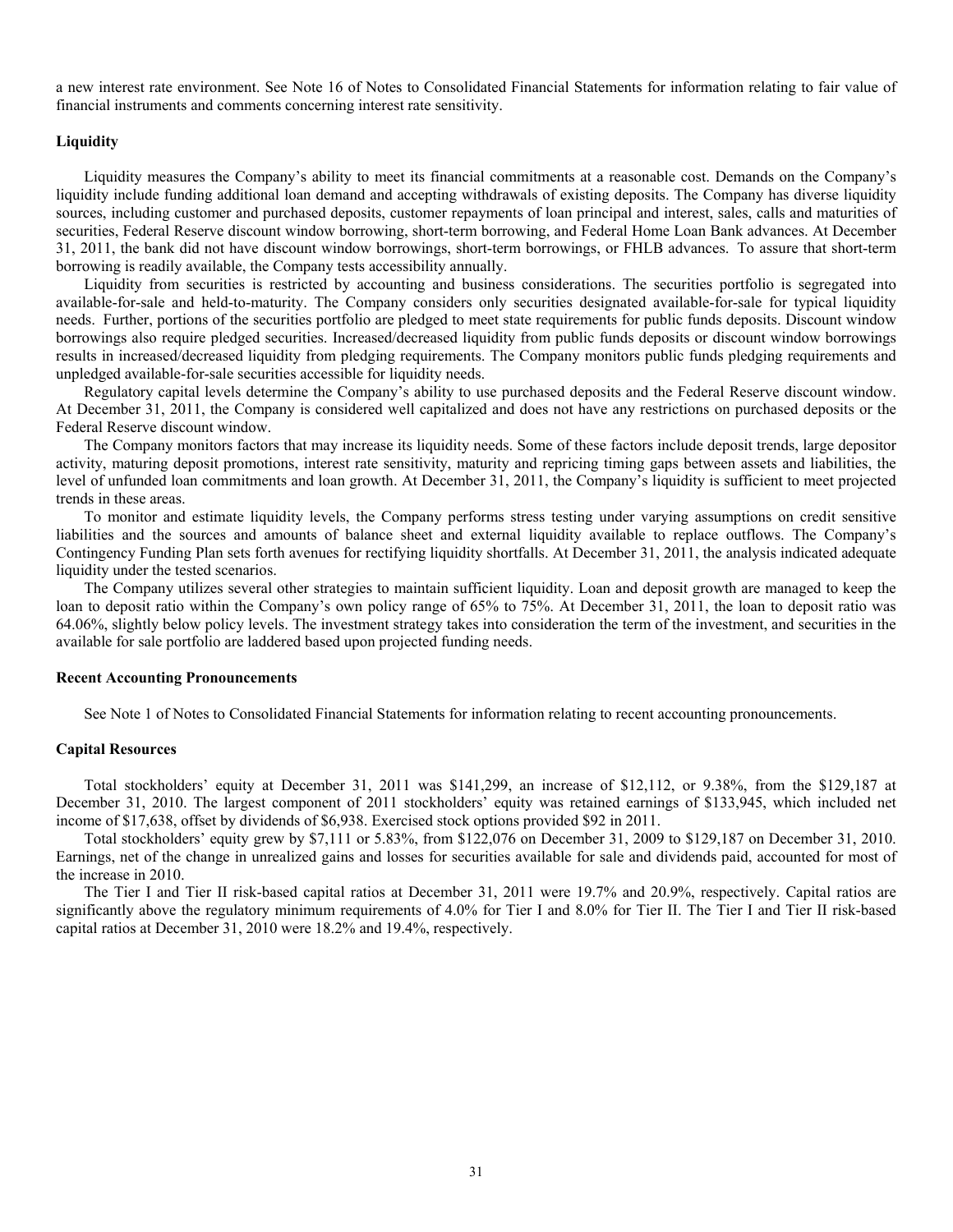#### **Off-Balance Sheet Arrangements**

The Company's off-balance sheet arrangements at December 31, 2011 are detailed in the table below.

|                                        | <b>Payments Due by Period</b> |            |  |                  |  |                                     |  |           |                   |
|----------------------------------------|-------------------------------|------------|--|------------------|--|-------------------------------------|--|-----------|-------------------|
|                                        |                               | Total      |  | Less Than 1 Year |  | 1-3 Years                           |  | 3-5 Years | More Than 5 Years |
| Commitments to extend credit           | D                             | 130,369 \$ |  | 130,369 \$       |  | $\hspace{0.05cm}---\hspace{0.05cm}$ |  | $--$ S    |                   |
| Standby letters of credit              |                               | 13,206     |  | 13,206           |  | $- - -$                             |  |           |                   |
| Mortgage loans with potential recourse |                               | 13,419     |  | 13,419           |  | $- - -$                             |  |           |                   |
| Operating leases                       |                               | 704        |  | 226              |  | 403                                 |  | 75        | ---               |
| Total                                  |                               | 157,698 \$ |  | 157,220 \$       |  | 403S                                |  | 75 S      |                   |

 In the normal course of business the Company's banking affiliate extends lines of credit to its customers. Amounts drawn upon these lines vary at any given time depending on the business needs of the customers.

 Standby letters of credit are also issued to the bank's customers. There are two types of standby letters of credit. The first is a guarantee of payment to facilitate customer purchases. The second type is a performance letter of credit that guarantees a payment if the customer fails to perform a specific obligation. Revenue from these letters was approximately \$56 in 2011.

 While it would be possible for customers to draw in full on approved lines of credit and letters of credit, historically this has not occurred. In the event of a sudden and substantial draw on these lines, the Company has its own lines of credit on which it can draw funds. A sale of loans or investments would also be an option.

 The Company sells mortgages on the secondary market for which there are recourse agreements should the borrower default. The mortgages originated must meet strict underwriting and documentation requirements for the sale to be completed. The Company estimates a potential loss reserve for recourse provisions. The amount is not material as of December 31, 2011. To date, no recourse provisions have been invoked.

Operating leases are for buildings used in the Company's day-to-day operations.

#### **Item 7A. Quantitative and Qualitative Disclosures About Market Risk**

 Information about market risk is set forth above in the "Interest Rate Sensitivity" and "Derivatives and Market Risk Exposure" sections of the Management's Discussion and Analysis.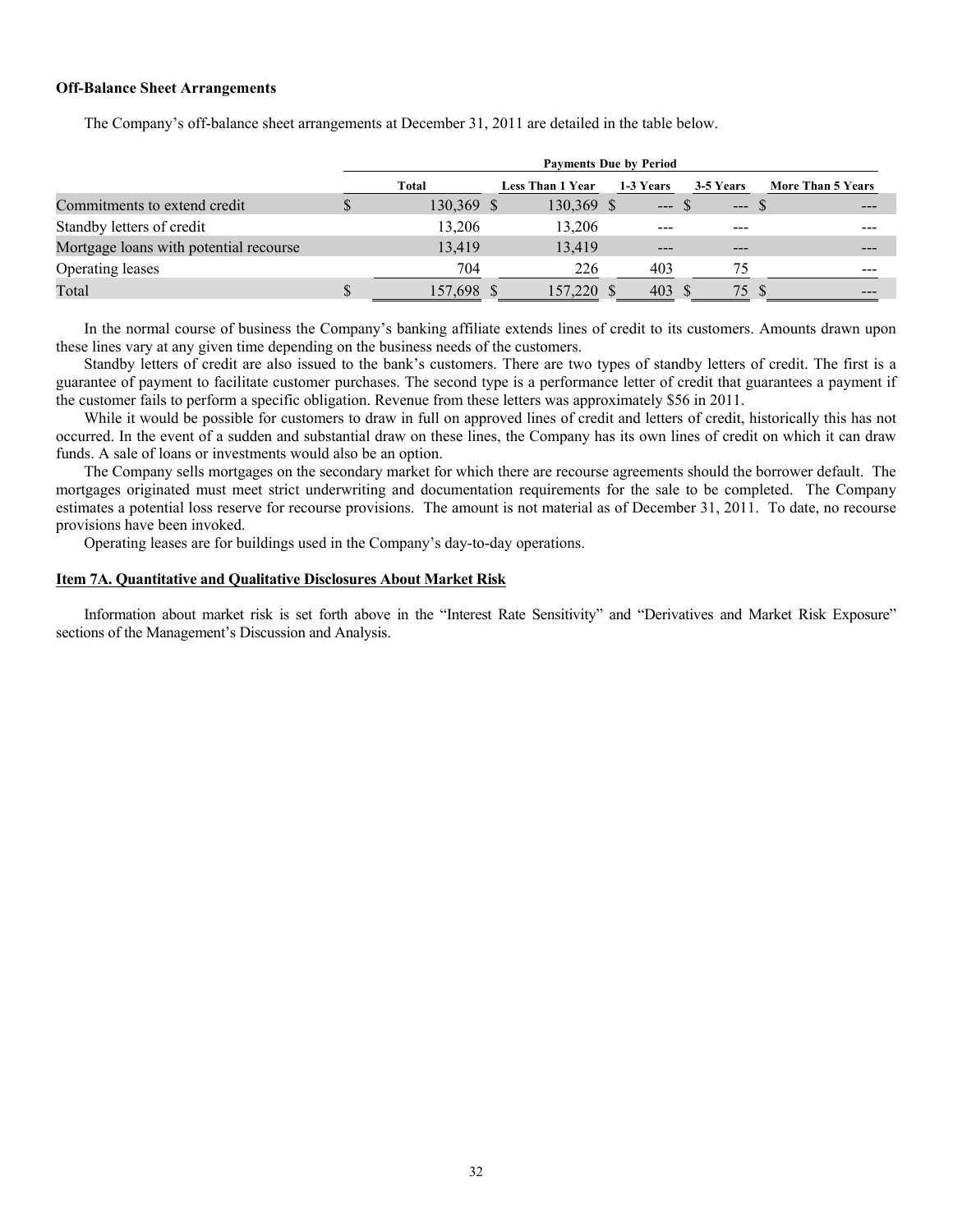## **Item 8. Financial Statements and Supplementary Data**

| <b>Consolidated Balance Sheets</b>                                                                   |   | December 31, |    |             |  |
|------------------------------------------------------------------------------------------------------|---|--------------|----|-------------|--|
| \$ in thousands, except per share data                                                               |   | 2011         |    | 2010        |  |
| <b>Assets</b>                                                                                        |   |              |    |             |  |
| Cash and due from banks                                                                              | S | 11,897       | \$ | 9,858       |  |
| Interest-bearing deposits                                                                            |   | 98,355       |    | 69,400      |  |
| Securities available for sale, at fair value                                                         |   | 174,918      |    | 184,907     |  |
| Securities held to maturity (fair value approximates \$151,429 at December 31, 2011 and \$129,913 at |   |              |    |             |  |
| December 31, 2010)                                                                                   |   | 143,995      |    | 131,000     |  |
| Mortgage loans held for sale                                                                         |   | 2,623        |    | 2,460       |  |
| Loans:                                                                                               |   |              |    |             |  |
| Real estate construction loans                                                                       |   | 48,531       |    | 46,169      |  |
| Consumer real estate loans                                                                           |   | 150,224      |    | 153,405     |  |
| Commercial real estate loans                                                                         |   | 303,192      |    | 293,171     |  |
| Commercial non real estate loans                                                                     |   | 38,832       |    | 37,547      |  |
| Public sector and IDA loans                                                                          |   | 15,571       |    | 12,553      |  |
| Consumer non real estate loans                                                                       |   | 33,072       |    | 34,543      |  |
| Total loans                                                                                          |   | 589, 422     |    | 577,388     |  |
| Less unearned income and deferred fees                                                               |   | (952)        |    | (945)       |  |
| Loans, net of unearned income and deferred fees                                                      |   | 588,470      |    | 576,443     |  |
| Less allowance for loan losses                                                                       |   | (8,068)      |    | (7,664)     |  |
| Loans, net                                                                                           |   | 580,402      |    | 568,779     |  |
| Premises and equipment, net                                                                          |   | 10,393       |    | 10,470      |  |
| Accrued interest receivable                                                                          |   | 6,304        |    | 6,016       |  |
| Other real estate owned, net                                                                         |   | 1,489        |    | 1,723       |  |
| Intangible assets and goodwill                                                                       |   | 10,460       |    | 11,543      |  |
| Bank-owned life insurance                                                                            |   | 19,812       |    | 17,252      |  |
| Other assets                                                                                         |   | 6,454        |    | 8,830       |  |
| Total assets                                                                                         |   | \$1,067,102  |    | \$1,022,238 |  |
|                                                                                                      |   |              |    |             |  |
| <b>Liabilities and Stockholders' Equity</b>                                                          |   |              |    |             |  |
| Noninterest-bearing demand deposits                                                                  | S | 142,163      | \$ | 131,540     |  |
| Interest-bearing demand deposits                                                                     |   | 404,801      |    | 365,040     |  |
| Savings deposits                                                                                     |   | 61,298       |    | 55,800      |  |
| Time deposits                                                                                        |   | 311,071      |    | 332,203     |  |
| Total deposits                                                                                       |   | 919,333      |    | 884,583     |  |
| Accrued interest payable                                                                             |   | 206          |    | 257         |  |
| Other liabilities                                                                                    |   | 6,264        |    | 8,211       |  |
| <b>Total liabilities</b>                                                                             |   | 925,803      |    | 893,051     |  |
| Commitments and contingencies                                                                        |   |              |    |             |  |
| Stockholders' equity:                                                                                |   |              |    |             |  |
| Preferred stock, no par value, 5,000,000 shares authorized; none issued and outstanding              |   |              |    |             |  |
| Common stock of \$1.25 par value. Authorized 10,000,000 shares; issued and outstanding,              |   |              |    |             |  |
| 6,939,974 shares in 2011 and 6,933,474 shares in 2010                                                |   | 8,675        |    | 8,667       |  |
| Retained earnings                                                                                    |   | 133,945      |    | 123,161     |  |
| Accumulated other comprehensive (loss), net                                                          |   | (1,321)      |    | (2,641)     |  |
| Total stockholders' equity                                                                           |   | 141,299      |    | 129,187     |  |
| Total liabilities and stockholders' equity                                                           |   | \$1,067,102  |    | \$1,022,238 |  |
|                                                                                                      |   |              |    |             |  |

The accompanying notes are an integral part of these consolidated financial statements.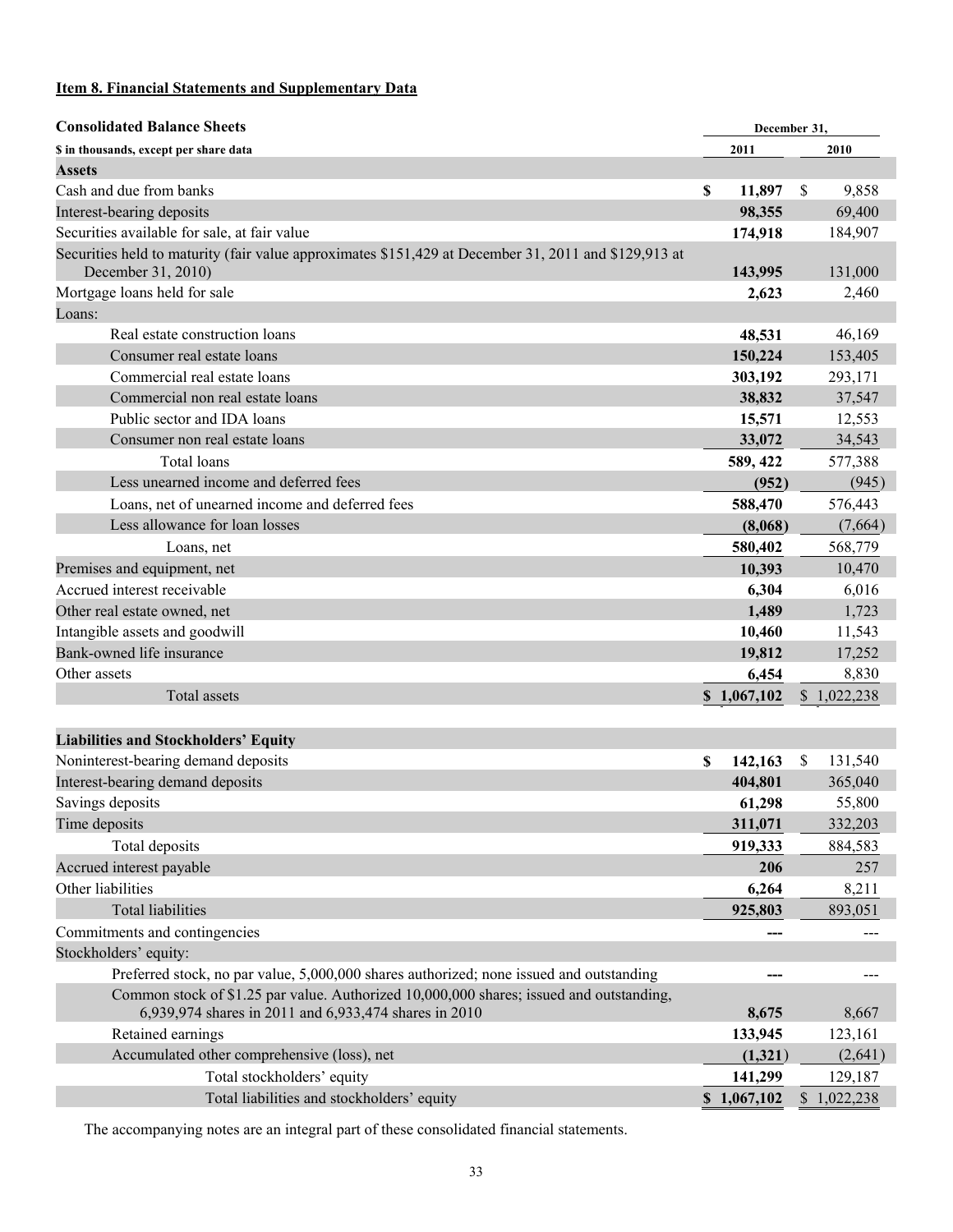## **Consolidated Statements of Income**

|                                                     | Years ended December 31, |        |                           |        |                           |        |  |  |
|-----------------------------------------------------|--------------------------|--------|---------------------------|--------|---------------------------|--------|--|--|
| \$ in thousands, except per share data              | 2011                     |        |                           | 2010   |                           | 2009   |  |  |
| <b>Interest Income</b>                              |                          |        |                           |        |                           |        |  |  |
| Interest and fees on loans                          | \$                       | 36,514 | \$                        | 36,919 | $\mathcal{S}$             | 37,578 |  |  |
| Interest on interest-bearing deposits               |                          | 155    |                           | 128    |                           | 90     |  |  |
| Interest on securities – taxable                    |                          | 6,745  |                           | 5,588  |                           | 6,273  |  |  |
| Interest on securities - nontaxable                 |                          | 6,532  |                           | 6,504  |                           | 6,546  |  |  |
| Total interest income                               |                          | 49,946 |                           | 49,139 |                           | 50,487 |  |  |
| <b>Interest Expense</b>                             |                          |        |                           |        |                           |        |  |  |
| Interest on time deposits of \$100,000 or more      |                          | 2,019  |                           | 3,439  |                           | 5,417  |  |  |
| Interest on other deposits                          |                          | 7,165  |                           | 7,719  |                           | 10,405 |  |  |
| Interest on borrowed funds                          |                          |        |                           | ---    |                           | 3      |  |  |
| Total interest expense                              |                          | 9,184  |                           | 11,158 |                           | 15,825 |  |  |
| Net interest income                                 |                          | 40,762 |                           | 37,981 |                           | 34,662 |  |  |
| Provision for loan losses                           |                          | 2,949  |                           | 3,409  |                           | 1,634  |  |  |
| Net interest income after provision for loan losses |                          | 37,813 |                           | 34,572 |                           | 33,028 |  |  |
| <b>Noninterest Income</b>                           |                          |        |                           |        |                           |        |  |  |
| Service charges on deposit accounts                 |                          | 2,617  |                           | 2,858  |                           | 3,314  |  |  |
| Other service charges and fees                      |                          | 287    |                           | 317    |                           | 343    |  |  |
| Credit card fees                                    |                          | 3,197  |                           | 2,954  |                           | 2,803  |  |  |
| Trust income                                        |                          | 1,087  |                           | 1,118  |                           | 1,053  |  |  |
| <b>BOLI</b> income                                  |                          | 762    |                           | 760    |                           | 756    |  |  |
| Other income                                        |                          | 449    |                           | 354    |                           | 491    |  |  |
| Realized securities gains (losses), net             |                          | 11     |                           | (14)   |                           | 44     |  |  |
| Total noninterest income                            |                          | 8,410  |                           | 8,347  |                           | 8,804  |  |  |
| <b>Noninterest Expense</b>                          |                          |        |                           |        |                           |        |  |  |
| Salaries and employee benefits                      |                          | 11,357 |                           | 10,963 |                           | 11,336 |  |  |
| Occupancy and furniture and fixtures                |                          | 1,599  |                           | 1,875  |                           | 1,792  |  |  |
| Data processing and ATM                             |                          | 1,701  |                           | 1,499  |                           | 1,371  |  |  |
| FDIC assessment                                     |                          | 677    |                           | 1,080  |                           | 1,727  |  |  |
| Credit card processing                              |                          | 2,485  |                           | 2,300  |                           | 2,121  |  |  |
| Intangible assets amortization                      |                          | 1,083  |                           | 1,083  |                           | 1,093  |  |  |
| Net costs of other real estate owned                |                          | 518    |                           | 214    |                           | 393    |  |  |
| Franchise taxes                                     |                          | 780    |                           | 963    |                           | 885    |  |  |
| Other operating expenses                            |                          | 3,138  |                           | 3,150  |                           | 3,135  |  |  |
| Total noninterest expense                           |                          | 23,338 |                           | 23,127 |                           | 23,853 |  |  |
| Income before income taxes                          |                          | 22,885 |                           | 19,792 |                           | 17,979 |  |  |
| Income tax expense                                  |                          | 5,247  |                           | 4,223  |                           | 3,660  |  |  |
| Net income                                          | $\underline{\mathbb{S}}$ | 17,638 | $\overline{\mathcal{L}}$  | 15,569 | $\frac{1}{2}$             | 14,319 |  |  |
| Basic net income per common share                   | $\mathbb S$              | 2.54   | $\boldsymbol{\mathsf{S}}$ | 2.25   | $\boldsymbol{\mathsf{S}}$ | 2.07   |  |  |
| Fully diluted net income per common share           | $\pmb{\mathbb{S}}$       | 2.54   | $\mathbb S$               | 2.24   | $\mathbb S$               | 2.06   |  |  |

The accompanying notes are an integral part of these consolidated financial statements.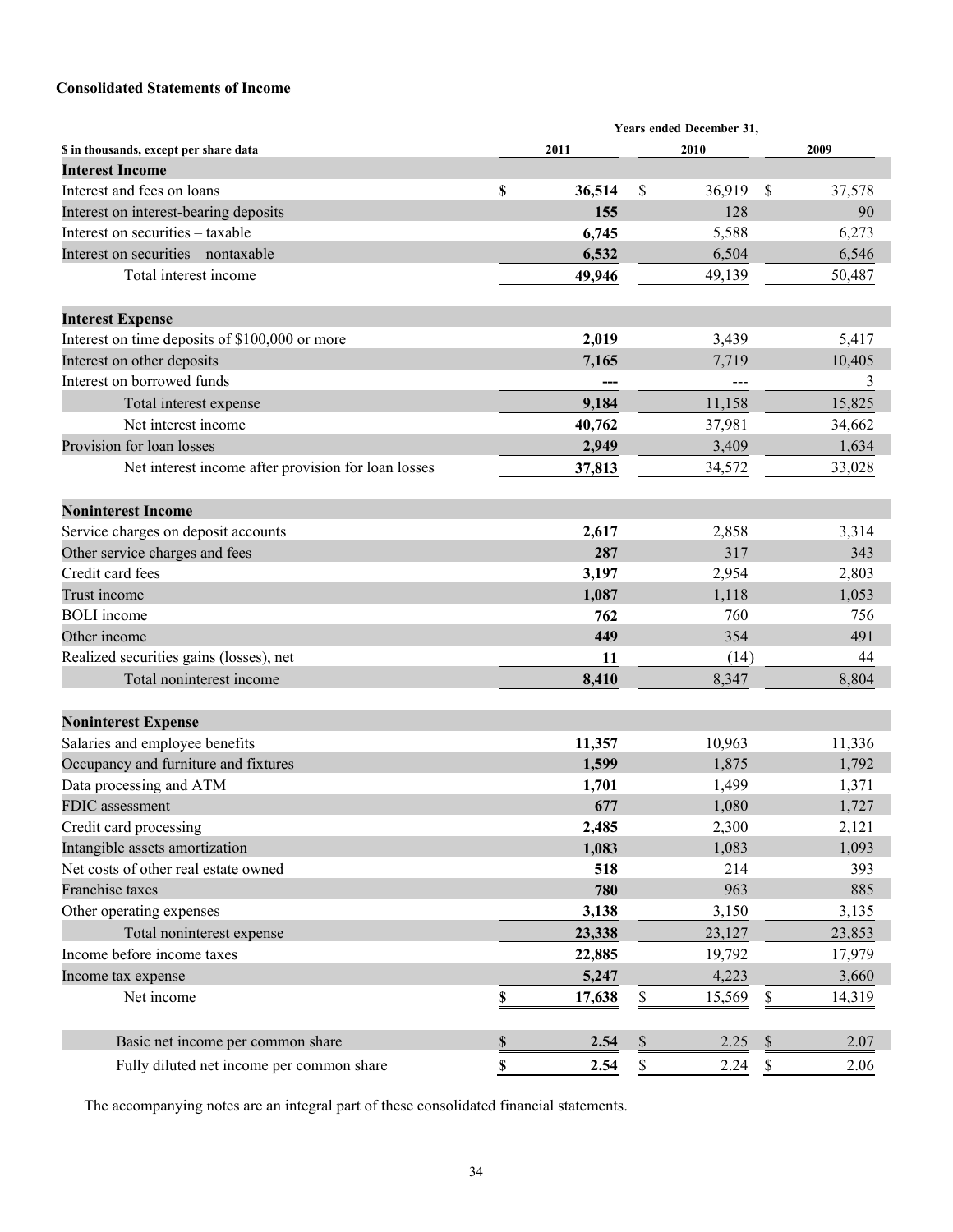## **Consolidated Statements of Changes in Stockholders' Equity**

| \$ in thousands, except per share data                                                         | <b>Common Stock</b> | <b>Retained Earnings</b>     | <b>Accumulated Other</b><br>Comprehensive<br>Income (Loss) | Comprehensive<br>Income | <b>Total</b> |
|------------------------------------------------------------------------------------------------|---------------------|------------------------------|------------------------------------------------------------|-------------------------|--------------|
| <b>Balance at December 31, 2008</b>                                                            | \$<br>8,662         | $\mathcal{S}$<br>105,356 \$  | (3,910)                                                    | $\mathbb{S}$            | 110,108      |
| Net income                                                                                     |                     | 14,319                       | $--$ \$                                                    | 14,319                  | 14,319       |
| Other comprehensive income:                                                                    |                     |                              |                                                            |                         |              |
| Unrealized holding gains on available for sale<br>securities net of deferred taxes of \$1,720  | $---$               | ---                          |                                                            | 3,193                   |              |
| Reclassification adjustment, net of income taxes<br>of $(\$10)$                                |                     |                              |                                                            | (19)                    |              |
| Minimum pension liability adjustment, net of<br>deferred taxes of \$131                        | $---$               | ---                          |                                                            | 244                     |              |
| Other comprehensive income, net of tax of<br>\$1,841                                           |                     |                              | 3,418                                                      | 3,418                   | 3,418        |
| Total comprehensive income                                                                     | $---$               | ---                          | $--$ \$                                                    | 17,737                  | $---$        |
| Cash dividend (\$0.84 per share)                                                               | $---$               | (5,823)                      |                                                            |                         | (5,823)      |
| Exercise of stock options                                                                      | 5                   | 49                           | $---$                                                      |                         | 54           |
| <b>Balance at December 31, 2009</b>                                                            | \$<br>8,667         | \$<br>113,901                | \$<br>(492)                                                | \$                      | 122,076      |
| Net income                                                                                     |                     | 15,569                       | $--$ \$                                                    | 15,569                  | 15,569       |
| Other comprehensive losses:                                                                    |                     |                              |                                                            |                         |              |
| Unrealized holding losses on available for sale<br>securities net of deferred taxes of (\$923) |                     |                              |                                                            | (1,716)                 |              |
| Reclassification adjustment, net of income taxes<br>of $($ 7)                                  |                     |                              |                                                            | (12)                    |              |
| Minimum pension liability adjustment, net of<br>deferred taxes of (\$227)                      |                     |                              |                                                            | (421)                   |              |
| Other comprehensive losses, net of tax of<br>(\$1,157)                                         | ---                 | ---                          | (2,149)                                                    | (2,149)                 | (2,149)      |
| Total comprehensive income                                                                     |                     | ---                          | ---                                                        | 13,420                  |              |
| Cash dividend (\$0.91 per share)                                                               |                     | (6,309)                      |                                                            |                         | (6,309)      |
| <b>Balance at December 31, 2010</b>                                                            | \$<br>8,667         | \$<br>123,161                | (2,641)<br>$\mathcal{S}$                                   | \$                      | 129,187      |
| Net income                                                                                     |                     | 17,638                       | $--$ \$                                                    | 17,638                  | 17,638       |
| Other comprehensive income:                                                                    |                     |                              |                                                            |                         |              |
| Unrealized holding gains on available for sale<br>securities net of deferred taxes of \$1,468  |                     |                              |                                                            | 2,725                   |              |
| Reclassification adjustment, net of income taxes<br>of \$9                                     | $---$               |                              |                                                            | 17                      |              |
| Minimum pension liability adjustment, net of<br>deferred taxes of (\$766)                      |                     |                              |                                                            | (1, 422)                |              |
| Other comprehensive income, net of tax of \$711                                                | $---$               | ---                          | 1,320                                                      | 1,320                   | 1,320        |
| Total comprehensive income                                                                     |                     | ---                          | $--$ \$                                                    | 18,958                  |              |
| Cash dividend (\$1.00 per share)                                                               | $---$               | (6,938)                      | ---                                                        |                         | (6,938)      |
| Exercise of stock options                                                                      | $8\,$               | 84                           | ---                                                        |                         | 92           |
| <b>Balance at December 31, 2011</b>                                                            | \$<br>8,675         | $\boldsymbol{\$}$<br>133,945 | $\mathbb{S}$<br>(1,321)                                    | \$                      | 141,299      |

The accompanying notes are an integral part of these consolidated financial statements.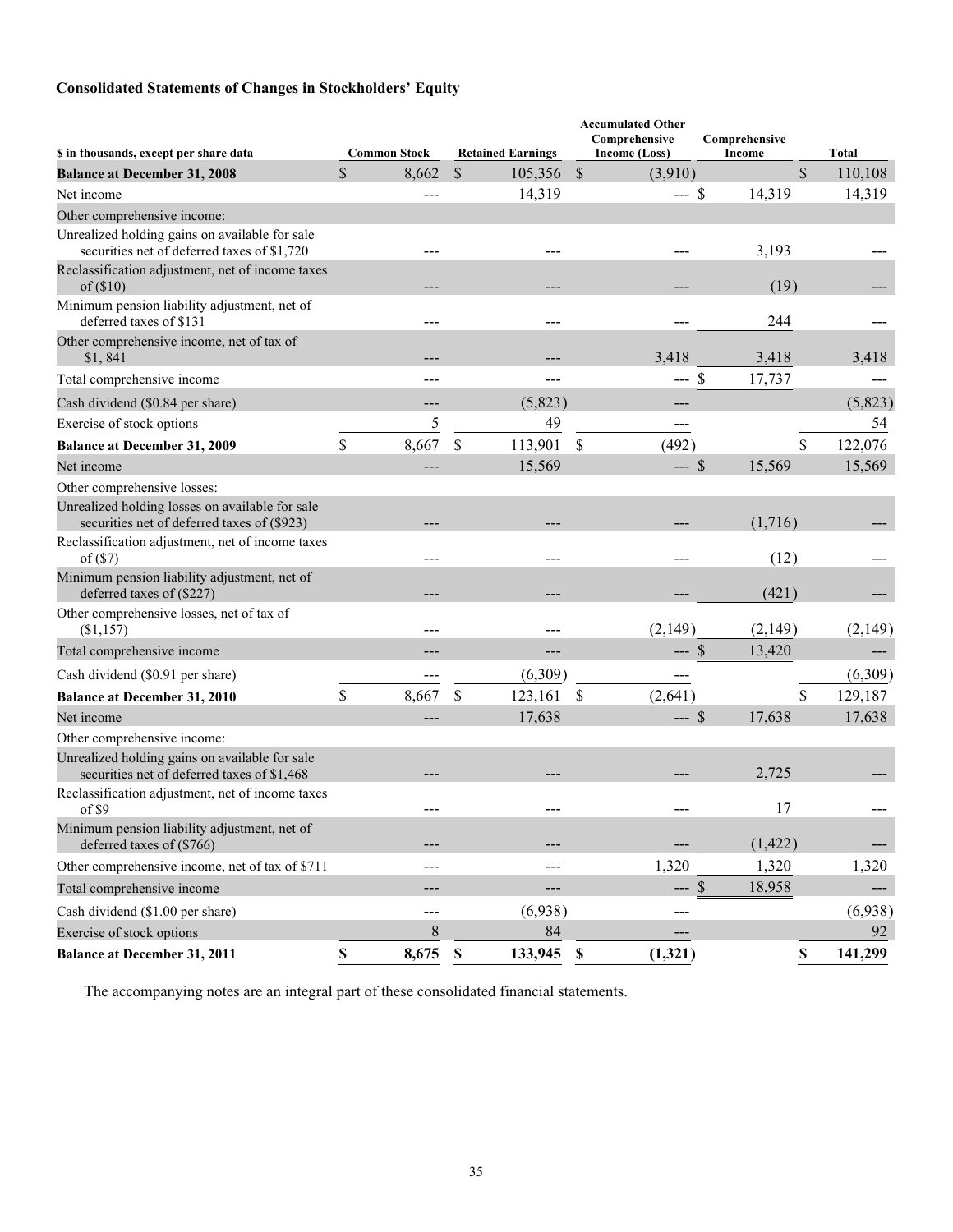## **Consolidated Statements of Cash Flows**

|                                                                                     | <b>Years Ended December 31,</b> |              |               |  |
|-------------------------------------------------------------------------------------|---------------------------------|--------------|---------------|--|
| \$ in thousands                                                                     | 2011                            | 2010         | 2009          |  |
| <b>Cash Flows from Operating Activities</b>                                         |                                 |              |               |  |
| Net income                                                                          | \$<br>17,638                    | -S<br>15,569 | -\$<br>14,319 |  |
| Adjustment to reconcile net income to net cash provided by operating<br>activities: |                                 |              |               |  |
| Provision for loan losses                                                           | 2,949                           | 3,409        | 1,634         |  |
| Deferred income tax (benefit) expense                                               | 582                             | 563          | (1,057)       |  |
| Depreciation of premises and equipment                                              | 799                             | 886          | 906           |  |
| Amortization of intangibles                                                         | 1,083                           | 1,083        | 1,093         |  |
| Amortization of premiums and accretion of discounts, net                            | 217                             | 300          | 357           |  |
| (Gains) losses on disposal of fixed assets                                          | $\mathbf{1}$                    | (5)          | $---$         |  |
| (Gains) losses on sale and calls of securities available for sale, net              | 26                              | (19)         | (29)          |  |
| (Gains) losses on calls of securities held to maturity, net                         | (37)                            | 33           | (15)          |  |
| Losses and writedowns on other real estate owned                                    | 334                             | 63           | 309           |  |
| Originations of mortgage loans held for sale                                        | (13, 582)                       | (21, 929)    | (25, 265)     |  |
| Sales of mortgage loans held for sale                                               | 13,419                          | 19,595       | 25,487        |  |
| Net change in:                                                                      |                                 |              |               |  |
| Accrued interest receivable                                                         | (288)                           | 234          | (490)         |  |
| Other assets                                                                        | 501                             | (858)        | (3, 564)      |  |
| Accrued interest payable                                                            | (51)                            | (79)         | (319)         |  |
| Other liabilities                                                                   | (4, 135)                        | (280)        | 1,508         |  |
| Net cash provided by operating activities                                           | 19,456                          | 18,565       | 14,874        |  |
| <b>Cash Flows from Investing Activities</b>                                         |                                 |              |               |  |
| Net change in interest-bearing deposits                                             | (28,955)                        | (36,670)     | (3,074)       |  |
| Proceeds from repayments of mortgage-backed securities                              | 3,823                           | 5,817        | 7,119         |  |
| Proceeds from calls and maturities of securities available for sale                 | 74,961                          | 68,565       | 22,446        |  |
| Proceeds from calls and maturities of securities held to maturity                   | 22,123                          | 39,234       | 36,951        |  |
| Purchases of securities available for sale                                          | (64, 567)                       | (93, 862)    | (45, 439)     |  |
| Purchases of securities held to maturity                                            | (35, 411)                       | (41,297)     | (49,003)      |  |
| Purchases of loan participations                                                    |                                 | (55)         | (13)          |  |
| Collections of loan participations                                                  | 934                             | 876          | 727           |  |
| Loan originations and principal collections, net                                    | (17,081)                        | 7,820        | (16, 662)     |  |
| Purchase of bank-owned life insurance                                               | (1,900)                         | ---          |               |  |
| Proceeds from disposal of other real estate owned                                   | 1,391                           | 2,393        | 460           |  |
| Recoveries on loans charged off                                                     | 84                              | 139          | 81            |  |
| Additions to premises and equipment                                                 | (725)                           | (728)        | (330)         |  |
| Proceeds from sale of premises and equipment                                        | 2                               | 5            |               |  |
| Net cash used in investing activities                                               | (45,321)                        | (47,763)     | (46, 737)     |  |
| <b>Cash Flows from Financing Activities</b>                                         |                                 |              |               |  |
| Net change in time deposits                                                         | (21, 132)                       | (35,109)     | (39,161)      |  |
| Net change in other deposits                                                        | 55,882                          | 67,580       | 73,425        |  |
| Net change in other borrowed funds                                                  |                                 | ---          | (54)          |  |
|                                                                                     |                                 |              | (continued)   |  |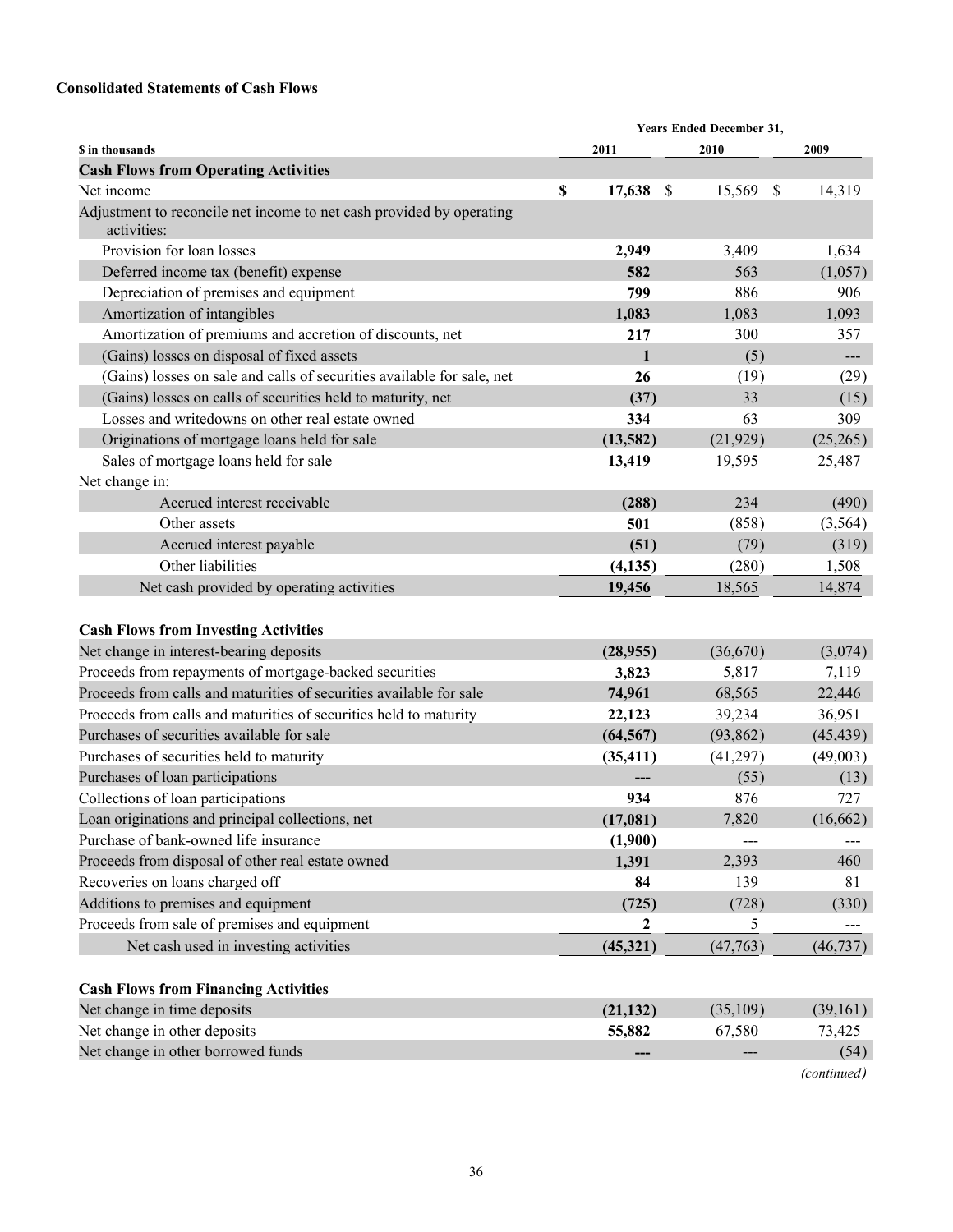| Cash dividends paid                                        |             | (6,938)  |      | (6,309)     | (5,823) |
|------------------------------------------------------------|-------------|----------|------|-------------|---------|
| Stock options exercised                                    |             | 92       |      |             | 54      |
| Net cash provided by financing activities                  |             | 27,904   |      | 26,162      | 28,441  |
| Net change in cash and due from banks                      |             | 2,039    |      | (3,036)     | (3,422) |
| Cash and due from banks at beginning of year               |             | 9,858    |      | 12,894      | 16,316  |
| Cash and due from banks at end of year                     | S           | 11,897   |      | 9,858       | 12,894  |
| <b>Supplemental Disclosures of Cash Flow Information</b>   |             |          |      |             |         |
| Interest paid on deposits and borrowed funds               | S           | 9,235    | - S  | $11,237$ \$ | 16,144  |
| Income taxes paid                                          |             | 4,779    |      | 5,478       | 3,914   |
| <b>Supplemental Disclosures of Noncash Activities</b>      |             |          |      |             |         |
| Loans charged against the allowance for loan losses        | $\mathbf S$ | 2,628    | - \$ | 2,810 \$    | 647     |
| Loans transferred to other real estate owned               |             | 1,491    |      | 2,053       | 911     |
| Unrealized gains (losses) on securities available for sale |             | 4,219    |      | (2,658)     | 4,884   |
| Minimum pension liability adjustment                       |             | (2, 188) |      | (648)       | 375     |

The accompanying notes are an integral part of these consolidated financial statements.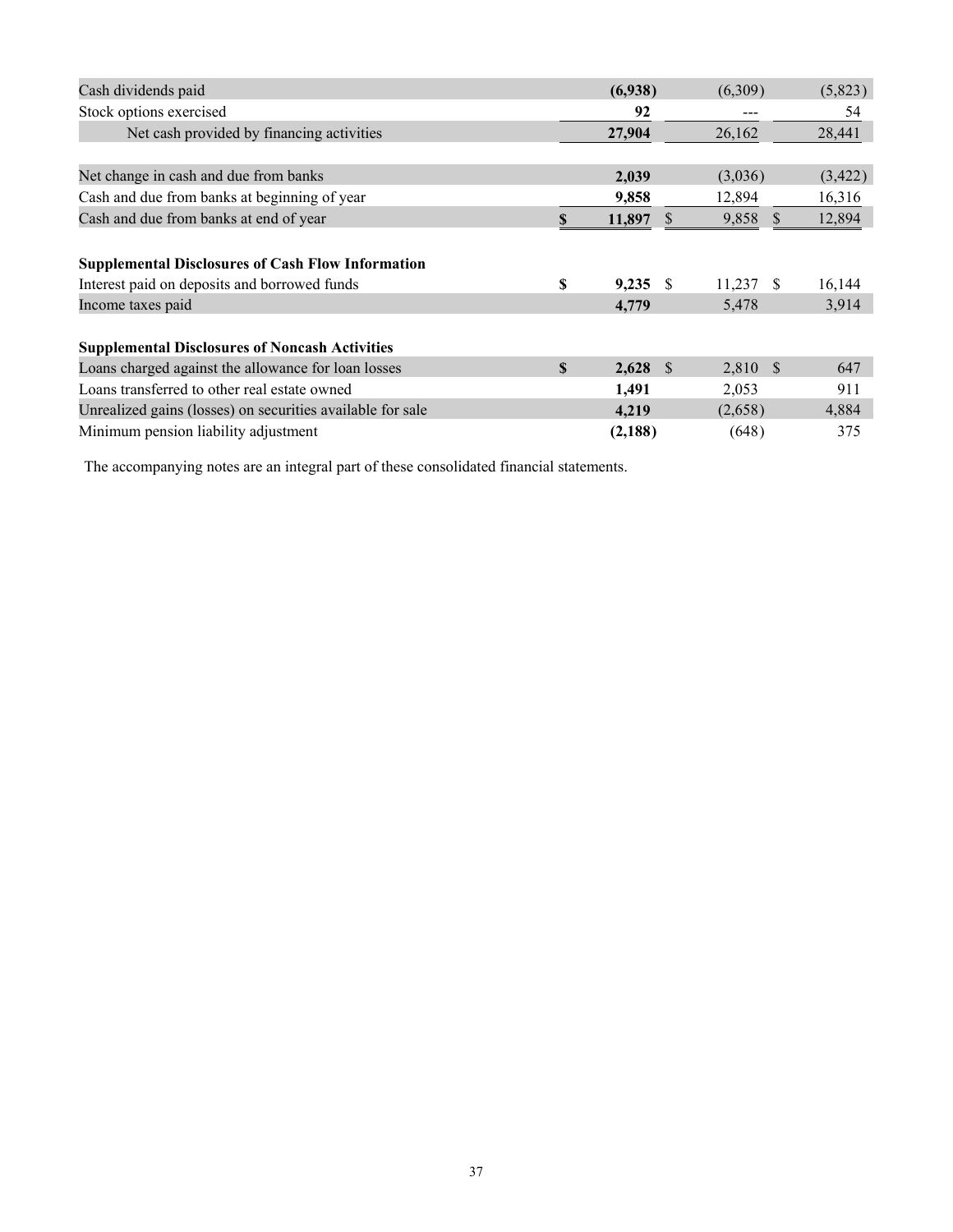## **Notes to Consolidated Financial Statements**

\$ in thousands, except share data and per share data

#### **Note 1: Summary of Significant Accounting Policies**

 The consolidated financial statements include the accounts of National Bankshares, Inc. (Bankshares) and its wholly-owned subsidiaries, the National Bank of Blacksburg (NBB), and National Bankshares Financial Services, Inc. (NBFS), (the Company). All significant intercompany balances and transactions have been eliminated in consolidation.

 The accounting and reporting policies of the Company conform to accounting principles generally accepted in the United States of America and to general practices within the banking industry. The following is a summary of the more significant accounting policies.

Subsequent events have been considered through the date when the Form 10-K was issued.

#### **Cash and Cash Equivalents**

For purposes of the consolidated statements of cash flows, cash and cash equivalents include cash and due from banks.

#### **Securities**

 Certain debt securities that management has the positive intent and ability to hold to maturity are classified as "held to maturity" and recorded at amortized cost. Trading securities are recorded at fair value with changes in fair value included in earnings. Securities not classified as held to maturity or trading, including equity securities with readily determinable fair values, are classified as "available for sale" and recorded at fair value, with unrealized gains and losses excluded from earnings and reported in other comprehensive income. Purchase premiums and discounts are recognized in interest income using the interest method over the terms of the securities. Gains and losses on the sale of securities are recorded on the trade date and are determined using the specific identification method.

 The Company follows the accounting guidance related to recognition and presentation of other-than-temporary impairment. The guidance specifies that if (a) an entity does not have the intent to sell a debt security prior to recovery and (b) it is more likely than not that the entity will not have to sell the debt security prior to recovery, the security would not be considered other-than-temporarily impaired, unless there is a credit loss. When criteria (a) and (b) are met, the entity will recognize the credit component of an otherthan-temporary impairment of a debt security in earnings and the remaining portion in other comprehensive income. For held-tomaturity debt securities, the amount of an other-than-temporary impairment recorded in other comprehensive income for the noncredit portion of a previous other-than-temporary impairment is amortized prospectively over the remaining life of the security on the basis of the timing of future estimated cash flows of the security.

 For equity securities, when the Company has decided to sell an impaired available-for-sale security and the Company does not expect the fair value of the security to fully recover before the expected time of sale, the security is deemed other-than-temporarily impaired in the period in which the decision to sell is made. The Company recognizes an impairment loss when the impairment is deemed other than temporary even if a decision to sell has not been made.

#### **Loans Held for Sale**

 Loans originated and intended for sale in the secondary market are carried at the lower of cost or estimated fair value on an individual loan basis. Net unrealized losses, if any, are recognized through a valuation allowance by charges to income. Loans held for sale are sold with the mortgage servicing rights released by the Company.

#### **Loans**

 The Company, through its banking subsidiary, provides mortgage, commercial, and consumer loans to customers. A substantial portion of the loan portfolio is represented by mortgage loans, particularly commercial mortgages. The ability of the Company's debtors to honor their contracts is dependent upon the real estate and general economic conditions in the Company's market area.

 Loans that management has the intent and ability to hold for the foreseeable future, or until maturity or payoff, generally are reported at their outstanding unpaid principal balances adjusted for the allowance for loan losses and any deferred fees or costs on originated loans. Interest income is accrued on the unpaid principal balance. Loan origination fees, net of certain direct origination costs, are deferred and recognized as an adjustment of the related loan yield using the interest method.

 The Company considers multiple factors when determining whether to discontinue accrual of interest on individual loans. Generally loans are placed in nonaccrual status when collection of interest and/or full principal is considered doubtful. Interest accrual is discontinued at the time a loan is 90 days delinquent unless the credit is well secured and in the process of collection. Loans that are not restructured but that are impaired and have an associated impairment loss are placed on nonaccrual unless the borrower is paying as agreed. Loans that are modified to allow the borrower to discontinue payments of principal or interest for more than 90 days are placed on nonaccrual unless the modification provides reasonable assurance of repayment performance and collateral value supports regular underwriting requirements. If during a reasonable period of nonaccrual the restructured loan demonstrates ability to pay, the loan is returned to accrual status. Loans that finance the sale of OREO property that do not meet down payment thresholds are designated nonaccrual.

All interest accrued but not collected for loans that are placed on nonaccrual or for loans charged off is reversed against interest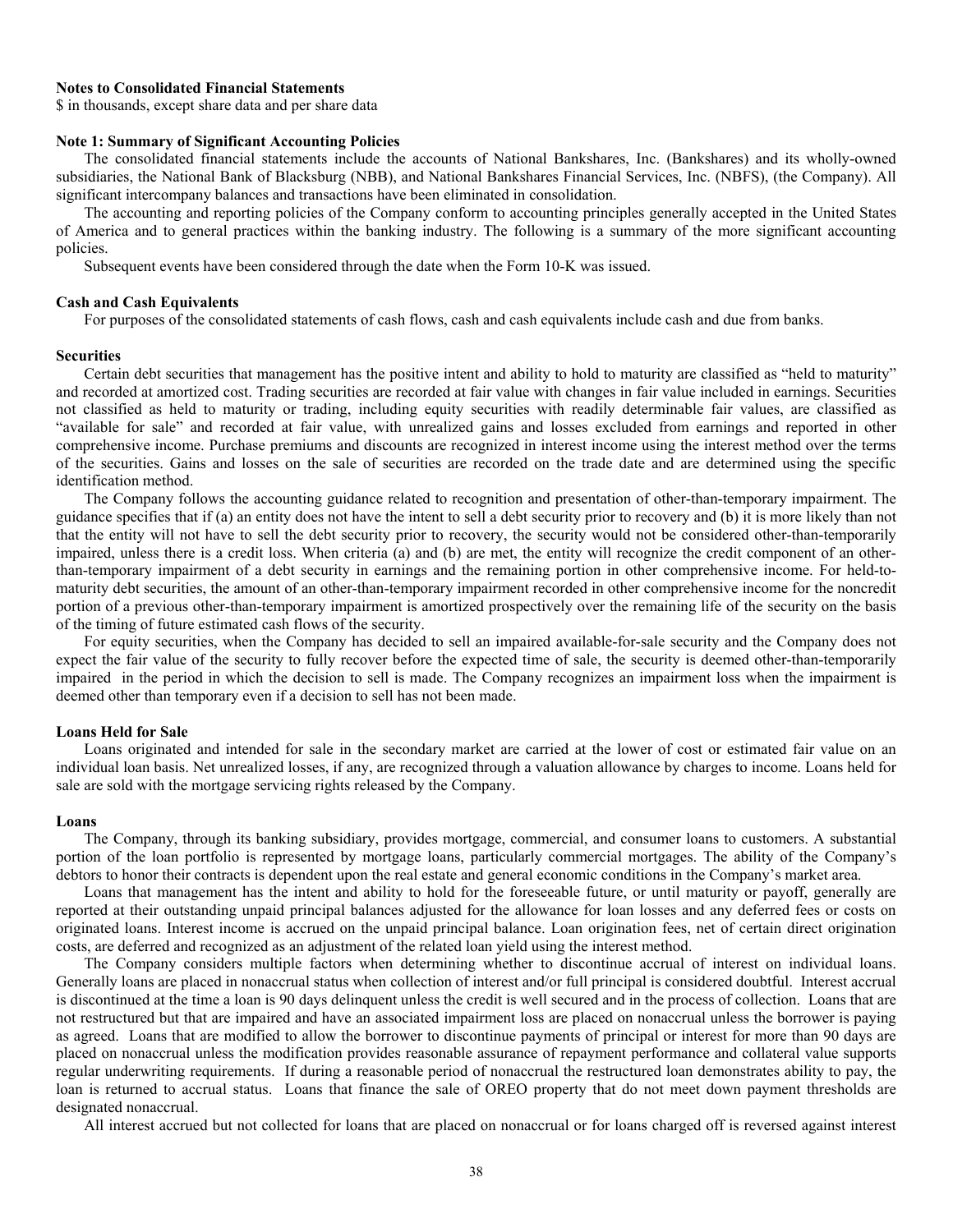income. The interest received on nonaccrual loans is accounted for on the cash-basis or cost-recovery method until qualifying for return to accrual. Loans are returned to accrual status when all the principal and interest amounts contractually due are current; future payments are reasonably assured; and for loans that financed the sale of OREO property, loan-to-value thresholds are met.

 A loan is considered past due when a payment of principal and/or interest is due but not paid. Credit card payments not received within 30 days after the statement date, real estate loan payments not received within the payment cycle; and all other non-real estate secured loans for which payment is not made within 30 days of the payment due date are considered 30 days past due. Management closely monitors past due loans in timeframes of 30-59 days past due, 60-89 days past due and 90 or more days past due.

## **Allowance for Loan Losses**

 The allowance for loan losses represents management's estimate of probable losses inherent in the Company's loan portfolio. A provision for estimated losses is charged to earnings to establish and maintain the allowance for loan losses at a level reflective of the estimated credit risk. When management determines that a loan balance or portion of a loan balance is not collectible, the loss is charged against the allowance. Subsequent recoveries, if any, are credited to the allowance.

 Management evaluates the allowance each quarter through a methodology that estimates losses on individual impaired loans and evaluates the effect of numerous factors on the credit risk of groups of homogeneous loans.

 Specific allowances are established for individual impaired loans based on the excess of the loan balance relative to the fair value of the loan. Impaired loans are designated as such when current information indicates that it is probable that the Company will be unable to collect principal or interest according to the contractual terms of the loan agreement. Large loans in nonaccrual status that are significantly past due, or for which a credit review identified weaknesses that indicate principal and interest will not be collected according to the loan terms as well as all loans modified in a troubled debt restructuring, are designated impaired.

 Fair value of impaired loans is estimated in one of three ways. These are (1) the estimated fair value (less selling costs) of the underlying collateral, (2) the present value of the loan's expected future cash flows, or (3) the loan's observable market value. The amount of recorded investment (unpaid principal, accrued interest and deferred fees and costs) in an impaired loan that exceeds the fair value is accrued as estimated loss in the allowance. Impaired loans for which collection of interest or principal is in doubt are placed in nonaccrual status.

 General allowances are established for non-impaired loans. Non-impaired loans are grouped into classes based on similar characteristics. Generally, any group that exceeds 5% of regulatory capital is analyzed separately. Factors considered in determining general allowances include net charge-off trends, internal risk ratings, delinquency and nonperforming rates, product mix, underwriting practices, industry trends and economic trends.

 The Company's charge-off policy meets or is more stringent than the minimum standards required by regulators. When available information confirms that a specific loan or a portion thereof is uncollectible, the amount is charged off against the allowance for loan losses. Additionally, losses on consumer loans are typically charged off no later than when the loans are 120-180 days past due, and losses on loans secured by residential real estate or by commercial real estate are charged off by the time the loans reach 180 days past due, in compliance with regulatory guidelines. Accordingly, secured loans may be charged down to the estimated value of the collateral, with previously accrued unpaid interest reversed. Subsequent charge-offs may be required as a result of changes in the market value of collateral or other repayment prospects.

## **Troubled Debt Restructurings ("TDRs")**

 In situations where, for economic or legal reasons related to a borrower's financial condition, management grants a concession to the borrower that it would not otherwise consider, the related loan is classified as a troubled debt restructuring (TDR). These modified terms may include reduction of the interest rate, extension of the maturity date at an interest rate lower than the current market rate for a new loan with similar risk, forgiveness of principal or accrued interest or other actions intended to minimize the economic loss. TDR loans are measured for impairment.

## **Rate Lock Commitments**

 The Company enters into commitments to originate mortgage loans in which the interest rate on the loan is determined prior to funding (rate lock commitments). Rate lock commitments on mortgage loans that are intended to be sold are considered to be derivatives. The period of time between issuance of a loan commitment and closing and sale of the loan generally ranges from 30 to 60 days. The Company protects itself from changes in interest rates through the use of best efforts forward delivery commitments, by committing to sell a loan at the time the borrower commits to an interest rate with the intent that the buyer has assumed interest rate risk on the loan. As a result, the Company is not exposed to losses nor will it realize significant gains related to its rate lock commitments due to changes in interest rates. The correlation between the rate lock commitments and the best efforts contracts is very high due to their similarity.

 The market value of rate lock commitments and best efforts contracts is not readily ascertainable with precision because rate lock commitments and best effort contracts are not actively traded in stand-alone markets. The Company determines the fair value of rate lock commitments and best efforts contracts by measuring the changes in the value of the underlying assets while taking into consideration the probability that the rate lock commitments will close. Because of the high correlation between rate lock commitments and best efforts contracts, no gain or loss occurs on the rate lock commitments.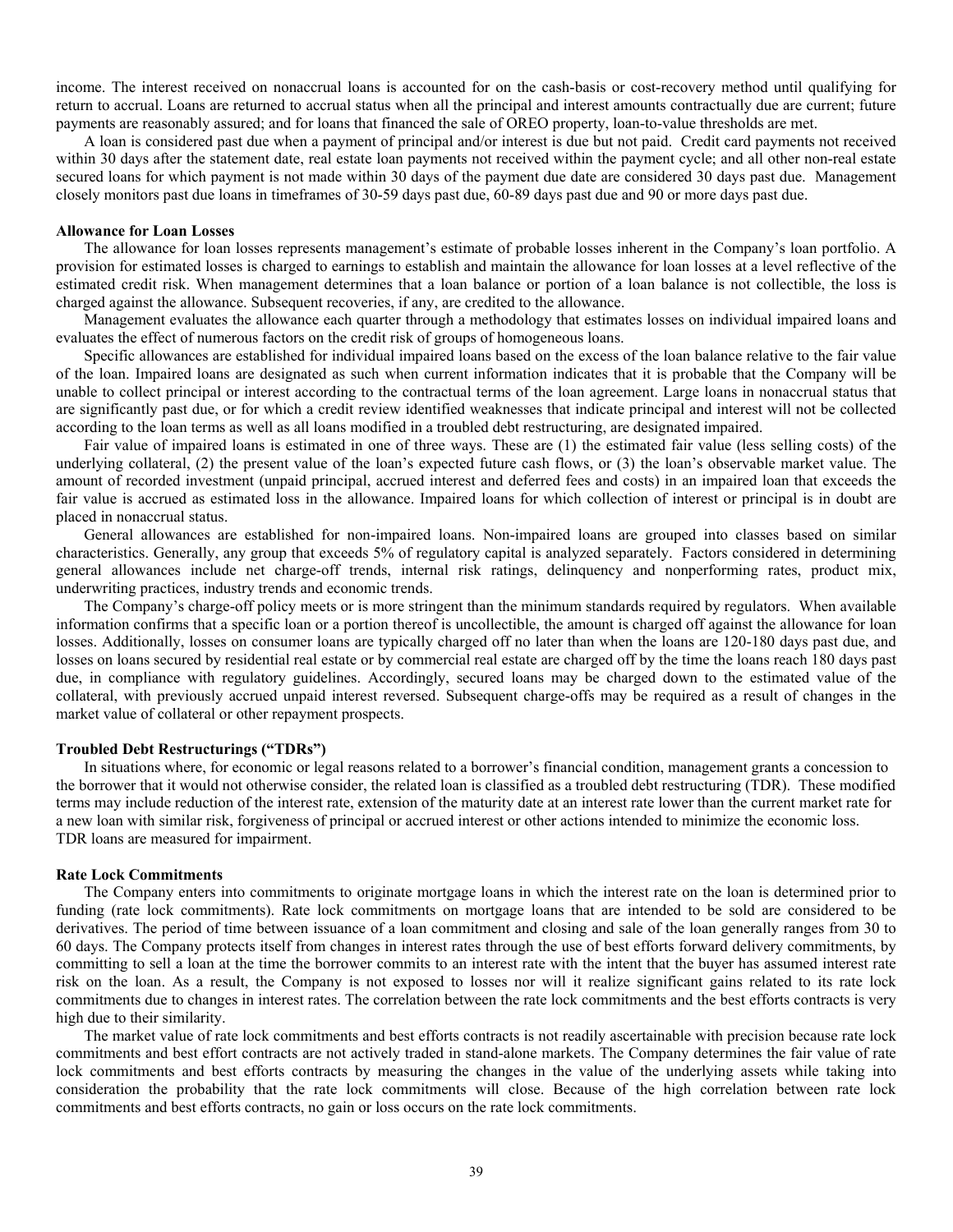## **Premises and Equipment**

 Land is carried at cost. Premises and equipment are stated at cost, net of accumulated depreciation. Depreciation is charged to expense over the estimated useful lives of the assets on the straight-line basis. Depreciable lives include 40 years for premises, 3-10 years for furniture and equipment, and 3 years for computer software. Costs of maintenance and repairs are charged to expense as incurred and improvements are capitalized.

#### **Other Real Estate**

 Real estate acquired through, or in lieu of, foreclosure is held for sale and is initially recorded at fair value at the date of foreclosure, establishing a new cost basis. Subsequent to foreclosure, valuations are periodically performed by management and the assets are carried at the lower of carrying amount or fair value less cost to sell. Revenue and expenses from operations and changes in the valuation allowance are included in other operating expenses.

#### **Intangible Assets and Goodwill**

The Company records as goodwill the excess of purchase price over the fair value of the identifiable net assets acquired. It utilizes a two-step process for impairment testing of goodwill, which is performed annually, as well as when an event triggering impairment may have occurred. The first step tests for impairment, while the second step, if necessary, measures the impairment. The Company has elected to perform its annual analysis during the fourth quarter of each fiscal year. No indicators of impairment were identified during the years ended December 31, 2011, 2010 and 2009.

 Intangible assets include customer deposit intangibles. Such intangible assets are amortized on a straight-line basis over their estimated useful lives, which are generally ten to twelve years.

#### **Stock-Based Compensation**

 The Company's 1999 Stock Option Plan terminated on March 9, 2009. Incentive stock options, all of which are now vested, were granted in the early years of the Plan. There were no stock options granted in 2009. The Company recognized the cost of employment services received in exchange for awards of equity instruments based on the fair value of those awards on the date of grant. Compensation cost is recognized over the award's required service period, which is usually the vesting period.

#### **Pension Plan**

 The Company recognizes the overfunded or underfunded status of a defined benefit postretirement plan as an asset or liability in its statement of financial position and recognizes changes in that funded status in the year in which the changes occur through comprehensive income. The funded status of a benefit plan is measured as the difference between plan assets at fair value and the benefit obligation. The benefit obligation is the projected benefit obligation.

#### **Income Taxes**

 Income tax accounting guidance results in two components of income tax expense: current and deferred. Current income tax expense reflects taxes to be paid or refunded for the current period by applying the provisions of the enacted tax law to the taxable income or excess of deductions over revenues. The Company determines deferred income taxes using the liability (or balance sheet) method. Under this method, the net deferred tax asset or liability is based on the tax effects of the differences between the book and tax bases of assets and liabilities, and enacted changes in tax rates and laws are recognized in the period in which they occur.

 Deferred income tax expense results from changes in deferred tax assets and liabilities between periods. Deferred tax assets are recognized if it is more likely than not, based on the technical merits, that the tax position will be realized or sustained upon examination. The term more likely than not means a likelihood of more than 50 percent; the terms examined and upon examination also include resolution of the related appeals or litigation processes, if any. A tax position that meets the more-likely-than-not recognition threshold is initially and subsequently measured as the largest amount of tax benefit that has a greater than 50 percent likelihood of being realized upon settlement with a taxing authority that has full knowledge of all relevant information. The determination of whether or not a tax position has met the more-likely-than-not recognition threshold considers the facts, circumstances, and information available at the reporting date and is subject to management's judgment. Deferred tax assets are reduced by a valuation allowance if, based on the weight of evidence available, it is more likely than not that some portion or all of a deferred tax asset will not be realized.

The Company recognizes interest and penalties on income taxes as a component of income tax expense.

#### **Trust Assets and Income**

 Assets (other than cash deposits) held by the Trust Department in a fiduciary or agency capacity for customers are not included in the consolidated financial statements since such items are not assets of the Company. Trust income is recognized on the accrual basis.

## **Earnings Per Common Share**

 Basic earnings per common share represents income available to common stockholders divided by the weighted-average number of common shares outstanding during the period. Diluted earnings per common share reflects additional common shares that would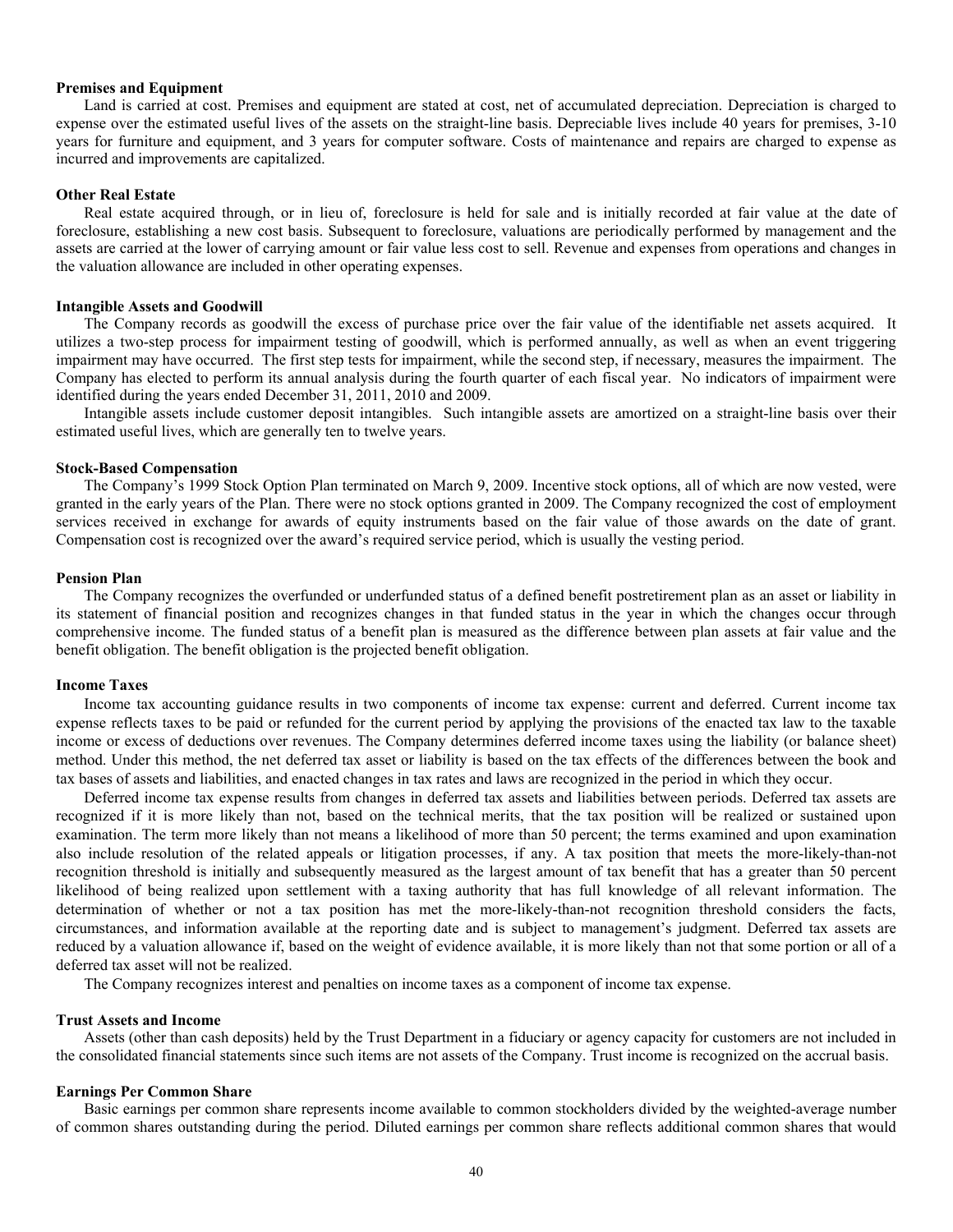have been outstanding if dilutive potential common shares had been issued, as well as any adjustment to income that would result from the assumed issuance. Potential common shares that may be issued by the Company relate solely to outstanding stock options and are determined using the treasury stock method.

 The following shows the weighted average number of shares used in computing earnings per common share and the effect on the weighted average number of shares of dilutive potential common stock. Potential dilutive common stock had no effect on income available to common stockholders.

|                                                                                    | 2011      | 2010      | 2009      |
|------------------------------------------------------------------------------------|-----------|-----------|-----------|
| Average number of common shares outstanding                                        | 6,936,869 | 6.933.474 | 6,932,126 |
| Effect of dilutive options                                                         | 13,994    | 16.462    | 13,404    |
| Average number of common shares outstanding used to calculate diluted earnings per |           |           |           |
| common share                                                                       | 6,950,863 | 6,949,936 | 6,945,530 |

In 2011, 2010 and 2009, stock options representing 5,750, 7,750 and 22,500 average shares respectively, were not included in the computation of diluted net income per common share because to do so would have been anti-dilutive.

## **Advertising**

 The Company practices the policy of charging advertising costs to expenses as incurred. In 2011, the Company charged \$184 to expenses, and in 2010, \$163 and in 2009, \$179 was expensed.

### **Use of Estimates**

 In preparing consolidated financial statements in conformity with accounting principles generally accepted in the United States of America, management is required to make estimates and assumptions that affect the reported amounts of assets and liabilities as of the date of the balance sheet and reported amounts of revenues and expenses during the reporting period. Actual results could differ from those estimates. Material estimates that are particularly susceptible to significant change in the near term relate to the determination of the allowance for loan losses, the valuation of foreclosed real estate and deferred tax assets, other-than-temporary impairments of securities and the fair value of financial instruments.

Changing economic conditions, adverse economic prospects for borrowers, as well as regulatory agency action as a result of examination, could cause NBB to recognize additions to the allowance for loan losses and may also affect the valuation of real estate acquired in connection with foreclosures or in satisfaction of loans.

Certain reclassifications have been made to prior period balances to conform to the current year provisions.

#### **Recent Accounting Pronouncements**

 In January 2010, the Financial Accounting Standards Board (FASB) issued Accounting Standards Update (ASU) 2010-06, "Fair Value Measurements and Disclosures (Topic 820): Improving Disclosures about Fair Value Measurements." ASU 2010-06 amends Subtopic 820-10 to clarify existing disclosures, require new disclosures, and includes conforming amendments to guidance on employers' disclosures about postretirement benefit plan assets. ASU 2010-06 is effective for interim and annual periods beginning after December 15, 2009, except for disclosures about purchases, sales, issuances, and settlements in the roll forward of activity in Level 3 fair value measurements. Those disclosures are effective for fiscal years beginning after December 15, 2010 and for interim periods within those fiscal years. The adoption of the new guidance did not have a material impact on the Company's consolidated financial statements.

 In July 2010, the FASB issued ASU 2010-20, "Receivables (Topic 310) – Disclosures about the Credit Quality of Financing Receivables and the Allowance for Credit Losses." The new disclosure guidance significantly expands the existing requirements and will lead to greater transparency into an entity's exposure to credit losses from lending arrangements. The extensive new disclosures of information as of the end of a reporting period became effective for both interim and annual reporting periods ending on or after December 15, 2010. Specific disclosures regarding activity that occurred before the issuance of the ASU, such as the allowance roll forward and modification disclosures, will be required for periods beginning on or after December 15, 2010. The Company has included the required disclosures in its consolidated financial statements.

In December 2010, the FASB issued ASU 2010-28, "Intangible – Goodwill and Other (Topic 350) – When to Perform Step 2 of the Goodwill Impairment Test for Reporting Units with Zero or Negative Carrying Amounts." The amendments in this ASU modify Step 1 of the goodwill impairment test for reporting units with zero or negative carrying amounts. For those reporting units, an entity is required to perform Step 2 of the goodwill impairment test if it is more likely than not that a goodwill impairment exists. The amendments in this ASU are effective for fiscal years, and interim periods within those years, beginning after December 15, 2010. Early adoption is not permitted. The adoption of the new guidance did not have a material impact on the Company's consolidated financial statements.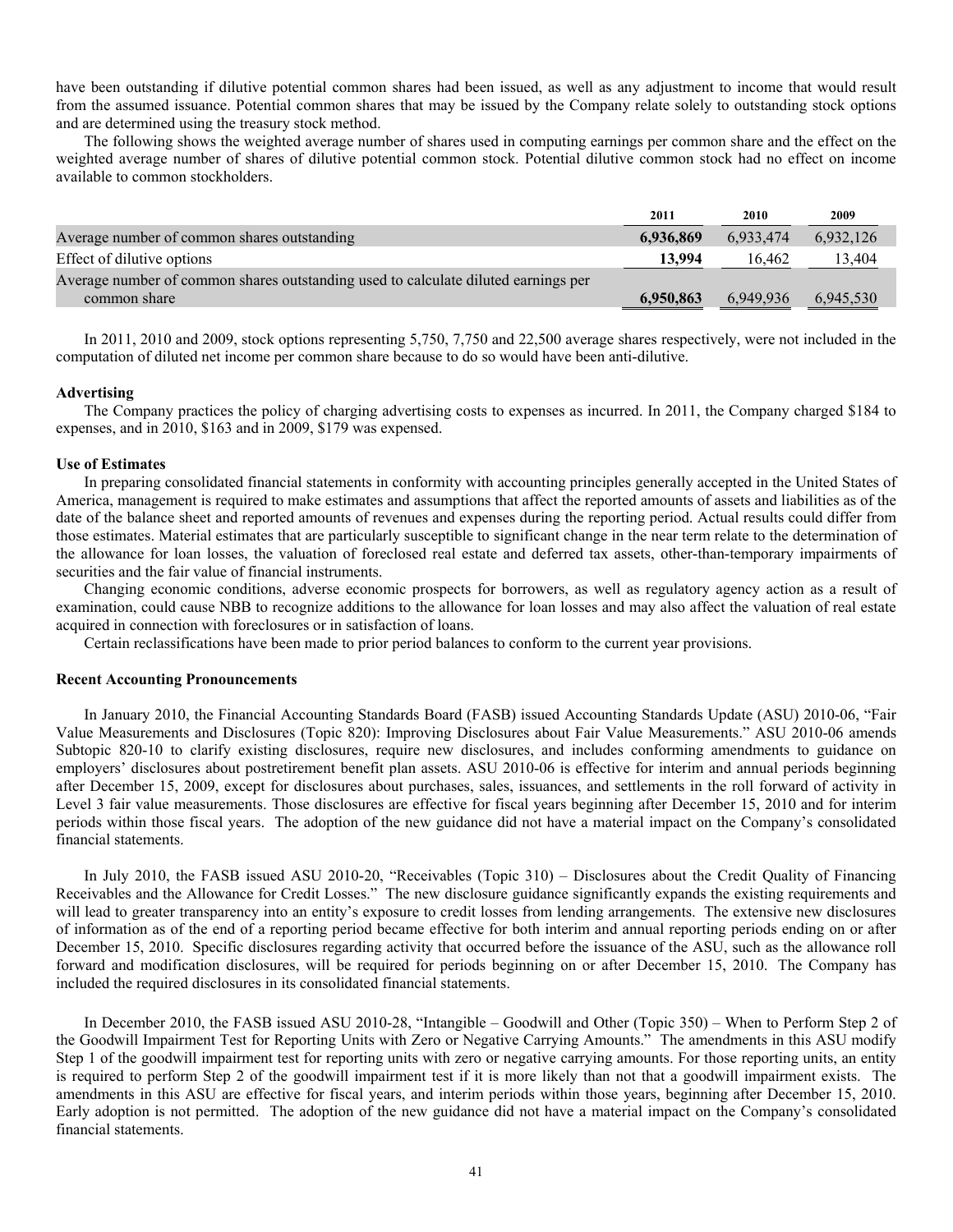In December 2010, the FASB issued ASU 2010-29, "Business Combinations (Topic 805) – Disclosure of Supplementary Pro Forma Information for Business Combinations." The guidance requires pro forma disclosure for business combinations that occurred in the current reporting period as though the acquisition date for all business combinations that occurred during the year had been as of the beginning of the annual reporting period. If comparative financial statements are presented, the pro forma information should be reported as though the acquisition date for all business combinations that occurred during the current year had been as of the beginning of the comparable prior annual reporting period. ASU 2010-29 is effective for business combinations for which the acquisition date is on or after the beginning of the first annual reporting period beginning on or after December 15, 2010. Early adoption is permitted. The adoption of the new guidance did not have a material impact on the Company's consolidated financial statements.

 The Securities Exchange Commission (SEC) issued Final Rule No. 33-9002, "Interactive Data to Improve Financial Reporting." The rule requires companies to submit financial statements in extensible business reporting language (XBRL) format with their SEC filings on a phased-in schedule. Large accelerated filers and foreign large accelerated filers using U.S. generally accepted accounting principles (GAAP) were required to provide interactive data reports starting with their first quarterly report for fiscal periods ending on or after June 15, 2010. All remaining filers were required to provide interactive data reports starting with their first quarterly report for fiscal periods ending on or after June 15, 2011. The Company has submitted financial statements in extensible business reporting language (XBRL) format with their SEC filings in accordance with the phased-in schedule.

 In March 2011, the SEC issued Staff Accounting Bulletin (SAB) 114. This SAB revises or rescinds portions of the interpretive guidance included in the codification of the Staff Accounting Bulletin Series. This update is intended to make the relevant interpretive guidance consistent with current authoritative accounting guidance issued as a part of the FASB's Codification. The principal changes involve revision or removal of accounting guidance references and other conforming changes to ensure consistency of referencing through the SAB Series. The effective date for SAB 114 is March 28, 2011. The adoption of the new guidance did not have a material impact on the Company's consolidated financial statements.

 In January 2011, the FASB issued ASU 2011-01, "Receivables (Topic 310) – Deferral of the Effective Date of Disclosures about Troubled Debt Restructurings." The amendments in this ASU temporarily delayed the effective date of the disclosures about troubled debt restructurings in Update 2010-20 for public entities. The delay was intended to allow the Board time to complete its deliberations on what constitutes a troubled debt restructuring. The effective date of the new disclosures about troubled debt restructurings for public entities and the guidance for determining what constitutes a troubled debt restructuring was effective for interim and annual periods ending after June 15, 2011. The Company has adopted ASU 2011-01 and included the required disclosures in its consolidated financial statements.

 In April 2011, the FASB issued ASU 2011-02, "Receivables (Topic 310) – A Creditor's Determination of Whether a Restructuring Is a Troubled Debt Restructuring." The amendments in this ASU clarify the guidance on a creditor's evaluation of whether it has granted a concession to a debtor. They also clarify the guidance on a creditor's evaluation of whether a debtor is experiencing financial difficulty. The amendments in this ASU are effective for the first interim or annual period beginning on or after June 15, 2011. Early adoption is permitted. Retrospective application to the beginning of the annual period of adoption for modifications occurring on or after the beginning of the annual adoption period is required. As a result of applying these amendments, an entity may identify receivables that are newly considered to be impaired. For purposes of measuring impairment of those receivables, an entity should apply the amendments prospectively for the first interim or annual period beginning on or after June 15, 2011. The Company has adopted ASU 2011-02 and included the required disclosures in its consolidated financial statements.

 In April 2011, the FASB issued ASU 2011-03, "Transfers and Servicing (Topic 860) – Reconsideration of Effective Control for Repurchase Agreements." The amendments in this ASU remove from the assessment of effective control (1) the criterion requiring the transferor to have the ability to repurchase or redeem the financial assets on substantially the agreed terms, even in the event of default by the transferee and (2) the collateral maintenance implementation guidance related to that criterion. The amendments in this ASU are effective for the first interim or annual period beginning on or after December 15, 2011. The guidance should be applied prospectively to transactions or modifications of existing transactions that occur on or after the effective date. Early adoption is not permitted. The Company is currently assessing the impact that ASU 2011-03 will have on its consolidated financial statements.

 In May 2011, the FASB issued ASU 2011-04, "Fair Value Measurement (Topic 820) – Amendments to Achieve Common Fair Value Measurement and Disclosure Requirements in U.S. GAAP and IFRSs." This ASU is the result of joint efforts by the FASB and International Accounting Standards Board (IASB) to develop a single, converged fair value framework on how (not when) to measure fair value and what disclosures to provide about fair value measurements. The ASU is largely consistent with existing fair value measurement principles in U.S. GAAP (Topic 820), with many of the amendments made to eliminate unnecessary wording differences between U.S. GAAP and International Financial Reporting Standards (IFRS). The amendments are effective for interim and annual periods beginning after December 15, 2011 with prospective application. Early application is not permitted. The Company is currently assessing the impact that ASU 2011-04 will have on its consolidated financial statements.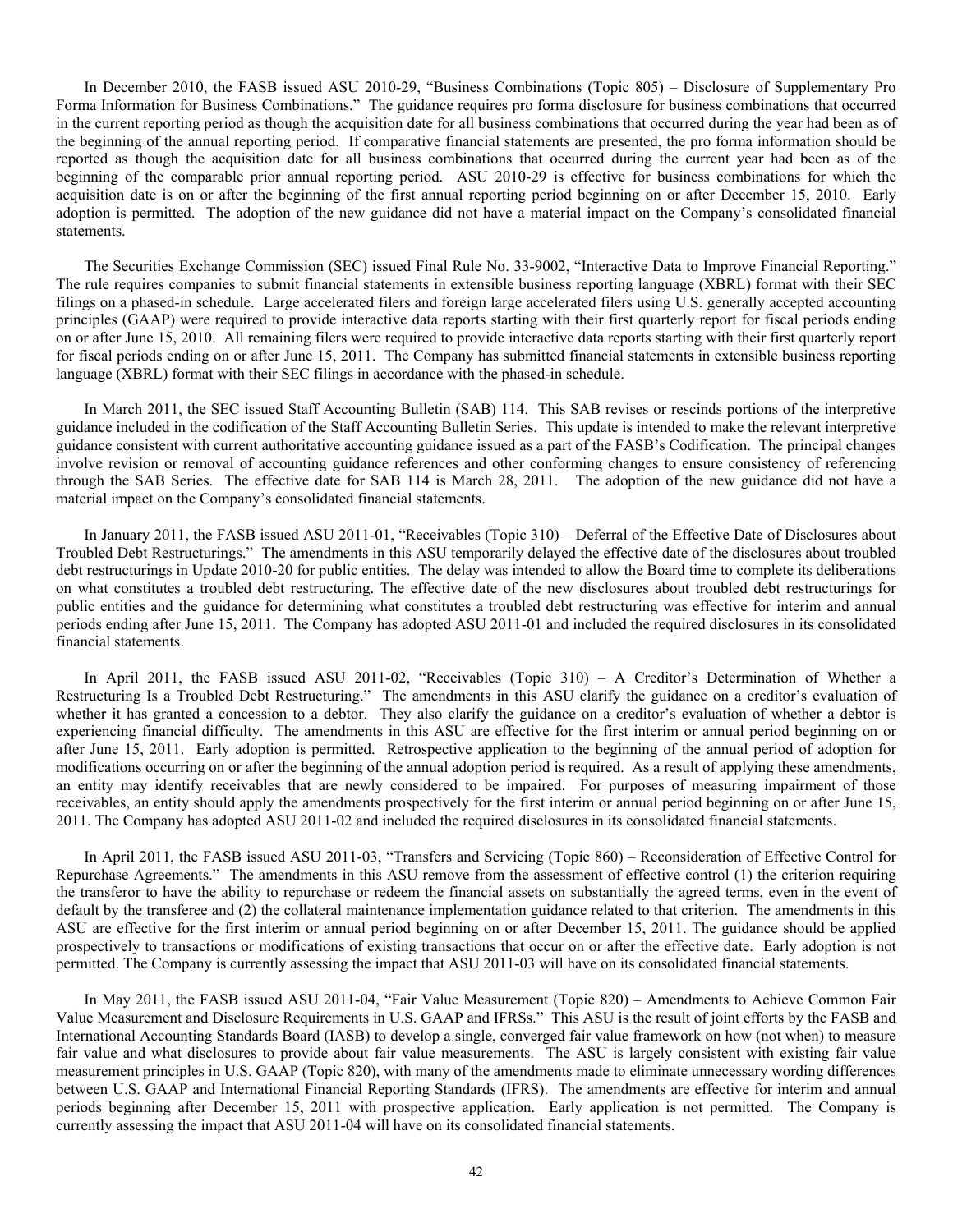In June 2011, the FASB issued ASU 2011-05, "Comprehensive Income (Topic 220) – Presentation of Comprehensive Income." The objective of this ASU is to improve the comparability, consistency and transparency of financial reporting and to increase the prominence of items reported in other comprehensive income by eliminating the option to present components of other comprehensive income as part of the statement of changes in stockholders' equity. The amendments require that all non-owner changes in stockholders' equity be presented either in a single continuous statement of comprehensive income or in two separate but consecutive statements. The single statement of comprehensive income should include the components of net income, a total for net income, the components of other comprehensive income, a total for other comprehensive income, and a total for comprehensive income. In the two-statement approach, the first statement should present total net income and its components followed consecutively by a second statement that should present all the components of other comprehensive income, a total for other comprehensive income, and a total for comprehensive income. The amendments do not change the items that must be reported in other comprehensive income, the option for an entity to present components of other comprehensive income either net of related tax effects or before related tax effects, or the calculation or reporting of earnings per share. The amendments in this ASU should be applied retrospectively. The amendments are effective for fiscal years and interim periods within those years beginning after December 15, 2011. Early adoption is permitted because compliance with the amendments is already permitted. The amendments do not require transition disclosures. The Company is currently assessing the impact that ASU 2011-05 will have on its consolidated financial statements.

 In August 2011, the SEC issued Final Rule No. 33-9250, "Technical Amendments to Commission Rules and Forms related to the FASB's Accounting Standards Codification." The SEC has adopted technical amendments to various rules and forms under the Securities Act of 1933, the Securities Exchange Act of 1934, and the Investment Company Act of 1940. These revisions were necessary to conform those rules and forms to the FASB Accounting Standards Codification. The technical amendments include revision of certain rules in Regulation S-X, certain items in Regulation S-K, and various rules and forms prescribed under the Securities Act, Exchange Act and Investment Company Act. The Release was effective as of August 12, 2011. The adoption of the new guidance did not have a material impact on the Company's consolidated financial statements.

 In September 2011, the FASB issued ASU 2011-08, "Intangible – Goodwill and Other (Topic 350) – Testing Goodwill for Impairment." The amendments in this ASU permit an entity to first assess qualitative factors related to goodwill to determine whether it is more likely than not that the fair value of the reporting unit is less than its carrying amount as a basis for determining whether it is necessary to perform the two-step goodwill test described in Topic 350. The more-likely-than-not threshold is defined as having a likelihood of more than 50 percent. Under the amendments in this ASU, an entity is not required to calculate the fair value of a reporting unit unless the entity determines that it is more likely than not that its fair value is less than its carrying amount. The amendments in this ASU are effective for annual and interim goodwill impairment tests performed for fiscal years beginning after December 15, 2011. Early adoption is permitted, including for annual and interim goodwill impairment tests performed as of a date before September 15, 2011, if an entity's financial statements for the most recent annual or interim period have not yet been issued. The Company is currently assessing the impact that ASU 2011-08 will have on its consolidated financial statements.

 In December 2011, the FASB issued ASU 2011-11, "Balance Sheet (Topic 210) – Disclosures about Offsetting Assets and Liabilities." This ASU requires entities to disclose both gross information and net information about both instruments and transactions eligible for offset in the balance sheet and instruments and transactions subject to an agreement similar to a master netting arrangement. An entity is required to apply the amendments for annual reporting periods beginning on or after January 1, 2013, and interim periods within those annual periods. An entity should provide the disclosures required by those amendments retrospectively for all comparative periods presented. The Company is currently assessing the impact that ASU 2011-11 will have on its consolidated financial statements.

 In December 2011, the FASB issued ASU 2011-12, "Comprehensive Income (Topic 220) – Deferral of the Effective Date for Amendments to the Presentation of Reclassifications of Items Out of Accumulated Other Comprehensive Income in Accounting Standards Update No. 2011-05." The amendments are being made to allow the Board time to redeliberate whether to present on the face of the financial statements the effects of reclassifications out of accumulated other comprehensive income on the components of net income and other comprehensive income for all periods presented. While the Board is considering the operational concerns about the presentation requirements for reclassification adjustments and the needs of financial statement users for additional information about reclassification adjustments, entities should continue to report reclassifications out of accumulated other comprehensive income consistent with the presentation requirements in effect before ASU 2011-05. All other requirements in ASU 2011-05 are not affected by ASU 2011-12, including the requirement to report comprehensive income either in a single continuous financial statement or in two separate but consecutive financial statements. Public entities should apply these requirements for fiscal years, and interim periods within those years, beginning after December 15, 2011. The Company is currently assessing the impact that ASU 2011-12 will have on its consolidated financial statements.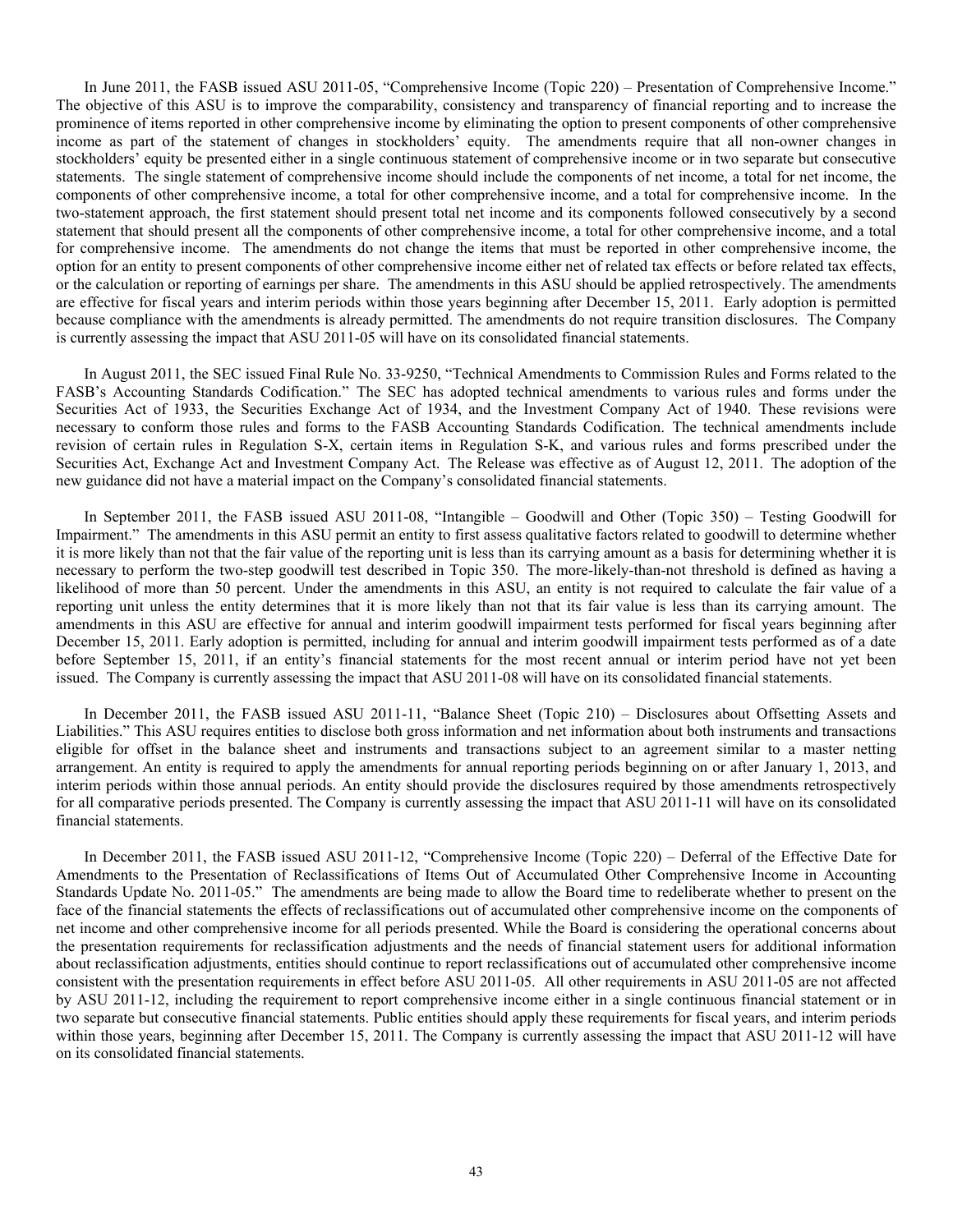# **Note 2: Restriction on Cash**

 As members of the Federal Reserve System, the Company's subsidiary bank is required to maintain certain average reserve balances. For the final weekly reporting period in the years ended December 31, 2011 and 2010, the aggregate amounts of daily average required balances approximated \$350 in 2011 and 2010.

## **Note 3: Securities**

The amortized cost and fair value of securities available for sale, with gross unrealized gains and losses, follows:

|                                                |   | December 31, 2011 |          |                   |                   |               |   |                   |  |  |
|------------------------------------------------|---|-------------------|----------|-------------------|-------------------|---------------|---|-------------------|--|--|
|                                                |   |                   |          | <b>Gross</b>      |                   | <b>Gross</b>  |   |                   |  |  |
|                                                |   | Amortized         |          | <b>Unrealized</b> | <b>Unrealized</b> |               |   |                   |  |  |
| <b>Available for sale:</b>                     |   | Cost              |          | Gains             |                   | <b>Losses</b> |   | <b>Fair Value</b> |  |  |
| <b>U.S. Treasury</b>                           | S | 2.010             | -S       | <b>140</b>        | -SS               | $---$         | S | 2,150             |  |  |
| U.S. Government agencies and corporations      |   | 94.716            |          | 1,307             |                   | 20            |   | 96,003            |  |  |
| <b>States and political subdivisions</b>       |   | 47,118            |          | 2,034             |                   | 30            |   | 49,122            |  |  |
| Mortgage-backed securities                     |   | 7,156             |          | 569               |                   | ---           |   | 7,725             |  |  |
| <b>Corporate debt securities</b>               |   | 15,852            |          | 322               |                   | 97            |   | 16,077            |  |  |
| Federal Home Loan Bank stock – restricted      |   | 1,574             |          | $---$             |                   | ---           |   | 1,574             |  |  |
| <b>Federal Reserve Bank stock – restricted</b> |   | 92                |          | $---$             |                   | ---           |   | 92                |  |  |
| <b>Other securities</b>                        |   | 2,330             |          | 7                 |                   | 162           |   | 2,175             |  |  |
| Total securities available for sale            |   | 170.848           | <b>S</b> | 4.379             | <b>S</b>          | 309           |   | 174,918           |  |  |

|                                           | December 31, 2010 |                   |    |                                                   |    |                                                    |                   |         |  |  |
|-------------------------------------------|-------------------|-------------------|----|---------------------------------------------------|----|----------------------------------------------------|-------------------|---------|--|--|
| <b>Available for sale:</b>                |                   | Amortized<br>Cost |    | <b>Gross</b><br><b>Unrealized</b><br><b>Gains</b> |    | <b>Gross</b><br><b>Unrealized</b><br><b>Losses</b> | <b>Fair Value</b> |         |  |  |
| U.S. Treasury                             |                   | 2,015             | -S | 168                                               | -S | $---$                                              |                   | 2,183   |  |  |
| U.S. Government agencies and corporations |                   | 90,641            |    | 424                                               |    | 2,913                                              |                   | 88,152  |  |  |
| States and political subdivisions         |                   | 60,676            |    | 1,417                                             |    | 411                                                |                   | 61,682  |  |  |
| Mortgage-backed securities                |                   | 10,744            |    | 635                                               |    | ---                                                |                   | 11,379  |  |  |
| Corporate debt securities                 |                   | 16,902            |    | 778                                               |    | ---                                                |                   | 17,680  |  |  |
| Federal Home Loan Bank stock – restricted |                   | 1,677             |    | ---                                               |    | ---                                                |                   | 1,677   |  |  |
| Federal Reserve Bank stock – restricted   |                   | 92                |    | $---$                                             |    | ---                                                |                   | 92      |  |  |
| Other securities                          |                   | 2,308             |    | ---                                               |    | 246                                                |                   | 2,062   |  |  |
| Total securities available for sale       |                   | 185,055           |    | 3,422                                             |    | 3,570                                              |                   | 184,907 |  |  |

The amortized cost and fair value of single maturity securities available for sale at December 31, 2011, by contractual maturity, are shown below. Expected maturities may differ from contractual maturities because borrowers may have the right to call or prepay obligations with or without call or prepayment penalties. Mortgage-backed securities included in these totals are categorized by final maturity at December 31, 2011.

|                                        | December 31, 2011 |                       |  |                   |  |  |  |  |  |  |
|----------------------------------------|-------------------|-----------------------|--|-------------------|--|--|--|--|--|--|
| Due in one year or less                |                   | <b>Amortized Cost</b> |  | <b>Fair Value</b> |  |  |  |  |  |  |
|                                        | S                 | 12,986                |  | 13,178            |  |  |  |  |  |  |
| Due after one year through five years  |                   | 37,091                |  | 38,196            |  |  |  |  |  |  |
| Due after five years through ten years |                   | 19,896                |  | 21,033            |  |  |  |  |  |  |
| Due after ten years                    |                   | 97,443                |  | 99,234            |  |  |  |  |  |  |
| <b>No maturity</b>                     |                   | 3,432                 |  | 3,277             |  |  |  |  |  |  |
|                                        | S                 | 170,848               |  | 174,918           |  |  |  |  |  |  |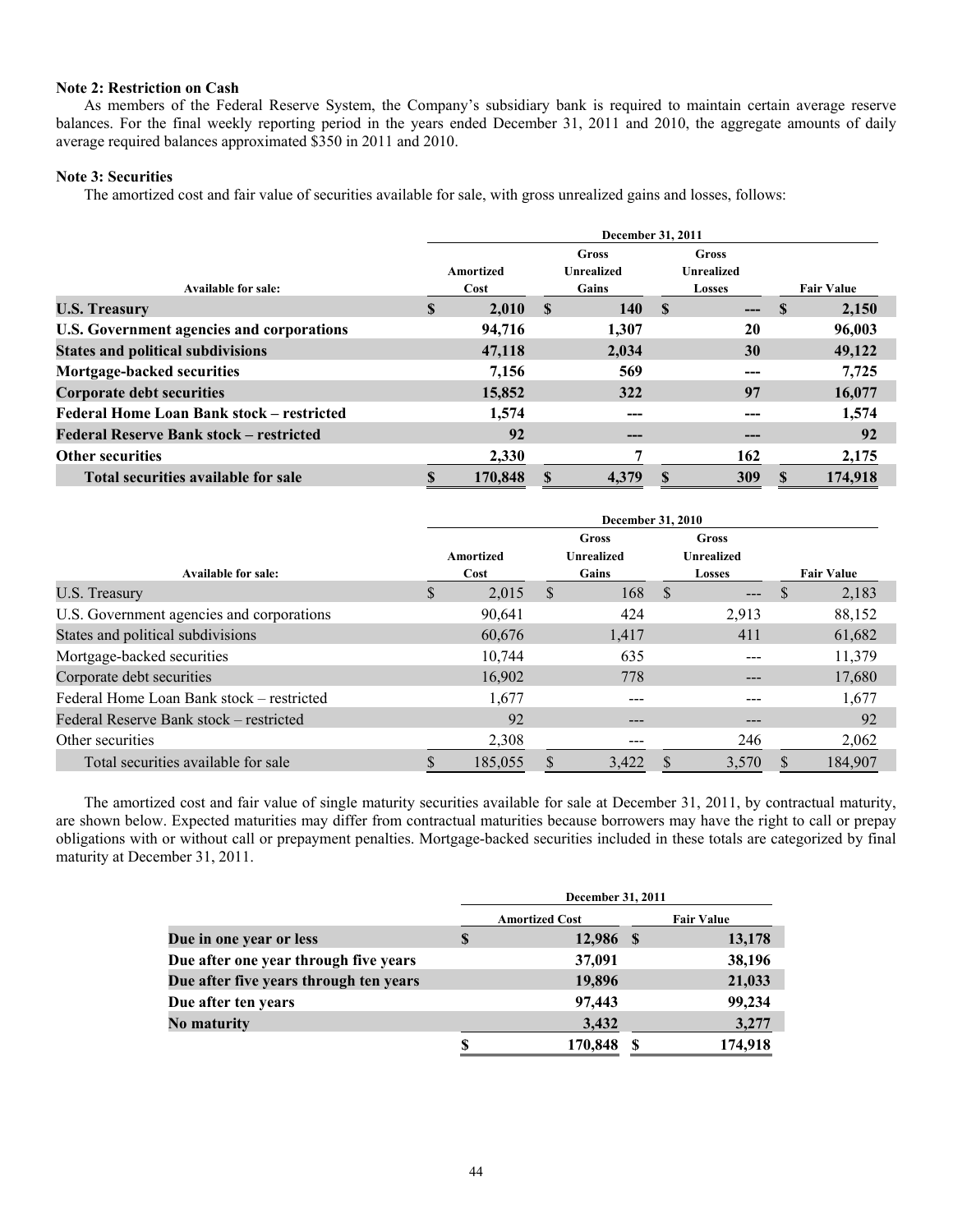The amortized cost and fair value of securities held to maturity, with gross unrealized gains and losses, follows:

|                                                  | December 31, 2011 |         |  |                   |          |            |                   |         |  |  |
|--------------------------------------------------|-------------------|---------|--|-------------------|----------|------------|-------------------|---------|--|--|
|                                                  |                   |         |  | Gross             |          | Gross      |                   |         |  |  |
|                                                  | Amortized         |         |  | <b>Unrealized</b> |          | Unrealized |                   |         |  |  |
| <b>Held to maturity:</b>                         |                   | Cost    |  | Gains             |          | Losses     | <b>Fair Value</b> |         |  |  |
| <b>U.S. Government agencies and corporations</b> | S                 | 22,057  |  | 562               | <b>S</b> | ---        | S                 | 22,619  |  |  |
| <b>States and political subdivisions</b>         |                   | 119,381 |  | 6,775             |          | 15         |                   | 126,141 |  |  |
| <b>Mortgage-backed securities</b>                |                   | 902     |  | 94                |          | ---        |                   | 996     |  |  |
| Corporate debt securities                        |                   | 1,655   |  | 18                |          | ---        |                   | 1,673   |  |  |
| <b>Total securities held to maturity</b>         |                   | 143,995 |  | 7,449             | S        | 15         |                   | 151,429 |  |  |

|                                           |   | <b>December 31, 2010</b> |  |                                     |   |                                             |   |                   |  |  |  |  |
|-------------------------------------------|---|--------------------------|--|-------------------------------------|---|---------------------------------------------|---|-------------------|--|--|--|--|
| <b>Held to maturity:</b>                  |   | Amortized<br>Cost        |  | Gross<br><b>Unrealized</b><br>Gains |   | <b>Gross</b><br><b>Unrealized</b><br>Losses |   | <b>Fair Value</b> |  |  |  |  |
|                                           |   |                          |  |                                     |   |                                             |   |                   |  |  |  |  |
| U.S. Government agencies and corporations | S | 13,074                   |  | 310                                 | S | 214                                         | S | 13,170            |  |  |  |  |
| States and political subdivisions         |   | 112,625                  |  | 1.174                               |   | 2,452                                       |   | 111,347           |  |  |  |  |
| Mortgage-backed securities                |   | 1,142                    |  | 97                                  |   |                                             |   | 1,239             |  |  |  |  |
| Corporate debt securities                 |   | 4,159                    |  | 29                                  |   | 31                                          |   | 4,157             |  |  |  |  |
| Total securities held to maturity         |   | 131,000                  |  | .610                                |   | 2.697                                       |   | 129.913           |  |  |  |  |

The amortized cost and fair value of single maturity securities held to maturity at December 31, 2011, by contractual maturity, are shown below. Expected maturities may differ from contractual maturities because borrowers may have the right to call or prepay obligations with or without call or prepayment penalties. Mortgage-backed securities included in these totals are categorized by final maturity at December 31, 2011.

|                                        | December 31, 2011 |                   |               |         |  |  |  |  |
|----------------------------------------|-------------------|-------------------|---------------|---------|--|--|--|--|
|                                        |                   | Amortized<br>Cost | Fair<br>Value |         |  |  |  |  |
| Due in one year or less                | S                 | 5,814             | <b>S</b>      | 5,915   |  |  |  |  |
| Due after one year through five years  |                   | 11,760            |               | 12,204  |  |  |  |  |
| Due after five years through ten years |                   | 14,153            |               | 15,126  |  |  |  |  |
| Due after ten years                    |                   | 112,268           |               | 118,184 |  |  |  |  |
|                                        | S                 | 143,995           |               | 151,429 |  |  |  |  |

Information pertaining to securities with gross unrealized losses at December 31, 2011 and 2010 aggregated by investment category and length of time that individual securities have been in a continuous loss position, follows:

|                                              | December 31, 2011          |               |  |                           |           |                          |               |  |                           |  |
|----------------------------------------------|----------------------------|---------------|--|---------------------------|-----------|--------------------------|---------------|--|---------------------------|--|
|                                              | <b>Less Than 12 Months</b> |               |  |                           |           | <b>12 Months or More</b> |               |  |                           |  |
|                                              |                            | Fair<br>Value |  | <b>Unrealized</b><br>Loss |           |                          | Fair<br>Value |  | <b>Unrealized</b><br>Loss |  |
| U.S. Government agencies and corporations    | D                          | $6,230$ \$    |  |                           | <b>20</b> |                          | $--$ S        |  |                           |  |
| State and political subdivisions             |                            | 3,527         |  |                           | 19        |                          | 981           |  | 26                        |  |
| <b>Corporate debt securities</b>             |                            | 4,916         |  |                           | 97        |                          | $--$          |  | ---                       |  |
| <b>Other</b>                                 |                            | ---           |  |                           | ---       |                          | 142           |  | 162                       |  |
| <b>Total temporarily impaired securities</b> |                            | 14,673 \$     |  |                           | 136       |                          | $1,123$ \$    |  | 188                       |  |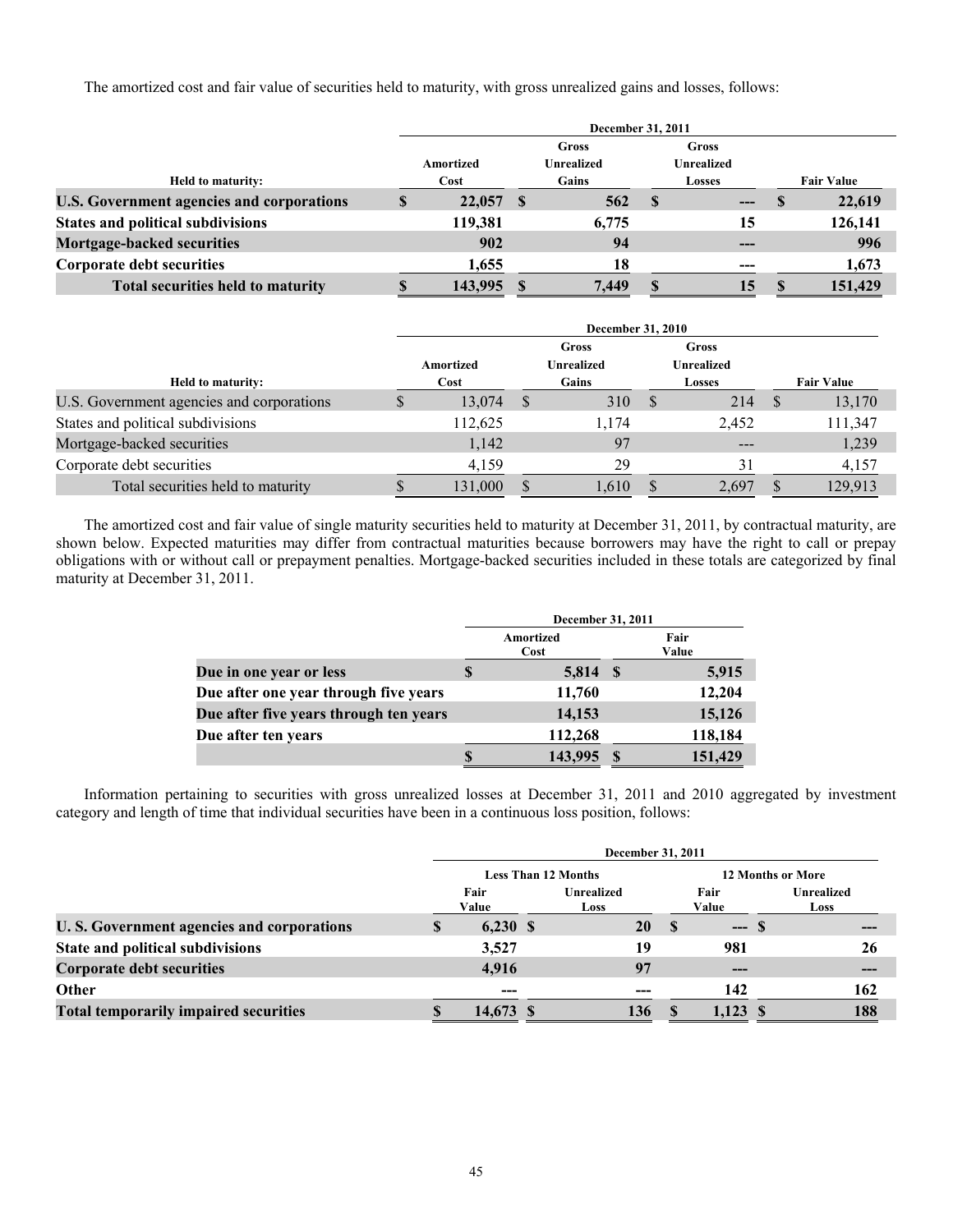|                                            | <b>December 31, 2010</b>   |               |  |                           |  |                          |  |                           |  |  |
|--------------------------------------------|----------------------------|---------------|--|---------------------------|--|--------------------------|--|---------------------------|--|--|
|                                            | <b>Less Than 12 Months</b> |               |  |                           |  | <b>12 Months or More</b> |  |                           |  |  |
|                                            |                            | Fair<br>Value |  | <b>Unrealized</b><br>Loss |  | Fair<br>Value            |  | <b>Unrealized</b><br>Loss |  |  |
| U. S. Government agencies and corporations |                            | 64,850 \$     |  | 3,127                     |  | $--$ S                   |  |                           |  |  |
| State and political subdivisions           |                            | 65,640        |  | 2,605                     |  | 2,528                    |  | 258                       |  |  |
| Corporate debt securities                  |                            | 969           |  | 31                        |  |                          |  |                           |  |  |
| Other                                      |                            | $- - -$       |  | $- - -$                   |  | 247                      |  | 246                       |  |  |
| Total temporarily impaired securities      |                            | 131,459 \$    |  | 5,763                     |  | 2,775                    |  | 504                       |  |  |

At December 31, 2011, the Company had 19 securities with a fair value of \$15,796 which had total unrealized losses of \$324. The Company has made the determination that these securities are temporarily impaired at December 31, 2011 for the following reasons:

 U.S. Government agencies and corporations. The unrealized losses in this category of investments were caused by interest rate fluctuations. The contractual terms of the investments do not permit the issuer to settle the securities at a price less than the cost basis of each investment. Because the Company does not intend to sell any of the investments and the accounting standard of "more likely than not" has not been met for the Company to be required to sell any of these investments before recovery of its amortized cost basis, which may be maturity, the Company does not consider these investments to be other-than-temporarily impaired.

 State and political subdivisions. This category's unrealized losses are primarily the result of interest rate fluctuations and also a certain few ratings downgrades brought about by the impact of the economic downturn on states and political subdivisions. The contractual terms of the investments do not permit the issuer to settle the securities at a price less than the cost basis of each investment. Because the Company does not intend to sell any of the investments and the accounting standard of "more likely than not" has not been met for the Company to be required to sell any of the investments before recovery of its amortized cost basis, which may be maturity, the Company does not consider these investments to be other-than-temporarily impaired.

 Corporate debt securities. The Company's unrealized losses in corporate debt securities are related to both interest rate fluctuations and ratings downgrades for a limited number of securities. The contractual terms of the investments do not permit the issuer to settle the securities at a price less than the cost basis of each investment. Because the Company does not intend to sell any of the investments before recovery of its amortized cost basis, which may be maturity, the Company does not consider these investments to be other-than-temporarily impaired.

 Other. The Company holds an investment in an LLC and a small amount of community bank stock. The value of these investments has been negatively affected by market conditions. Because the Company does not intend to sell these investments before recovery of amortized cost basis, the Company does not consider these investments to be other-than-temporarily impaired.

 At December 31, 2010, the Company had 166 securities with a fair value of \$134,234 which were temporarily impaired. The total unrealized loss on these securities, which was attributed to interest rate fluctuations, was \$6,267. Because the Company had the ability and intent to hold the securities until maturity or until the cost was recovered, the losses associated with the securities were not considered other than temporary at December 31, 2010.

 At December 31, 2011 and 2010, securities with a carrying value of \$147,152 and \$141,810, respectively, were pledged to secure trust deposits and for other purposes as required or permitted by law.

 As a member of the Federal Reserve and the Federal Home Loan Bank ("FHLB") of Atlanta, NBB is required to maintain certain minimum investments in the common stock of those entities. Required levels of investment are based upon NBB's capital and a percentage of qualifying assets. In addition, NBB is eligible to borrow from the FHLB with borrowings collateralized by qualifying assets, primarily residential mortgage loans totaling approximately \$124,630, and NBB's capital stock investment in the FHLB. Redemption of FHLB stock is subject to certain limitations and conditions. At its discretion, the FHLB may declare dividends on the stock. Management reviews for impairment based upon the ultimate recoverability of the cost basis in the FHLB stock.

## **Note 4: Related Party Transactions**

 In the ordinary course of business, the Company, through its banking subsidiary, has granted loans to executive officers and directors of Bankshares and its subsidiaries amounting to \$3,173 at December 31, 2011 and \$4,025 at December 31, 2010. During the year ended December 31, 2011, total principal additions were \$930 and principal payments were \$1,782

#### **Note 5: Allowance for Loan Losses, Nonperforming Assets and Impaired Loans**

The allowance for loan losses methodology incorporates individual evaluation of impaired loans and collective evaluation of groups of non-impaired loans. The Company performs ongoing analysis of the loan portfolio to determine credit quality and to identify impaired loans. Determination of credit quality considers the loan's payment history, the borrower's current financial situation and value of the underlying collateral.

 Impaired loans are those loans that have been modified in a troubled debt restructure ("TDR" or "restructure") as well as larger, non-homogeneous loans that are in nonaccrual status or exhibit payment history or borrower financial positions that indicate the probability that collection will not occur according to the loan's terms. Generally, impaired loans are risk rated "classified" or "special mention." Impaired loans are measured at the lower of the invested amount or the fair market value. Impaired loans with an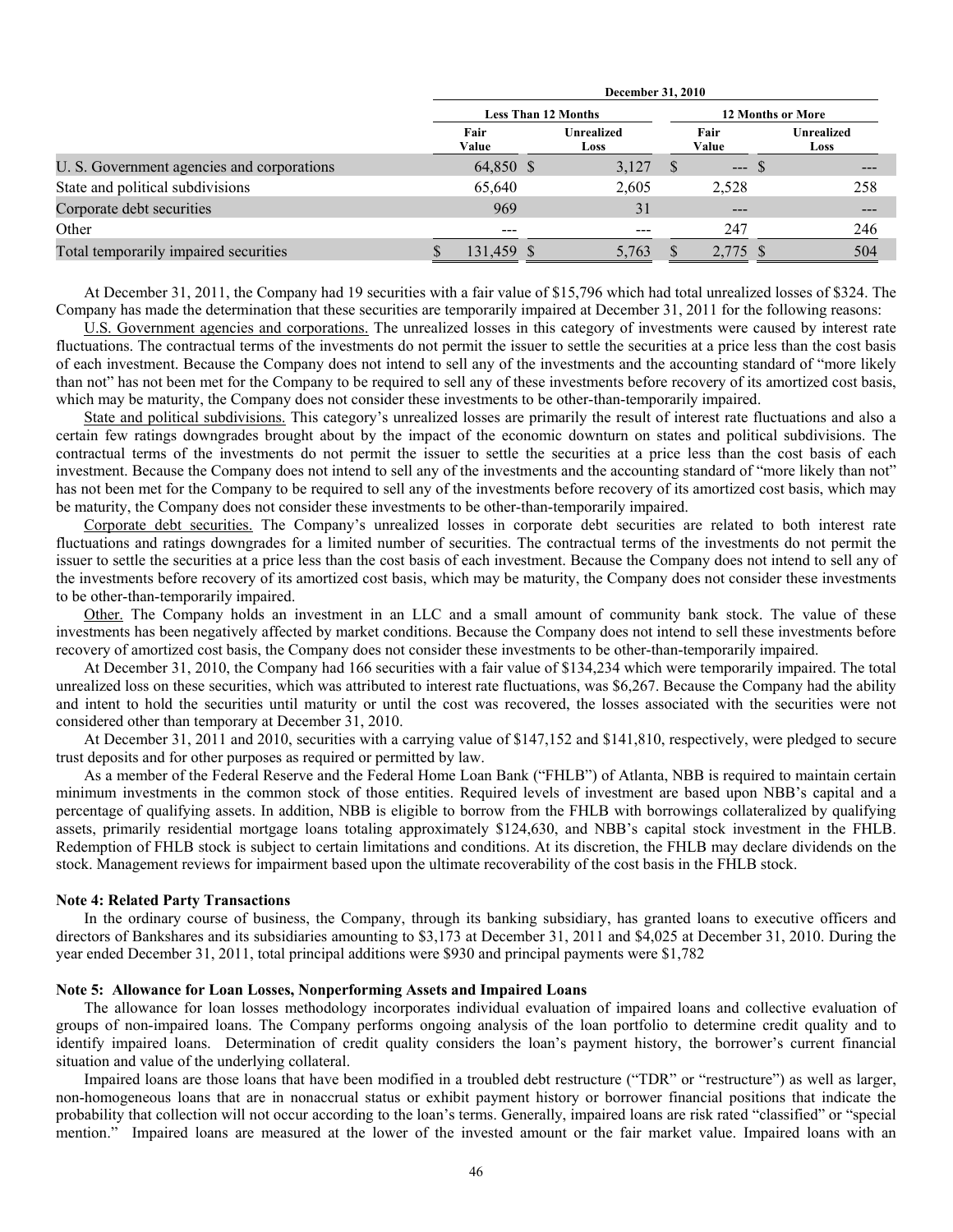impairment loss are designated nonaccrual. Please refer to Note 1, "Summary of Significant Accounting Policies" for additional information on evaluation of impaired loans and associated specific reserves, and policies regarding nonaccruals, past due status and charge-offs.

 Troubled debt restructurings impact the determination of the appropriate level of the allowance for loan losses. If the restructuring included forgiveness of a portion of principal or accrued interest, the charge-off is included in the historical charge-off rates applied by the collective evaluation methodology. Further, restructured loans are individually evaluated for impairment, with invested amounts that exceed fair value accrued in the allowance for loan losses. TDRs that experience a payment default are examined to determine whether the default indicates collateral dependency or cash flows below those that were included in the fair value measurement. TDRs that are determined to be collateral dependent or for which decreased cash flows indicate a decline in fair value are charged down to fair value, reduced by selling costs.

The Company used a risk-based perspective to determine five major segments within the loan portfolio. Characteristics of loans within segments are further analyzed to determine sub-groups called loan classes. These characteristics include collateral type, repayment sources, and (if applicable) the borrower's business model. Subgroups with total balances exceeding 5% of Tier I and Tier II Capital are designated as loan classes. The collective evaluation methodology is applied to the non-impaired portfolio on a class basis.

 The Company's segments consist of real estate secured consumer loans, non-real estate secured consumer loans, commercial real estate, commercial and industrial loans and construction, development and land loans. Consumer real estate is composed of loans to purchase or build a primary residence as well as equity lines secured by a primary residence. Consumer non-real estate contains credit cards, automobile and other installment loans, and deposit overdrafts. Commercial real estate is composed of all commercial loans that are secured by real estate. The commercial and industrial segment is commercial loans that are not secured by real estate. Construction, development and other land loans are composed of loans to developers of residential and commercial properties.

 The categorization of loans used to determine the allowance for loan losses differs from the categorization of loans in the balance sheet and discussion of loans in the Management's Discussion and Analysis ("MD&A") section. While the categories may be similar, the balance sheet and MD&A base loan categorizations on collateral type. The allowance for loan losses methodology takes a riskbased approach to determine segments and classes for loss analysis.

The Company's segments and classes are as follows:

| <b>Consumer Real Estate</b>        | Commercial Real Estate       |
|------------------------------------|------------------------------|
| Equity lines                       | College housing              |
| Closed-end consumer real estate    | Office/Retail space          |
| Consumer construction              | Nursing homes                |
|                                    | <b>Hotels</b>                |
| Consumer Non-Real Estate           | Municipalities               |
| Credit cards                       | Medical professionals        |
| Consumer, general                  | Religious organizations      |
| Consumer overdraft                 | Convenience stores           |
|                                    | Entertainment and sports     |
| Commercial & Industrial            | Nonprofits                   |
| Commercial & industrial            | Restaurants                  |
|                                    | General contractors          |
| Construction, Development and Land | Other commercial real estate |
| Residential                        |                              |
| Commercial                         |                              |

The loan portfolio is segmented based on risk characteristics. Particular characteristics associated with each segment are detailed below:

 Consumer Real Estate: Consumer real estate loans carry risks associated with the continued creditworthiness of the borrower and changes in the value of the collateral.

 Consumer Non-Real Estate: Consumer non-real estate loans carry risks associated with the continued credit-worthiness of the borrower and the value of the collateral, such as automobiles which may depreciate more rapidly than other assets. In addition, these loans may be unsecured. Consumer loans are more likely than real estate loans to be immediately affected in an adverse manner by job loss, divorce, illness or personal bankruptcy.

 Commercial & Industrial (non-real estate): Commercial loans not secured by real estate carry risks associated with the successful operation of a business, and the repayments of these loans depend on the profitability and cash flows of the business. Additional risk relates to the value of collateral where depreciation occurs and the valuation is less precise.

 Commercial Real Estate: Loans secured by commercial real estate also carry risks associated with the success of the business and ability to generate a positive cash flow sufficient to service debts. Real estate security diminishes risks only to the extent that a market exists for the subject collateral.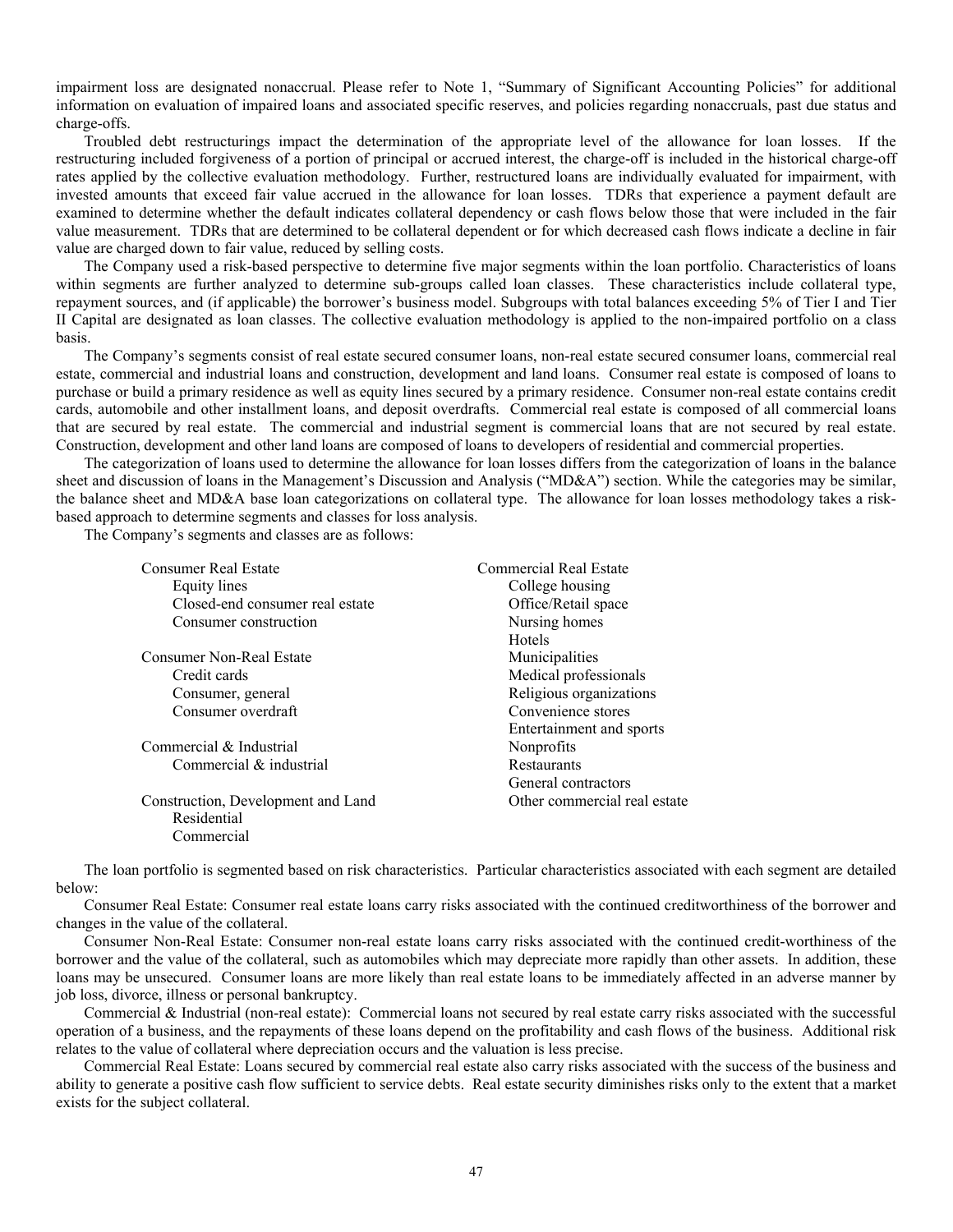Construction, Development and Land: Real estate secured construction loans carry risks that a project will not be completed as scheduled and budgeted and that the value of the collateral may, at any point, be less than the principal amount of the loan. Additional risks may occur if the general contractor, who may not be a loan customer, is unable to finish the project as planned due to financial pressures unrelated to the project.

 Risk factors are analyzed for each class to estimate collective reserves. Factors include allocations for the historical charge-off percentage and changes in national and local economic and business conditions, in the nature and volume of the portfolio, in loan officers' experience and in loan quality. Increased allocations for the risk factors applied to each class are made for special mention and classified loans. The Company allocates additional reserves for "high risk" loans, determined to be junior lien mortgages, high loan-to-value loans and interest-only loans.

 The Company collects and discloses data in compliance with accounting guidance in effect for the year disclosed. In December 2010, the Company adopted accounting guidance for disclosures on the allowance for loan losses. Information for periods prior to December 31, 2010 is presented according to guidance in effect for those periods, while disclosures required by the 2010 guidance are made for periods ending December 31, 2010 and forward.

An analysis of the allowance for loan losses follows:

|                                            | <b>Years ended December 31,</b> |         |  |          |      |       |  |  |  |  |
|--------------------------------------------|---------------------------------|---------|--|----------|------|-------|--|--|--|--|
|                                            |                                 | 2011    |  | 2010     | 2009 |       |  |  |  |  |
| Balance at beginning of year               | D                               | 7,664   |  | 6,926    |      | 5,858 |  |  |  |  |
| Loans charged off                          |                                 | (2,628) |  | (2, 810) |      | (647) |  |  |  |  |
| Recoveries of loans previously charged off |                                 | 83      |  | 139      |      | 81    |  |  |  |  |
| Provision for loan losses                  |                                 | 2.949   |  | 3,409    |      | .634  |  |  |  |  |
| Balance at end of year                     |                                 | 8,068   |  | 7.664    |      | 6,926 |  |  |  |  |

A detailed analysis showing the allowance roll-forward by portfolio segment and related loan balance by segment follows:

|                                      |                    |   |                             |   |                    |          | December 31, 2011 |                                                |      |             |              |
|--------------------------------------|--------------------|---|-----------------------------|---|--------------------|----------|-------------------|------------------------------------------------|------|-------------|--------------|
|                                      | Consumer           |   | Consumer<br><b>Non-Real</b> |   | <b>Commercial</b>  |          | <b>Commercial</b> | Construction,<br><b>Development</b><br>& Other |      |             |              |
|                                      | <b>Real Estate</b> |   | <b>Estate</b>               |   | <b>Real Estate</b> |          | & Industrial      | Land                                           |      | Unallocated | <b>Total</b> |
| Balance, December 31,<br>2010        | \$<br>1,059        | S | 586 \$                      |   | 4,033              | <b>S</b> | $1,108$ \$        | 749                                            | - \$ | 129         | 7,664        |
| Charge-offs                          | (461)              |   | (266)                       |   | (457)              |          | (655)             | (789)                                          |      | ---         | (2,628)      |
| Recoveries                           | 14                 |   | 68                          |   | ---                |          |                   | ---                                            |      | ---         | 83           |
| Provision for loan losses            | 440                |   | 13                          |   | 935                |          | 581               | 988                                            |      | (8)         | 2,949        |
| <b>Balance, December 31,</b><br>2011 | \$<br>1,052        | S | 401                         | S | 4,511              | <b>S</b> | 1,035             | 948                                            |      | 121         | 8,068        |

**Activity in the Allowance for Loan Losses by Segment for the year ended** 

## **Activity in the Allowance for Loan Losses by Segment for the year ended**

|                               |                                |                                       |        |                                         |         |              | <b>December 31, 2010</b>   |                                                        |         |     |                    |              |
|-------------------------------|--------------------------------|---------------------------------------|--------|-----------------------------------------|---------|--------------|----------------------------|--------------------------------------------------------|---------|-----|--------------------|--------------|
|                               | Consumer<br><b>Real Estate</b> | Consumer<br><b>Non-Real</b><br>Estate |        | <b>Commercial</b><br><b>Real Estate</b> |         |              | Commercial<br>& Industrial | Construction,<br><b>Development</b><br>& Other<br>Land |         |     | <b>Unallocated</b> | <b>Total</b> |
| Balance, December 31,<br>2009 | \$<br>249                      | <sup>S</sup>                          | 1,049  | <sup>S</sup>                            | 4,321   | <sup>S</sup> | 459 \$                     |                                                        | 562     | - 8 | 286 \$             | 6,926        |
| Charge-offs                   | (89)                           |                                       | (358)  |                                         | (1,021) |              | (927)                      |                                                        | (415)   |     | $---$              | (2,810)      |
| Recoveries                    | 10                             |                                       | 67     |                                         | 61      |              |                            |                                                        | $- - -$ |     | ---                | 139          |
| Provision for loan losses     | 889                            |                                       | (172)  |                                         | 672     |              | 1,575                      |                                                        | 602     |     | (157)              | 3,409        |
| Balance, December 31,<br>2010 | \$<br>1,059                    | -S                                    | 586 \$ |                                         | 4,033   | <b>S</b>     | 1.108                      |                                                        | 749     |     | 129                | 7.664        |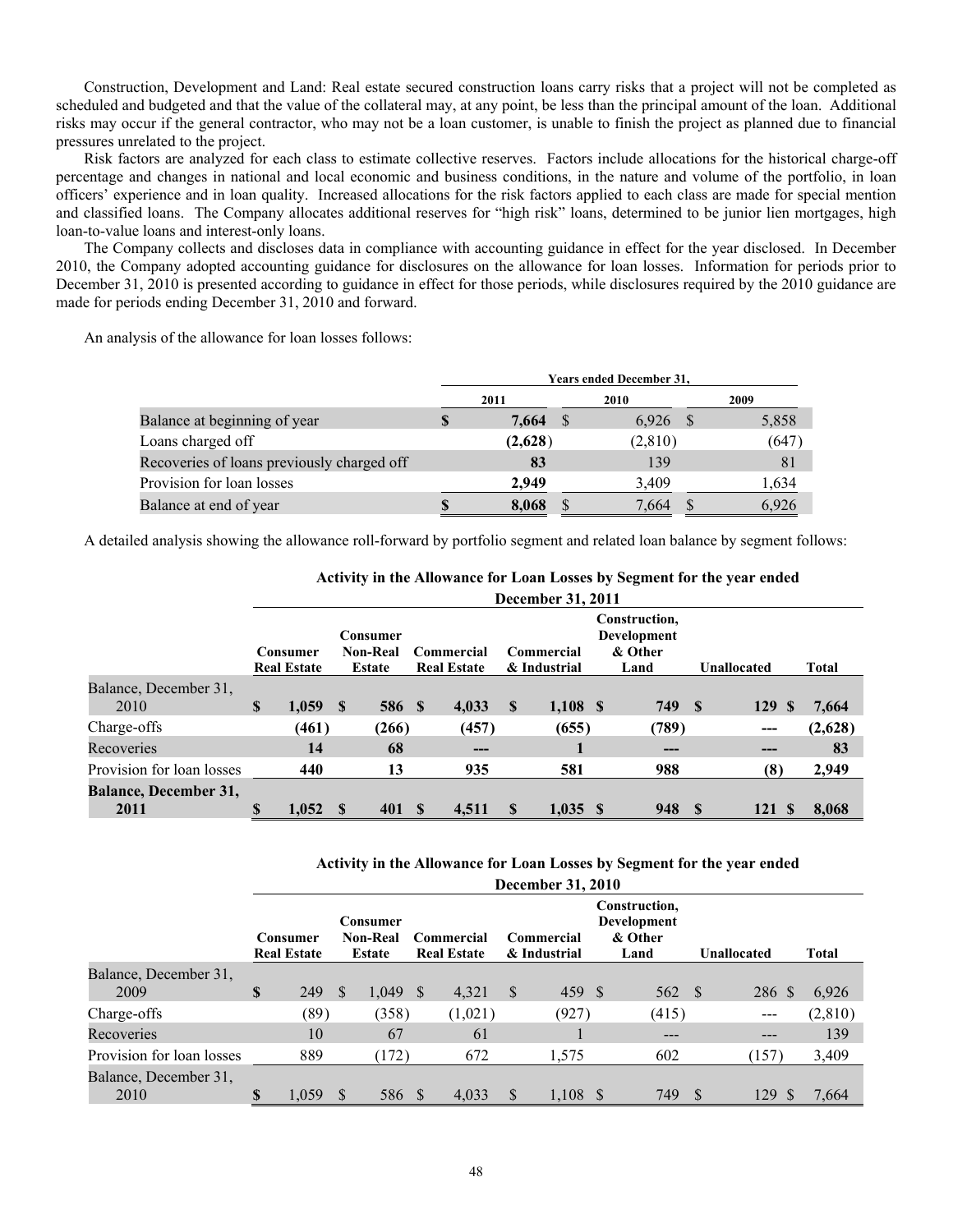|                                          |   |                                |                                              |                     |                                         |          | <b>Allowance for Loan Losses</b>  |  |                                                 |          |             |              |
|------------------------------------------|---|--------------------------------|----------------------------------------------|---------------------|-----------------------------------------|----------|-----------------------------------|--|-------------------------------------------------|----------|-------------|--------------|
|                                          |   |                                |                                              |                     |                                         |          |                                   |  | by Segment and Evaluation Method as of          |          |             |              |
|                                          |   |                                |                                              |                     |                                         |          | December 31, 2011                 |  |                                                 |          |             |              |
|                                          |   | Consumer<br><b>Real Estate</b> | Consumer<br><b>Non-Real</b><br><b>Estate</b> |                     | <b>Commercial</b><br><b>Real Estate</b> |          | <b>Commercial</b><br>& Industrial |  | Construction,<br>Development<br>& Other<br>Land |          | Unallocated | <b>Total</b> |
| Individually evaluated<br>for impairment | S | $---$                          | $---$                                        | $\mathbf{s}$        | 1.014                                   | <b>S</b> | 62 S                              |  | 47                                              | <b>S</b> | $--$ S      | 1,123        |
| Collectively evaluated<br>for impairment |   | 1,052                          | 401                                          | 3,497<br>973<br>901 |                                         |          |                                   |  |                                                 |          | 121         | 6,945        |
| Total                                    |   | 1,052                          | 401                                          | $\mathbf{s}$        | 4,511                                   | S        | 1,035                             |  | 948                                             | -S       | 121         | 8,068        |

|                                          |                                        |                                               |                                                                                                                                                                          |            |          |         |     | Loans             |                |                                        |         |             |             |
|------------------------------------------|----------------------------------------|-----------------------------------------------|--------------------------------------------------------------------------------------------------------------------------------------------------------------------------|------------|----------|---------|-----|-------------------|----------------|----------------------------------------|---------|-------------|-------------|
|                                          |                                        |                                               |                                                                                                                                                                          |            |          |         |     |                   |                | by Segment and Evaluation Method as of |         |             |             |
|                                          |                                        |                                               |                                                                                                                                                                          |            |          |         |     | December 31, 2011 |                |                                        |         |             |             |
|                                          |                                        | Consumer<br><b>Real Estate</b>                | Construction,<br><b>Development</b><br>Consumer<br>& Other<br><b>Non-Real</b><br>Commercial<br>Commercial<br>& Industrial<br><b>Real Estate</b><br><b>Estate</b><br>Land |            |          |         |     |                   |                |                                        |         | Unallocated | Total       |
| Individually evaluated<br>for impairment | S                                      | $\mathbf{s}$<br>238<br>- \$<br>9.067<br>$---$ |                                                                                                                                                                          | <b>139</b> | <b>S</b> | 3,152   | - S |                   | $-5$ \$ 12,596 |                                        |         |             |             |
| Collectively evaluated<br>for impairment | 109,843<br>29,707<br>357,507<br>37,584 |                                               |                                                                                                                                                                          |            |          |         |     | 41,233            |                |                                        | 575,874 |             |             |
| Total                                    |                                        | 110,081                                       |                                                                                                                                                                          | 29,707     | S        | 366,574 | S   | 37,723            | S              | 44,385                                 |         |             | $-5588,470$ |

# **Allowance for Loan Losses by Segment and Evaluation Method as of**

|                                          |   | <b>December 31, 2010</b>       |            |                                              |  |                                  |              |                            |      |                                                        |              |                    |    |              |  |  |
|------------------------------------------|---|--------------------------------|------------|----------------------------------------------|--|----------------------------------|--------------|----------------------------|------|--------------------------------------------------------|--------------|--------------------|----|--------------|--|--|
|                                          |   | Consumer<br><b>Real Estate</b> |            | Consumer<br><b>Non-Real</b><br><b>Estate</b> |  | Commercial<br><b>Real Estate</b> |              | Commercial<br>& Industrial |      | Construction,<br><b>Development</b><br>& Other<br>Land |              | <b>Unallocated</b> |    | <b>Total</b> |  |  |
| Individually evaluated<br>for impairment | S | 27                             | $^{\circ}$ | $--$ \$                                      |  | 565                              | - S          | 508                        | - \$ | 100                                                    |              | $---$              | -S | 1,200        |  |  |
| Collectively evaluated<br>for impairment |   | 1,032                          |            | 586                                          |  | 3,468                            |              | 600                        |      | 649                                                    |              | 129                |    | 6,464        |  |  |
| Total                                    |   | 1,059                          | S          | 586                                          |  | 4,033                            | <sup>S</sup> | 1,108                      |      | 749                                                    | <sup>S</sup> | 129                |    | 7,664        |  |  |

# **Loans by Segment and Evaluation Method as of**

|                                          |    | <b>December 31, 2010</b>       |              |                             |          |                    |              |                            |   |                                         |    |             |  |              |  |
|------------------------------------------|----|--------------------------------|--------------|-----------------------------|----------|--------------------|--------------|----------------------------|---|-----------------------------------------|----|-------------|--|--------------|--|
|                                          |    | Consumer<br><b>Real Estate</b> |              | Consumer<br><b>Non-Real</b> |          | Commercial         |              | Commercial<br>& Industrial |   | Construction,<br>Development<br>& Other |    |             |  |              |  |
|                                          |    |                                |              | <b>Estate</b>               |          | <b>Real Estate</b> |              |                            |   | Land                                    |    | Unallocated |  | <b>Total</b> |  |
| Individually evaluated<br>for impairment | S. | 505                            | <sup>S</sup> | $--$ \$                     |          | 5,151              | -S           | 698                        | S | 2,437                                   | -S |             |  | $-5$ $8,791$ |  |
| Collectively evaluated                   |    |                                |              |                             |          |                    |              |                            |   |                                         |    |             |  |              |  |
| for impairment                           |    | 108,855                        |              | 35,679                      |          | 343,780            |              | 36,374                     |   | 42,964                                  |    |             |  | 567,652      |  |
| Total                                    |    | 109,360                        |              | 35,679                      | <b>S</b> | 348,931            | <sup>S</sup> | 37,072                     |   | 45,401                                  |    |             |  | $-5576,443$  |  |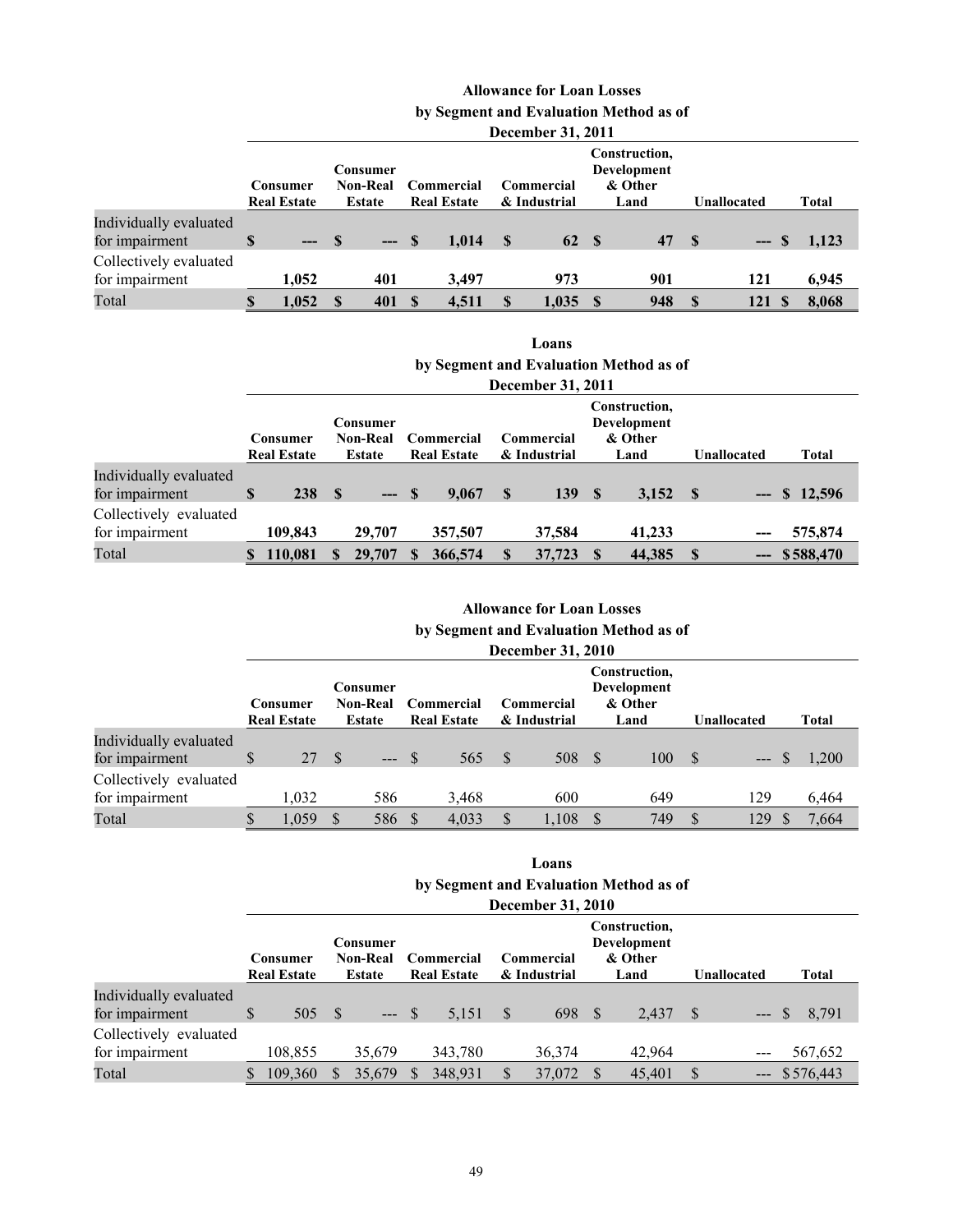A summary of ratios for the allowance for loan losses follows:

|                                                                                           | Year ended December 31. |          |          |  |  |  |
|-------------------------------------------------------------------------------------------|-------------------------|----------|----------|--|--|--|
|                                                                                           | 2011                    | 2010     | 2009     |  |  |  |
| Ratio of allowance for loan losses to the end of period loans, net of unearned income and |                         |          |          |  |  |  |
| deferred fees                                                                             | $1.37\%$                | $1.33\%$ | $.17\%$  |  |  |  |
| Ratio of net charge-offs to average loans, net of unearned income and deferred fees       | $0.43\%$                | 0.46%    | $0.10\%$ |  |  |  |

A summary of nonperforming assets follows:

|                                                                                              |   |         | December 31, |         |
|----------------------------------------------------------------------------------------------|---|---------|--------------|---------|
|                                                                                              |   | 2011    | 2010         | 2009    |
| Nonperforming assets:                                                                        |   |         |              |         |
| Nonaccrual loans                                                                             | S | 1,398   | 1,938        | 4,098   |
| Restructured loans in nonaccrual                                                             |   | 3,806   | 6,133        | ---     |
| Total nonperforming loans                                                                    |   | 5,204   | 8,071        | 4,098   |
| Other real estate owned, net                                                                 |   | 1,489   | 1,723        | 2,126   |
| Total nonperforming assets                                                                   | S | 6,693   | 9,794        | 6,224   |
| Ratio of nonperforming assets to loans, net of unearned income and deferred fees, plus other |   |         |              |         |
| real estate owned                                                                            |   | 1.13%   | 1.69%        | 1.05%   |
| Ratio of allowance for loan losses to nonperforming loans <sup>(1)</sup>                     |   | 155.03% | 94.96%       | 168.99% |

(1) The Company defines nonperforming loans as total nonaccrual and restructured loans that are nonaccrual. Loans 90 days past due and still accruing and accruing restructured loans are excluded.

A summary of loans past due 90 days or more and impaired loans follows:

|                                                                                                                  |          |          |          | December 31, |         |
|------------------------------------------------------------------------------------------------------------------|----------|----------|----------|--------------|---------|
|                                                                                                                  |          | 2011     |          | 2010         | 2009    |
| Loans past due 90 days or more and still accruing                                                                |          | 481      | S        | $1,336$ \$   | 1,697   |
| Ratio of loans past due 90 days or more and still accruing to loans, net of unearned income and<br>deferred fees |          | $0.08\%$ |          | 0.23%        | 0.29%   |
| Accruing restructured loans                                                                                      |          | 3,756    | <b>S</b> | 350S         | 2,652   |
| Impaired loans:                                                                                                  |          |          |          |              |         |
| Total impaired loans                                                                                             | <b>S</b> | 12,596   | S        | 8,791 \$     | 7,680   |
| Impaired loans with no valuation allowance                                                                       |          | 5,505    | \$.      | $1,115$ \$   | 50      |
| Impaired loans with a valuation allowance                                                                        | S        | 7,091    | S.       | 7,676 \$     | 7,630   |
| Valuation allowance                                                                                              |          | (1,123)  |          | (1,200)      | (2,495) |
| Impaired loans, net of allowance                                                                                 | S.       | 11,473   | S.       | 7,591<br>- S | 5,185   |
| Average recorded investment in impaired loans <sup>(1)</sup>                                                     |          | 8,734    | S        | 7,526 \$     | 7,851   |
| Income recognized on impaired loans, after designation as impaired                                               |          | 141      | \$       | 17S          | 169     |
| Amount of income recognized on a cash basis                                                                      |          | ---      |          | ---          |         |

(1) Recorded investment includes principal and accrued interest.

 Total nonaccrual loans at December 31, 2011 amount to \$5,204 compared with \$8,071 at December 31, 2010. As of December 31, 2009 nonaccruals totaled \$4,098. No interest income was recognized on nonaccrual loans for the years ended December 31, 2011, 2010 or 2009. Nonaccrual loans that meet the Company's balance thresholds are designated as impaired.

Loans past due greater than 90 days that continue to accrue interest totaled \$481 at December 31, 2011, compared with \$1,336 at December 31, 2010, and \$1,697 at December 31, 2009.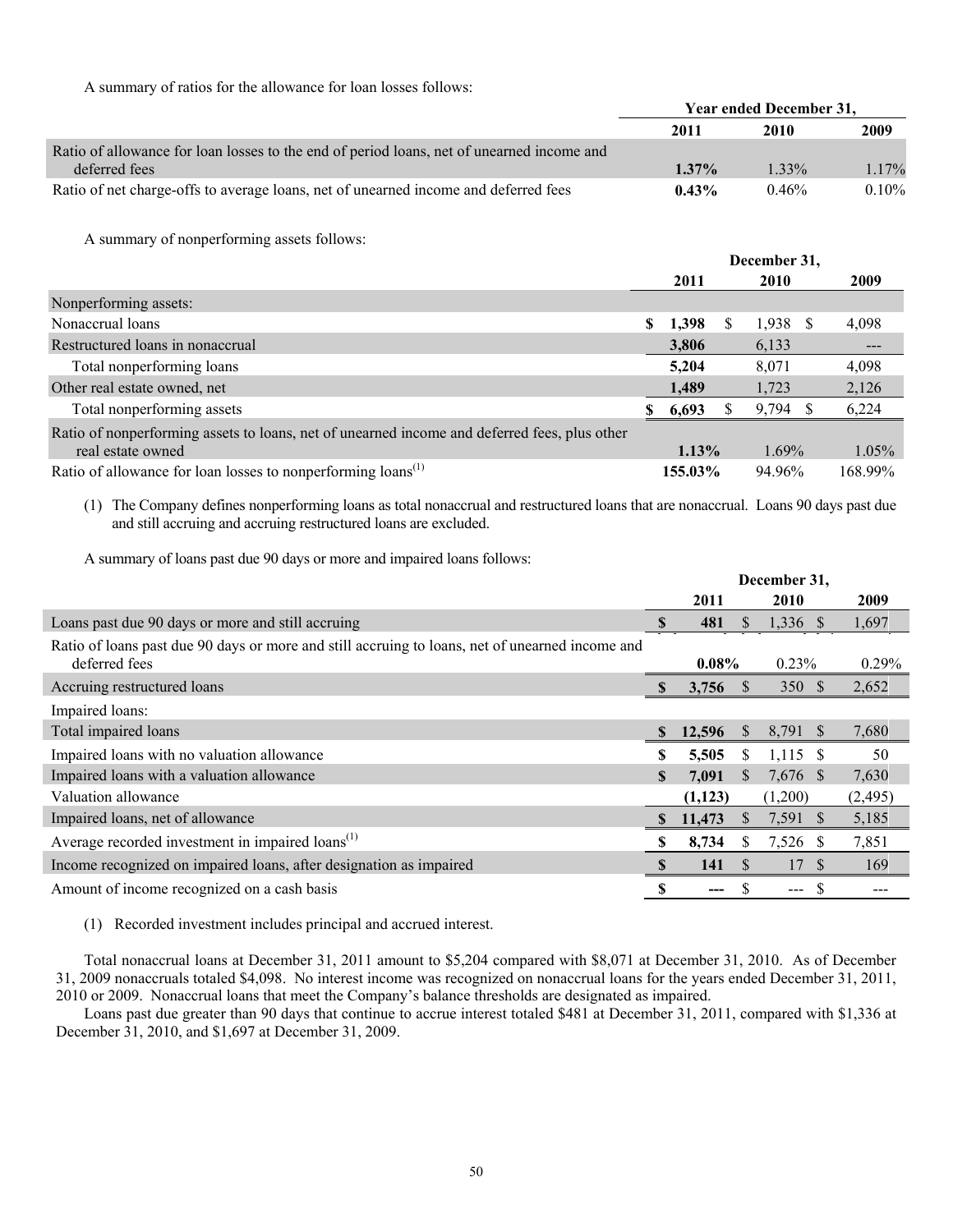A detailed analysis of investment in impaired loans, associated reserves and interest income recognized, segregated by loan class follows:

|                                                   | <b>Impaired Loans as of December 31, 2011</b><br><b>Recorded</b> |              |                                                              |              |                                                                                                                         |              |                                                                                            |          |                                    |  |  |  |  |
|---------------------------------------------------|------------------------------------------------------------------|--------------|--------------------------------------------------------------|--------------|-------------------------------------------------------------------------------------------------------------------------|--------------|--------------------------------------------------------------------------------------------|----------|------------------------------------|--|--|--|--|
|                                                   | Unpaid<br>Principal<br><b>Balance</b>                            |              | (A)<br><b>Total</b><br>Recorded<br>Investment <sup>(1)</sup> |              | <b>Recorded</b><br>Investment <sup>(1)</sup><br>in $(A)$ for<br><b>Which There</b><br>is No Related<br><b>Allowance</b> |              | Investment $(1)$<br>in $(A)$ for<br><b>Which There</b><br>is a Related<br><b>Allowance</b> |          | <b>Related</b><br><b>Allowance</b> |  |  |  |  |
| <b>Consumer Real Estate</b> <sup>(2)</sup>        |                                                                  |              |                                                              |              |                                                                                                                         |              |                                                                                            |          |                                    |  |  |  |  |
| Closed-end Consumer<br>Real Estate                | \$<br>237                                                        | $\mathbf{s}$ | 237                                                          | $\mathbf{s}$ | 237                                                                                                                     | $\mathbf{s}$ |                                                                                            | S        |                                    |  |  |  |  |
| Commercial Real Estate <sup>(2)</sup>             |                                                                  |              |                                                              |              |                                                                                                                         |              |                                                                                            |          |                                    |  |  |  |  |
| College Housing                                   | 366                                                              |              | 366                                                          |              | 366                                                                                                                     |              |                                                                                            |          |                                    |  |  |  |  |
| Office and Retail                                 | 3,500                                                            |              | 3,500                                                        |              |                                                                                                                         |              | 3,500                                                                                      |          | 57                                 |  |  |  |  |
| Hotels                                            | 3,319                                                            |              | 3,320                                                        |              | 2,794                                                                                                                   |              | 526                                                                                        |          | 16                                 |  |  |  |  |
| <b>Medical Professionals</b>                      | 66                                                               |              | 67                                                           |              |                                                                                                                         |              | 67                                                                                         |          | 66                                 |  |  |  |  |
| <b>General Contractors</b>                        | 703                                                              |              | 703                                                          |              | 176                                                                                                                     |              | 527                                                                                        |          | 402                                |  |  |  |  |
| Other Commercial Real<br>Estate                   | 1,113                                                            |              | 1,112                                                        |              | 425                                                                                                                     |              | 687                                                                                        |          | 474                                |  |  |  |  |
| Commercial & Industrial <sup>(2)</sup>            |                                                                  |              |                                                              |              |                                                                                                                         |              |                                                                                            |          |                                    |  |  |  |  |
| Commercial & Industrial                           | 139                                                              |              | 139                                                          |              |                                                                                                                         |              | 139                                                                                        |          | 62                                 |  |  |  |  |
| <b>Construction, Development</b><br>and $Land(2)$ |                                                                  |              |                                                              |              |                                                                                                                         |              |                                                                                            |          |                                    |  |  |  |  |
| Residential                                       | 2,901                                                            |              | 2,912                                                        |              | 1,256                                                                                                                   |              | 1,656                                                                                      |          | 46                                 |  |  |  |  |
| Commercial<br>252<br>252<br>252                   |                                                                  |              |                                                              |              |                                                                                                                         |              |                                                                                            |          |                                    |  |  |  |  |
| <b>Total</b>                                      | \$12,596                                                         | $\mathbf S$  | 12,608                                                       | \$           | 5,506                                                                                                                   | \$           | 7,102                                                                                      | <b>S</b> | 1,123                              |  |  |  |  |

(1) Recorded investment includes the unpaid principal balance and any accrued interest and deferred fees.

(2) Only classes with impaired loans are shown.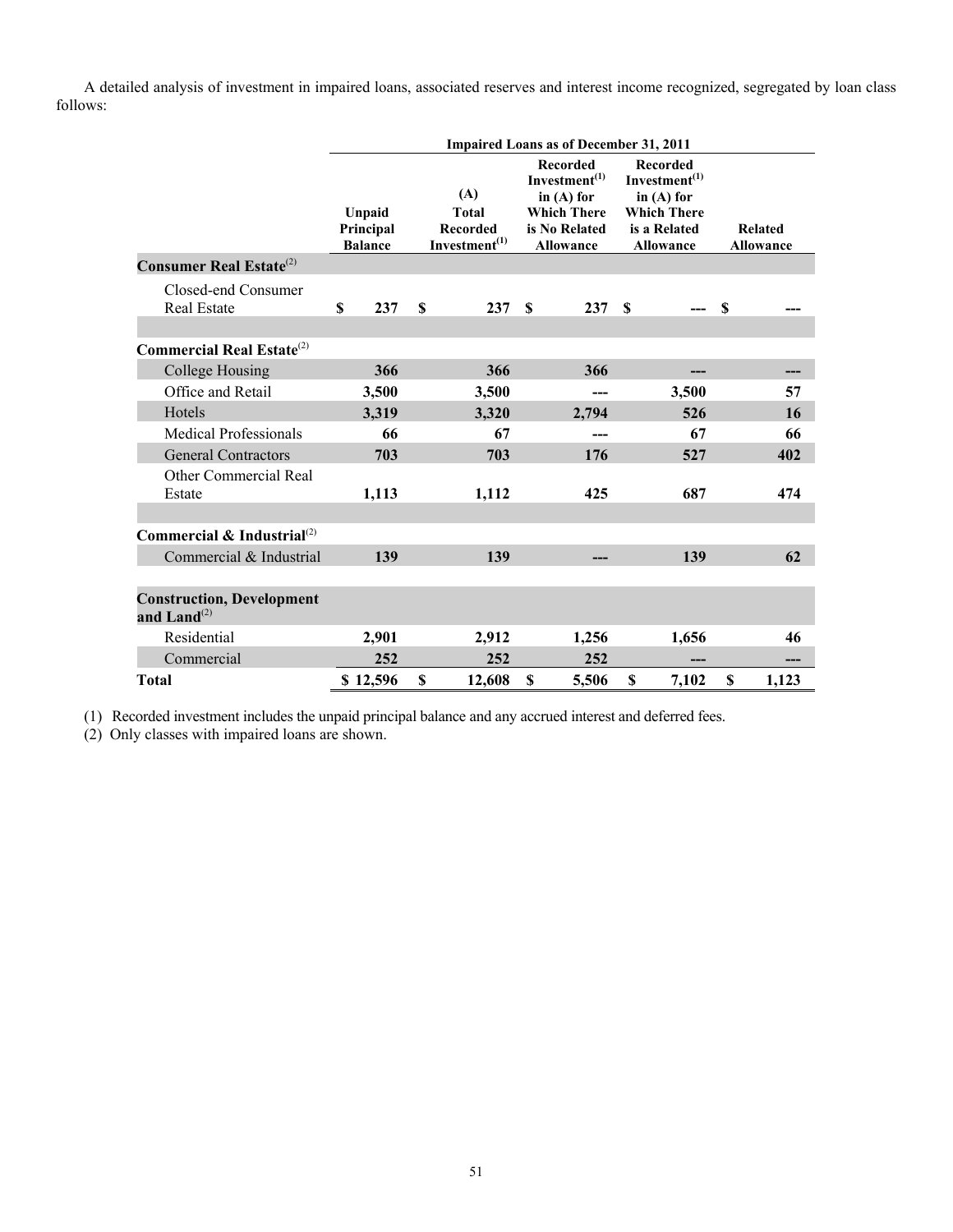|                                                   | <b>Impaired Loans as of December 31, 2010</b> |                                       |    |                                                                     |     |                                                                                                                         |    |                                                                                                        |      |                                    |  |  |  |
|---------------------------------------------------|-----------------------------------------------|---------------------------------------|----|---------------------------------------------------------------------|-----|-------------------------------------------------------------------------------------------------------------------------|----|--------------------------------------------------------------------------------------------------------|------|------------------------------------|--|--|--|
|                                                   |                                               | Unpaid<br>Principal<br><b>Balance</b> |    | (A)<br><b>Total</b><br><b>Recorded</b><br>Investment <sup>(1)</sup> |     | <b>Recorded</b><br>Investment <sup>(1)</sup><br>in $(A)$ for<br><b>Which There</b><br>is No Related<br><b>Allowance</b> |    | <b>Recorded</b><br>Investment $(1)$<br>in $(A)$ for<br><b>Which There</b><br>is a Related<br>Allowance |      | <b>Related</b><br><b>Allowance</b> |  |  |  |
| <b>Consumer Real Estate</b> <sup>(2)</sup>        |                                               |                                       |    |                                                                     |     |                                                                                                                         |    |                                                                                                        |      |                                    |  |  |  |
| Closed-end Consumer<br><b>Real Estate</b>         | \$                                            | 505                                   | \$ | 505                                                                 | -\$ |                                                                                                                         | \$ | 505                                                                                                    | - \$ | 26                                 |  |  |  |
| Commercial Real Estate <sup>(2)</sup>             |                                               |                                       |    |                                                                     |     |                                                                                                                         |    |                                                                                                        |      |                                    |  |  |  |
| Office & Retail                                   |                                               | $---$                                 |    | $---$                                                               |     |                                                                                                                         |    | ---                                                                                                    |      |                                    |  |  |  |
| Hotel                                             |                                               | 3,509                                 |    | 3,509                                                               |     | 287                                                                                                                     |    | 3,222                                                                                                  |      | 267                                |  |  |  |
| Convenience stores                                |                                               | 577                                   |    | 592                                                                 |     | 592                                                                                                                     |    |                                                                                                        |      |                                    |  |  |  |
| Other commercial real<br>estate                   |                                               | 1,065                                 |    | 1,066                                                               |     |                                                                                                                         |    | 1,066                                                                                                  |      | 299                                |  |  |  |
| Commercial & Industrial <sup>(2)</sup>            |                                               |                                       |    |                                                                     |     |                                                                                                                         |    |                                                                                                        |      |                                    |  |  |  |
| Commercial & Industrial                           |                                               | 698                                   |    | 698                                                                 |     |                                                                                                                         |    | 698                                                                                                    |      | 508                                |  |  |  |
| <b>Construction, Development</b><br>and $Land(2)$ |                                               |                                       |    |                                                                     |     |                                                                                                                         |    |                                                                                                        |      |                                    |  |  |  |
| Residential                                       |                                               | 2,185                                 |    | 2,185                                                               |     | ---                                                                                                                     |    | 2,185                                                                                                  |      | 100                                |  |  |  |
| Commercial                                        |                                               | 252                                   |    | 253                                                                 |     | 253                                                                                                                     |    |                                                                                                        |      |                                    |  |  |  |
| <b>Total</b>                                      | \$                                            | 8,791                                 | \$ | 8,808                                                               | \$  | 1,132                                                                                                                   | \$ | 7,676                                                                                                  | \$   | 1,200                              |  |  |  |

(1) Recorded investment includes the unpaid principal balance and any accrued interest and deferred fees.

(2) Only classes with impaired loans are shown.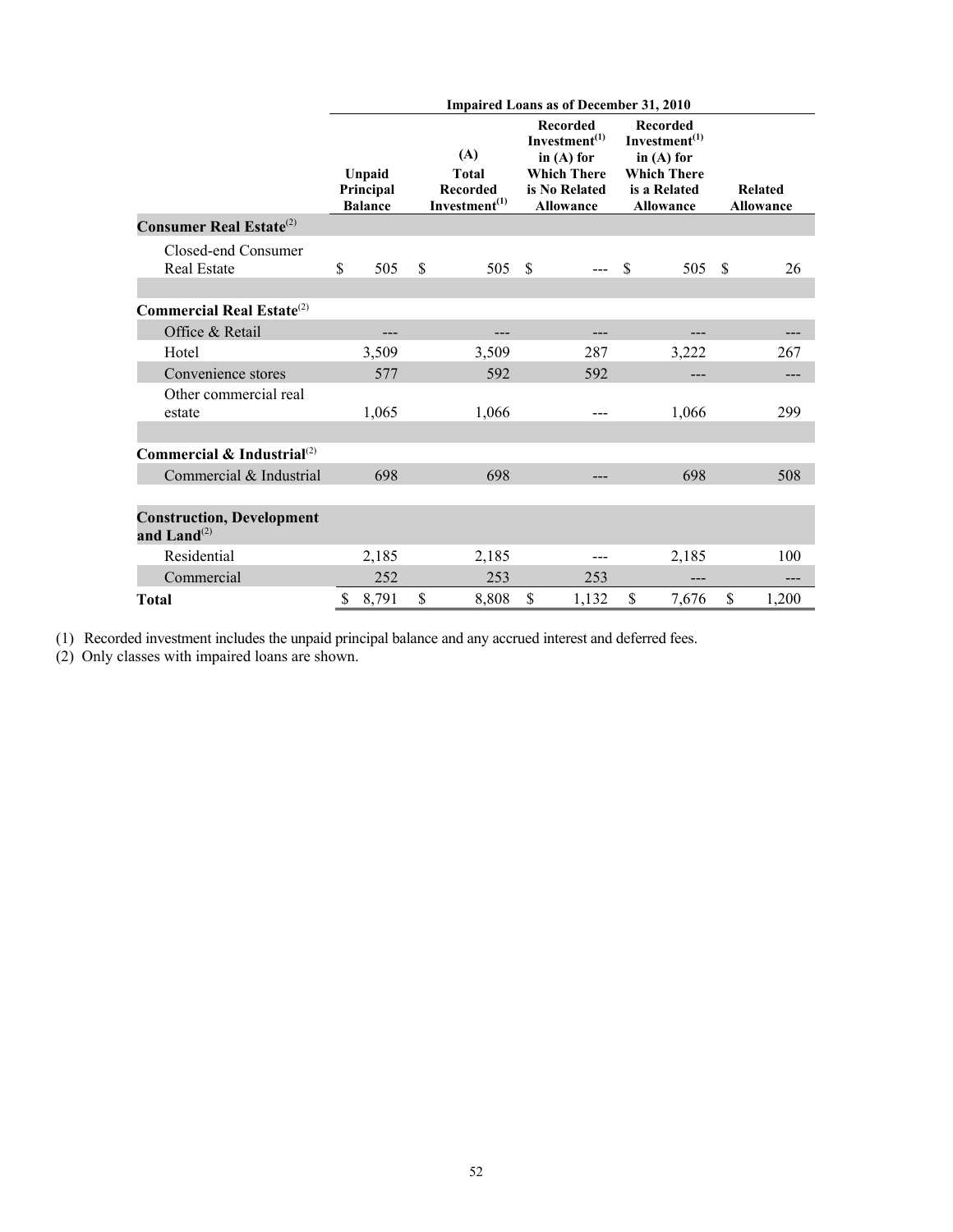| <b>Average Investment and Interest Income for Impaired Loans</b> |                                                                                                  |       |                                                |                         |              |                                                         |  |                                                |  |  |  |  |  |
|------------------------------------------------------------------|--------------------------------------------------------------------------------------------------|-------|------------------------------------------------|-------------------------|--------------|---------------------------------------------------------|--|------------------------------------------------|--|--|--|--|--|
|                                                                  | <b>For the Year Ended</b><br><b>For the Year Ended</b><br>December 31, 2011<br>December 31, 2010 |       |                                                |                         |              |                                                         |  |                                                |  |  |  |  |  |
|                                                                  |                                                                                                  |       |                                                |                         |              |                                                         |  |                                                |  |  |  |  |  |
|                                                                  | Average<br><b>Recorded</b><br>Investment <sup>(1)</sup>                                          |       | <b>Interest</b><br><b>Income</b><br>Recognized |                         |              | Average<br><b>Recorded</b><br>Investment <sup>(1)</sup> |  | <b>Interest</b><br><b>Income</b><br>Recognized |  |  |  |  |  |
| <b>Consumer Real Estate</b> $^{(2)}$                             |                                                                                                  |       |                                                |                         |              |                                                         |  |                                                |  |  |  |  |  |
| Closed-end Consumer Real Estate                                  | $\mathbf S$                                                                                      | 450   | $\mathbf{s}$                                   | $\mathbf{3}$            | $\mathbb{S}$ | 337 \$                                                  |  |                                                |  |  |  |  |  |
| Commercial Real Estate <sup>(2)</sup>                            |                                                                                                  |       |                                                |                         |              |                                                         |  |                                                |  |  |  |  |  |
| College Housing                                                  |                                                                                                  | 281   |                                                | $\overline{7}$          |              | ---                                                     |  |                                                |  |  |  |  |  |
| Office and Retail                                                |                                                                                                  | 292   |                                                | ---                     |              | 253                                                     |  |                                                |  |  |  |  |  |
| Hotels                                                           |                                                                                                  | 3,445 |                                                | 41                      |              | 2,767                                                   |  |                                                |  |  |  |  |  |
|                                                                  |                                                                                                  |       |                                                |                         |              |                                                         |  |                                                |  |  |  |  |  |
| <b>Medical Professionals</b>                                     |                                                                                                  | 67    |                                                | 5                       |              | ---                                                     |  |                                                |  |  |  |  |  |
| <b>Convenience Stores</b>                                        |                                                                                                  |       |                                                |                         |              | 49                                                      |  | 15                                             |  |  |  |  |  |
| <b>General Contractors</b>                                       |                                                                                                  | 112   |                                                | $\overline{\mathbf{4}}$ |              | ---                                                     |  | ---                                            |  |  |  |  |  |
| Other Commercial Real Estate                                     |                                                                                                  | 1,139 |                                                | 24                      |              | 337                                                     |  | 1                                              |  |  |  |  |  |
|                                                                  |                                                                                                  |       |                                                |                         |              |                                                         |  |                                                |  |  |  |  |  |
| Commercial & Industrial <sup>(2)</sup>                           |                                                                                                  |       |                                                |                         |              |                                                         |  |                                                |  |  |  |  |  |
| Commercial & Industrial                                          |                                                                                                  | 553   |                                                |                         |              | 1,183                                                   |  |                                                |  |  |  |  |  |
|                                                                  |                                                                                                  |       |                                                |                         |              |                                                         |  |                                                |  |  |  |  |  |
| Construction, Development and Land <sup>(2)</sup>                |                                                                                                  |       |                                                |                         |              |                                                         |  |                                                |  |  |  |  |  |
| Residential                                                      |                                                                                                  | 2,143 |                                                | 49                      |              | 2,579                                                   |  |                                                |  |  |  |  |  |
| Commercial                                                       |                                                                                                  | 252   |                                                | 8                       |              | 21                                                      |  |                                                |  |  |  |  |  |
| Total                                                            | $\mathbf S$                                                                                      | 8,734 | $\mathbf S$                                    | 141                     | $\mathbf S$  | 7,526 \$                                                |  | 17                                             |  |  |  |  |  |

(1) Recorded investment includes the unpaid principal balance and any accrued interest and deferred fees.

(2) Only classes with impaired loans are shown.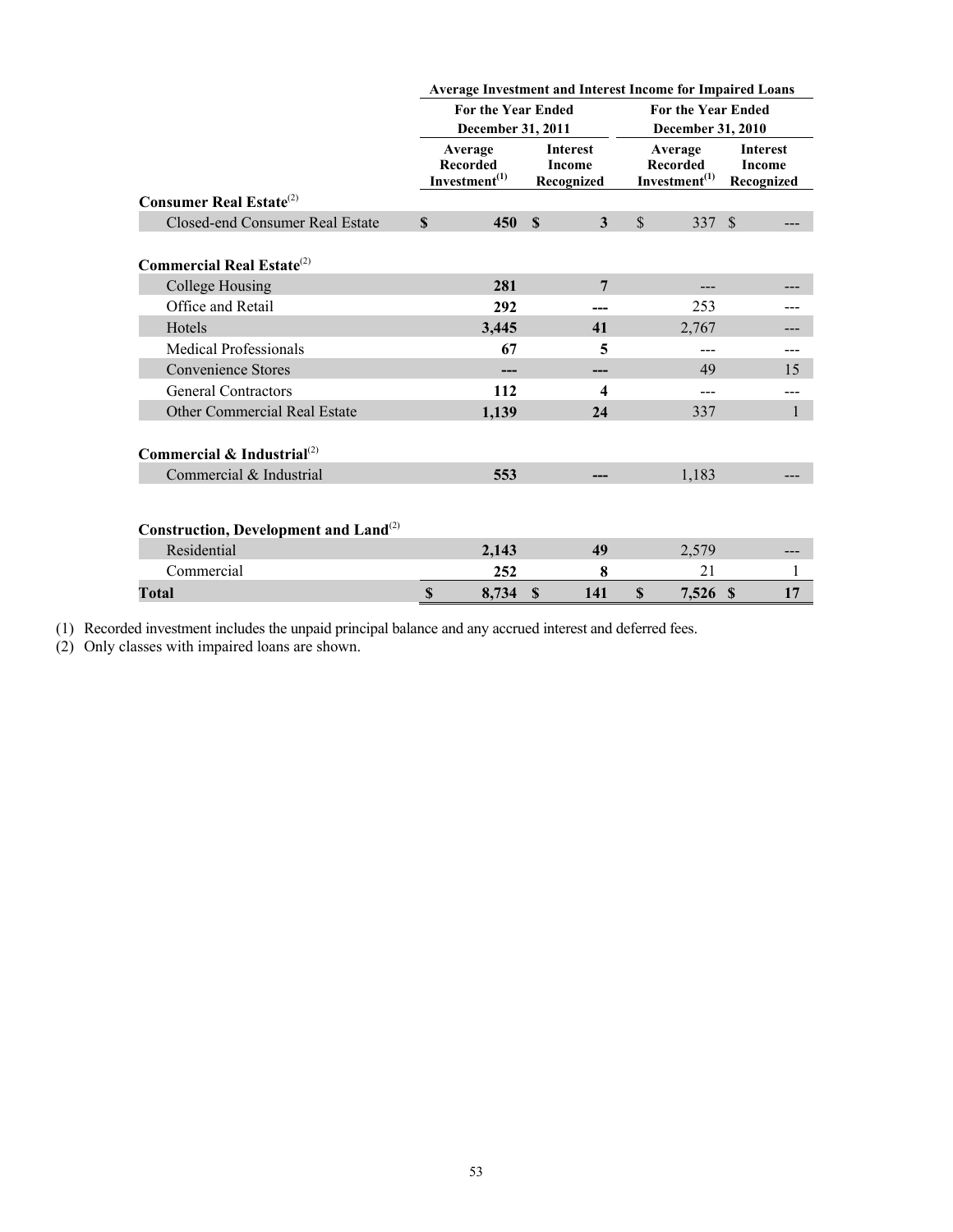An analysis of past due and nonaccrual loans follows:

# **December 31, 2011**

|                                           |             | $30 - 89$ Days<br><b>Past Due</b> |             | 90 or More<br><b>Days Past Due</b> | 90 Days Past<br>Due and Still<br>Accruing |                          |             | <b>Nonaccruals</b><br>(Including<br>Impaired<br>Nonaccruals) |
|-------------------------------------------|-------------|-----------------------------------|-------------|------------------------------------|-------------------------------------------|--------------------------|-------------|--------------------------------------------------------------|
| <b>Consumer Real Estate</b>               |             |                                   |             |                                    |                                           |                          |             |                                                              |
| <b>Equity Lines</b>                       | $\mathbf S$ | $---$                             | $\mathbf S$ | ---                                | $\mathbf S$                               | $\overline{a}$           | $\mathbf S$ |                                                              |
| Closed-ended Consumer Real Estate         |             | 1,735                             |             | 658                                |                                           | 346                      |             | 313                                                          |
| <b>Consumer Construction</b>              |             | ---                               |             | ---                                |                                           | ---                      |             |                                                              |
| <b>Consumer Non-Real Estate</b>           |             |                                   |             |                                    |                                           |                          |             |                                                              |
| <b>Credit Cards</b>                       |             | 26                                |             | 8                                  |                                           | 8                        |             |                                                              |
| <b>Consumer General</b>                   |             | 270                               |             | 38                                 |                                           | 38                       |             |                                                              |
| Consumer Overdraft                        |             | ---                               |             | ---                                |                                           | ---                      |             |                                                              |
| <b>Commercial Real Estate</b>             |             |                                   |             |                                    |                                           |                          |             |                                                              |
| College Housing                           |             | 452                               |             | 250                                |                                           |                          |             | 250                                                          |
| Office/Retail                             |             |                                   |             |                                    |                                           |                          |             |                                                              |
| Nursing Homes                             |             | ---                               |             | ---                                |                                           | ---                      |             |                                                              |
| Hotels                                    |             | 616                               |             | 526                                |                                           | ---                      |             | 1,397                                                        |
| Municipalities                            |             |                                   |             | ---                                |                                           | ---                      |             |                                                              |
| <b>Medical Professionals</b>              |             | ---                               |             |                                    |                                           |                          |             |                                                              |
| Religious Organizations                   |             | ---                               |             | ---                                |                                           | ---                      |             |                                                              |
| <b>Convenience Stores</b>                 |             | ---                               |             |                                    |                                           | ---                      |             |                                                              |
| <b>Entertainment and Sports</b>           |             |                                   |             | ---                                |                                           |                          |             |                                                              |
| Nonprofits                                |             | ---                               |             |                                    |                                           |                          |             |                                                              |
| Restaurants                               |             | ---                               |             | ---                                |                                           |                          |             |                                                              |
| <b>General Contractors</b>                |             | 103                               |             | ---                                |                                           | $\overline{\phantom{0}}$ |             | 703                                                          |
| Other Commercial Real Estate              |             | 815                               |             | 488                                |                                           | 63                       |             | 1,112                                                        |
| <b>Commercial and Industrial</b>          |             |                                   |             |                                    |                                           |                          |             |                                                              |
| Commercial and Industrial                 |             | 31                                |             | 26                                 |                                           | 26                       |             | 139                                                          |
| <b>Construction, Development and Land</b> |             |                                   |             |                                    |                                           |                          |             |                                                              |
| Residential                               |             |                                   |             | 1,290                              |                                           |                          |             | 1,290                                                        |
| Commercial                                |             | 252                               |             |                                    |                                           |                          |             |                                                              |
| <b>Total</b>                              | \$          | 4,300                             | $\mathbf S$ | 3,284                              | $\mathbf S$                               | 481                      | \$          | 5,204                                                        |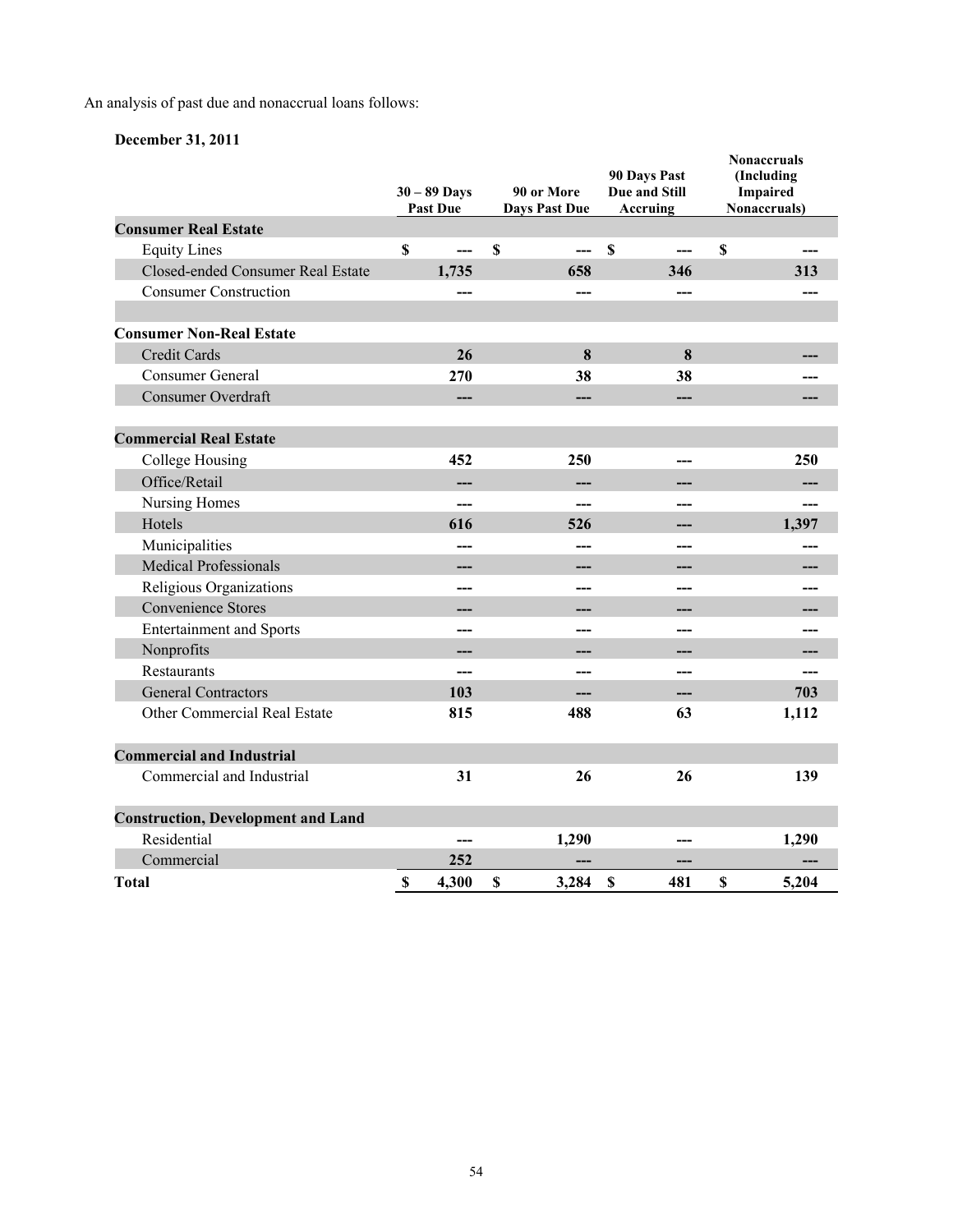## **December 31, 2010**

|                                           | $30 - 89$ Days<br><b>Past Due</b> | 90 or More<br><b>Days Past Due</b> |                      | 90 Days Past<br>Due and Still<br>Accruing |                     |             |       |  | <b>Nonaccruals</b><br>(Including<br><b>Impaired</b><br>Nonaccruals) |
|-------------------------------------------|-----------------------------------|------------------------------------|----------------------|-------------------------------------------|---------------------|-------------|-------|--|---------------------------------------------------------------------|
| <b>Consumer Real Estate</b>               |                                   |                                    |                      |                                           |                     |             |       |  |                                                                     |
| <b>Equity Lines</b>                       | \$<br>69                          | \$                                 | $---$                | $\mathbf S$                               | $\overline{a}$      | $\mathbf S$ |       |  |                                                                     |
| Closed-ended Consumer Real Estate         | 1,868                             |                                    | 1,178                |                                           | 612                 |             | 783   |  |                                                                     |
| <b>Consumer Construction</b>              | $---$                             |                                    | $---$                |                                           | $---$               |             | $---$ |  |                                                                     |
| <b>Consumer Non-Real Estate</b>           |                                   |                                    |                      |                                           |                     |             |       |  |                                                                     |
| <b>Credit Cards</b>                       | 67                                |                                    | 42                   |                                           | 29                  |             |       |  |                                                                     |
| <b>Consumer General</b>                   | 518                               |                                    | 45                   |                                           | 37                  |             | $---$ |  |                                                                     |
| Consumer Overdraft                        | $---$                             |                                    | $---$                |                                           | ---                 |             |       |  |                                                                     |
| <b>Commercial Real Estate</b>             |                                   |                                    |                      |                                           |                     |             |       |  |                                                                     |
| College Housing                           | 224                               |                                    | 262                  |                                           | ---                 |             |       |  |                                                                     |
| Office/Retail                             |                                   |                                    |                      |                                           |                     |             |       |  |                                                                     |
| Nursing Homes                             | $---$                             |                                    | $\sim$ $\sim$ $\sim$ |                                           | $\qquad \qquad - -$ |             | $---$ |  |                                                                     |
| Hotels                                    | ---                               |                                    | 802                  |                                           | ---                 |             | 3,509 |  |                                                                     |
| Municipalities                            | ---                               |                                    | $---$                |                                           | ---                 |             |       |  |                                                                     |
| <b>Medical Professionals</b>              | $---$                             |                                    | 181                  |                                           | $---$               |             |       |  |                                                                     |
| Religious Organizations                   | $---$                             |                                    | $\overline{a}$       |                                           | $---$               |             |       |  |                                                                     |
| <b>Convenience Stores</b>                 | 9                                 |                                    | 577                  |                                           | 577                 |             | ---   |  |                                                                     |
| <b>Entertainment and Sports</b>           | ---                               |                                    | ---                  |                                           | ---                 |             |       |  |                                                                     |
| Nonprofits                                |                                   |                                    |                      |                                           | $---$               |             |       |  |                                                                     |
| Restaurants                               | ---                               |                                    | $---$                |                                           | $---$               |             | $---$ |  |                                                                     |
| <b>General Contractors</b>                | ---                               |                                    | 85                   |                                           | ---                 |             | ---   |  |                                                                     |
| Other Commercial Real Estate              | 792                               |                                    | 136                  |                                           | ---                 |             | 715   |  |                                                                     |
| <b>Commercial and Industrial</b>          |                                   |                                    |                      |                                           |                     |             |       |  |                                                                     |
| Commercial and Industrial                 | 740                               |                                    | 609                  |                                           | 81                  |             | 879   |  |                                                                     |
| <b>Construction, Development and Land</b> |                                   |                                    |                      |                                           |                     |             |       |  |                                                                     |
| Residential                               |                                   |                                    | 2,185                |                                           |                     |             | 2,185 |  |                                                                     |
| Commercial                                | 25                                |                                    |                      |                                           |                     |             |       |  |                                                                     |
| <b>Total</b>                              | \$<br>4,312                       | \$                                 | 6,102                | $\mathbf S$                               | 1,336               | \$          | 8,071 |  |                                                                     |

The estimate of credit risk for non-impaired loans is obtained by applying allocations for internal and external factors. The allocations are increased for loans that exhibit greater credit quality risk.

 Credit quality indicators, which the Company terms risk grades, are assigned through the Company's credit review function for larger loans and selective review of loans that fall below credit review thresholds. Loans that do not indicate heightened risk are graded as "pass." Loans that appear to have elevated credit risk because of frequent or persistent past due status, which is less than 75 days, or that show weakness in the borrower's financial condition are risk graded "special mention." Loans with frequent or persistent delinquency exceeding 75 days or that have a higher level of weakness in the borrower's financial condition are graded "classified." Classified loans have regulatory risk ratings of "substandard" and "doubtful." Allocations are increased by 50% and by 100% for loans with grades of "special mention" and "classified," respectively.

Determination of risk grades was completed for the portfolio as of December 31, 2011, 2010 and 2009.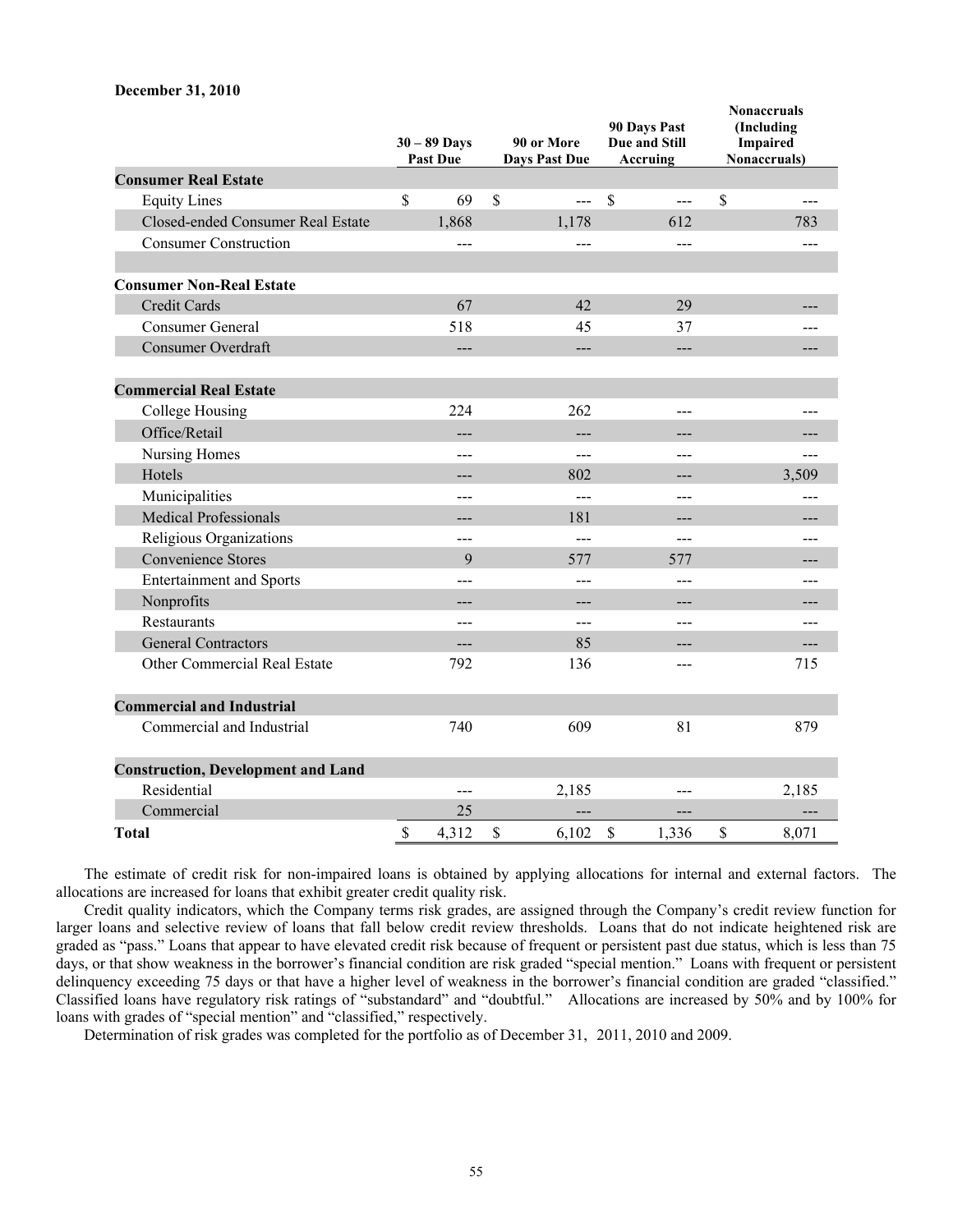The following displays non-impaired loans by credit quality indicator:

# **December 31, 2011**

|                                           |          |         |          |                        |             | <b>Classified</b>       |
|-------------------------------------------|----------|---------|----------|------------------------|-------------|-------------------------|
|                                           |          | Pass    |          | <b>Special Mention</b> |             | (Excluding<br>Impaired) |
| <b>Consumer Real Estate</b>               |          |         |          |                        |             |                         |
| <b>Equity Lines</b>                       | <b>S</b> | 17,971  | <b>S</b> | $---$                  | $\mathbf S$ | 14                      |
| Closed-end Consumer Real Estate           |          | 87,882  |          | 595                    |             | 1,332                   |
| <b>Consumer Construction</b>              |          | 2,050   |          |                        |             |                         |
|                                           |          |         |          |                        |             |                         |
| <b>Consumer Non-Real Estate</b>           |          |         |          |                        |             |                         |
| <b>Credit Cards</b>                       |          | 6,594   |          | ---                    |             | 1                       |
| <b>Consumer General</b>                   |          | 22,679  |          | 42                     |             | 105                     |
| Consumer Overdraft                        |          | 285     |          | ---                    |             | $\mathbf{1}$            |
|                                           |          |         |          |                        |             |                         |
| <b>Commercial Real Estate</b>             |          |         |          |                        |             |                         |
| College Housing                           |          | 88,157  |          | 452                    |             | 215                     |
| Office/Retail                             |          | 73,106  |          | 420                    |             | 267                     |
| Nursing Homes                             |          | 16,173  |          | ---                    |             |                         |
| Hotels                                    |          | 24,498  |          |                        |             | 616                     |
| Municipalities                            |          | 19,230  |          |                        |             |                         |
| <b>Medical Professionals</b>              |          | 18,577  |          |                        |             |                         |
| Religious Organizations                   |          | 15,852  |          |                        |             |                         |
| <b>Convenience Stores</b>                 |          | 10,519  |          |                        |             |                         |
| <b>Entertainment and Sports</b>           |          | 7,346   |          |                        |             |                         |
| Nonprofits                                |          | 3,265   |          | 3,170                  |             | ---                     |
| Restaurants                               |          | 6,138   |          |                        |             | 387                     |
| <b>General Contractors</b>                |          | 4,550   |          | 109                    |             | 247                     |
| Other Commercial Real Estate              |          | 63,422  |          |                        |             | 790                     |
|                                           |          |         |          |                        |             |                         |
| <b>Commercial and Industrial</b>          |          |         |          |                        |             |                         |
| Commercial and Industrial                 |          | 37,252  |          | 196                    |             | 137                     |
| <b>Construction, Development and Land</b> |          |         |          |                        |             |                         |
| Residential                               |          | 15,732  |          | ---                    |             |                         |
| Commercial                                |          | 22,409  |          | 2,961                  |             | 130                     |
| <b>Total</b>                              | \$       | 563,687 | \$       | 7,945                  | $\mathbf S$ | 4,242                   |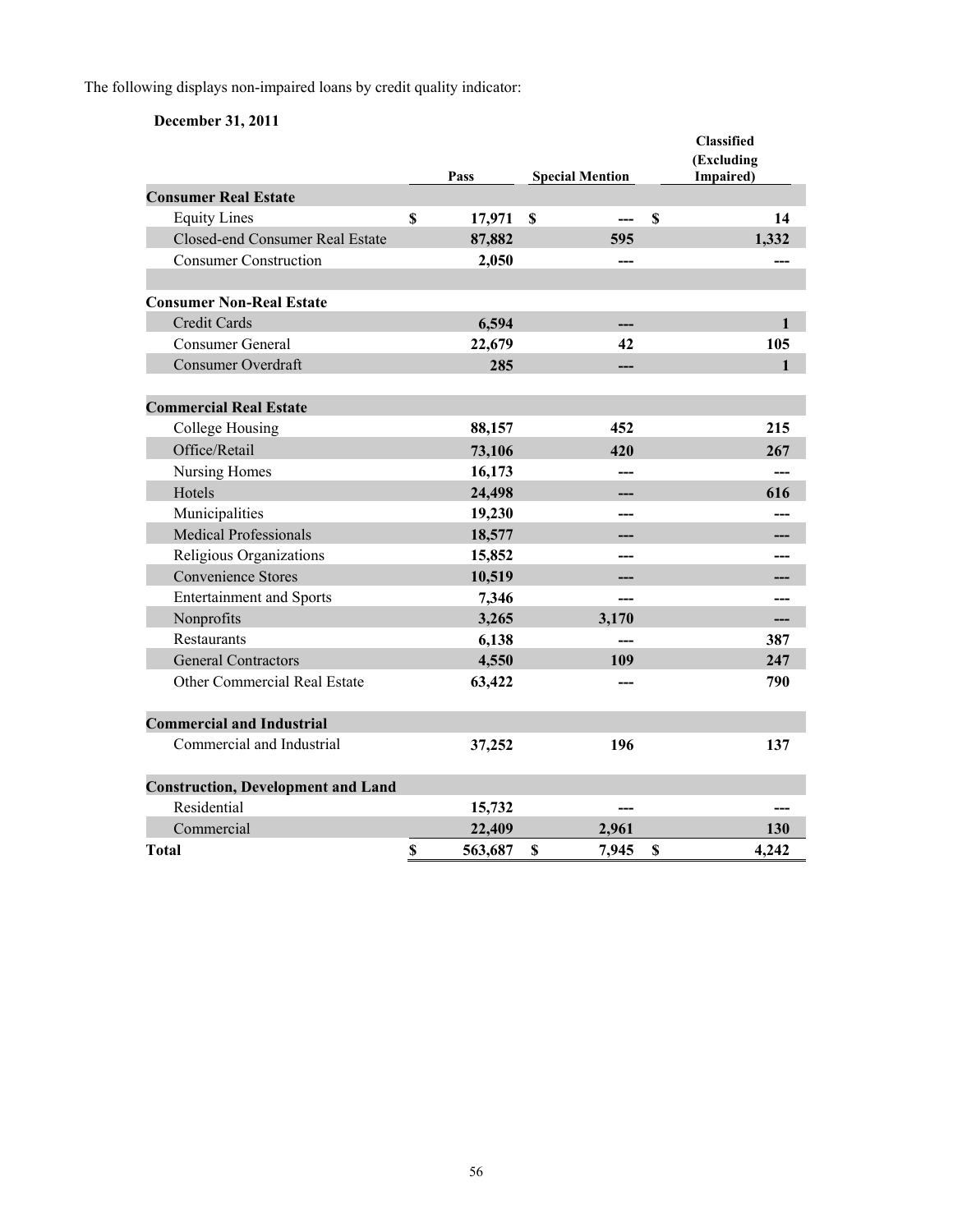# **December 31, 2010**

|                                           |             | Pass    | <b>Special Mention</b> |       |             | <b>Classified</b><br>(Excluding<br>Impaired) |
|-------------------------------------------|-------------|---------|------------------------|-------|-------------|----------------------------------------------|
| <b>Consumer Real Estate</b>               |             |         |                        |       |             |                                              |
| <b>Equity Lines</b>                       | $\mathbf S$ | 15,735  | \$                     | ---   | $\mathbf S$ | 119                                          |
| Closed-ended Consumer Real                |             |         |                        |       |             |                                              |
| Estate                                    |             | 85,313  |                        | 731   |             | 2,969                                        |
| <b>Consumer Construction</b>              |             | 3,988   |                        | ---   |             |                                              |
|                                           |             |         |                        |       |             |                                              |
| <b>Consumer Non-Real Estate</b>           |             |         |                        |       |             |                                              |
| <b>Credit Cards</b>                       |             | 6,446   |                        | ---   |             | 14                                           |
| <b>Consumer General</b>                   |             | 28,730  |                        | 392   |             | 94                                           |
| Consumer Overdraft                        |             | 3       |                        |       |             |                                              |
| <b>Commercial Real Estate</b>             |             |         |                        |       |             |                                              |
| College Housing                           |             | 88,110  |                        | 461   |             | 1,016                                        |
| Office/Retail                             |             | 60,540  |                        | 3,500 |             | 848                                          |
| Nursing Homes                             |             | 28,018  |                        | ---   |             |                                              |
| Hotel                                     |             | 10,689  |                        | 1,878 |             | 625                                          |
| Municipalities                            |             | 16,979  |                        | ---   |             | $---$                                        |
| <b>Medical Professionals</b>              |             | 17,111  |                        |       |             | 181                                          |
| Religious Organizations                   |             | 12,643  |                        | ---   |             |                                              |
| <b>Convenience Stores</b>                 |             | 9,010   |                        | 9     |             |                                              |
| <b>Entertainment and Sports</b>           |             | 7,694   |                        | $---$ |             |                                              |
| Nonprofit                                 |             | 6,421   |                        |       |             |                                              |
| Restaurants                               |             | 6,740   |                        | ---   |             | 153                                          |
| <b>General Contractors</b>                |             | 6,175   |                        | ---   |             | 240                                          |
| Other Commercial Real Estate              |             | 63,679  |                        | 111   |             | 951                                          |
| <b>Commercial and Industrial</b>          |             |         |                        |       |             |                                              |
| Commercial and Industrial                 |             | 34,826  |                        | 129   |             | 1,419                                        |
|                                           |             |         |                        |       |             |                                              |
| <b>Construction, Development and Land</b> |             |         |                        |       |             |                                              |
| Residential                               |             | 25,760  |                        |       |             | 2,633                                        |
| Commercial                                |             | 14,405  |                        |       |             | 164                                          |
| Total                                     | \$          | 549,015 | \$                     | 7,211 | \$          | 11,426                                       |

Sales, Purchases and Reclassification of Loans

 The Company finances mortgages under "best efforts" contracts with mortgage purchasers. The mortgages are designated as held for sale upon initiation. There have been no major reclassifications from portfolio loans to held for sale. Occasionally, the Company purchases or sells participations in loans. All participation loans purchased met the Company's normal underwriting standards at the time the participation was entered. Participation loans are included in the appropriate portfolio balances to which the allowance methodology is applied.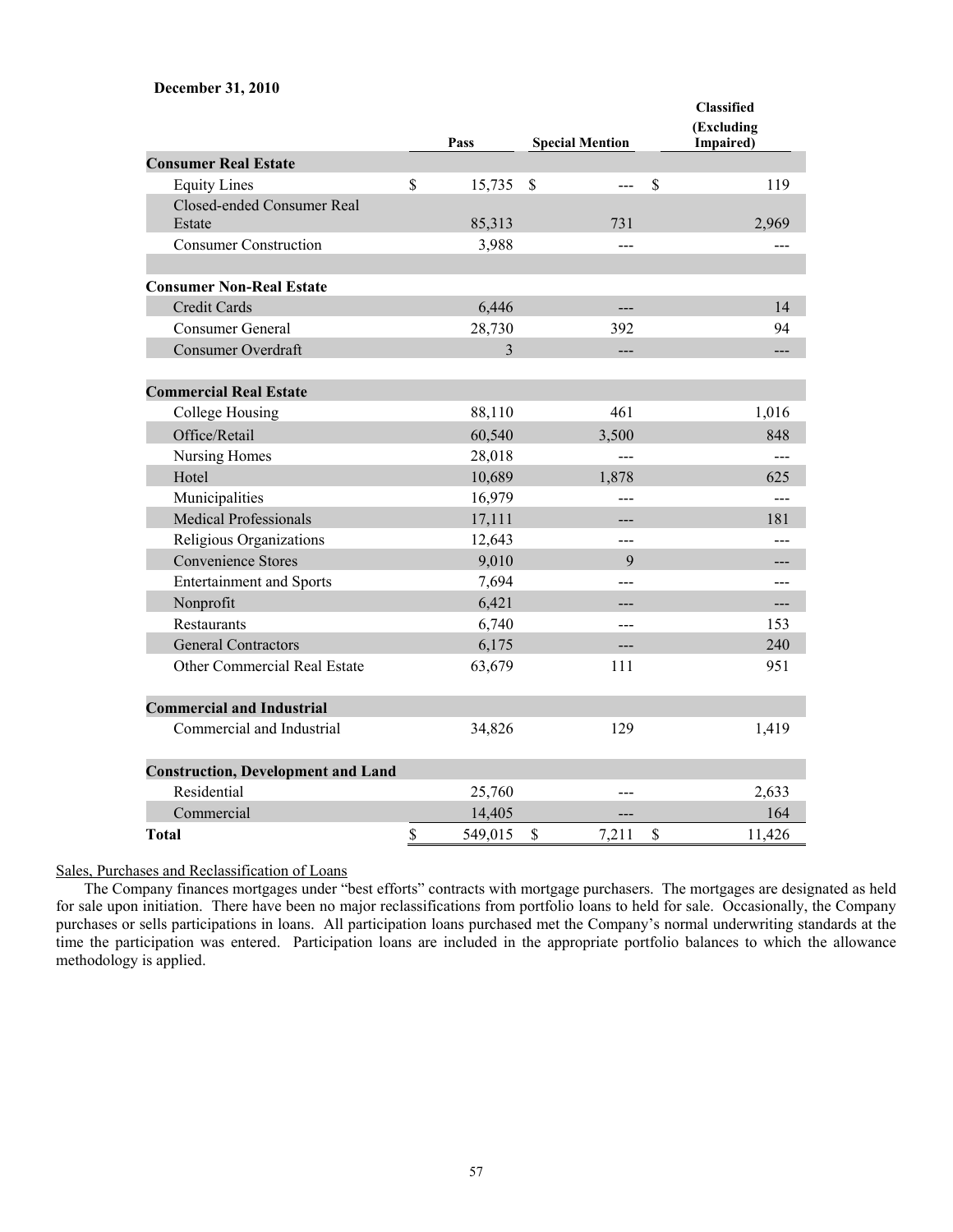## **Troubled Debt Restructurings**

 The Company modified loans that were classified troubled debt restructurings during the year ended December 31, 2011. The following table presents restructurings by class that occurred during the year ended December 31, 2011.

Note: only classes with restructured loans are presented.

|                                           | Restructurings that occurred during the year ended |                   |                                                                             |    |                                                                             |    |                                                  |  |  |  |  |  |
|-------------------------------------------|----------------------------------------------------|-------------------|-----------------------------------------------------------------------------|----|-----------------------------------------------------------------------------|----|--------------------------------------------------|--|--|--|--|--|
|                                           |                                                    | December 31, 2011 |                                                                             |    |                                                                             |    |                                                  |  |  |  |  |  |
|                                           | Number of<br>Contracts                             |                   | Pre-<br><b>Modification</b><br>Outstanding<br><b>Recorded</b><br>Investment |    | Post-<br>Modification<br>Outstanding<br><b>Recorded</b><br>Investment $(1)$ |    | Impairment<br><b>Accrued as</b><br>of 12/31/2011 |  |  |  |  |  |
| <b>Consumer Real Estate</b>               |                                                    |                   |                                                                             |    |                                                                             |    |                                                  |  |  |  |  |  |
| Closed-end Consumer Real Estate           | $\overline{2}$                                     | \$                | <b>290</b>                                                                  | S  | 92                                                                          | \$ |                                                  |  |  |  |  |  |
| <b>Commercial Real Estate</b>             |                                                    |                   |                                                                             |    |                                                                             |    |                                                  |  |  |  |  |  |
| College housing                           | $\overline{2}$                                     |                   | 419                                                                         |    | 332                                                                         |    |                                                  |  |  |  |  |  |
| Medical professionals                     | 3                                                  |                   | 79                                                                          |    | 79                                                                          |    | 66                                               |  |  |  |  |  |
| General contractors                       | $\overline{2}$                                     |                   | 128                                                                         |    | 128                                                                         |    | 128                                              |  |  |  |  |  |
| Other commercial real estate              | 3                                                  |                   | 680                                                                         |    | 726                                                                         |    | 474                                              |  |  |  |  |  |
| <b>Commercial and Industrial</b>          | $\mathbf{1}$                                       |                   | 50                                                                          |    | 50                                                                          |    | 50                                               |  |  |  |  |  |
| <b>Construction, Development and Land</b> |                                                    |                   |                                                                             |    |                                                                             |    |                                                  |  |  |  |  |  |
| Residential                               | 3                                                  |                   | 2,474                                                                       |    | 1,645                                                                       |    | 47                                               |  |  |  |  |  |
| <b>Total</b>                              | 16                                                 | $\mathbb{S}$      | 4,120                                                                       | \$ | 3,052                                                                       | \$ | 765                                              |  |  |  |  |  |

(1) Post-modification outstanding recorded investment considers amounts immediately following the modification. Amounts do not reflect balances at the end of the period.

The restructurings that occurred in 2011 and 2010 resulted in partial forgiveness of principal, providing payment relief by temporarily changing amortizing loans to interest only payments, extending the maturity, changing a letter of credit to a singlepayment note, or a combination of these modifications. Of the loans that were restructured in 2011, five received partial charge-offs totaling \$1,143. The bulk of the partial charge offs stemmed from one construction loan for which \$789 was charged off. Of the loans that were restructured in 2010, four received partial charge-offs totaling \$916. The bulk of the partial charge offs stemmed from one commercial loan for which \$501 was charged off. Partial charge-offs are included in the loss ratios applied in the determination of the allowance for collectively-evaluated loans.

 Restructured loans are designated impaired and measured for impairment. The impairment measurement for restructured loans that occurred in 2011 resulted in an accrual to the allowance for loan losses of \$765 and \$459 at December 31, 2011 and December 31, 2010 respectively. The impairment for restructured secured loans is based upon the fair value (reduced by selling costs) of the underlying real estate or other collateral. The full amount of unsecured restructured loans is accrued to the allowance for loan losses.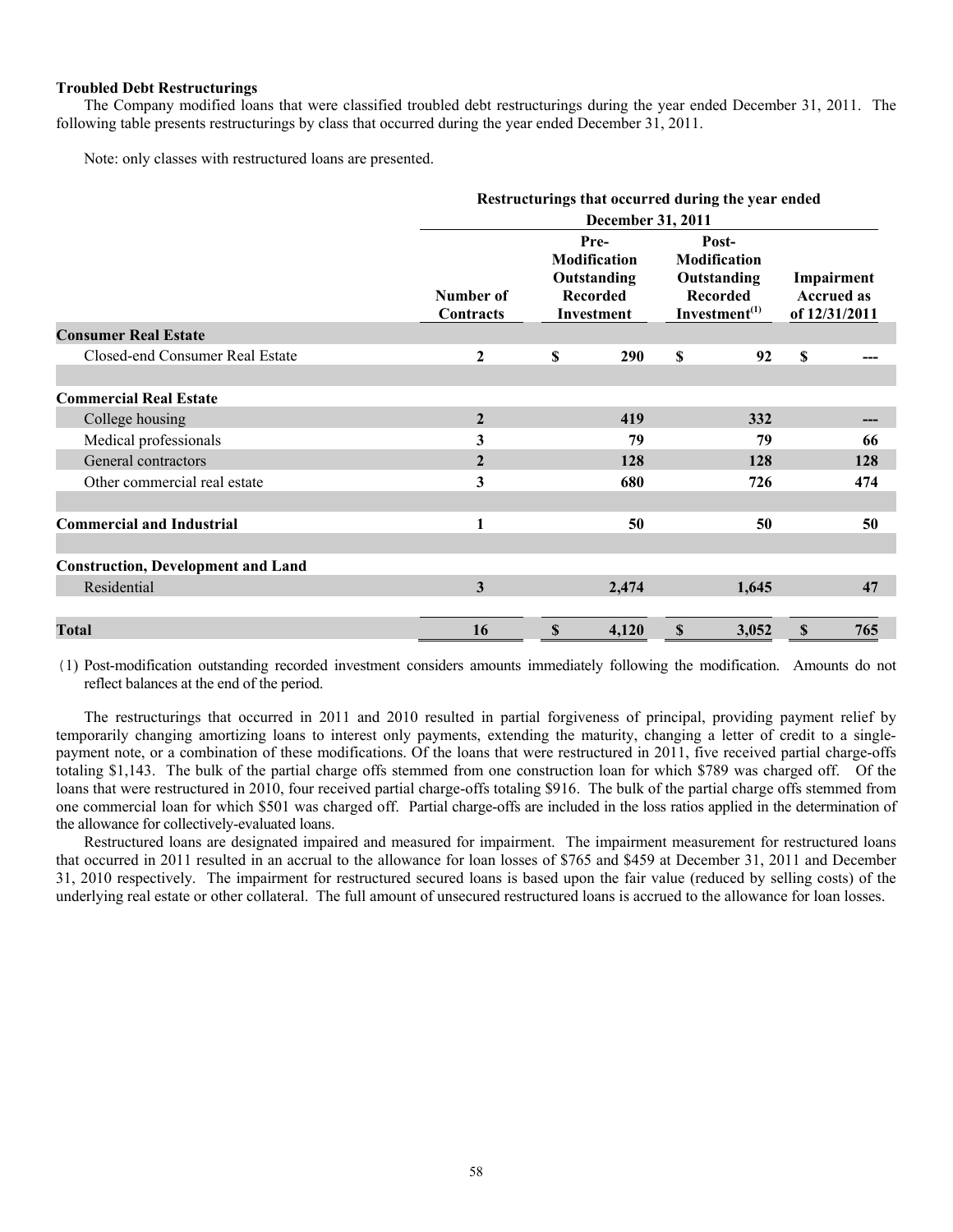The following table presents restructured loans that were modified during 2011 and that subsequently experienced payment default. The company defines default as one or more payments that occur more than 30 days past the due date.

|                                           | Restructurings that occurred and subsequently defaulted<br>during the year ended December 31, 2011 |                        |            |   |                       |  |  |  |  |
|-------------------------------------------|----------------------------------------------------------------------------------------------------|------------------------|------------|---|-----------------------|--|--|--|--|
|                                           | Number of<br><b>Contracts</b>                                                                      | Recorded<br>Investment |            |   | Impairment<br>Accrued |  |  |  |  |
| <b>Consumer Real Estate</b>               |                                                                                                    |                        |            |   |                       |  |  |  |  |
| Closed-end Consumer Real Estate           | $\mathbf{2}$                                                                                       | S                      | 92         | S |                       |  |  |  |  |
|                                           |                                                                                                    |                        |            |   |                       |  |  |  |  |
| <b>Commercial Real Estate</b>             |                                                                                                    |                        |            |   |                       |  |  |  |  |
| College housing                           | $\mathbf{1}$                                                                                       |                        | <b>250</b> |   |                       |  |  |  |  |
| General contractors                       | $\mathbf{2}$                                                                                       |                        | 128        |   | 128                   |  |  |  |  |
| Other commercial real estate              | 3                                                                                                  |                        | 687        |   | 474                   |  |  |  |  |
|                                           |                                                                                                    |                        |            |   |                       |  |  |  |  |
| <b>Commercial and Industrial</b>          | $\mathbf{1}$                                                                                       |                        | 50         |   | 50                    |  |  |  |  |
|                                           |                                                                                                    |                        |            |   |                       |  |  |  |  |
| <b>Construction, Development and Land</b> |                                                                                                    |                        |            |   |                       |  |  |  |  |
| Residential                               | 3                                                                                                  |                        | 1,645      |   | 46                    |  |  |  |  |
| Total                                     | 12                                                                                                 | S                      | 2,852      | S | 698                   |  |  |  |  |

Most of the above restructured loans that experienced a payment default are secured by real estate, for which the impairment measurement is based upon the fair value of the underlying collateral (reduced by selling costs). The amount of the loan balance that exceeds the collateral value is accrued in the allowance for loan losses. One loan reported above is unsecured and is fully accrued in the allowance for loan losses. Because fair value measurements of the above restructured loans are based upon fair value of collateral, the payment default did not significantly impact the measurement of impairment. Restructured loans that become more than 90 days past due are designated nonaccrual. Nonaccrual levels are factored into allowance methodology for collectively-evaluated loans.

## **Note 6: Premises and Equipment**

A summary of the cost and accumulated depreciation of premises and equipment follows:

|                             | December 31, |           |    |           |  |  |  |  |  |
|-----------------------------|--------------|-----------|----|-----------|--|--|--|--|--|
|                             |              | 2011      |    | 2010      |  |  |  |  |  |
| Premises                    | S            | 14,172    | -S | 14,348    |  |  |  |  |  |
| Furniture and equipment     |              | 9,804     |    | 12,656    |  |  |  |  |  |
| Construction-in-progress    |              |           |    |           |  |  |  |  |  |
| Premises and equipment      | S            | 23,976 \$ |    | 27,013    |  |  |  |  |  |
| Accumulated depreciation    |              | (13, 583) |    | (16, 543) |  |  |  |  |  |
| Premises and equipment, net |              | 10,393    |    | 10,470    |  |  |  |  |  |

Depreciation expense for the years ended December 2011, 2010 and 2009 amounted to \$799, \$886 and \$906, respectively. The Company leases certain branch facilities under noncancellable operating leases. The future minimum lease payments under these leases (with initial or remaining lease terms in excess of one year) as of December 31, 2011 are as follows: \$226 in 2012, \$218 in 2013, \$185 in 2014, \$52 in 2015, \$22 in 2016, and \$0 thereafter.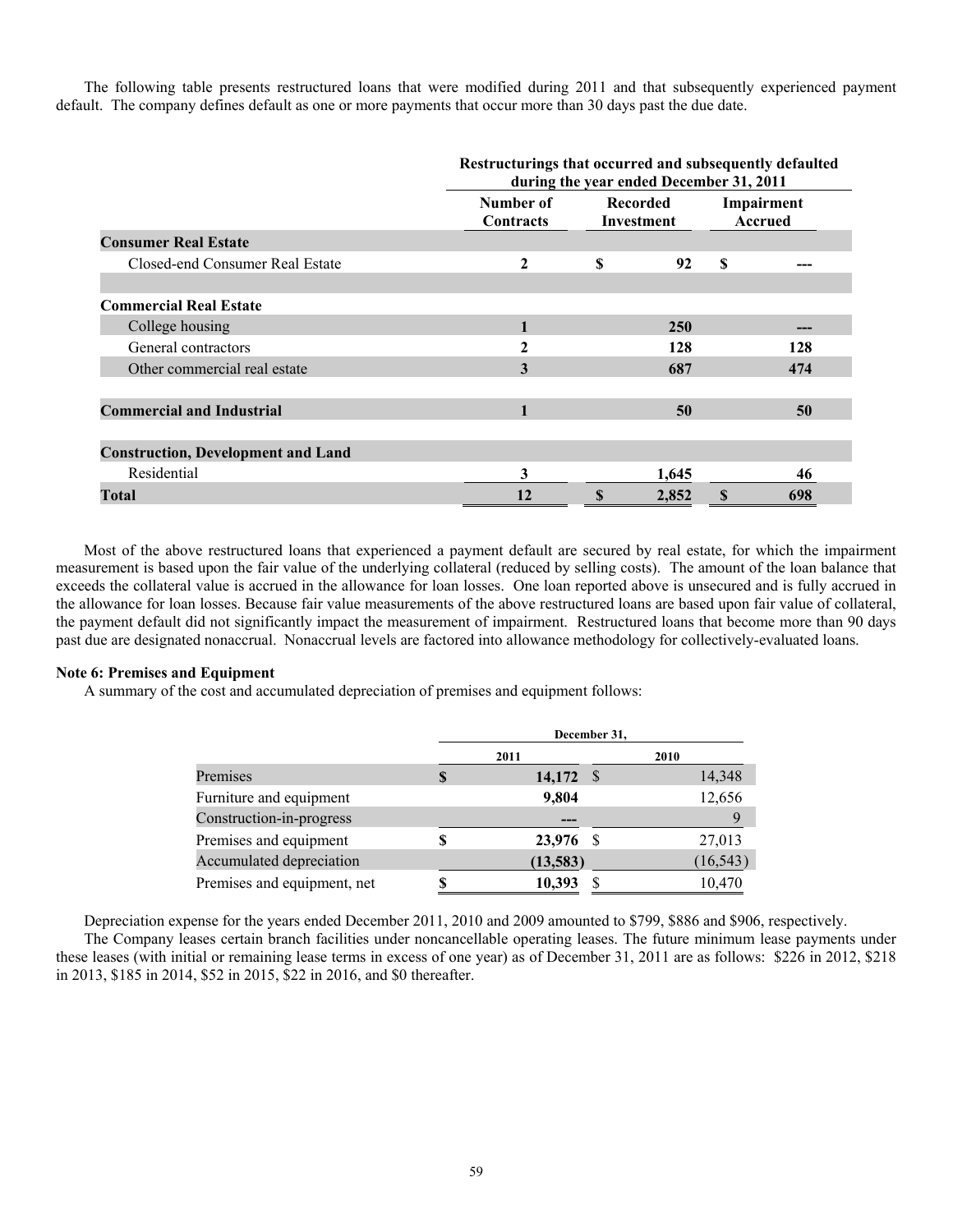## **Note 7: Deposits**

 The aggregate amounts of time deposits in denominations of \$100 or more at December 31, 2011 and 2010 were \$127,881 and \$139,481, respectively.

At December 31, 2011 the scheduled maturities of time deposits are as follows:

| 2012       | 197,569          |
|------------|------------------|
| 2013       | 82,422           |
| 2014       | 5,326            |
| 2015       | 9,199            |
| 2016       | 15,650           |
| Thereafter | $\overline{905}$ |
|            | 311,071          |

At December 31, 2011 and 2010, overdraft demand deposits reclassified to loans totaled \$341 and \$1,206, respectively.

## **Note 8: Employee Benefit Plans**

## **401(k) Plan**

The Company has a Retirement Accumulation Plan qualifying under IRS Code Section 401(k), in which NBI, NBB and NBFS are participating employers. Eligible participants may contribute up to 100% of their total annual compensation to the plan, subject to certain limits based on federal tax laws. Employee contributions are matched by the employer based on a percentage of an employee's total annual compensation contributed to the plan. For the years ended December 31, 2011, 2010 and 2009, the Company contributed \$279, \$277 and \$268, respectively, to the plan.

## **Employee Stock Ownership Plan**

 The Company has a nonleveraged Employee Stock Ownership Plan (ESOP) which enables employees of NBI and its subsidiaries who have one year of service and who have attained the age of 21 prior to the plan's January 1 and July 1 enrollment dates to own NBI common stock. Contributions to the ESOP, which are not mandatory, are determined annually by the Board of Directors. Contribution expense amounted to \$420, \$350 and \$300 in the years ended December 31, 2011, 2010 and 2009, respectively. Dividends on ESOP shares are charged to retained earnings. As of December 31, 2011, the number of allocated shares held by the ESOP was 256,695 and the number of unallocated shares was 15,168. All shares held by the ESOP are treated as outstanding in computing the Company's basic net income per share. Upon reaching age 55 with ten years of plan participation, a vested participant has the right to diversify 50% of his or her allocated ESOP shares and NBI or the ESOP, with the agreement of the Trustee, is obligated to purchase those shares. The ESOP contains a put option which allows a withdrawing participant to require the Company or the ESOP, if the plan administrator agrees, to purchase his or her allocated shares if the shares are not readily tradable on an established market at the time of distribution.

## **Defined Benefit Plan**

 The Company's defined benefit pension plan covers substantially all employees. The plan benefit formula is based upon the length of service of retired employees and a percentage of qualified W-2 compensation during their final years of employment. The defined benefit plan was amended in 2008 to reduce the benefit formula for future accruals. This resulted in a reduction in prior cost. Information pertaining to activity in the plan is as follows:

|                                                   | December 31. |          |              |          |      |         |
|---------------------------------------------------|--------------|----------|--------------|----------|------|---------|
|                                                   | 2011<br>2010 |          |              |          | 2009 |         |
| Change in benefit obligation                      |              |          |              |          |      |         |
| Projected benefit obligation at beginning of year | S.           | 12,971   | <sup>S</sup> | 11,598   | -S   | 10,703  |
| Service cost                                      |              | 435      |              | 400      |      | 353     |
| Interest cost                                     |              | 704      |              | 687      |      | 661     |
| <b>Actuarial loss</b>                             |              | 2.001    |              | 958      |      | 362     |
| Benefits paid                                     |              | (303)    |              | (672)    |      | (481)   |
| Prior cost due to amendment                       |              | ---      |              |          |      | $- - -$ |
| Projected benefit obligation at end of year       |              | \$15,808 |              | \$12,971 |      | 11,598  |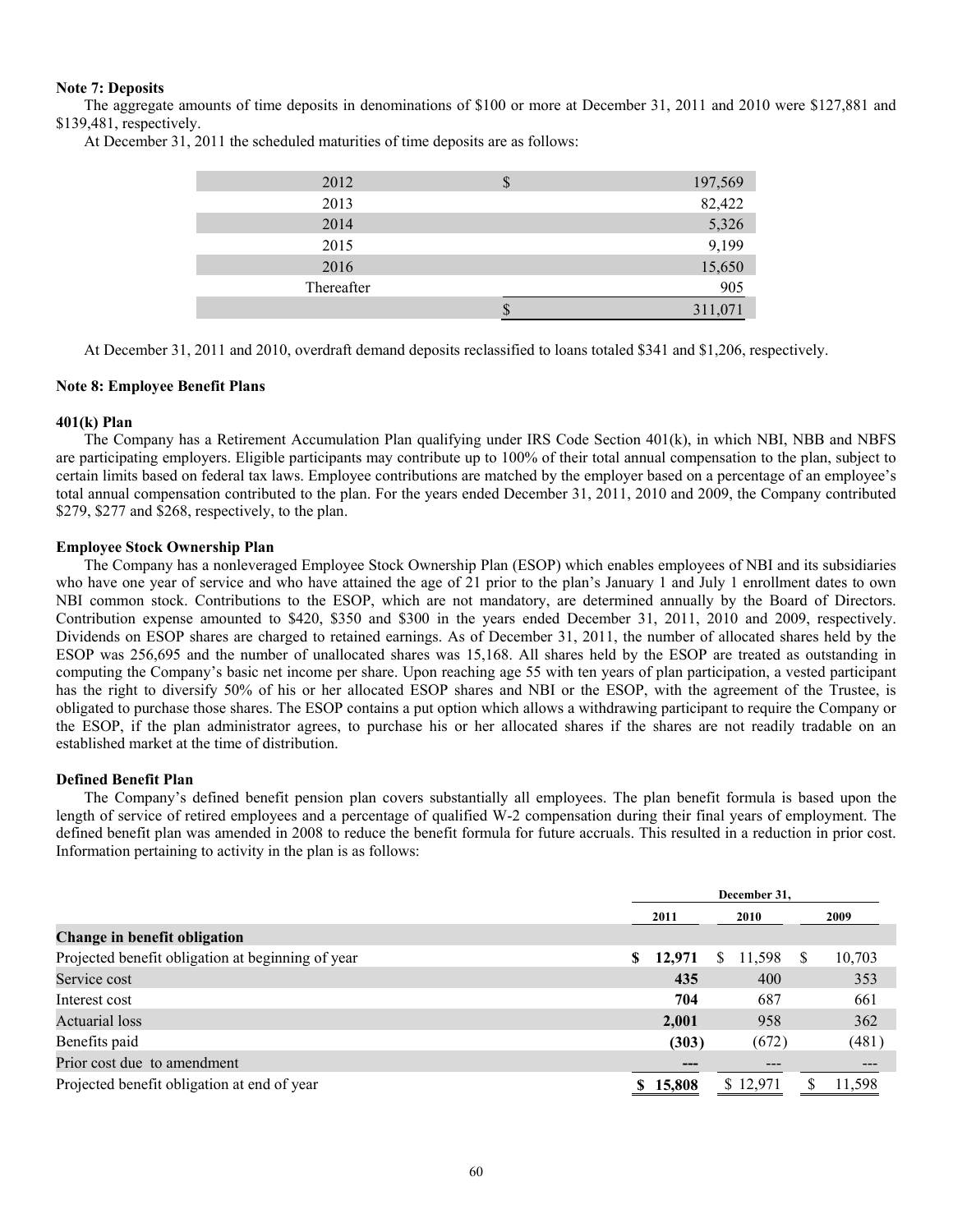| Change in plan assets                                                                                   |                           |             |              |              |              |          |
|---------------------------------------------------------------------------------------------------------|---------------------------|-------------|--------------|--------------|--------------|----------|
| Fair value of plan assets at beginning of year                                                          | \$                        | 8,156       | \$           | 7,461        | \$           | 6,337    |
| Actual return on plan assets                                                                            |                           | 432         |              | 782          |              | 1,249    |
| Employer contribution                                                                                   |                           | 5,041       |              | 585          |              | 356      |
| Benefits paid                                                                                           |                           | (303)       |              | (672)        |              | (481)    |
| Fair value of plan assets at end of year                                                                |                           | \$13,326    | $\mathbb{S}$ | 8,156        | $\mathbb{S}$ | 7,461    |
| Funded status at the end of the year                                                                    |                           | (2,482)     | $\sqrt{3}$   | $(4,815)$ \$ |              | (4,137)  |
| <b>Amounts recognized in the Balance Sheet</b>                                                          |                           |             |              |              |              |          |
| Deferred tax asset                                                                                      | \$                        | 869         | \$           | 1,685        | \$           | 1,448    |
| Other liabilities                                                                                       |                           | (2, 482)    |              | (4, 815)     |              | (4, 137) |
| Total amounts recognized in the Balance Sheet                                                           | S,                        | (1,613)     | $\mathbb{S}$ | (3,130)      | \$           | (2,689)  |
| Amounts recognized in accumulated other comprehensive income (loss), net                                |                           |             |              |              |              |          |
| Net (loss)                                                                                              | S.                        | (7,044)     | $\mathbb{S}$ | $(4,957)$ \$ |              | (4,420)  |
| Prior service cost                                                                                      |                           | 979         |              | 1,080        |              | 1,180    |
| Deferred tax asset                                                                                      |                           | 2,123       |              | 1,357        |              | 1,130    |
| Net obligation at transition                                                                            |                           |             |              |              |              | 11       |
| Amount recognized                                                                                       | <b>S</b>                  | (3,942)     | \$           | (2,520)      | \$           | (2,099)  |
| <b>Accrued/Prepaid benefit Cost, net</b>                                                                |                           |             |              |              |              |          |
| Benefit obligation                                                                                      |                           | \$ (15,808) |              |              |              | (11,598) |
| Fair value of assets                                                                                    |                           | 13,326      |              | 8,156        |              | 7,461    |
| Unrecognized net actuarial loss                                                                         |                           | 7,044       |              | 4,957        |              | 4,420    |
| Unrecognized prior service cost                                                                         |                           | (979)       |              | (1,080)      |              | (1,180)  |
| Unrecognized net obligation at transition                                                               |                           | ---         |              | $---$        |              | (11)     |
| Deferred tax asset (liability)                                                                          |                           | (1,254)     |              | 328          |              | 318      |
| (Accrued)/Prepaid benefit cost included in other liabilities                                            | $\boldsymbol{\mathsf{S}}$ | 2,329       | \$           | (610)        | $\mathbb S$  | (590)    |
| Components of net periodic benefit cost                                                                 |                           |             |              |              |              |          |
| Service cost                                                                                            | \$                        | 435         | \$           | 400          | \$           | 353      |
| Interest cost                                                                                           |                           | 704         |              | 687          |              | 661      |
| Expected return on plan assets                                                                          |                           | (810)       |              | (607)        |              | (527)    |
| Amortization of prior service cost                                                                      |                           | (101)       |              | (101)        |              | (101)    |
| Amortization of net obligation at transition                                                            |                           | ---         |              | (11)         |              | (13)     |
| Recognized net actuarial loss                                                                           |                           | 292         |              | 246          |              | 335      |
| Net periodic benefit cost                                                                               | $\mathbf{\$}$             | 520         | $\$$         | 614          | $\mathbb S$  | 708      |
| Other changes in plan assets and benefit obligations recognized in other<br>comprehensive (income) loss |                           |             |              |              |              |          |
| Net (gain) loss                                                                                         | \$                        | 2,087       | \$           | 536          | \$           | (489)    |
| Prior service cost                                                                                      |                           |             |              | $---$        |              | $---$    |
| Amortization of prior service cost                                                                      |                           | 101         |              | 101          |              | 101      |
| Amortization of net obligation at transition                                                            |                           |             |              | 11           |              | 13       |
| Deferred income tax (benefit) expense                                                                   |                           | (766)       |              | (227)        |              | 131      |
| Total recognized                                                                                        | $\mathbb S$               | 1,422       | $\sqrt{\ }$  | 421          | $\mathbb{S}$ | (244)    |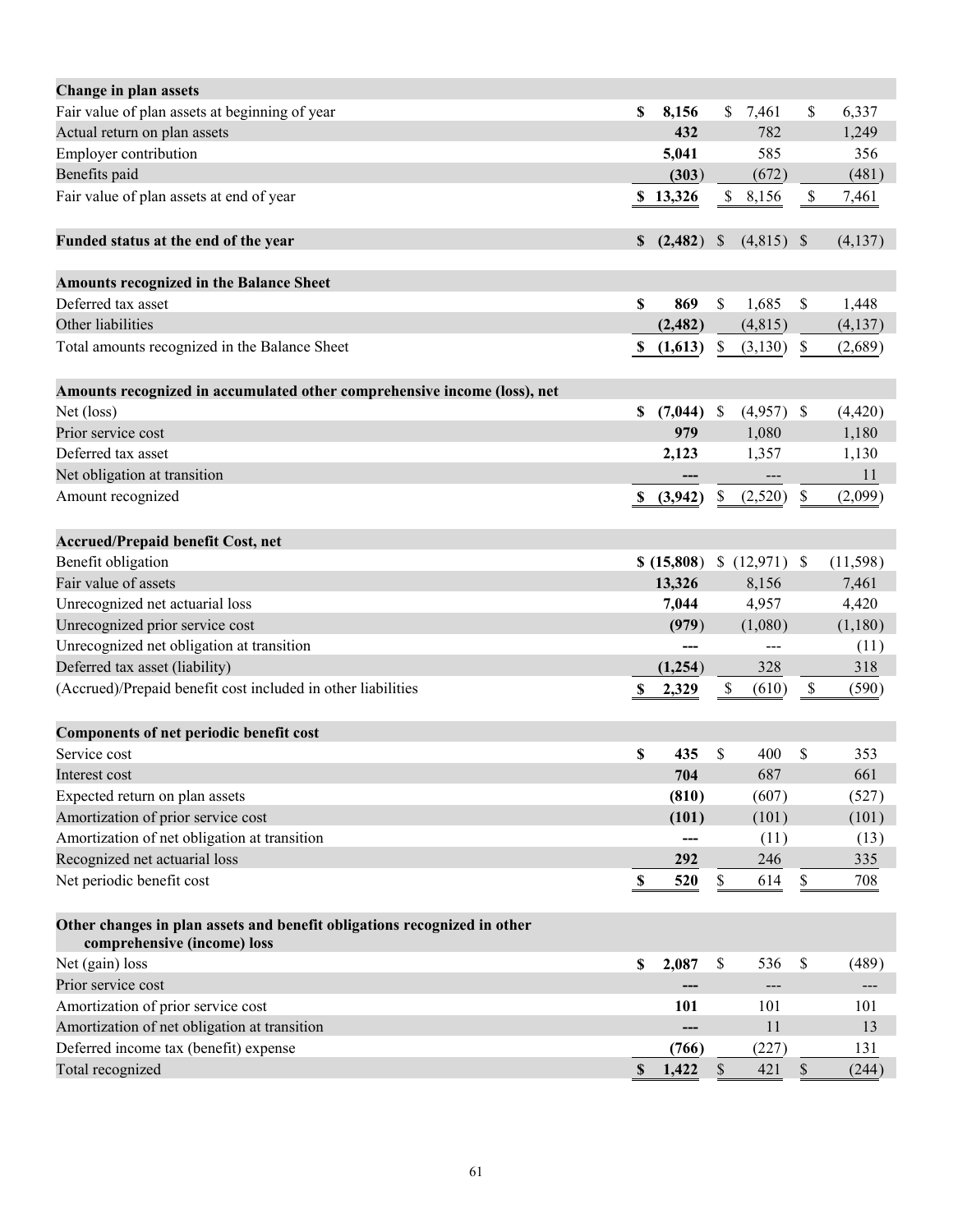| Total recognized in net periodic benefit cost and other comprehensive (income)<br>loss, net of income tax (benefit) expense | 2.708    | 1.035    | 464      |
|-----------------------------------------------------------------------------------------------------------------------------|----------|----------|----------|
| Weighted average assumptions at end of the year                                                                             |          |          |          |
| Discount rate used for net periodic pension cost                                                                            | $5.50\%$ | $6.00\%$ | $6.00\%$ |
| Discount rate used for disclosure                                                                                           | $4.50\%$ | $5.50\%$ | $6.00\%$ |
| Expected return on plan assets                                                                                              | $8.00\%$ | $8.00\%$ | $8.00\%$ |
| Rate of compensation increase                                                                                               | $3.00\%$ | $4.00\%$ | $4.00\%$ |

## **Long Term Rate of Return**

 The Company, as plan sponsor, selects the expected long-term rate-of-return-on-assets assumption in consultation with its investment advisors and actuary. This rate is intended to reflect the average rate of earnings expected to be earned on the funds invested or to be invested to provide plan benefits. Historical performance is reviewed, especially with respect to real rates of return (net of inflation), for the major asset classes held or anticipated to be held by the trust, and for the trust itself. Undue weight is not given to recent experience, which may not continue over the measurement period, but other higher significance is placed on current forecasts of future long-term economic conditions.

 Because assets are held in a qualified trust, anticipated returns are not reduced for taxes. Further, and solely for this purpose, the plan is assumed to continue in force and not terminate during the period during which assets are invested. However, consideration is given to the potential impact of current and future investment policy, cash flow into and out of the trust, and expenses (both investment and non-investment) typically paid from plan assets (to the extent such expenses are not explicitly estimated within periodic cost).

 The Company, as plan sponsor, has adopted a Pension Administrative Committee Policy (the Policy) for monitoring the investment management of its qualified plans. The Policy includes a statement of general investment principles and a listing of specific investment guidelines, to which the committee may make documented exceptions. The guidelines state that, unless otherwise indicated, all investments that are permitted under the Prudent Investor Rule shall be permissible investments for the defined benefit pension plan. All plan assets are to be invested in marketable securities. Certain investments are prohibited, including commodities and future contracts, private placements, repurchase agreements, options and derivatives. The Policy establishes quality standards for fixed income investments and mutual funds included in the pension plan trust. The Policy also outlines diversification standards.

 The preferred target allocation for the assets of the defined benefit pension plan is 65% in equity securities and 35% in fixed income securities. Equity securities include investments in large-cap and mid-cap companies primarily located in the United States, although a small number of international large-cap companies are included. There are also investments in mutual funds holding the equities of large-cap and mid-cap U.S. companies. Fixed income securities include U.S. government agency securities and corporate bonds from companies representing diversified industries. There are no investments in hedge funds, private equity funds or real estate.

Fair value measurements of the pension plan's assets at December 31, 2011 follow:

|                                                | Fair Value Measurements at December 31, 2011 |        |                                                                                              |       |    |                                                      |                                                        |     |  |  |
|------------------------------------------------|----------------------------------------------|--------|----------------------------------------------------------------------------------------------|-------|----|------------------------------------------------------|--------------------------------------------------------|-----|--|--|
| <b>Asset Category</b>                          |                                              | Total  | <b>Ouoted Prices in</b><br><b>Active Markets for</b><br><b>Identical Assets</b><br>(Level 1) |       |    | Significant<br><b>Observable Inputs</b><br>(Level 2) | Significant<br><b>Unobservable Inputs</b><br>(Level 3) |     |  |  |
| Cash                                           | \$                                           | 2,802  | $\mathbb{S}$                                                                                 | 2,802 | S  | ---                                                  | \$                                                     | --- |  |  |
| Equity securities:                             |                                              |        |                                                                                              |       |    |                                                      |                                                        |     |  |  |
| U. S. companies                                |                                              | 4.793  |                                                                                              | 4,793 |    | $- - -$                                              |                                                        |     |  |  |
| International companies                        |                                              | 183    |                                                                                              | 183   |    | ---                                                  |                                                        |     |  |  |
| Equities mutual funds $^{(1)}$                 |                                              | 1,228  |                                                                                              | 1,228 |    | ---                                                  |                                                        | --- |  |  |
| U. S. government agencies and corporations     |                                              | 510    |                                                                                              | ---   |    | 510                                                  |                                                        |     |  |  |
| State and political subdivisions               |                                              | 418    |                                                                                              | ---   |    | 418                                                  |                                                        |     |  |  |
| Corporate bonds – investment grade $^{(2)}$    |                                              | 3,207  |                                                                                              | ---   |    | 3,207                                                |                                                        |     |  |  |
| Corporate bonds – below investment grade $(3)$ |                                              | 185    |                                                                                              | $---$ |    | 185                                                  |                                                        | --- |  |  |
| Total pension plan assets                      | S                                            | 13,326 | S                                                                                            | 9,006 | \$ | 4,320                                                | \$                                                     |     |  |  |

(1) This category comprises actively managed equity funds invested in large-cap and mid-cap U.S. companies.

(2) This category represents investment grade bonds of U.S. issuers from diverse industries.

(3) This category represents bonds from U.S. issuers from diverse industries that were purchased at investment grade, but which have fallen below investment grade.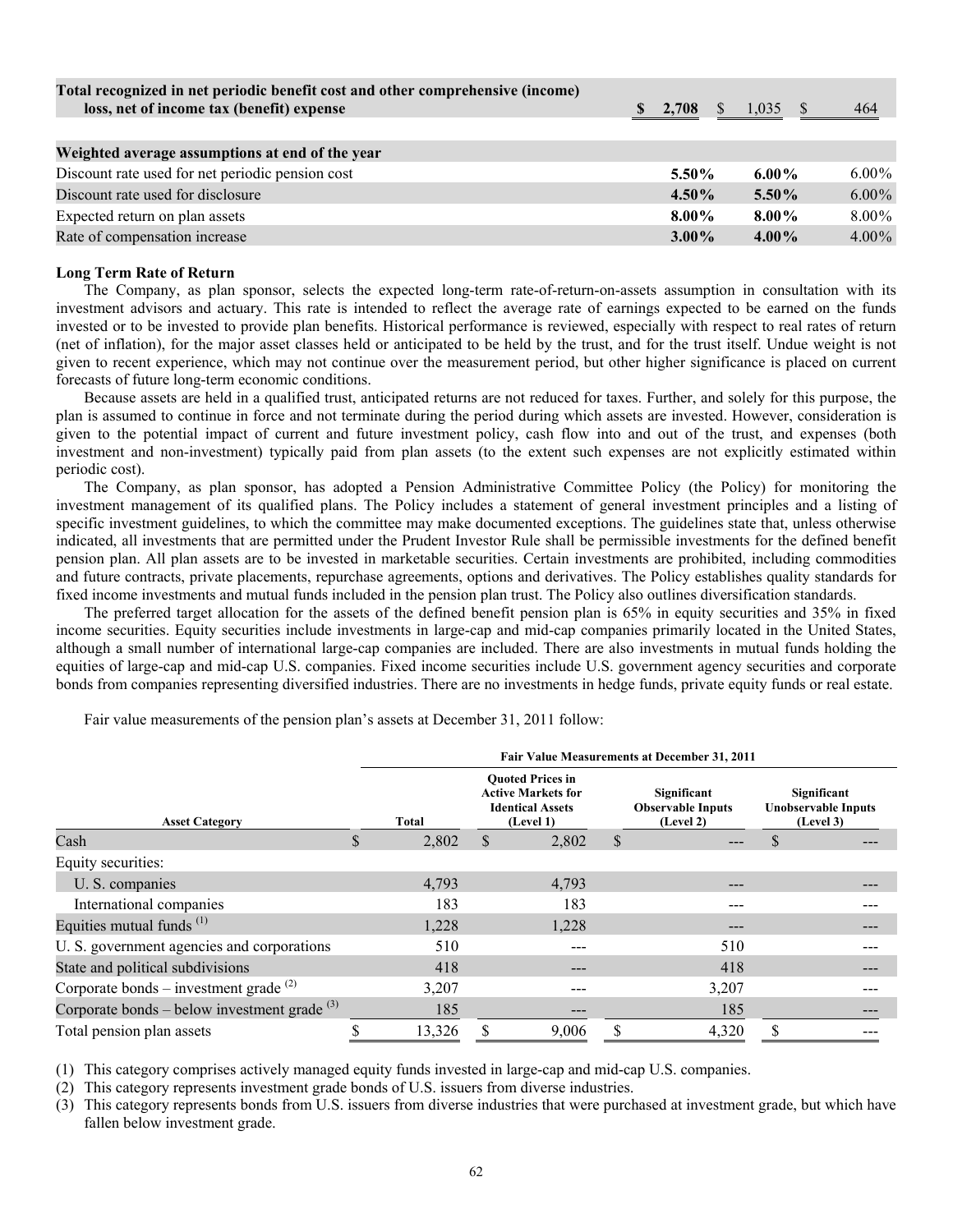| Fair Value Measurements at December 31, 2010 |  |       |   |                                                                                              |   |                                                      |                                                        |     |  |
|----------------------------------------------|--|-------|---|----------------------------------------------------------------------------------------------|---|------------------------------------------------------|--------------------------------------------------------|-----|--|
| <b>Asset Category</b>                        |  | Total |   | <b>Ouoted Prices in</b><br><b>Active Markets for</b><br><b>Identical Assets</b><br>(Level 1) |   | Significant<br><b>Observable Inputs</b><br>(Level 2) | Significant<br><b>Unobservable Inputs</b><br>(Level 3) |     |  |
| Cash                                         |  | 183   | S | 183                                                                                          | S |                                                      |                                                        |     |  |
| Equity securities:                           |  |       |   |                                                                                              |   |                                                      |                                                        |     |  |
| U. S. companies                              |  | 3,375 |   | 3,375                                                                                        |   | ---                                                  |                                                        |     |  |
| International companies                      |  | 134   |   | 134                                                                                          |   |                                                      |                                                        |     |  |
| Equities mutual funds (a)                    |  | 1,403 |   | 1,403                                                                                        |   |                                                      |                                                        |     |  |
| U. S. government agencies and corporations   |  | 425   |   | ---                                                                                          |   | 425                                                  |                                                        |     |  |
| State and political subdivisions             |  | 268   |   | $---$                                                                                        |   | 268                                                  |                                                        | --- |  |
| Corporate bonds $-$ investment grade (b)     |  | 2,176 |   | ---                                                                                          |   | 2,176                                                |                                                        |     |  |
| Corporate bonds – below investment grade (c) |  | 192   |   |                                                                                              |   | 192                                                  |                                                        |     |  |
| Total pension plan assets                    |  | 8,156 |   | 5,095                                                                                        | S | 3.061                                                | S                                                      |     |  |

The Company's required minimum pension contribution for 2012 has not yet been determined.

Estimated future benefit payments, which reflect expected future service, as appropriate, are as follows:

| 2012          | \$ | 270   |
|---------------|----|-------|
| 2013          | S  | 320   |
| 2014          |    | 451   |
| 2015          |    | 505   |
| 2016          |    | 595   |
| $2017 - 2021$ |    | 4,180 |

## **Note 9: Stock Option Plan**

 The Company had a stock option plan, the 1999 Stock Option Plan, that was adopted in 1999 and that was terminated on March 9, 2009. Incentive stock options were granted annually to key employees of NBI and its subsidiaries from 1999 to 2005 and none have been granted since 2005. All of the stock options are vested.

A summary of the status of the Company's stock option plan is presented below:

| <b>Options</b>                   | <b>Shares</b> |              |                   | Weighted-<br>Average<br>Remaining<br>Contractual<br>Term | Aggregate<br>Intrinsic<br>Value |     |  |  |
|----------------------------------|---------------|--------------|-------------------|----------------------------------------------------------|---------------------------------|-----|--|--|
| Outstanding at January 1, 2011   | 109,500       | <sup>S</sup> | 22.14             |                                                          |                                 |     |  |  |
| Granted                          | ---           |              | $\qquad \qquad -$ |                                                          |                                 |     |  |  |
| Exercised                        | 6,500         |              | 14.31             |                                                          |                                 |     |  |  |
| Forfeited or expired             | 26,000        |              | 22.08             |                                                          |                                 |     |  |  |
| Outstanding at December 31, 2011 | 77,000        |              | 22.82             | 4.62                                                     |                                 | 393 |  |  |
| Exercisable at December 31, 2011 | 77,000        |              | 22.82             | 4.62                                                     |                                 | 393 |  |  |

There were 6,500 shares exercised in 2011 with an intrinsic value of \$85. For 2010 and 2009, the intrinsic value of shares exercised were \$0 and \$59, respectively. No tax benefit was recognized on shares exercised in any of these years.

## **Note 10: Income Taxes**

 The Company files United States federal income tax returns, and Virginia and West Virginia state income tax returns. With few exceptions, the Company is no longer subject to U.S. federal, state and local income tax examinations by tax authorities for years prior to 2008.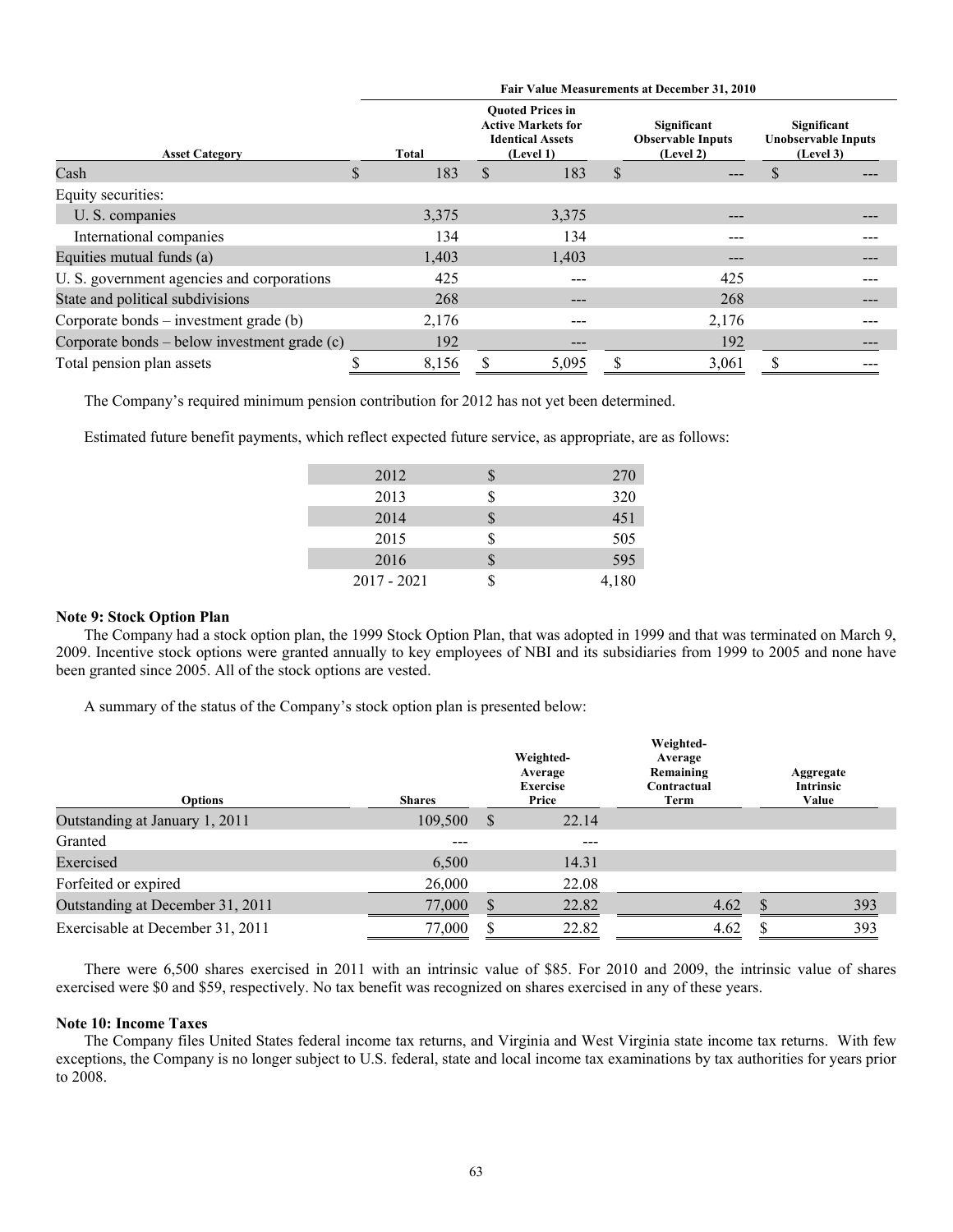Allocation of income tax expense between current and deferred portions is as follows:

|                            | <b>Years ended December 31,</b> |  |       |  |       |  |  |  |  |
|----------------------------|---------------------------------|--|-------|--|-------|--|--|--|--|
|                            | 2011                            |  | 2010  |  | 2009  |  |  |  |  |
| Current                    | 4.665                           |  | 3,660 |  | 4,717 |  |  |  |  |
| Deferred (benefit) expense | 582                             |  | 563   |  | 1,057 |  |  |  |  |
| Total income tax expense   | 5,247                           |  | 4,223 |  | 3,660 |  |  |  |  |

 The following is a reconciliation of the "expected" income tax expense, computed by applying the U.S. Federal income tax rate of 35% to income before income tax expense, with the reported income tax expense:

|                                        |      | <b>Years ended December 31,</b> |  |          |  |          |  |  |  |
|----------------------------------------|------|---------------------------------|--|----------|--|----------|--|--|--|
|                                        | 2011 |                                 |  | 2010     |  | 2009     |  |  |  |
| Computed "expected" income tax expense |      | 8,010                           |  | 6,927    |  | 6,293    |  |  |  |
| Tax-exempt interest income             |      | (2,517)                         |  | (2, 556) |  | (2, 556) |  |  |  |
| Nondeductible interest expense         |      | 146                             |  | 195      |  | 267      |  |  |  |
| Other, net                             |      | (392)                           |  | (343)    |  | (344)    |  |  |  |
| Reported income tax expense            |      | 5.247                           |  | 4,223    |  | 3,660    |  |  |  |

The components of net deferred tax assets, included in other assets, are as follows:

|                                                        | December 31. |            |      |         |  |
|--------------------------------------------------------|--------------|------------|------|---------|--|
|                                                        |              | 2011       | 2010 |         |  |
| Deferred tax assets:                                   |              |            |      |         |  |
| Allowance for loan losses and unearned fee income      | \$           | 3,159      | S    | 2,857   |  |
| Valuation allowance on other real estate owned         |              | <b>210</b> |      | 123     |  |
| Deferred compensation and other liabilities            |              | 1,788      |      | 1,734   |  |
| Net unrealized losses on securities available for sale |              | ---        |      | 90      |  |
| Total deferred tax assets                              | \$           | 5,157      | S    | 4,804   |  |
| Deferred tax liabilities:                              |              |            |      |         |  |
| Fixed assets                                           | \$           | $(266)$ \$ |      | (72)    |  |
| Discount accretion on securities                       |              | ---        |      | (44)    |  |
| Deposit intangibles                                    |              | (912)      |      | (798)   |  |
| Other                                                  |              | (138)      |      | (142)   |  |
| Net unrealized gains on securities available for sale  |              | (1, 425)   |      |         |  |
| Total deferred tax liabilities                         |              | (2,741)    |      | (1,056) |  |
| Net deferred tax assets                                |              | 2,416      | ъ.   | 3,748   |  |

The Company has determined that a valuation allowance for the gross deferred tax assets is not necessary at December 31, 2011 and 2010 because the realization of all gross deferred tax assets can be supported by the amount of taxes paid during the carryback period available under current tax laws.

## **Note 11: Restrictions on Dividends**

 The Company's principal source of funds for dividend payments is dividends received from its subsidiary bank. For the years ended December 31, 2011, 2010 and 2009, dividends received from subsidiary banks were \$7,258, \$6,309 and \$5,884, respectively.

Substantially all of Bankshares' retained earnings are undistributed earnings of its sole banking subsidiary, which are restricted by various regulations administered by federal bank regulatory agencies. Bank regulatory agencies restrict, without prior approval, the total dividend payments of a bank in any calendar year to the bank's retained net income of that year to date, as defined, combined with its retained net income of the preceding two years, less any required transfers to surplus. At December 31, 2011, retained net income, which was free of such restriction, amounted to approximately \$29,103.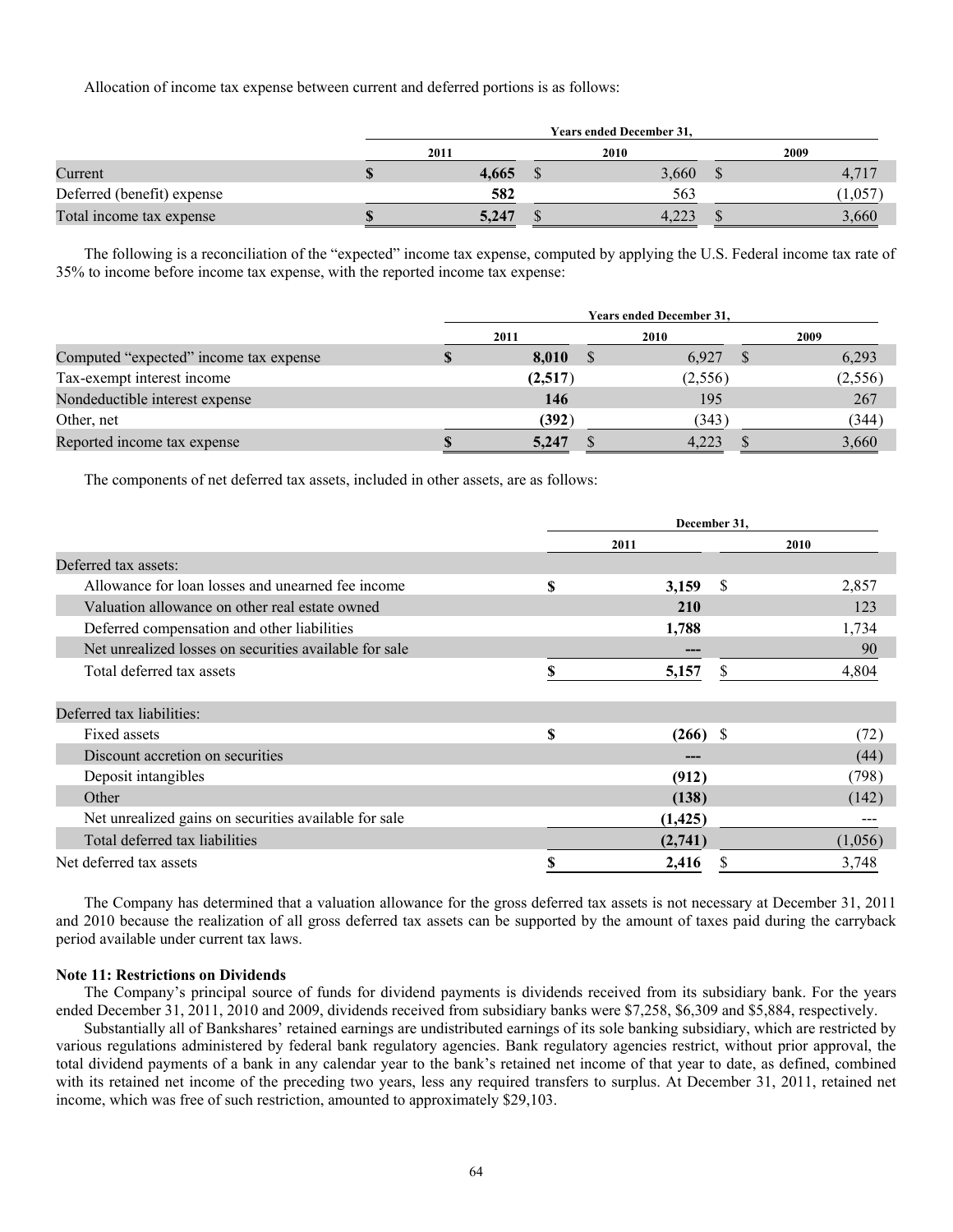## **Note 12: Minimum Regulatory Capital Requirement**

 The Company (on a consolidated basis) and its subsidiary bank are subject to various regulatory capital requirements administered by the federal banking agencies. Failure to meet minimum capital requirements can initiate certain mandatory and possible additional discretionary actions by regulators that, if undertaken, could have a direct material effect on the Company's and the bank's financial statements. Under capital adequacy guidelines and the regulatory framework for prompt corrective action, the Company and the bank must meet specific capital guidelines that involve quantitative measures of their assets, liabilities, and certain off balance sheet items as calculated under regulatory accounting practices. The capital amounts and classification are also subject to qualitative judgments by regulators about components, risk weightings, and other factors. Prompt corrective action provisions are not applicable to bank holding companies.

 Quantitative measures established by regulation to ensure capital adequacy require the Company and the bank to maintain minimum amounts and ratios (set forth in the following table) of total and Tier 1 capital (as defined in the regulations) to riskweighted assets (as defined), and of Tier 1 capital (as defined) to average assets (as defined). Management believes, as of December 31, 2011 and 2010, that the Company and the bank meet all capital adequacy requirements to which they are subject.

 As of December 31, 2011, the most recent notifications from the Office of the Comptroller of the Currency categorized the bank as well capitalized under the regulatory framework for prompt corrective action. To be categorized as well capitalized, an institution must maintain minimum total risk-based, Tier 1 risk-based and Tier 1 leverage ratios, as set forth in the following tables. There are no conditions or events since these notifications that management believes have changed the bank's category. The Company's and the bank's actual capital amounts and ratios as of December 31, 2011 and 2010 are also presented in the following tables.

|                                          | Actual    |          | <b>Minimum Capital</b><br>Requirement |         | Minimum To Be Well<br><b>Capitalized Under</b><br><b>Prompt Corrective</b><br><b>Action Provisions</b> |          |  |
|------------------------------------------|-----------|----------|---------------------------------------|---------|--------------------------------------------------------------------------------------------------------|----------|--|
|                                          | Amount    | Ratio    | Amount                                | Ratio   | Amount                                                                                                 | Ratio    |  |
| <b>December 31, 2011</b>                 |           |          |                                       |         |                                                                                                        |          |  |
| Total capital (to risk weighted assets)  |           |          |                                       |         |                                                                                                        |          |  |
| NBI consolidated                         | \$140,228 | $20.9\%$ | 53,615<br>$\mathbf{s}$                | $8.0\%$ | N/A                                                                                                    | N/A      |  |
| <b>NBB</b>                               | 136,932   | $20.5\%$ | 53,348                                | $8.0\%$ | 66,684<br>S                                                                                            | $10.0\%$ |  |
| Tier 1 capital (to risk weighted assets) |           |          |                                       |         |                                                                                                        |          |  |
| NBI consolidated                         | \$132,160 | $19.7\%$ | 26,807<br>S                           | $4.0\%$ | N/A                                                                                                    | N/A      |  |
| <b>NBB</b>                               | 128,864   | $19.3\%$ | 26,674                                | $4.0\%$ | 40,011<br><sup>\$</sup>                                                                                | $6.0\%$  |  |
| Tier 1 capital (to average assets)       |           |          |                                       |         |                                                                                                        |          |  |
| NBI consolidated                         | \$132,160 |          | 12.7% \$41,598                        | $4.0\%$ | N/A                                                                                                    | N/A      |  |
| <b>NBB</b>                               | 128,864   | $12.5\%$ | 41,293                                | $4.0\%$ | S<br>51,617                                                                                            | $5.0\%$  |  |

|                                          |           | Actual   |              | <b>Minimum Capital</b><br>Requirement | <b>Minimum To Be Well</b><br><b>Capitalized Under</b><br><b>Prompt Corrective</b><br><b>Action Provisions</b> |          |  |
|------------------------------------------|-----------|----------|--------------|---------------------------------------|---------------------------------------------------------------------------------------------------------------|----------|--|
|                                          | Amount    | Ratio    | Amount       | Ratio                                 | Amount                                                                                                        | Ratio    |  |
| December 31, 2010                        |           |          |              |                                       |                                                                                                               |          |  |
| Total capital (to risk weighted assets)  |           |          |              |                                       |                                                                                                               |          |  |
| NBI consolidated                         | \$127,958 | $19.4\%$ | 52,883<br>S. | $8.0\%$                               | N/A                                                                                                           | N/A      |  |
| <b>NBB</b>                               | 124,758   | $19.0\%$ | 52,594       | $8.0\%$                               | S.<br>65,742                                                                                                  | $10.0\%$ |  |
| Tier 1 capital (to risk weighted assets) |           |          |              |                                       |                                                                                                               |          |  |
| NBI consolidated                         | \$120,294 | 18.2%    | \$<br>26,441 | $4.0\%$                               | N/A                                                                                                           | N/A      |  |
| <b>NBB</b>                               | 117,094   | 17.8%    | 26,297       | $4.0\%$                               | 39,445<br><sup>S</sup>                                                                                        | $6.0\%$  |  |
| Tier 1 capital (to average assets)       |           |          |              |                                       |                                                                                                               |          |  |
| NBI consolidated                         | \$120,294 | $12.1\%$ | \$39,848     | $4.0\%$                               | N/A                                                                                                           | N/A      |  |
| <b>NBB</b>                               | 117.094   | 11.9%    | 39.516       | $4.0\%$                               | \$<br>49,395                                                                                                  | $5.0\%$  |  |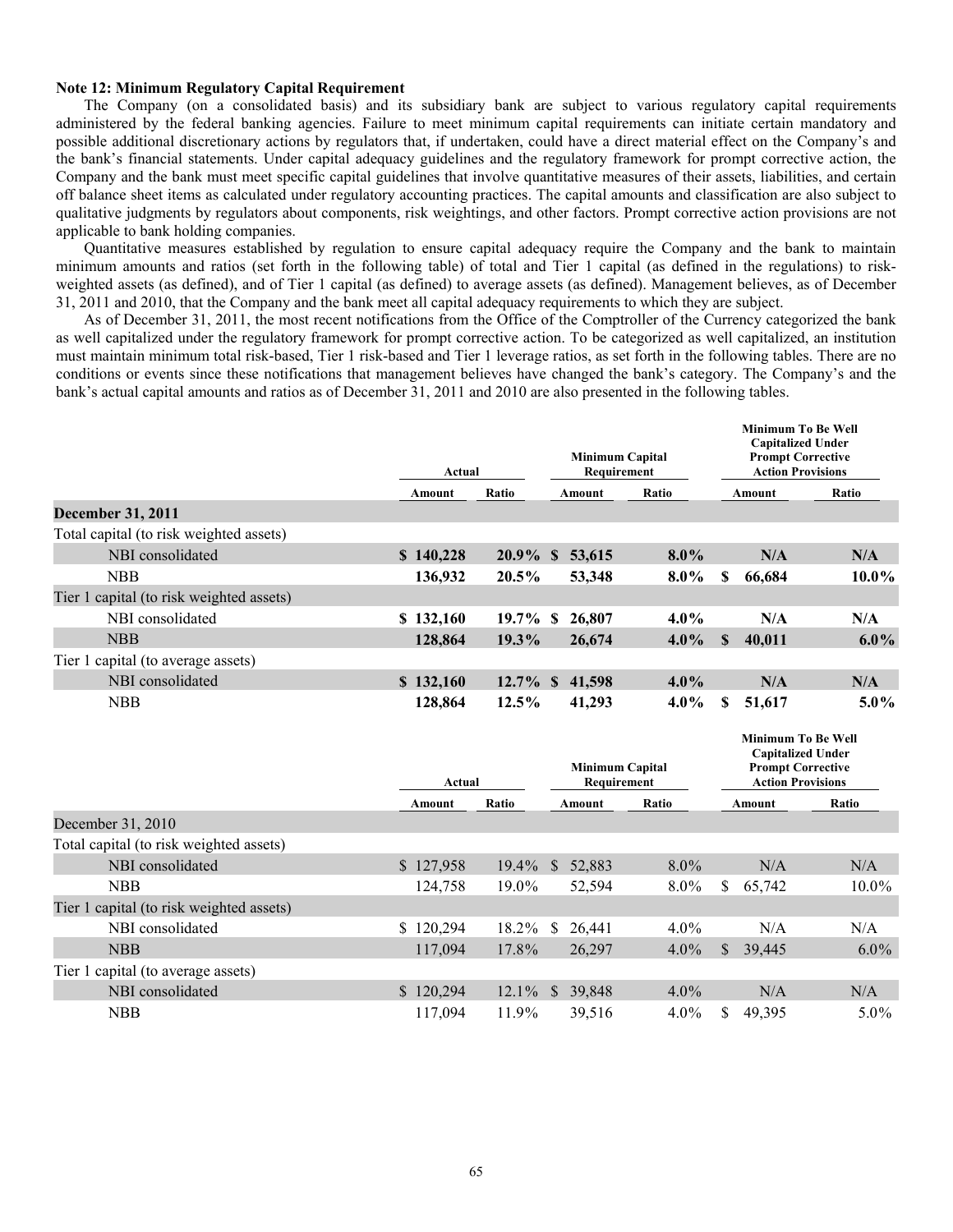## **Note 13: Condensed Financial Statements of Parent Company**

Financial information pertaining only to NBI (Parent) is as follows:

# **Condensed Balance Sheets**

|                                                                                            | December 31,              |      |                |                           |                                 |    |                |
|--------------------------------------------------------------------------------------------|---------------------------|------|----------------|---------------------------|---------------------------------|----|----------------|
|                                                                                            |                           | 2011 |                |                           | 2010                            |    |                |
| <b>Assets</b>                                                                              |                           |      |                |                           |                                 |    |                |
| Cash due from subsidiaries                                                                 | $\mathbf S$               |      | $\overline{2}$ | $\boldsymbol{\mathsf{S}}$ |                                 |    | $\overline{2}$ |
| Securities available for sale                                                              |                           |      | 2,140          |                           |                                 |    | 2,331          |
| Investments in subsidiaries, at equity                                                     |                           |      | 139,267        |                           |                                 |    | 127,019        |
| Other assets                                                                               |                           |      | 570            |                           |                                 |    | 691            |
| <b>Total assets</b>                                                                        | $\mathbb S$               |      | \$<br>141,979  |                           |                                 |    | 130,043        |
| <b>Liabilities and Stockholders' Equity</b>                                                |                           |      |                |                           |                                 |    |                |
| Other liabilities                                                                          | $\mathbf S$               |      | \$<br>680      |                           |                                 |    | 856            |
| Stockholders' equity                                                                       |                           |      | 141,299        |                           |                                 |    | 129,187        |
| Total liabilities and stockholders' equity                                                 | $\boldsymbol{\mathsf{S}}$ |      | 141,979        | $\$$                      |                                 |    | 130,043        |
|                                                                                            |                           |      |                |                           |                                 |    |                |
| <b>Condensed Statements of Income</b>                                                      |                           |      |                |                           | <b>Years Ended December 31,</b> |    |                |
|                                                                                            |                           |      | 2011           |                           | 2010                            |    | 2009           |
| <b>Income</b>                                                                              |                           |      |                |                           |                                 |    |                |
| Dividends from Subsidiaries                                                                |                           | \$   | 7,258          | \$                        | 6,309                           | \$ | 5,884          |
| Interest on securities - taxable                                                           |                           |      | 17             |                           | 23                              |    | 7              |
| Interest on securities - nontaxable                                                        |                           |      | 42             |                           | 44                              |    | 61             |
| Other income                                                                               |                           |      | 1,210          |                           | 1,157                           |    | 1,129          |
| Securities gains                                                                           |                           |      |                |                           | $--$                            |    | 2              |
|                                                                                            |                           |      | 8,527          |                           | 7,533                           |    | 7,083          |
|                                                                                            |                           |      |                |                           |                                 |    |                |
| <b>Expenses</b>                                                                            |                           |      |                |                           |                                 |    |                |
| Other expenses                                                                             |                           |      | 1,794          |                           | 1,756                           |    | 1,590          |
| Income before income tax benefit and equity in undistributed net income of<br>subsidiaries |                           |      | 6,733          |                           |                                 |    |                |
| Applicable income tax benefit                                                              |                           |      | 148            |                           | 5,777<br>152                    |    | 5,493<br>120   |
| Income before equity in undistributed net income of subsidiaries                           |                           |      |                |                           | 5,929                           |    | 5,613          |
| Equity in undistributed net income of subsidiaries                                         |                           |      | 6,881          |                           | 9,640                           |    | 8,706          |
|                                                                                            |                           |      | 10,757         |                           |                                 |    |                |
| Net income                                                                                 |                           | \$   | 17,638         | $\mathsf{\$}$             | 15,569                          | \$ | 14,319         |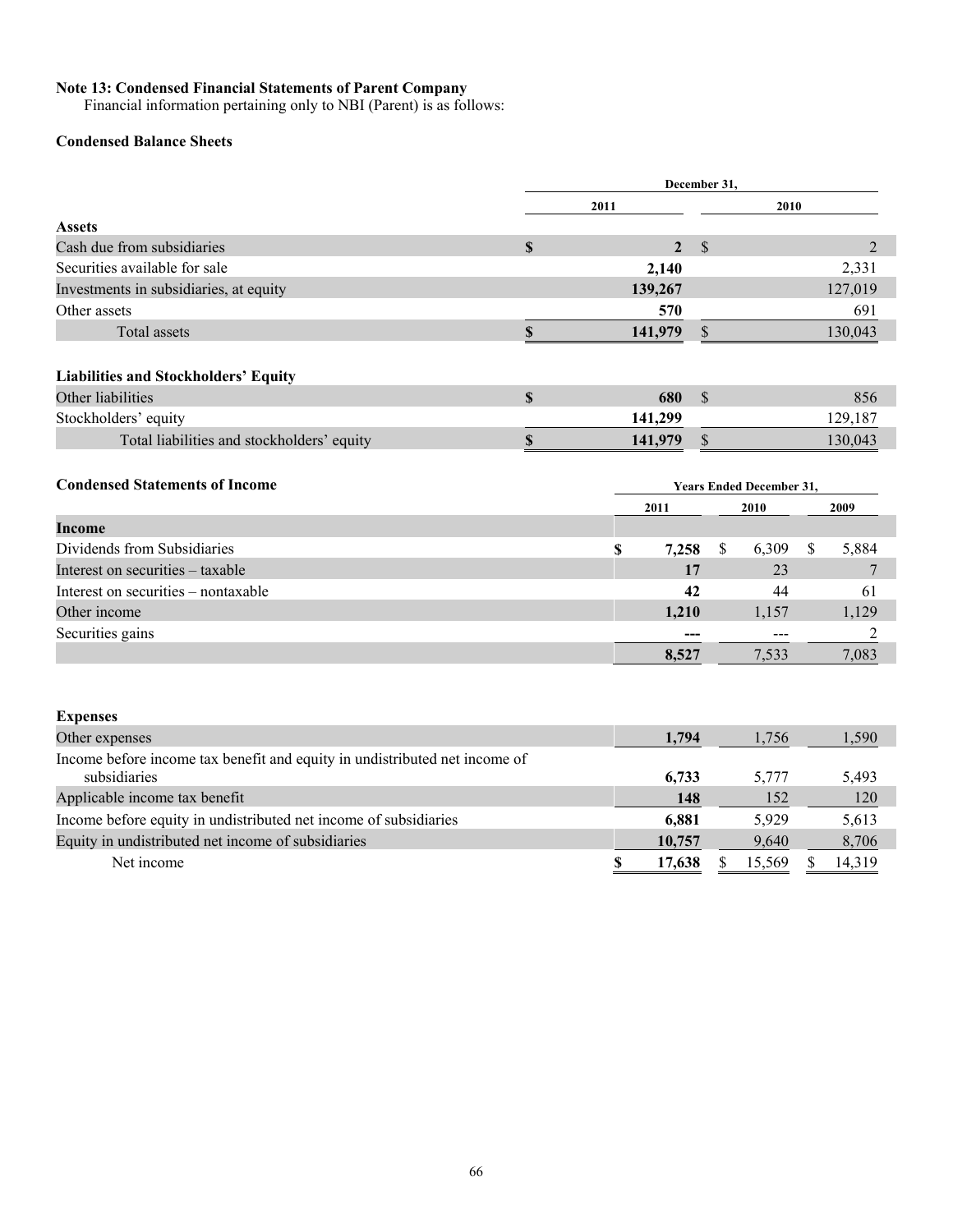| <b>Condensed Statements of Cash Flows</b>                                                 | <b>Years ended December 31,</b> |                  |      |                |               |         |  |  |
|-------------------------------------------------------------------------------------------|---------------------------------|------------------|------|----------------|---------------|---------|--|--|
|                                                                                           |                                 | 2011             | 2010 |                |               | 2009    |  |  |
| <b>Cash Flows from Operating Expenses</b>                                                 |                                 |                  |      |                |               |         |  |  |
| Net income                                                                                | <sup>\$</sup>                   | 17,638           | \$   | 15,569         | <sup>\$</sup> | 14,319  |  |  |
| Adjustments to reconcile net income to net cash provided by operating activities:         |                                 |                  |      |                |               |         |  |  |
| Equity in undistributed net income of subsidiaries                                        |                                 | (10,757)         |      | (9,640)        |               | (8,706) |  |  |
| Amortization of premiums and accretion of discounts, net                                  |                                 |                  |      | $\overline{2}$ |               |         |  |  |
| Depreciation expense                                                                      |                                 | 9                |      | 9              |               | 9       |  |  |
| Securities (gains)                                                                        |                                 |                  |      |                |               | (2)     |  |  |
| Net change in refundable income taxes due from subsidiaries                               |                                 | ---              |      | 56             |               | (31)    |  |  |
| Net change in other assets                                                                |                                 | 147              |      | (24)           |               | (56)    |  |  |
| Net change in other liabilities                                                           |                                 | (364)            |      | 244            |               | 66      |  |  |
| Net cash provided by operating activities                                                 |                                 | 6,674            |      | 6,216          |               | 5,600   |  |  |
| <b>Cash Flows from Investing Activities</b><br>Purchases of securities available for sale |                                 | (1,973)          |      | (1,868)        |               | (327)   |  |  |
| Maturities and calls of securities available for sale                                     |                                 | 2,250            |      | 1,950          |               | 524     |  |  |
| Net cash provided by investing activities                                                 |                                 | 277              |      | 82             |               | 197     |  |  |
| <b>Cash Flows from Financing Activities</b>                                               |                                 |                  |      |                |               |         |  |  |
| Cash dividends paid                                                                       |                                 | (6,938)          |      | (6,309)        |               | (5,823) |  |  |
| Exercise of stock options                                                                 |                                 | 92               |      |                |               | 54      |  |  |
| Note payable                                                                              |                                 |                  |      |                |               | (54)    |  |  |
| Capital distribution to subsidiary                                                        |                                 | (105)            |      | ---            |               |         |  |  |
| Net cash used in financing activities                                                     |                                 | (6,951)          |      | (6,309)        |               | (5,823) |  |  |
| Net change in cash                                                                        |                                 |                  |      | (11)           |               | (26)    |  |  |
| Cash due from subsidiaries at beginning of year                                           |                                 | $\boldsymbol{2}$ |      | 13             |               | 39      |  |  |
| Cash due from subsidiaries at end of year                                                 | \$                              | $\overline{2}$   | \$   | $\overline{2}$ | \$            | 13      |  |  |

## **Note 14: Financial Instruments with Off-Balance Sheet Risk**

 The Company is a party to financial instruments with off-balance sheet risk in the normal course of business to meet the financing needs of its customers. These financial instruments include commitments to extend credit, standby letters of credit and interest rate locks. These instruments involve, to varying degrees, elements of credit risk in excess of the amount recognized in the consolidated balance sheets.

 The Company's exposure to credit loss, in the event of nonperformance by the other party to the financial instrument for commitments to extend credit and standby letters of credit, is represented by the contractual amount of those instruments. The Company uses the same credit policies in making commitments and conditional obligations as it does for on-balance sheet instruments. The Company may require collateral or other security to support the following financial instruments with credit risk.

 At December 31, 2011 and 2010, the following financial instruments were outstanding whose contract amounts represent credit risk:

|                                                                     |      | December 31. |  |         |  |  |
|---------------------------------------------------------------------|------|--------------|--|---------|--|--|
|                                                                     | 2011 |              |  | 2010    |  |  |
| Financial instruments whose contract amounts represent credit risk: |      |              |  |         |  |  |
| Commitments to extend credit                                        |      | 130,369      |  | 149,106 |  |  |
| Standby letters of credit                                           |      | 13,206       |  | 13,540  |  |  |
| Mortgage loans sold with potential recourse                         |      | 13,419       |  | 19,595  |  |  |

Commitments to extend credit are agreements to lend to a customer as long as there is no violation of any condition established in the contract. Commitments generally have fixed expiration dates or other termination clauses and may require payment of a fee. The commitments for lines of credit may expire without being drawn upon. Therefore, the total commitment amounts do not necessarily represent future cash requirements. The amount of collateral obtained, if it is deemed necessary by the Company, is based on management's credit evaluation of the customer.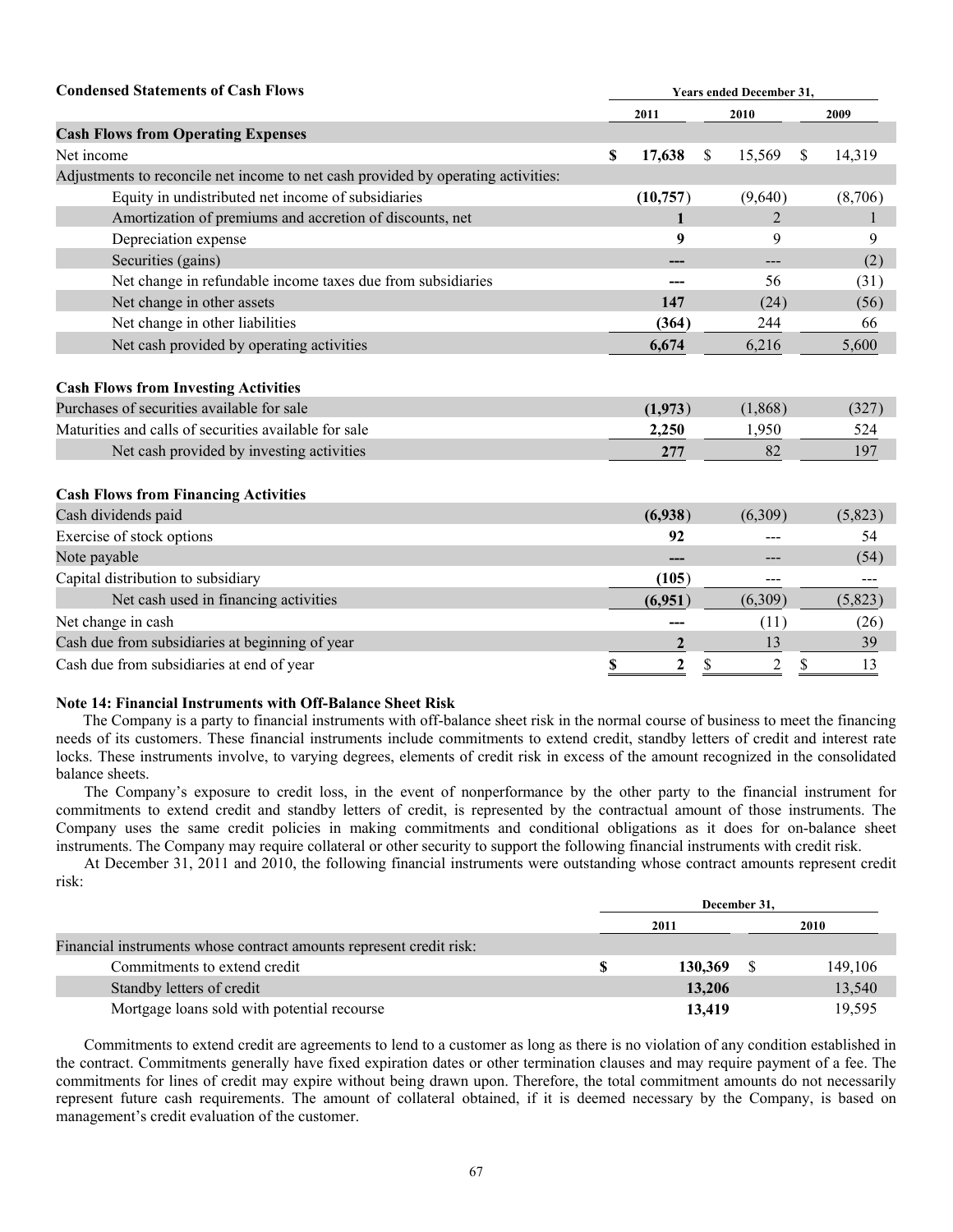Unfunded commitments under commercial lines of credit, revolving credit lines, and overdraft protection agreements are commitments for possible future extensions of credit. Some of these commitments are uncollateralized and do not contain a specified maturity date and may not be drawn upon to the total extent to which the Company is committed.

 Standby letters of credit are conditional commitments issued by the Company to guarantee the performance of a customer to a third party. The credit risk involved in issuing letters of credit is essentially the same as that involved in extending loans to customers. Collateral held varies but may include accounts receivable, inventory, property, plant and equipment, and income-producing commercial properties.

 The Company originates mortgage loans for sale to secondary market investors subject to contractually specified and limited recourse provisions. In 2011, the Company originated \$13,582 and sold \$13,419 to investors, compared to \$21,929 originated and \$19,595 sold in 2010. Every contract with each investor contains certain recourse language. In general, the Company may be required to repurchase a previously sold mortgage loan if there is major noncompliance with defined loan origination or documentation standards, including fraud, negligence or material misstatement in the loan documents. Repurchase may also be required if necessary governmental loan guarantees are canceled or never issued, or if an investor is forced to buy back a loan after it has been resold as a part of a loan pool. In addition, the Company may have an obligation to repurchase a loan if the mortgagor has defaulted early in the loan term. This potential default period is approximately twelve months after sale of a loan to the investor.

 At December 31, 2011, the Company had locked-rate commitments to originate mortgage loans amounting to approximately \$174 and loans held for sale of \$2,623. Risks arise from the possible inability of counterparties to meet the terms of their contracts. The Company does not expect any counterparty to fail to meet its obligations.

 The Company maintains cash accounts in other commercial banks. The amount on deposit with correspondent institutions at December 31, 2011 that exceeded the insurance limits of the Federal Deposit Insurance Corporation was \$0.

#### **Note 15: Concentrations of Credit Risk**

 The Company does a general banking business, serving the commercial and personal banking needs of its customers. NBB's market area in southwest Virginia is made up of the counties of Montgomery, Giles, Pulaski, Tazewell, Wythe, Smyth and Washington. It also includes the independent cities of Radford and Galax, and the portions of Carroll and Grayson Counties that are adjacent to Galax. In addition, it serves those portions of Mercer County and McDowell County, West Virginia that are contiguous with Tazewell County. Substantially all of NBB's loans are made in its market area. The ultimate collectability of the bank's loan portfolio and the ability to realize the value of any underlying collateral, if needed, is influenced by the economic conditions of the market area. The Company's operating results are therefore closely correlated with the economic trends within this area.

 At December 31, 2011 and 2010, approximately \$351,720 and \$339,161, respectively, of the loan portfolio was concentrated in commercial real estate. This represents approximately 60% of the loan portfolio at December 31, 2011 and 59% at December 31, 2010. Included in commercial loans at December 31, 2011 and 2010 was approximately \$166,710 and \$154,330, respectively, in loans for college housing and professional office buildings. This represents approximately 28% and 27% of the loan portfolio at December 31, 2011 and 2010, respectively. Loans secured by residential real estate were approximately \$152,373 and \$154,750 at December 31, 2011 and 2010, respectively. This represents approximately 26% of the loan portfolio at December 31, 2011 and 27% at December 31, 2010, respectively. Loans secured by automobiles were approximately \$13,089 and \$15,271 at December 31, 2011 and 2010, respectively. This represents approximately 2% of the loan portfolio at December 31, 2011 and in 2010 approximately 3%.

 The Company has established operating policies relating to the credit process and collateral in loan originations. Loans to purchase real and personal property are generally collateralized by the related property and with loan amounts established based on certain percentage limitations of the property's total stated or appraised value. Credit approval is primarily a function of collateral and the evaluation of the creditworthiness of the individual borrower or project based on available financial information. Management considers the concentration of credit risk to be minimal.

#### **Note 16: Fair Value Measurements**

 The Company records fair value adjustments to certain assets and liabilities and determines fair value disclosures utilizing a definition of fair value of assets and liabilities that states that fair value is an exit price, representing the amount that would be received to sell an asset or paid to transfer a liability in an orderly transaction between market participants. Additional considerations come into play in determining the fair value of financial assets in markets that are not active.

 The Company uses a hierarchy of valuation techniques based on whether the inputs to those valuation techniques are observable or unobservable. Observable inputs reflect market data obtained from independent sources, while unobservable inputs reflect the Company's market assumptions. The three levels of the fair value hierarchy based on these two types of inputs are as follows:

- Level 1 Valuation is based on quoted prices in active markets for identical assets and liabilities.
- Level 2 Valuation is based on observable inputs including quoted prices in active markets for similar assets and liabilities, quoted prices for identical or similar assets and liabilities in less active markets, and model-based valuation techniques for which significant assumptions can be derived primarily from or corroborated by observable data in the market.
- Level 3 Valuation is based on model-based techniques that use one or more significant inputs or assumptions that are unobservable in the market.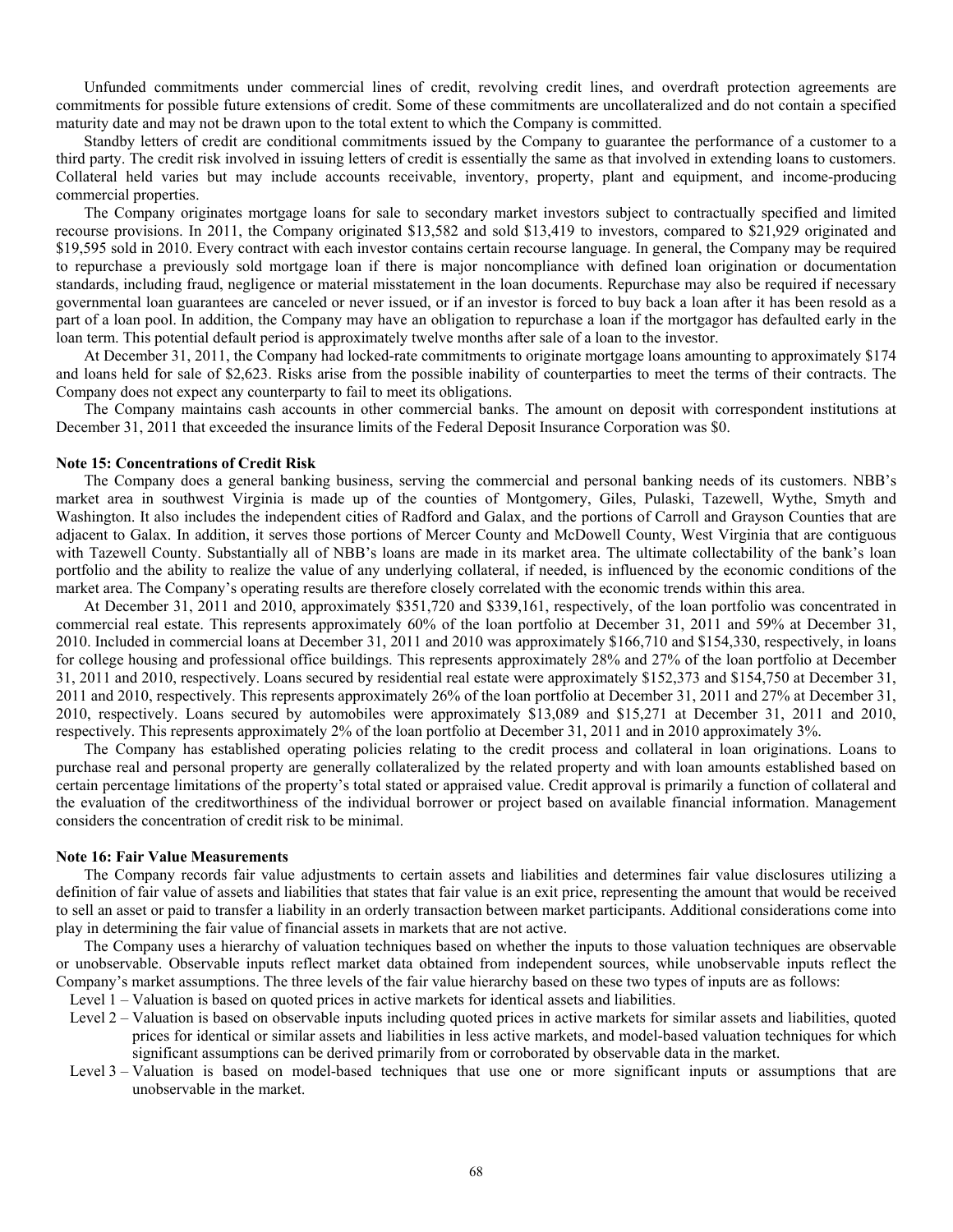The following describes the valuation techniques used by the Company to measure certain financial assets and liabilities recorded at fair value on a recurring basis in the financial statements:

## **Securities Available for Sale**

 Securities available for sale are recorded at fair value on a recurring basis. Fair value measurement is based upon quoted market prices, when available (Level 1). If quoted market prices are not available, fair values are measured utilizing independent valuation techniques of identical or similar securities for which significant assumptions are derived primarily from or corroborated by observable market data. Third party vendors compile prices from various sources and may determine the fair value of identical or similar securities by using pricing models that considers observable market data (Level 2). The carrying value of restricted Federal Reserve Bank and Federal Home Loan Bank stock approximates fair value based upon the redemption provisions of each entity and is therefore excluded from the following table.

 The following tables present the balances of financial assets and liabilities measured at fair value on a recurring basis as of December 31, 2011 and 2010:

|                                           |                                              |   | Fair Value Measurements at December 31, 2011 Using                                              |                                                                  |         |   |                                                    |  |  |  |
|-------------------------------------------|----------------------------------------------|---|-------------------------------------------------------------------------------------------------|------------------------------------------------------------------|---------|---|----------------------------------------------------|--|--|--|
| <b>Description</b>                        | <b>Balance as of</b><br>December 31,<br>2011 |   | <b>Ouoted Prices</b><br>in Active<br><b>Markets</b> for<br><b>Identical Assets</b><br>(Level 1) | Significant<br>Other<br><b>Observable</b><br>Inputs<br>(Level 2) |         |   | Significant<br>Unobservable<br>Inputs<br>(Level 3) |  |  |  |
| U.S. Treasury                             | \$<br>2,150                                  | S |                                                                                                 | S                                                                | 2,150   | S |                                                    |  |  |  |
| U.S. Government agencies and corporations | 96,003                                       |   |                                                                                                 |                                                                  | 96,003  |   |                                                    |  |  |  |
| States and political subdivisions         | 49,122                                       |   |                                                                                                 |                                                                  | 49,122  |   |                                                    |  |  |  |
| Mortgage-backed securities                | 7.725                                        |   |                                                                                                 |                                                                  | 7,725   |   |                                                    |  |  |  |
| Corporate debt securities                 | 16,077                                       |   |                                                                                                 |                                                                  | 16,077  |   |                                                    |  |  |  |
| Other securities                          | 2,175                                        |   |                                                                                                 |                                                                  | 2,175   |   |                                                    |  |  |  |
| Total securities available for sale       | 173,252                                      | S |                                                                                                 |                                                                  | 173,252 |   |                                                    |  |  |  |

|                                           |                                              |         |                                                                                                 | Fair Value Measurements at December 31, 2010 Using |                                                                         |         |                                                    |     |  |  |  |  |  |
|-------------------------------------------|----------------------------------------------|---------|-------------------------------------------------------------------------------------------------|----------------------------------------------------|-------------------------------------------------------------------------|---------|----------------------------------------------------|-----|--|--|--|--|--|
| <b>Description</b>                        | <b>Balance as of</b><br>December 31,<br>2010 |         | <b>Ouoted Prices</b><br>in Active<br><b>Markets</b> for<br><b>Identical Assets</b><br>(Level 1) |                                                    | Significant<br><b>Other</b><br><b>Observable</b><br>Inputs<br>(Level 2) |         | Significant<br>Unobservable<br>Inputs<br>(Level 3) |     |  |  |  |  |  |
| U.S. Treasury                             | \$                                           | 2,183   | S                                                                                               | ---                                                |                                                                         | 2,183   | S                                                  |     |  |  |  |  |  |
| U.S. Government agencies and corporations |                                              | 88,152  |                                                                                                 | ---                                                |                                                                         | 88,152  |                                                    | --- |  |  |  |  |  |
| States and political subdivisions         |                                              | 61,682  |                                                                                                 |                                                    |                                                                         | 61,682  |                                                    |     |  |  |  |  |  |
| Mortgage-backed securities                |                                              | 11,379  |                                                                                                 | ---                                                |                                                                         | 11,379  |                                                    |     |  |  |  |  |  |
| Corporate debt securities                 |                                              | 17,680  |                                                                                                 |                                                    |                                                                         | 17,680  |                                                    |     |  |  |  |  |  |
| Other securities                          |                                              | 2,062   |                                                                                                 | ---                                                |                                                                         | 2,062   |                                                    |     |  |  |  |  |  |
| Total securities available for sale       |                                              | 183,138 |                                                                                                 |                                                    |                                                                         | 183,138 |                                                    |     |  |  |  |  |  |

 Certain financial assets are measured at fair value on a nonrecurring basis in accordance with GAAP. Adjustments to the fair value of these assets usually result from the application of lower-of-cost-or-market accounting or write-downs of individual assets.

 The following describes the valuation techniques used by the Company to measure certain financial assets recorded at fair value on a nonrecurring basis in the financial statements:

## **Loans Held for Sale**

 Loans held for sale are carried at the lower of cost or market value. These loans currently consist of one-to-four family residential loans originated for sale in the secondary market. Fair value is based on the price secondary markets are currently offering for similar loans using observable market data which is not materially different than cost due to the short duration between origination and sale (Level 2). As such, the Company records any fair value adjustments on a nonrecurring basis. No nonrecurring fair value adjustments were recorded on loans held for sale during the years ended December 31, 2011 and 2010. Gains and losses on the sale of loans are recorded within other income from mortgage banking on the Consolidated Statements of Income.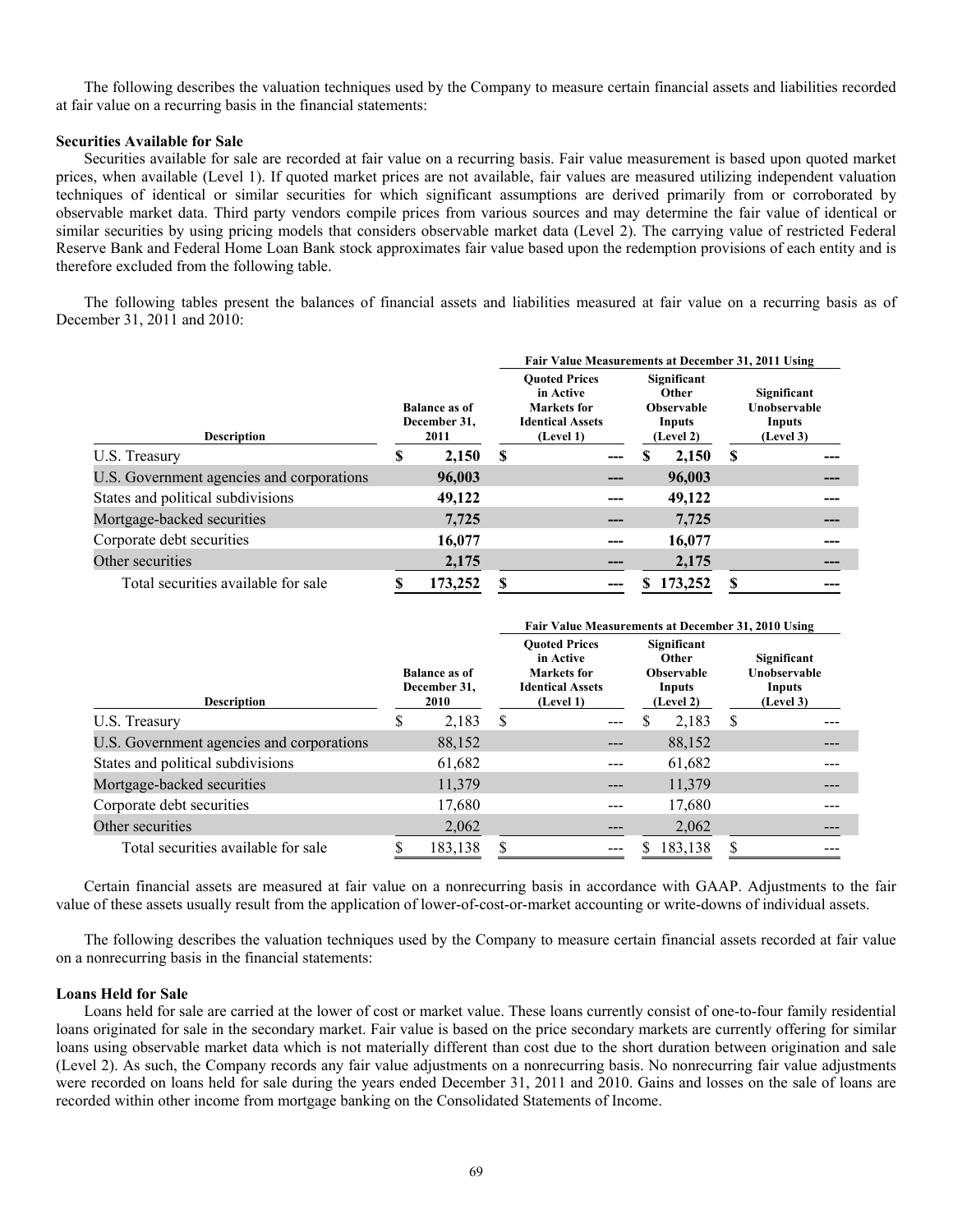## **Impaired Loans**

 Loans are designated as impaired when, in the judgment of management based on current information and events, it is probable that all amounts due according to the contractual terms of the loan agreement will not be collected. Troubled debt restructurings are impaired loans. The measurement of loss associated with impaired loans can be based on either the observable market price of the loan or the fair value of the collateral. Fair value is measured based on the value of the collateral securing the loans. Collateral may be in the form of real estate or business assets including equipment, inventory, and accounts receivable. The vast majority of the collateral is real estate. The value of real estate collateral is determined utilizing an income or market valuation approach based on an appraisal conducted by an independent, licensed appraiser outside of the Company using observable market data (Level 2). The Company discounts appraisals that become outdated or if declines in value are identified after the date of the appraisal, as well as for the Company's own estimates of selling costs, resulting in a valuation based on Level 3 inputs. The value of business equipment is based upon an outside appraisal if deemed significant, or the net book value on the applicable business' financial statements if not considered significant using observable market data. Likewise, values for inventory and accounts receivables collateral are based on financial statement balances or aging reports (Level 3). Impaired loans allocated to the Allowance for Loan Losses are measured at fair value on a nonrecurring basis. Any fair value adjustments are recorded in the period incurred as provision for loan losses on the Consolidated Statements of Income.

 The following table summarizes the Company's financial assets that were measured at fair value on a nonrecurring basis during the period.

|                                              |                                              | Carrying value at December 31, 2011                                                      |                                                                  |                                                    |  |  |  |  |  |
|----------------------------------------------|----------------------------------------------|------------------------------------------------------------------------------------------|------------------------------------------------------------------|----------------------------------------------------|--|--|--|--|--|
| <b>Description</b><br>Assets:                | <b>Balance as of</b><br>December 31,<br>2011 | <b>Ouoted Prices</b><br>in Active<br>Markets for<br><b>Identical Assets</b><br>(Level 1) | Significant<br>Other<br><b>Observable</b><br>Inputs<br>(Level 2) | Significant<br>Unobservable<br>Inputs<br>(Level 3) |  |  |  |  |  |
| Impaired loans net of<br>valuation allowance | \$<br>5,968                                  | S                                                                                        | <b>S</b>                                                         | <b>S</b><br>5,968                                  |  |  |  |  |  |
|                                              |                                              | Carrying value at December 31, 2010                                                      |                                                                  |                                                    |  |  |  |  |  |
|                                              |                                              | <b>Ouoted Prices</b>                                                                     | Significant                                                      |                                                    |  |  |  |  |  |
| <b>Description</b>                           | <b>Balance as of</b><br>December 31,<br>2010 | in Active<br>Markets for<br><b>Identical Assets</b><br>(Level 1)                         | Other<br><b>Observable</b><br>Inputs<br>(Level 2)                | Significant<br>Unobservable<br>Inputs<br>(Level 3) |  |  |  |  |  |
| Assets:                                      |                                              |                                                                                          |                                                                  |                                                    |  |  |  |  |  |

 The fair value of a financial instrument is the current amount that would be exchanged between willing parties, other than in a forced liquidation. Fair value is best determined based upon quoted market prices. However, in many instances, there are no quoted market prices for the Company's various financial instruments. In cases where quoted market prices are not available, fair values are based on estimates using present value or other valuation techniques. Those techniques are significantly affected by the assumptions used, including the fair discount rate and estimates of future cash flows. Accordingly, the fair value estimates may not be realized in an immediate settlement of the instrument. Accounting guidance for fair value excludes certain financial instruments and all nonfinancial instruments from its disclosure requirements. Accordingly, the aggregate fair value amounts presented may not necessarily represent the underlying fair value of the Company.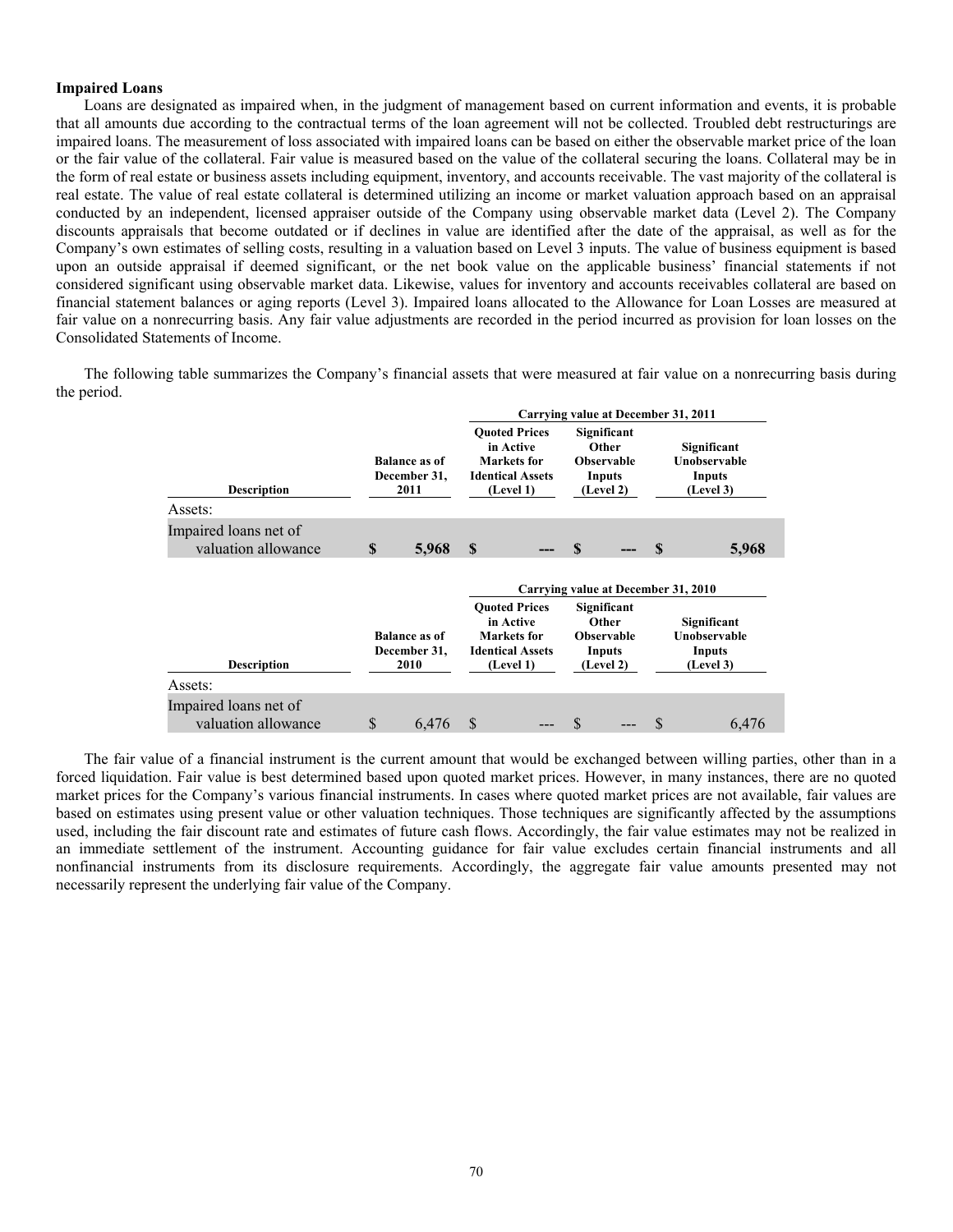## **Other Real Estate Owned**

Certain assets such as other real estate owned (OREO) are measured at fair value less cost to sell. Valuation of other real estate owned is determined using appraisals from independent parties, a level two input. The Company discounts appraisals that become outdated or if declines in value are identified after the date of the appraisal, as well as for the Company's own estimates of selling costs, resulting in a valuation based on Level 3 inputs.

 The following table summarizes the Company's other real estate owned that were measured at fair value on a nonrecurring basis during the period.

|                                                       |             |                                              | <b>Carrying Value at December 31, 2011</b> |                                                                                          |          |                                                                  |                                                    |                                                    |  |  |  |  |
|-------------------------------------------------------|-------------|----------------------------------------------|--------------------------------------------|------------------------------------------------------------------------------------------|----------|------------------------------------------------------------------|----------------------------------------------------|----------------------------------------------------|--|--|--|--|
| <b>Description</b><br>Assets:                         |             | <b>Balance as of</b><br>December 31,<br>2011 |                                            | <b>Ouoted Prices</b><br>in Active<br>Markets for<br><b>Identical Assets</b><br>(Level 1) |          | Significant<br>Other<br><b>Observable</b><br>Inputs<br>(Level 2) | Significant<br>Unobservable<br>Inputs<br>(Level 3) |                                                    |  |  |  |  |
| Other real estate owned net<br>of valuation allowance | $\mathbf S$ | 1,489                                        | S                                          |                                                                                          | <b>S</b> |                                                                  | <b>S</b>                                           | 1,489                                              |  |  |  |  |
|                                                       |             |                                              |                                            | Carrying Value at December 31, 2010                                                      |          |                                                                  |                                                    |                                                    |  |  |  |  |
| <b>Description</b>                                    |             | <b>Balance as of</b><br>December 31,<br>2010 |                                            | <b>Ouoted Prices</b><br>in Active<br>Markets for<br><b>Identical Assets</b><br>(Level 1) |          | Significant<br>Other<br><b>Observable</b><br>Inputs<br>(Level 2) |                                                    | Significant<br>Unobservable<br>Inputs<br>(Level 3) |  |  |  |  |
| Assets:                                               |             |                                              |                                            |                                                                                          |          |                                                                  |                                                    |                                                    |  |  |  |  |
| Other real estate owned net<br>of valuation allowance | \$          | 1,723                                        | S                                          |                                                                                          |          |                                                                  |                                                    | 1,723                                              |  |  |  |  |

 The following methods and assumptions were used by the Company in estimating fair value disclosures for financial instruments: *Cash and Due from Banks, Interest-Bearing Deposits, and Federal Funds Sold* 

The carrying amounts approximate fair value.

## *Securities*

 The fair values of securities, excluding restricted stock, are determined by quoted market prices or dealer quotes. The fair value of certain state and municipal securities is not readily available through market sources other than dealer quotations, so fair value estimates are based on quoted market prices of similar instruments adjusted for differences between the quoted instruments and the instruments being valued. The carrying value of restricted securities approximates fair value based upon the redemption provisions of the applicable entities.

# *Loans Held for Sale*

Fair values of loans held for sale are based on commitments on hand from investors or prevailing market prices.

## *Loans*

 Fair values are estimated for portfolios of loans with similar financial characteristics. Loans are segregated by type such as commercial, real estate – commercial, real estate – construction, real estate – mortgage, credit card and other consumer loans. Each loan category is further segmented into fixed and adjustable rate interest terms and by performing and nonperforming categories.

 The fair value of performing loans is calculated by discounting scheduled cash flows through the estimated maturity using estimated market discount rates that reflect the credit and interest rate risk inherent in the loan, as well as estimates for prepayments. The estimate of maturity is based on the Company's historical experience with repayments for loan classification, modified, as required, by an estimate of the effect of economic conditions on lending.

 Fair value for significant nonperforming loans is based on estimated cash flows which are discounted using a rate commensurate with the risk associated with the estimated cash flows. Assumptions regarding credit risk, cash flows and discount rates are determined within management's judgment, using available market information and specific borrower information. *Bank-Owned Life Insurance* 

 Bank-owned life insurance represents insurance policies on officers of the Company. The cash values of the policies are estimates using information provided by insurance carriers. These policies are carried at their cash surrender value, which approximates fair value.

## *Deposits*

 The fair value of demand and savings deposits is the amount payable on demand. The fair value of fixed maturity term deposits and certificates of deposit is estimated using the rates currently offered for deposits with similar remaining maturities.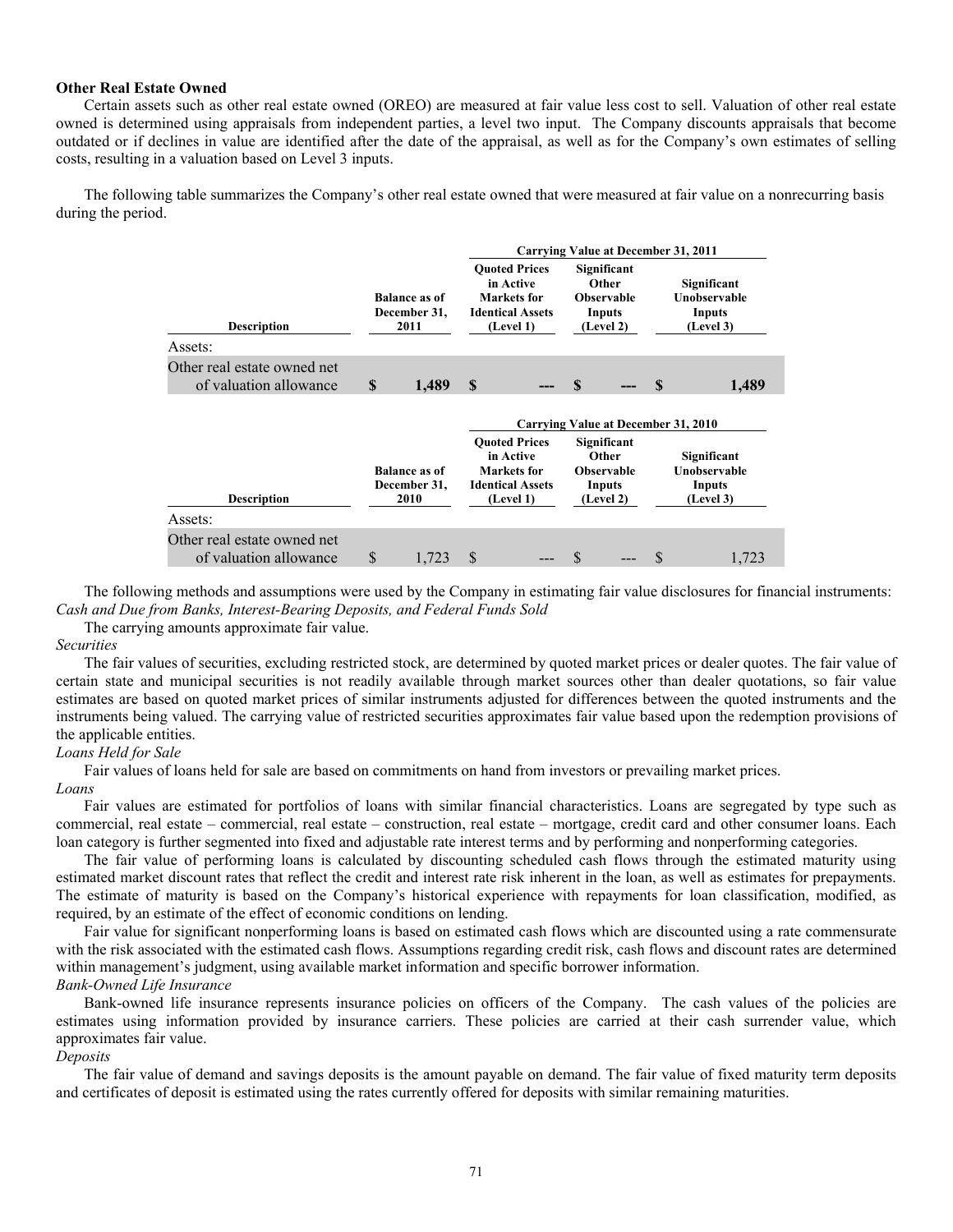# *Accrued Interest*

The carrying amounts of accrued interest approximate fair value.

## *Other Borrowed Funds*

 Other borrowed funds, represents treasury tax and loan deposits and short-term borrowings from the Federal Home Loan Bank. The carrying amount is a reasonable estimate of fair value because the deposits are generally repaid within 120 days from the transaction date.

# *Commitments to Extend Credit and Standby Letters of Credit*

 The only amounts recorded for commitments to extend credit, standby letters of credit and financial guarantees written are the deferred fees arising from these unrecognized financial instruments. These deferred fees are not deemed significant at December 31, 2011 and 2010, and, as such, the related fair values have not been estimated.

The estimated fair values, and related carrying amounts, of the Company's financial instruments are as follows:

| December 31.       |         |   |                                |              |                    |               |                                |  |  |  |
|--------------------|---------|---|--------------------------------|--------------|--------------------|---------------|--------------------------------|--|--|--|
| 2011               |         |   |                                |              | 2010               |               |                                |  |  |  |
| Carrying<br>Amount |         |   | <b>Estimated Fair</b><br>Value |              | Carrying<br>Amount |               | <b>Estimated Fair</b><br>Value |  |  |  |
|                    |         |   |                                |              |                    |               |                                |  |  |  |
| \$                 | 11,897  | S | 11,897                         | <sup>S</sup> | 9,858              | <sup>\$</sup> | 9,858                          |  |  |  |
|                    | 98,355  |   | 98,355                         |              | 69,400             |               | 69,400                         |  |  |  |
|                    | 318,913 |   | 326,347                        |              | 315,907            |               | 314,820                        |  |  |  |
|                    | 2,623   |   | 2,623                          |              | 2,460              |               | 2,460                          |  |  |  |
|                    | 580,402 |   | 572,357                        |              | 568,779            |               | 539,152                        |  |  |  |
|                    | 6.304   |   | 6,304                          |              | 6,016              |               | 6,016                          |  |  |  |
|                    | 19,812  |   | 19,812                         |              | 17,252             |               | 17,252                         |  |  |  |
|                    |         |   |                                |              |                    |               |                                |  |  |  |
| \$                 | 919,333 | S | 913,882                        | -S           | 884,583            | <sup>\$</sup> | 880,290                        |  |  |  |
|                    | 206     |   | 206                            |              | 257                |               | 257                            |  |  |  |
|                    |         |   |                                |              |                    |               |                                |  |  |  |

# **Note 17: Selected Quarterly Data (Unaudited)**

 The following is a summary of the unaudited quarterly results of operations for the years ended December 31, 2011, 2010 and 2009:

|                                           | 2011                    |        |                          |        |                         |        |                          |        |  |
|-------------------------------------------|-------------------------|--------|--------------------------|--------|-------------------------|--------|--------------------------|--------|--|
|                                           | First<br><b>Ouarter</b> |        | Second<br><b>Ouarter</b> |        | <b>Third</b><br>Ouarter |        | Fourth<br><b>Ouarter</b> |        |  |
| <b>Income Statement Data:</b>             |                         |        |                          |        |                         |        |                          |        |  |
| Interest income                           | \$                      | 12,465 | $\mathbf{s}$             | 12,475 | <b>S</b>                | 12,577 | $\mathbf{s}$             | 12,429 |  |
| Interest expense                          |                         | 2,379  |                          | 2,346  |                         | 2,282  |                          | 2,177  |  |
| Net interest income                       |                         | 10,086 |                          | 10,129 |                         | 10,295 |                          | 10,252 |  |
| Provision for loan losses                 |                         | 800    |                          | 753    |                         | 643    |                          | 753    |  |
| Noninterest income                        |                         | 1,934  |                          | 2,090  |                         | 2,129  |                          | 2,257  |  |
| Noninterest expense                       |                         | 6,084  |                          | 6,025  |                         | 5,887  |                          | 5,342  |  |
| Income taxes                              |                         | 1,112  |                          | 1,225  |                         | 1,385  |                          | 1,525  |  |
| Net income                                | \$                      | 4,024  | $\mathbf S$              | 4,216  | $\mathbf{\$}$           | 4,509  | <b>S</b>                 | 4,889  |  |
| <b>Per Share Data:</b>                    |                         |        |                          |        |                         |        |                          |        |  |
| Basic net income per common share         | $\mathbf S$             | 0.58   | <sup>S</sup>             | 0.61   | <b>S</b>                | 0.65   | - \$                     | 0.70   |  |
| Fully diluted net income per common share |                         | 0.58   | <b>S</b>                 | 0.61   | $\mathbf{s}$            | 0.65   | - \$                     | 0.70   |  |
| Cash dividends per common share           |                         | ---    |                          | 0.48   |                         | ---    |                          | 0.52   |  |
| Book value per common share               |                         | 19.27  |                          | 19.65  |                         | 20.44  |                          | 20.36  |  |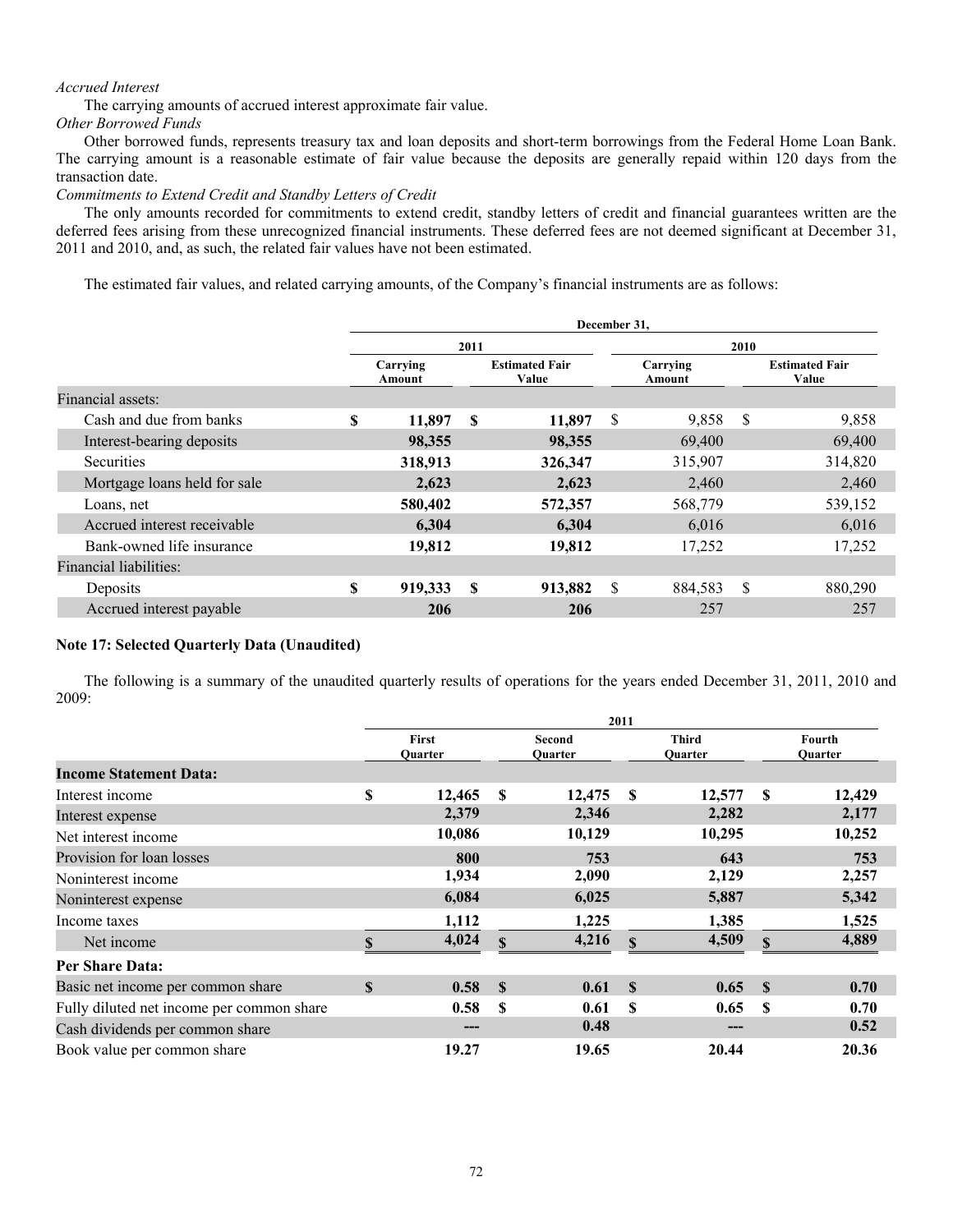|                                           | 2010         |                         |                    |                          |                    |                                |                    |                          |
|-------------------------------------------|--------------|-------------------------|--------------------|--------------------------|--------------------|--------------------------------|--------------------|--------------------------|
|                                           |              | First<br><b>Ouarter</b> |                    | Second<br><b>Ouarter</b> |                    | <b>Third</b><br><b>Ouarter</b> |                    | Fourth<br><b>Ouarter</b> |
| <b>Income Statement Data:</b>             |              |                         |                    |                          |                    |                                |                    |                          |
| Interest income                           | \$           | 12,240                  | \$                 | 12,347                   | \$                 | 12,287                         | \$                 | 12,265                   |
| Interest expense                          |              | 2,979                   |                    | 2,850                    |                    | 2,726                          |                    | 2,603                    |
| Net interest income                       |              | 9,261                   |                    | 9,497                    |                    | 9,561                          |                    | 9,662                    |
| Provision for loan losses                 |              | 647                     |                    | 852                      |                    | 710                            |                    | 1,200                    |
| Noninterest income                        |              | 1,971                   |                    | 2,123                    |                    | 2,101                          |                    | 2,152                    |
| Noninterest expense                       |              | 5,784                   |                    | 5,697                    |                    | 5,826                          |                    | 5,820                    |
| Income taxes                              |              | 1,032                   |                    | 1,075                    |                    | 1,129                          |                    | 987                      |
| Net income                                |              | 3,769                   | $\mathbf{\hat{S}}$ | 3,996                    | $\mathbf{\hat{S}}$ | 3,997                          | $\mathbf{\hat{S}}$ | 3,807                    |
| <b>Per Share Data:</b>                    |              |                         |                    |                          |                    |                                |                    |                          |
| Basic net income per common share         | $\mathbb{S}$ | 0.54                    | <sup>\$</sup>      | 0.58                     | $\mathbb{S}$       | 0.58                           | <sup>S</sup>       | 0.55                     |
| Fully diluted net income per common share |              | 0.54                    |                    | 0.58                     |                    | 0.58                           |                    | 0.55                     |
| Cash dividends per common share           |              | ---                     |                    | 0.44                     |                    | ---                            |                    | 0.47                     |
| Book value per common share               |              | 18.25                   |                    | 18.44                    |                    | 19.13                          |                    | 18.63                    |

|                                    | 2009             |                    |                   |                    |                         |               |                   |
|------------------------------------|------------------|--------------------|-------------------|--------------------|-------------------------|---------------|-------------------|
|                                    | First<br>Quarter |                    | Second<br>Quarter |                    | <b>Third</b><br>Quarter |               | Fourth<br>Quarter |
| Income Statement Data:             |                  |                    |                   |                    |                         |               |                   |
| Interest income                    | \$<br>12,578     | <sup>\$</sup>      | 12,711            | <sup>\$</sup>      | 12,616                  | \$            | 12,582            |
| Interest expense                   | 4,412            |                    | 4,274             |                    | 3,876                   |               | 3,263             |
| Net interest income                | 8,166            |                    | 8,437             |                    | 8,740                   |               | 9,319             |
| Provision for loan losses          | 370              |                    | 278               |                    | 305                     |               | 681               |
| Noninterest income                 | 2,107            |                    | 2,172             |                    | 2,212                   |               | 2,313             |
| Noninterest expense                | 5,630            |                    | 6,180             |                    | 5,891                   |               | 6,152             |
| Income taxes                       | 886              |                    | 794               |                    | 976                     |               | 1,004             |
| Net income                         | \$<br>3,387      | $\mathbf{\hat{S}}$ | 3,357             | $\mathbf{\hat{S}}$ | 3,780                   | $\mathcal{S}$ | 3,795             |
| Per Share Data:                    |                  |                    |                   |                    |                         |               |                   |
| Basic net income per share         | \$<br>0.49       | $\mathbb{S}$       | 0.48              | <sup>S</sup>       | 0.55                    | <sup>\$</sup> | 0.55              |
| Fully diluted net income per share | 0.49             |                    | 0.48              |                    | 0.54                    |               | 0.55              |
| Cash dividends per share           | $---$            |                    | 0.41              |                    | $---$                   |               | 0.43              |
| Book value per share               | 16.39            |                    | 16.58             |                    | 17.52                   |               | 17.61             |

### **Note 18. Intangible Assets and Goodwill**

 In accounting for goodwill and intangible assets, the Company conducts an impairment review at least annually and more frequently if certain impairment indicators are in evidence. Based on the testing for impairment of goodwill and intangible assets, there were no impairment charges for 2011, 2010 or 2009.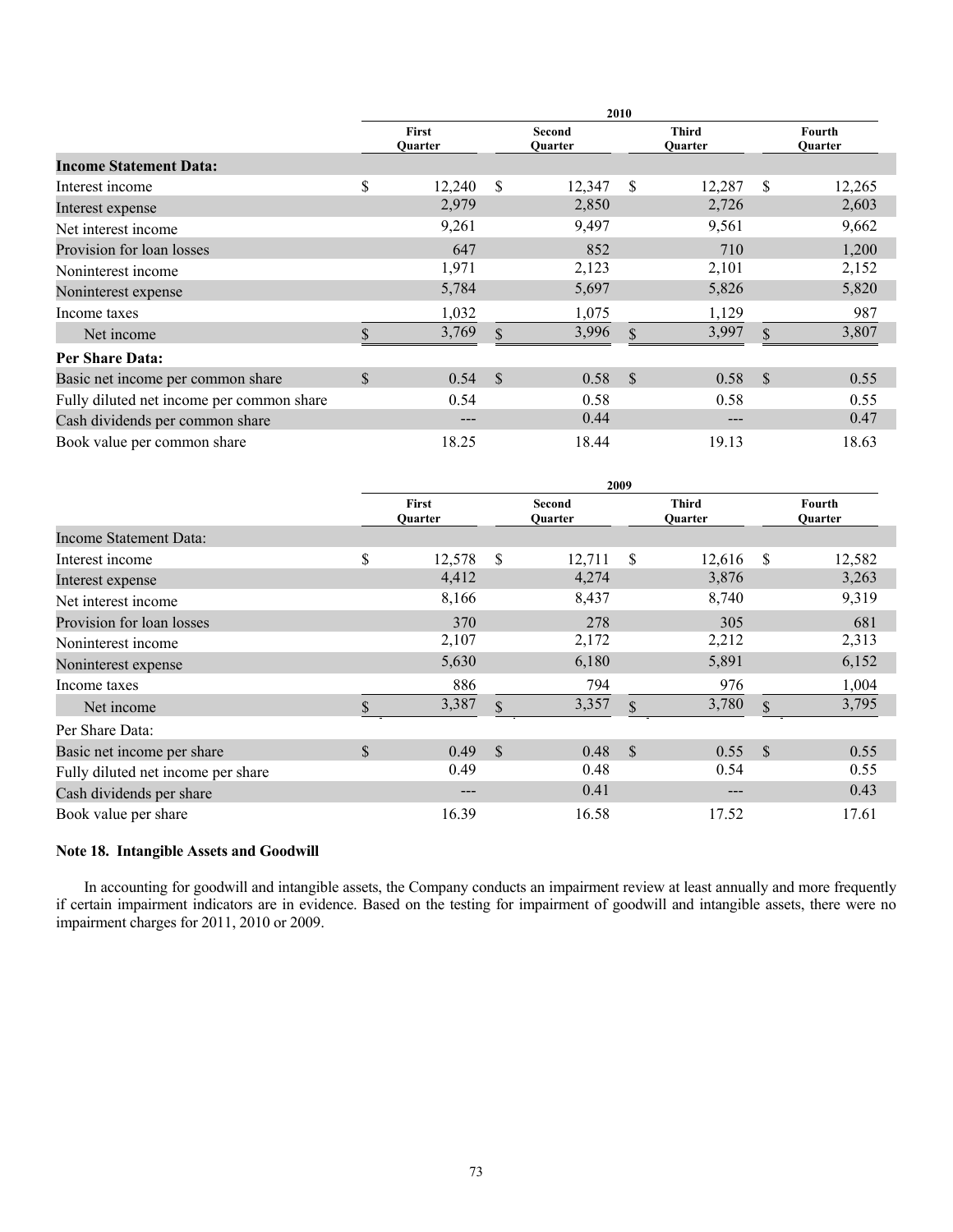Information concerning goodwill and intangible assets for years ended December 31, 2011 and 2010 is presented in the following table:

|                                      | <b>Gross Carrying Value</b> |        |    | <b>Accumulated Amortization</b> | <b>Net Carrying Value</b> |       |
|--------------------------------------|-----------------------------|--------|----|---------------------------------|---------------------------|-------|
| <b>December 31, 2011</b>             |                             |        |    |                                 |                           |       |
| Amortizable core deposit intangibles | \$                          | 16,257 |    | 11,645                          |                           | 4,612 |
| Unamortizable goodwill               | \$                          | 5,848  |    | $---$                           |                           | 5,848 |
|                                      |                             |        |    |                                 |                           |       |
| December 31, 2010                    |                             |        |    |                                 |                           |       |
| Amortizable core deposit intangibles | \$                          | 16,257 | -8 | 10,562                          |                           | 5,695 |
| Unamortizable goodwill               | \$                          | 5,848  |    | $\qquad \qquad -\qquad -$       |                           | 5,848 |

As of December 31, 2011, the estimated amortization expense of core deposit intangibles are as follows:

| 2012       | 1,083 |
|------------|-------|
| 2013       | 1,077 |
| 2014       | 1,075 |
| 2015       | 1,075 |
| Thereafter | 302   |
| Total      | 4,612 |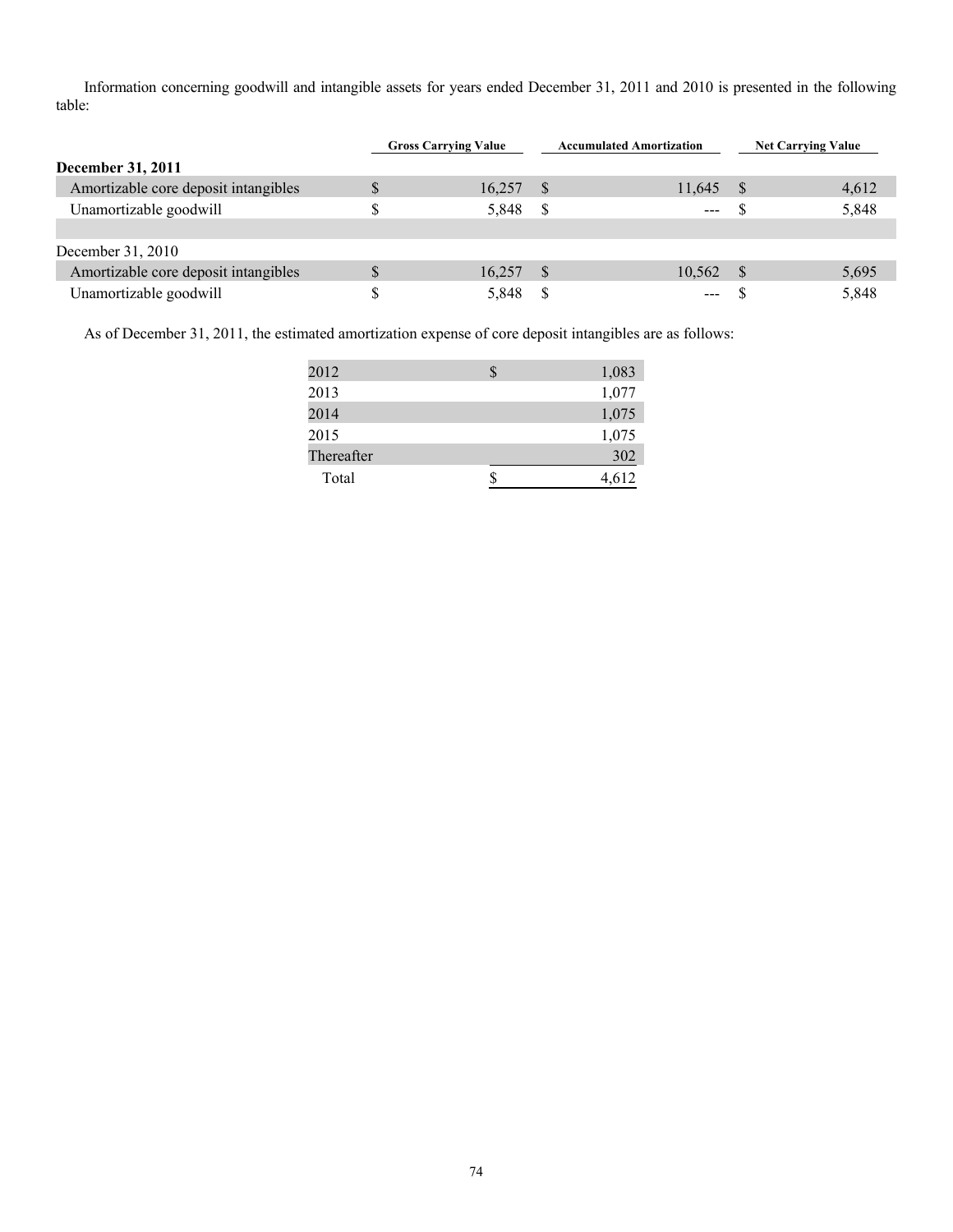

# **REPORT OF INDEPENDENT REGISTERED PUBLIC ACCOUNTING FIRM**

To the Board of Directors and Stockholders National Bankshares, Inc. Blacksburg, Virginia

We have audited the accompanying consolidated balance sheets of National Bankshares, Inc. and subsidiaries as of December 31, 2011 and 2010, and the related consolidated statements of income, changes in stockholders' equity, and cash flows for each of the three years in the period ended December 31, 2011. These financial statements are the responsibility of the Company's management. Our responsibility is to express an opinion on these financial statements based on our audits. des<br>des

We conducted our audits in accordance with the standards of the Public Company Accounting Oversight Board (United States). Those standards require that we plan and perform the audit to obtain reasonable assurance about whether the financial statements are free of material misstatement. An audit includes examining, on a test basis, evidence supporting the amounts and disclosures in the financial statements. An audit also includes assessing the accounting principles used and significant estimates made by management, as well as evaluating the overall financial statement presentation. We believe that our audits provide a reasonable basis for our opinion.

In our opinion, the consolidated financial statements referred to above present fairly, in all material respects, the financial position of National Bankshares, Inc. and subsidiaries as of December 31, 2011 and 2010, and the results of their operations and their cash flows for each of the three years in the period ended December 31, 2011, in conformity with U.S. generally accepted accounting principles. egtefydd

We have also audited, in accordance with the standards of the Public Company Accounting Oversight Board (United States), National Bankshares, Inc.'s and subsidiaries' internal control over financial reporting as of December 31, 2011, based on criteria established in *Internal Control — Integrated Framework* issued by the Committee of Sponsoring States), National Bankshares, Inc.'s and subsidiaries' internal control over financial reporting as of December 31, 2011, based on criteria established in *Internal Control* — *Integrated Framework* issued by the Committee opinion on the effectiveness of National Bankshares, Inc.'s internal control over financial reporting.

winchester, Virginia March 7, 2012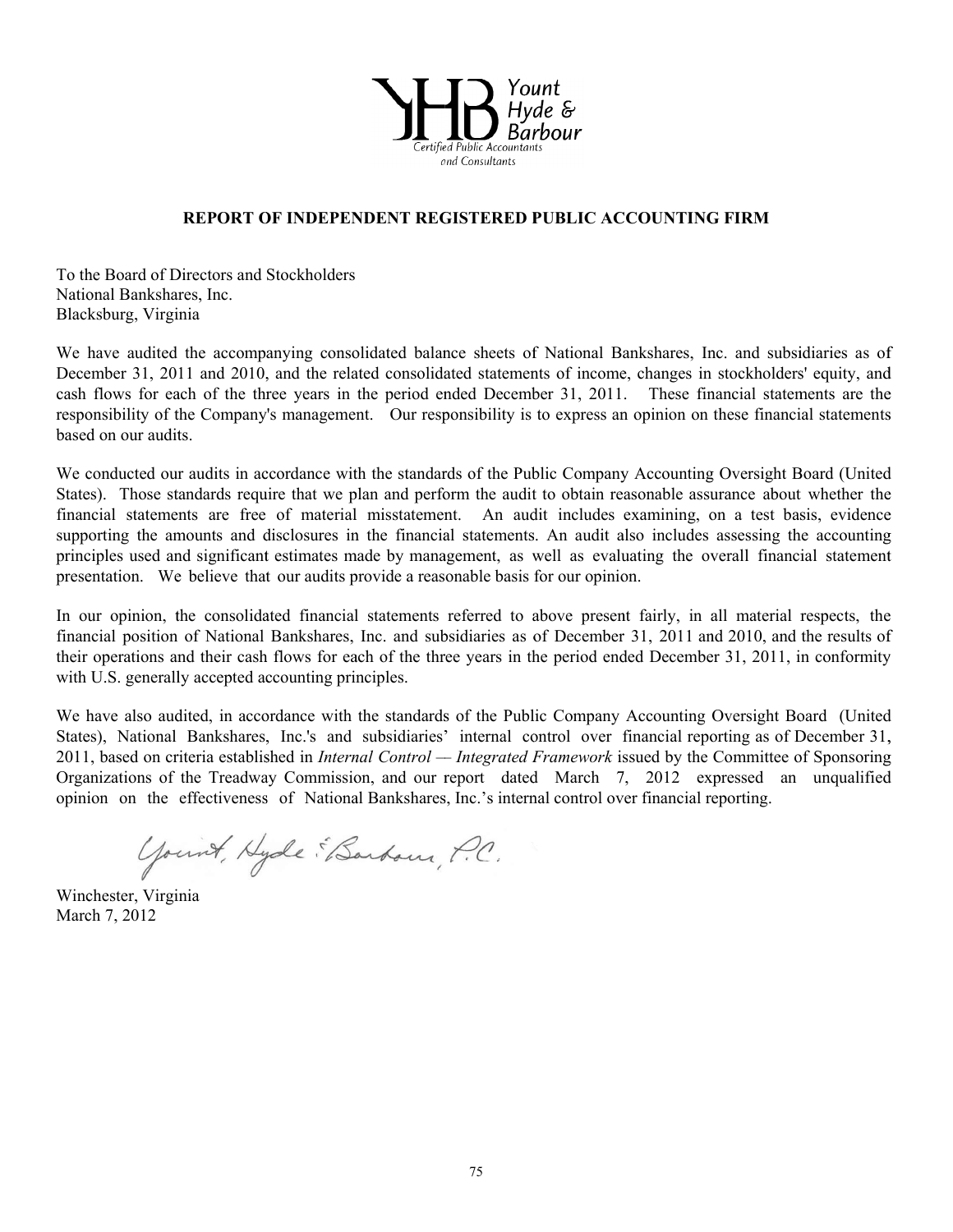

## **REPORT OF INDEPENDENT REGISTERED PUBLIC ACCOUNTING FIRM**

To the Board of Directors and Stockholders National Bankshares, Inc. Blacksburg, Virginia

We have audited National Bankshares, Inc.'s and subsidiaries' internal control over financial reporting as of December 31, 2011, based on criteria established in *Internal Control — Integrated Framework* issued by the Committee of Sponsoring Organizations of the Treadway Commission. National Bankshares, Inc.'s management is responsible for maintaining effective internal control over financial reporting and for its assessment of the effectiveness of internal control over financial reporting included in the accompanying *Management's Report on Internal Control over Financial Reporting. Our responsibility is to express an* opinion on the company's internal control over financial reporting based on our audit. l,<br>is<br>d<br>d n<br>).

We conducted our audit in accordance with the standards of the Public Company Accounting Oversight Board (United States). Those standards require that we plan and perform the audit to obtain reasonable assurance about whether effective internal control over financial reporting was maintained in all material respects. Our audit included obtaining an understanding of internal control over financial reporting, assessing the risk that a material weakness exists, and testing and evaluating the design and operating effectiveness of internal control based on the assessed risk. Our audit also included performing such other procedures as we considered necessary in the circumstances. We believe that our audit provides a reasonable basis for our opinion.

A company's internal control over financial reporting is a process designed to provide reasonable assurance regarding the reliability of financial reporting and the preparation of financial statements for external purposes in accordance with generally accepted accounting principles. A company's internal control over financial reporting includes those policies and procedures that *(a)* pertain to the maintenance of records that, in reasonable detail, accurately and fairly reflect the transactions and dispositions of the assets of the company; *(b)* provide reasonable assurance that transactions are recorded as necessary to permit preparation of financial statements in accordance with generally accepted accounting principles, and that receipts and expenditures of the company are being made only in accordance with authorizations of management and directors of the company; and (c) provide reasonable assurance regarding prevention or timely detection of unauthorized acquisition, use, or disposition of the company's assets that could have a material effect on the financial statements. ll geydoeng e<br>a<br>
,

Because of its inherent limitations, internal control over financial reporting may not prevent or detect misstatements. Also, projections of any evaluation of effectiveness to future periods are subject to the risk that controls may become inadequate because of changes in conditions, or that the degree of compliance with the policies or procedures may deteriorate.

In our opinion, National Bankshares, Inc. and subsidiaries maintained, in all material respects, effective internal control over financial reporting as of December 31, 2011, based on criteria established in *Internal Control — Integrated Framework* issued by the Committee of Sponsoring Organizations of the Treadway Commission. e<br>l<br>e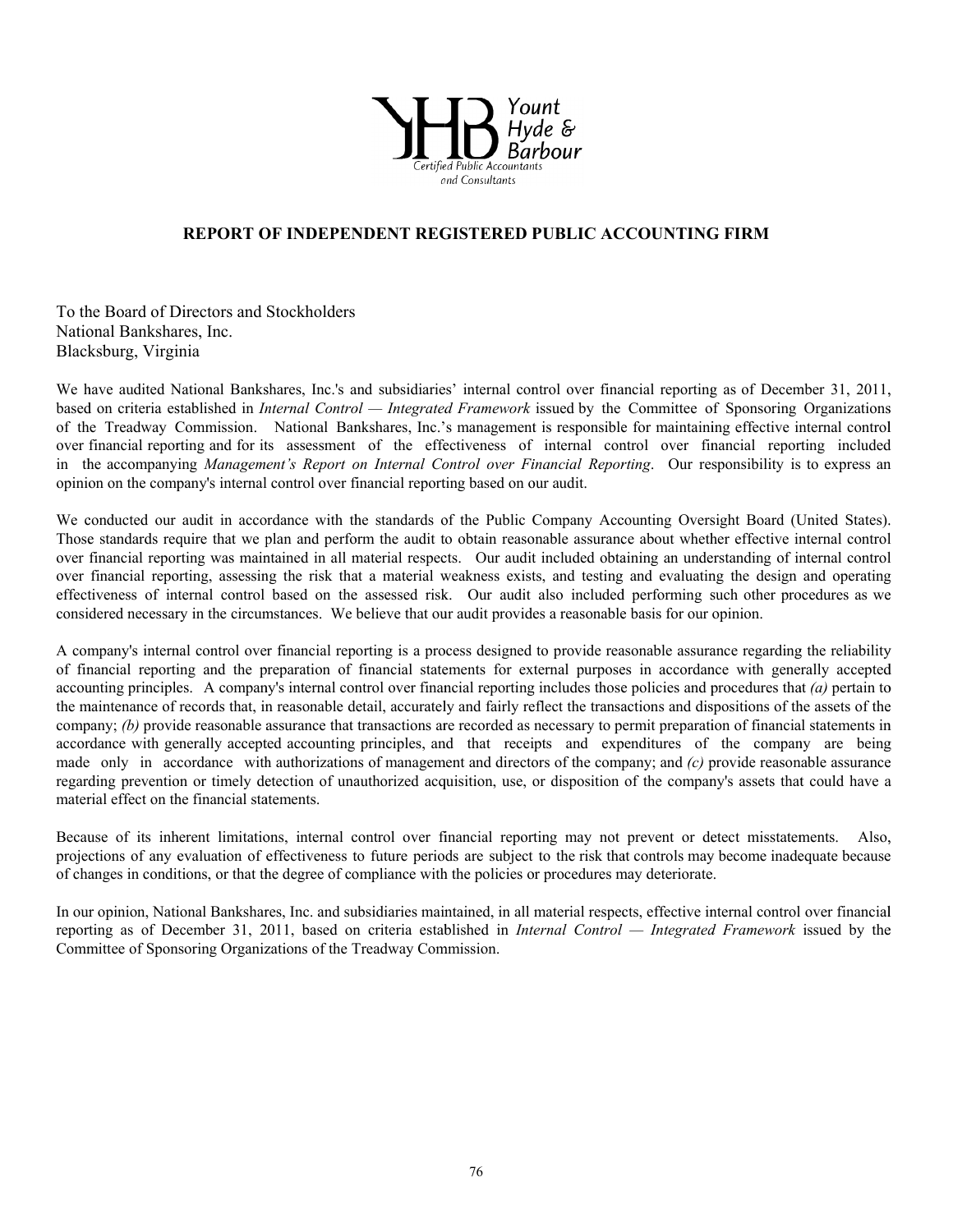We have also audited, in accordance with the standards of the Public Company Accounting Oversight Board (United States), the consolidated balance sheets as of December 31, 2011 and 2010, and the related consolidated statements of income, changes in stockholders' equity and cash flows for each of the three years in the period ended December 31, 2011 of National Bankshares, Inc. and subsidiaries and our report dated March 7, 2012 expressed an unqualified opinion.

Yount, Hyde ESarbour, P.C.

Winchester, Virginia March 7, 2012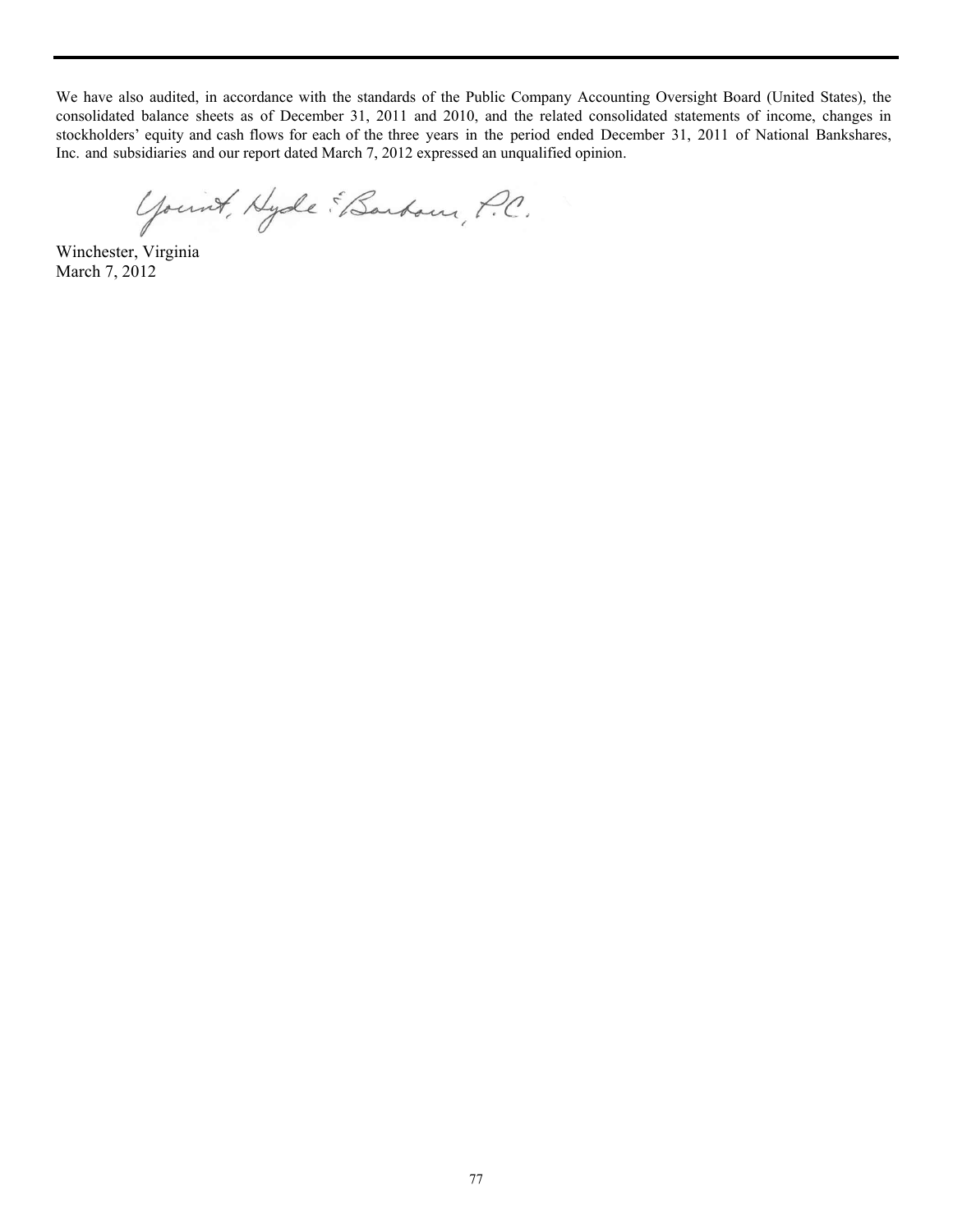### **Item 9. Changes In and Disagreements With Accountants on Accounting and Financial Disclosure**

None

### **Item 9A. Controls and Procedures**

### **Disclosure Controls and Procedures**

 The Company's management evaluated, with the participation of the Company's principal executive officer and principal financial officer, the effectiveness of the Company's disclosure controls and procedures (as defined in Rule 13a-15(e) under the Securities Exchange Act of 1934, as amended (the "Exchange Act")) as of the end of the period covered by this report. Based on that evaluation, the Company's principal executive officer and principal financial officer concluded that the Company's disclosure controls and procedures are effective as of December 31, 2011 to ensure that information required to be disclosed in the reports that the Company files or submits under the Exchange Act is recorded, processed, summarized and reported, within the time periods specified by the Company's management, including the Company's principal executive officer and principal financial officer, as appropriate, to allow timely decisions regarding required disclosure.

 There were no changes in the Company's internal control over financial reporting (as defined in Rule 13a-15(f) of the Exchange Act) during the year ended December 31, 2011 that have materially affected, or are reasonably likely to materially affect, the Corporation's internal control over financial reporting.

 Because of the inherent limitations in all control systems, the Company believes that no system of controls, no matter how well designed and operated, can provide absolute assurance that all control issues have been detected.

### **Internal Control Over Financial Reporting**

### Management's Report on Internal Control Over Financial Reporting

To the Stockholders of National Bankshares, Inc.:

 Management is responsible for the preparation and fair presentation of the financial statements included in this annual report. The financial statements have been prepared in conformity with accounting principles generally accepted in the United States of America and reflect management's judgments and estimates concerning effects of events and transactions that are accounted for or disclosed.

 Management is also responsible for establishing and maintaining adequate internal control over financial reporting. The Company's internal control over financial reporting includes those policies and procedures that pertain to the Company's ability to record, process, summarize and report reliable financial data. Management recognizes that there are inherent limitations in the effectiveness of any internal control over financial reporting, including the possibility of human error and the circumvention or overriding of internal control. Accordingly, even effective internal control over financial reporting can provide only reasonable assurance with respect to financial statement preparation. Further, because of changes in conditions, the effectiveness of internal control over financial reporting may vary over time.

 In order to ensure that the Company's internal control over financial reporting is effective, management regularly assesses such controls and did so most recently for its financial reporting as of December 31, 2011. This assessment was based on criteria for effective internal control over financial reporting described in *Internal Control Integrated Framework* issued by the Committee of Sponsoring Organizations (COSO) of the Treadway Commission. Based on this assessment, management believes the Company maintained effective internal control over financial reporting as of December 31, 2011.

 The Board of Directors, acting through its Audit Committee, is responsible for the oversight of the Company's accounting policies, financial reporting and internal control. The Audit Committee of the Board of Directors is comprised entirely of outside directors who are independent of management. The Audit Committee is responsible for the appointment and compensation of the independent registered public accounting firm and approves decisions regarding the appointment or removal of the Company Auditor. It meets periodically with management, the independent registered public accounting firm and the internal auditors to ensure that they are carrying out their responsibilities. The Audit Committee is also responsible for performing an oversight role by reviewing and monitoring the financial, accounting and auditing procedures of the Company in addition to reviewing the Company's financial reports. The independent registered public accounting firm and the internal auditors have full and unlimited access to the Audit Committee, with or without management, to discuss the adequacy of internal control over financial reporting, and any other matter which they believe should be brought to the attention of the Audit Committee. The Company's independent registered public accounting firm has also issued an attestation report on the effectiveness of internal control over financial reporting.

Chairman, President and Chief Executive Officer

/s/ JAMES G. RAKES /s/ DAVID K. SKEENS Treasurer and

Chief Financial Officer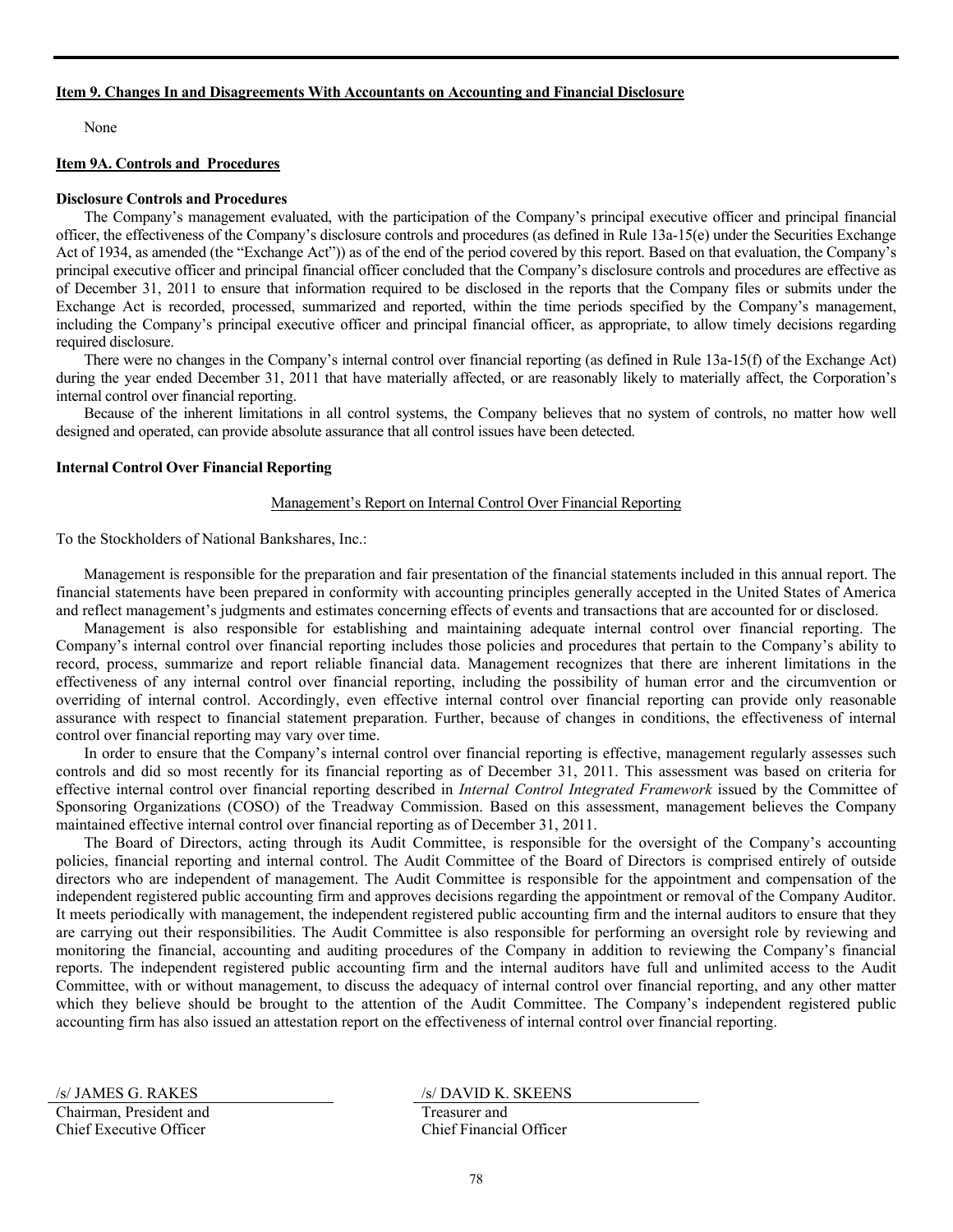### **Item 9B. Other Information**

#### Subsequent Events

 From December 31, 2011, the balance sheet date of this Form 10-K, through the date of filing of the Form 10-K with the Securities and Exchange Commission, there have been no material subsequent events that 1) provide additional evidence about conditions that existed on the date of the balance sheet, or 2) provides evidence about conditions that did not exist at the date of the balance sheet, but arose after the balance sheet date.

## **Part III**

### **Item 10. Directors, Executive Officers and Corporate Governance**

 Information with respect to the directors of Bankshares is set out under the caption "Election of Directors" on pages 2 through 4 of Bankshares' Proxy Statement dated March 7, 2012 which information is incorporated herein by reference.

 The Board of Directors of Bankshares has a standing audit committee made up entirely of independent directors, as that term is defined in the NASDAQ Stock Market Listing Rules. In 2011, Dr. J. M. Lewis chaired the Audit Committee and its members were Mr. L. J. Ball, Mr. J. W. Bowling and Mr. C. E. Green, III (who replaced Mr. J. H. Harry in April 2011). Each member of the Audit Committee has extensive business experience; however, the Committee has identified Dr. Lewis as its financial expert, since he has a professional background which involves financial oversight responsibilities. Dr. Lewis currently oversees the preparation of financial statements in his role as President of New River Community College. He previously served as the College's Chief Financial Officer. The Audit Committee's Charter is available on the Company's web site at www.nationalbankshares.com.

 The Company and each of its subsidiaries have adopted Codes of Ethics for directors, officers and employees, specifically including the Chief Executive Officer and Chief Financial Officer of Bankshares. These Codes of Ethics are available on the Company's web site at www.nationalbankshares.com.

 The following is a list of names and ages of all executive officers of Bankshares; their terms of office as officers; the positions and offices within Bankshares held by each officer; and each person's principal occupation or employment during the past five years.

| Name               | Age | <b>Offices and Positions Held</b>                                                                                                                                                                                                                                                                                                                                                         | <b>Year Elected an</b><br><b>Officer/Director</b> |
|--------------------|-----|-------------------------------------------------------------------------------------------------------------------------------------------------------------------------------------------------------------------------------------------------------------------------------------------------------------------------------------------------------------------------------------------|---------------------------------------------------|
| James G. Rakes     | 67  | Chairman, President and Chief Executive Officer, National Bankshares,<br>Inc.; President and Chief Executive Officer of National Bank of<br>Blacksburg since 1983 and Chairman since 2005. Chairman, President<br>and CEO of National Bankshares Financial Services, Inc. since June 1,<br>2011; prior thereto Chairman, President and Treasurer since 2001.                              | 1986                                              |
| David K. Skeens    | 45  | Treasurer and Chief Financial Officer of National Bankshares, Inc. since<br>January 14, 2009; Senior Vice President/Operations & Risk Management<br>& CFO of National Bank of Blacksburg since 2009; prior thereto Senior<br>Vice President/Operations $\&$ Risk Management since 2008; prior thereto<br>Vice President/Operations & Risk Management since 2004.                          | 2009                                              |
| F. Brad Denardo    | 59  | Executive Vice President, National Bankshares, Inc. since 2008; Interim<br>Treasurer and Chief Financial Officer from May 23, 2008 to January 14,<br>2009; prior thereto Corporate Officer since 1989; Executive Vice<br>President/Chief Operating Officer of National Bank of Blacksburg since<br>2002; Treasurer of National Bankshares Financial Services, Inc. since<br>June 1, 2011. | 1989                                              |
| Marilyn B. Buhyoff | 63  | Secretary & Counsel, National Bankshares, Inc.; Counsel of National<br>Bank of Blacksburg since 1989; Secretary of National Bankshares<br>Financial Services, Inc. since 2001, and Executive Vice President since<br>2004. Retired July 1, 2011.                                                                                                                                          | 1989                                              |
| Bryson J. Hunter   | 44  | Secretary & Counsel, National Bankshares, Inc. since July 1, 2011;<br>Counsel of National Bank of Blacksburg since May 18, 2011. Secretary<br>& Counsel of National Bankshares Financial Services, Inc. since June 1,<br>2011; prior thereto Partner, Gentry Locke Rakes & Moore, LLP since<br>2008; prior thereto Associate, Gentry Locke Rakes & Moore, LLP since<br>2001.              | 2011                                              |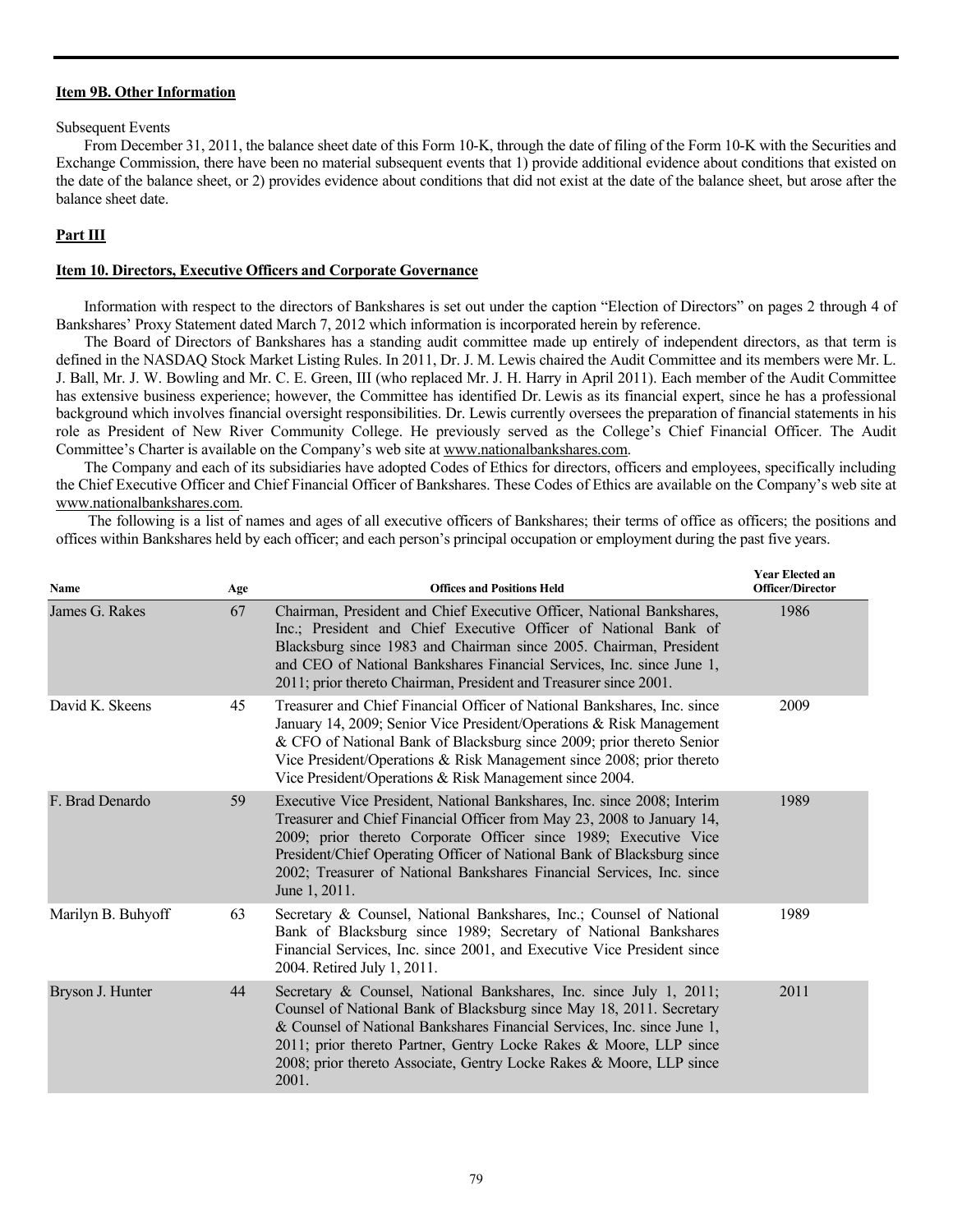### **Item 11. Executive Compensation**

 The information set forth under "Executive Compensation" on pages 11 through 18 of NBI's Proxy Statement dated March 7, 2012 is incorporated herein by reference.

### **Item 12. Security Ownership of Certain Beneficial Owners and Management and Related Stockholder Matters**

 The information contained under "Stock Ownership of Directors and Executive Officers" on page 2 of NBI's Proxy Statement dated March 7, 2012 for the Annual Meeting of Stockholders to be held April 10, 2012 is incorporated herein by reference.

The following table summarizes information concerning National Bankshares equity compensation plans at December 31, 2011:

| <b>Plan Category</b>                                                         | Number of Shares to be<br><b>Issued upon Exercise of</b><br><b>Outstanding Options</b><br>and Warrants | <b>Weighted Average</b><br><b>Exercise</b><br><b>Price of Outstanding</b><br><b>Options and Warrants</b> | <b>Number of Shares Remaining</b><br><b>Available for Future Issuance</b><br><b>Under Equity Compensation</b><br><b>Plans (Excluding Shares)</b><br><b>Reflected in First Column)</b> |
|------------------------------------------------------------------------------|--------------------------------------------------------------------------------------------------------|----------------------------------------------------------------------------------------------------------|---------------------------------------------------------------------------------------------------------------------------------------------------------------------------------------|
| Equity compensation plans approved by stockholders<br>1999 Stock Option Plan | 77,000                                                                                                 | 22.82                                                                                                    | 77,000                                                                                                                                                                                |
| Equity compensation plans not approved by<br>stockholders                    | $- - -$                                                                                                | ---                                                                                                      |                                                                                                                                                                                       |
| Total                                                                        | 77,000                                                                                                 | 22.82                                                                                                    | 77,000                                                                                                                                                                                |

### **Item 13. Certain Relationships and Related Transactions, and Director Independence**

 The information contained under "Director Independence and Certain Transactions With Officers and Directors" on pages 6 and 7 of NBI's Proxy Statement dated March 7, 2012 is incorporated herein by reference.

### **Item 14. Principal Accounting Fees and Services**

 The following fees were paid to Yount, Hyde & Barbour, P.C., Certified Public Accountants, for services provided to NBI for the years ended December 31, 2011 and 2010. The Audit Committee determined that the provision of non-audit services by Yount, Hyde & Barbour P.C. did not compromise the firm's ability to maintain its independence.

Principal Accounting Fees and Services

|                    | 2011    |            | 2010    |            |
|--------------------|---------|------------|---------|------------|
|                    | Fees    | Percentage | Fees    | Percentage |
| Audit fees         | 108,750 | $77\%$     | 105,500 | 77%        |
| Audit-related fees | 24,950  | 18%        | 24,400  | 18%        |
| Tax fees           | 7,500   | $5\%$      | 7,200   | $5\%$      |
|                    | 141,200 | 100%       | 137,100 | 100%       |

Audit fees: Audit and review services and review of documents filed with the SEC.

 Audit-related fees: Employee benefit plan audits and consultation concerning financial accounting and reporting standards. Tax fees: Preparation of federal and state tax returns, review of quarterly estimated tax payments and consultation concerning tax compliance issues.

 The Audit Committee of the Board of Directors meets in advance and specifically approves of the provision of all services of Yount, Hyde & Barbour, P.C.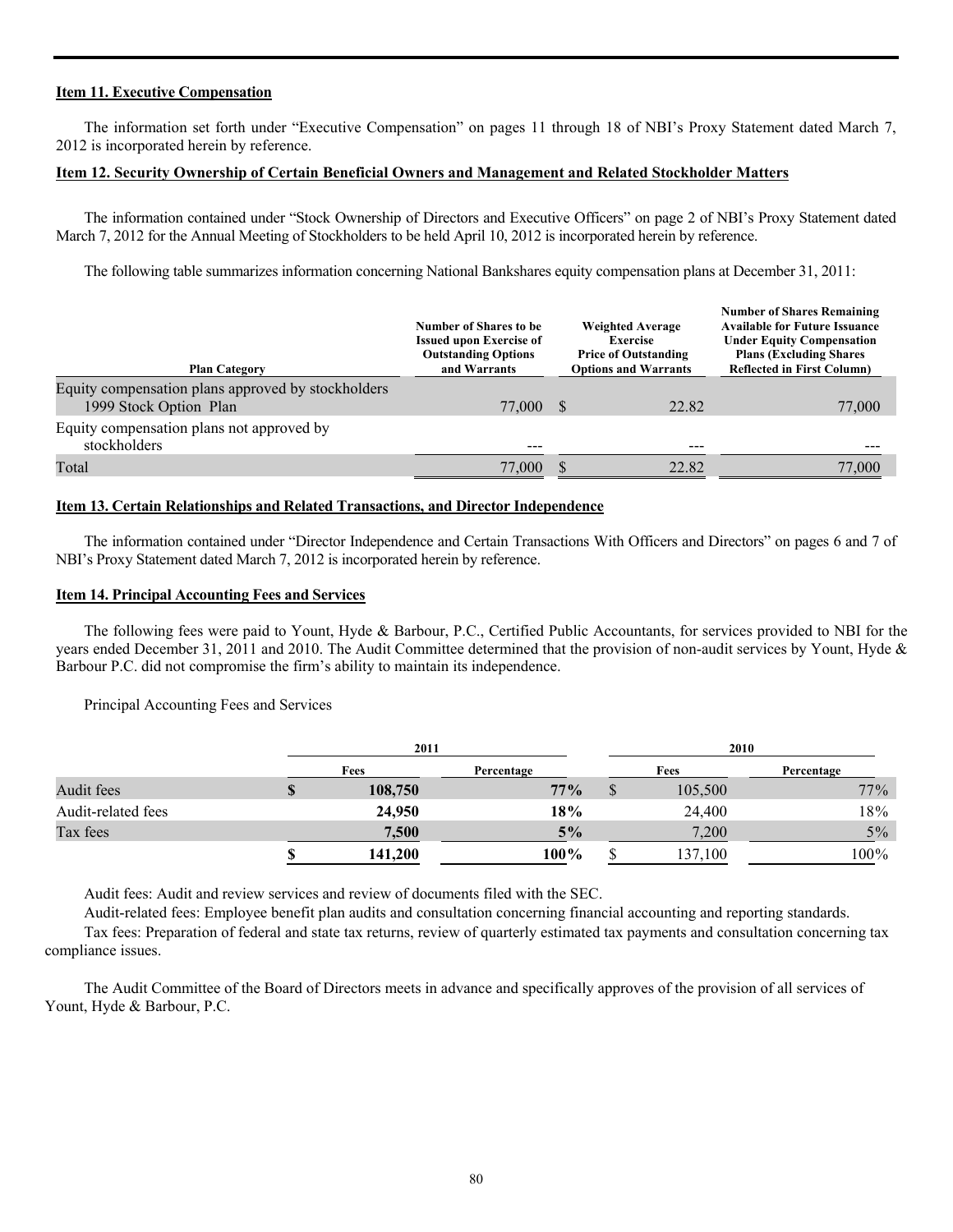## **Part IV**

## **Item 15. Exhibits, Financial Statement Schedules**

## **(a) (1) Financial Statements**

The following consolidated financial statements of National Bankshares, Inc. are included in Item 8:

Reports of Independent Registered Public Accounting Firm

 Consolidated Balance Sheets – As of December 31, 2011 and 2010 Consolidated Statements of Income – Years ended December 31, 2011, 2010 and 2009 Consolidated Statements of Changes in Stockholders' Equity – Years ended December 31, 2011, 2010 and 2009 Consolidated Statements of Cash Flows – Years ended December 31, 2011, 2010 and 2009

Notes to Consolidated Financial Statements

## **(a) (2) Financial Statement Schedules**

 Certain schedules to the consolidated financial statements have been omitted if they were not required by Article 9 of Regulation S-X or if, under the related instructions, they were inapplicable, or if the information is contained elsewhere in this Annual Report on Form 10-K.

## **(a) (3) Exhibits**

A list of the exhibits filed or incorporated in this Annual Report by reference is as follows:

| <b>Exhibit No.</b> | Description                                                                                                              | Page No. in<br><b>Sequential System</b>                                                                                                             |
|--------------------|--------------------------------------------------------------------------------------------------------------------------|-----------------------------------------------------------------------------------------------------------------------------------------------------|
| 3(i)               | Amended and Restated Articles of Incorporation of National Bankshares,<br>Inc.                                           | (incorporated herein by reference to Exhibit<br>3.1 of the Form 8K for filed on March 16,<br>2006)                                                  |
| 3(ii)              | Amended By-laws of National Bankshares, Inc.                                                                             | (incorporated herein by reference to Exhibit<br>3(ii) of the Annual Report on Form 10K for<br>fiscal year ended December 31, 2007)                  |
| 4(i)               | Specimen copy of certificate for National Bankshares, Inc. common stock                                                  | (incorporated herein by reference to Exhibit<br>4(a) of the Annual Report on Form 10K for<br>fiscal year ended December 31, 1993)                   |
| $*10(iii)(A)$      | National Bankshares, Inc. 1999 Stock Option Plan                                                                         | (incorporated herein by reference to Exhibit<br>4.3 of the Form S-8, filed as Registration<br>No. 333-79979 with the Commission on<br>June 4, 1999) |
| $*10(iii)(A)$      | Executive Employment Agreement dated December 17, 2008, between<br>National Bankshares, Inc. and James G. Rakes          | (incorporated herein by reference to Exhibit<br>10(iii)(A) of the Annual Report on Form<br>10K for fiscal year ended December 31,<br>2008)          |
| $*10(iii)(A)$      | Employee Lease Agreement dated August 14, 2002, between National<br>Bankshares, Inc. and The National Bank of Blacksburg | (incorporated herein by reference to Exhibit<br>$10$ (iii) (A) of Form $10Q$ for the period<br>ended September 30, 2002)                            |
| $*10(iii)(A)$      | Executive Employment Agreement dated December 17, 2008, between<br>National Bankshares, Inc. and F. Brad Denardo         | (incorporated herein by reference to Exhibit<br>10(iii)(A) of the Annual Report on Form<br>10K for fiscal year ended December 31,<br>2008)          |
| $*10(iii)(A)$      | Executive Employment Agreement dated December 17, 2008, between<br>National Bankshares, Inc. and Marilyn B. Buhyoff      | (incorporated herein by reference to Exhibit<br>$10(iii)(A)$ of the Annual Report on Form<br>10K for fiscal year ended December 31,<br>2008)        |
| $*10(iii)(A)$      | Salary Continuation Agreement dated February 8, 2006, between The<br>National Bank of Blacksburg and James G. Rakes      | (incorporated herein by reference to Exhibit<br>10(iii)(A) of the Form 8K filed on February<br>8, 2006)                                             |
| $*10(iii)(A)$      | Salary Continuation Agreement dated February 8, 2006, between The<br>National Bank of Blacksburg and F. Brad Denardo     | (incorporated herein by reference to Exhibit<br>10(iii)(A) of the Form 8K filed on February<br>8, 2006)                                             |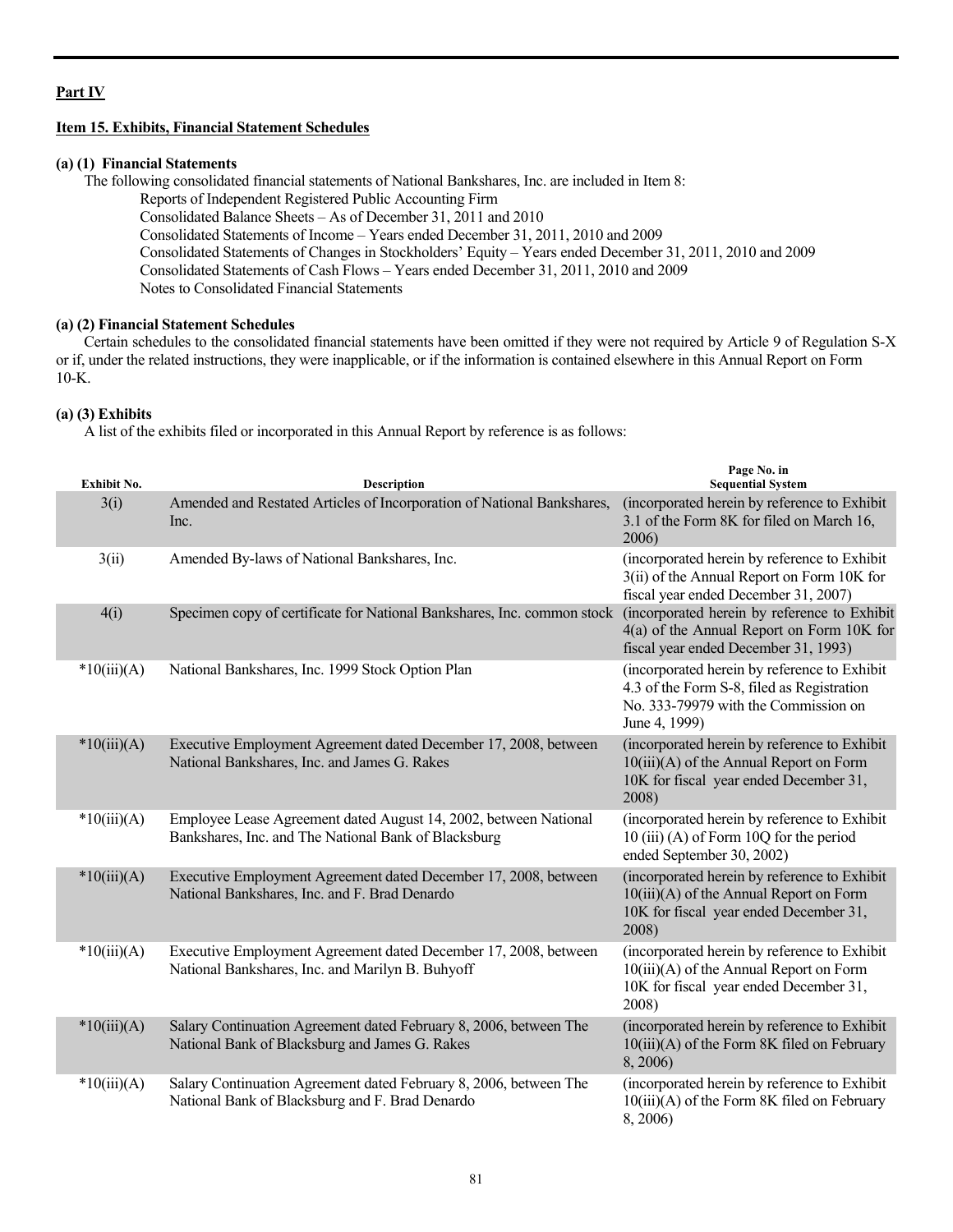| $*10(iii)(A)$  | Salary Continuation Agreement dated February 8, 2006, between<br>National Bankshares, Inc. and Marilyn B. Buhyoff                                                                           | (incorporated herein by reference to Exhibit<br>10(iii)(A) of the Form 8K filed on February<br>8, 2006)                                     |
|----------------|---------------------------------------------------------------------------------------------------------------------------------------------------------------------------------------------|---------------------------------------------------------------------------------------------------------------------------------------------|
| $*10(iii)(A)$  | Salary Continuation Agreement dated February 8, 2006, between<br>The National Bank of Blacksburg and David K. Skeens                                                                        | (incorporated herein by reference to Exhibit<br>10(iii)(A) of the Form 8K filed on January<br>25, 2012)                                     |
| $*10(iii)(A)$  | First Amendment, dated December 19, 2007, to The National Bank of<br>Blacksburg Salary Continuation Agreement for James G. Rakes                                                            | (incorporated herein by reference to Exhibit<br>10(iii)(A) of the Form 8K filed on December<br>19, 2007)                                    |
| $*10(iii)(A)$  | First Amendment, dated December 19, 2007, to The National Bank of<br>Blacksburg Salary Continuation Agreement for F. Brad Denardo                                                           | (incorporated herein by reference to Exhibit<br>10(iii)(A) of the Form 8K filed on December<br>19, 2007)                                    |
| $*10(iii)(A)$  | First Amendment, dated December 19, 2007, to The National Bank of<br>Blacksburg Salary Continuation Agreement for David K. Skeens                                                           | (incorporated herein by reference to Exhibit<br>10(iii)(A) of the Form 8K filed on January<br>25, 2012)                                     |
| $*10(iii)(A)$  | First Amendment, dated December 19, 2007, to National Bankshares, Inc.<br>Salary Continuation Agreement for Marilyn B. Buhyoff                                                              | (incorporated herein by reference to Exhibit<br>10(iii)(A) of the Form 8K filed on December<br>19, 2007)                                    |
| $*10(viii)(A)$ | Second Amendment, dated June 12, 2008, to The National Bank of<br>Blacksburg Salary Continuation Agreement for F. Brad Denardo                                                              | (incorporated herein by reference to Exhibit<br>10(iii)(A) of the Form 8K filed on June 12,<br>2008)                                        |
| $*10(viii)(A)$ | Second Amendment, dated December 17, 2008, to The National Bank of<br>Blacksburg Salary Continuation Agreement for James G. Rakes                                                           | (incorporated herein by reference to Exhibit<br>10(viii)(A) of the Annual Report on Form<br>10K for fiscal year ended December 31,<br>2008) |
| $*10(viii)(A)$ | Second Amendment, dated December 17, 2008, to The National Bank of<br>Blacksburg Salary Continuation Agreement for Marilyn B. Buhyoff                                                       | (incorporated herein by reference to Exhibit<br>10(viii)(A) of the Annual Report on Form<br>10K for fiscal year ended December 31,<br>2008) |
| $*10(iii)(A)$  | Second Amendment, dated June 12, 2008, to The National Bank of<br>Blacksburg Salary Continuation Agreement for David K. Skeens                                                              | (incorporated herein by reference to Exhibit<br>10(iii)(A) of the Form 8K filed on January<br>25, 2012)                                     |
| $*10(viii)(A)$ | Third Amendment, dated December 17, 2008, to The National Bank of<br>Blacksburg Salary Continuation Agreement for F. Brad Denardo                                                           | (incorporated herein by reference to Exhibit<br>10(viii)(A) of the Annual Report on Form<br>10K for fiscal year ended December 31,<br>2008) |
| $*10(iii)(A)$  | Third Amendment, dated January 20 2012, to The National Bank of<br>Blacksburg Salary Continuation Agreement for David K. Skeens                                                             | (incorporated herein by reference to Exhibit<br>$10(iii)(A)$ of the Form 8K filed on January<br>25, 2012)                                   |
| $*10(iii)(A)$  | Salary Continuation Agreement dated January 20, 2012 between<br>The National Bank of Blacksburg and Bryson J. Hunter                                                                        | (incorporated herein by reference to Exhibit<br>10(iii)(A) of the Form 8K filed on January<br>25, 2012)                                     |
| $+23$          | Consent of Yount, Hyde & Barbour, P.C. to incorporation by reference of<br>independent auditor's report included in this Form 10-K, into registrant's<br>registration statement on Form S-8 | (incorporated herein by reference to<br>Exhibit 23 of the Annual Report on Form<br>10K for fiscal year ended December 31,<br>2011)          |
| $+31(i)$       | Section 906 Certification of Chief Executive Officer                                                                                                                                        | Page 84                                                                                                                                     |
| $+31(ii)$      | Section 906 Certification of Chief Financial Officer                                                                                                                                        | Page 85                                                                                                                                     |
| $+32(i)$       | 18 U.S.C. Section 1350 Certification of Chief Executive Officer                                                                                                                             | Page 86                                                                                                                                     |
| $+32(ii)$      | 18 U.S.C. Section 1350 Certification of Chief Financial Officer                                                                                                                             | Page 87                                                                                                                                     |

\*Indicates a management contract or compensatory plan required to be filed herein.

+Filed with this Annual Report on Form 10-K.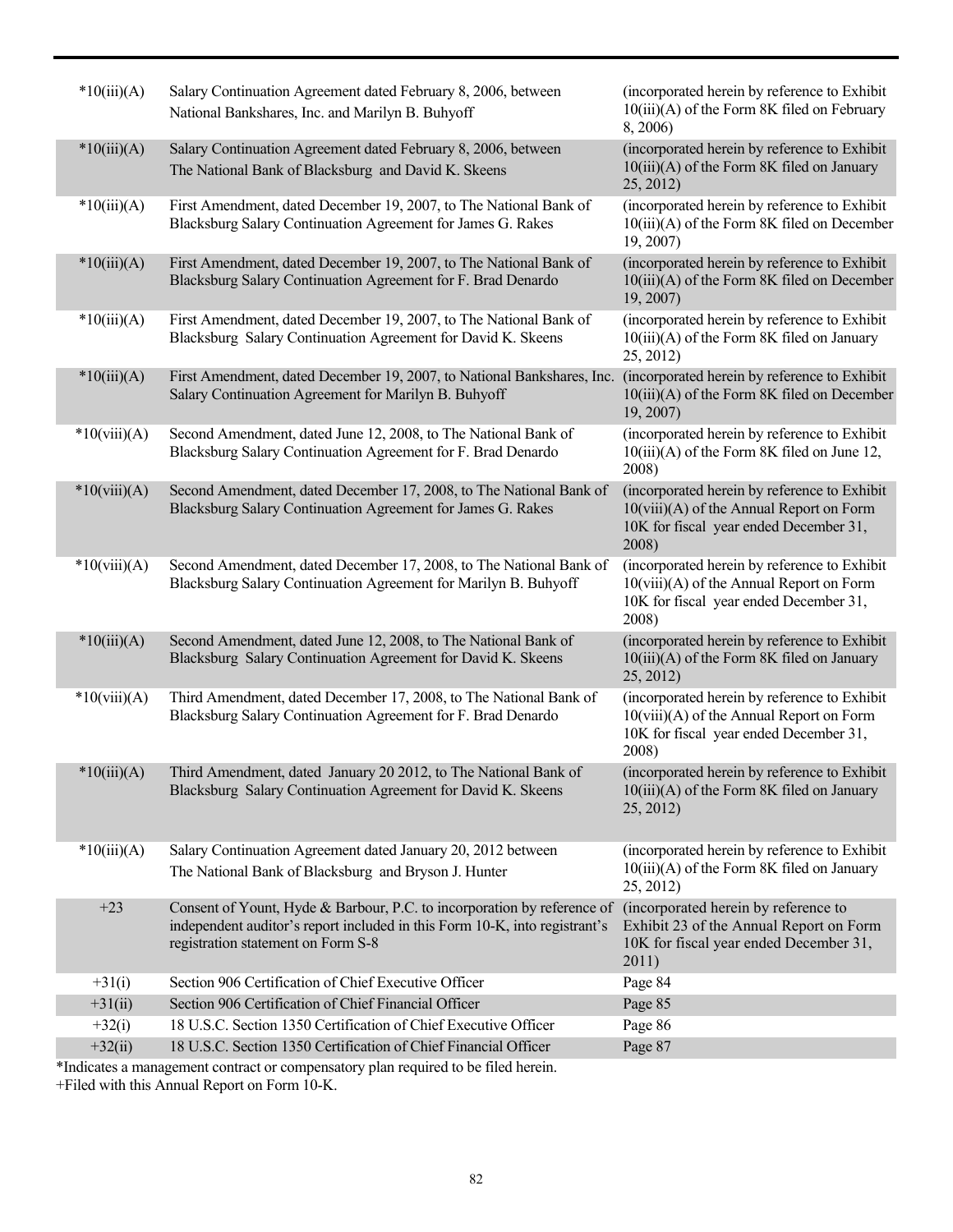### **Signatures**

 Pursuant to the requirements of Section 13 or 15(d) of the Securities Exchange Act of 1934, National Bankshares, Inc. has duly caused this report to be signed on its behalf by the undersigned, thereunto duly authorized.

NATIONAL BANKSHARES, INC.

#### /s/ JAMES G. RAKES

James G. Rakes Chairman, President and Chief Executive Officer (Principal Executive Officer)

## /s/ DAVID K. SKEENS

David K. Skeens Treasurer and Chief Financial Officer (Principal Financial Officer) (Principal Accounting Officer)

Date: March 07, 2012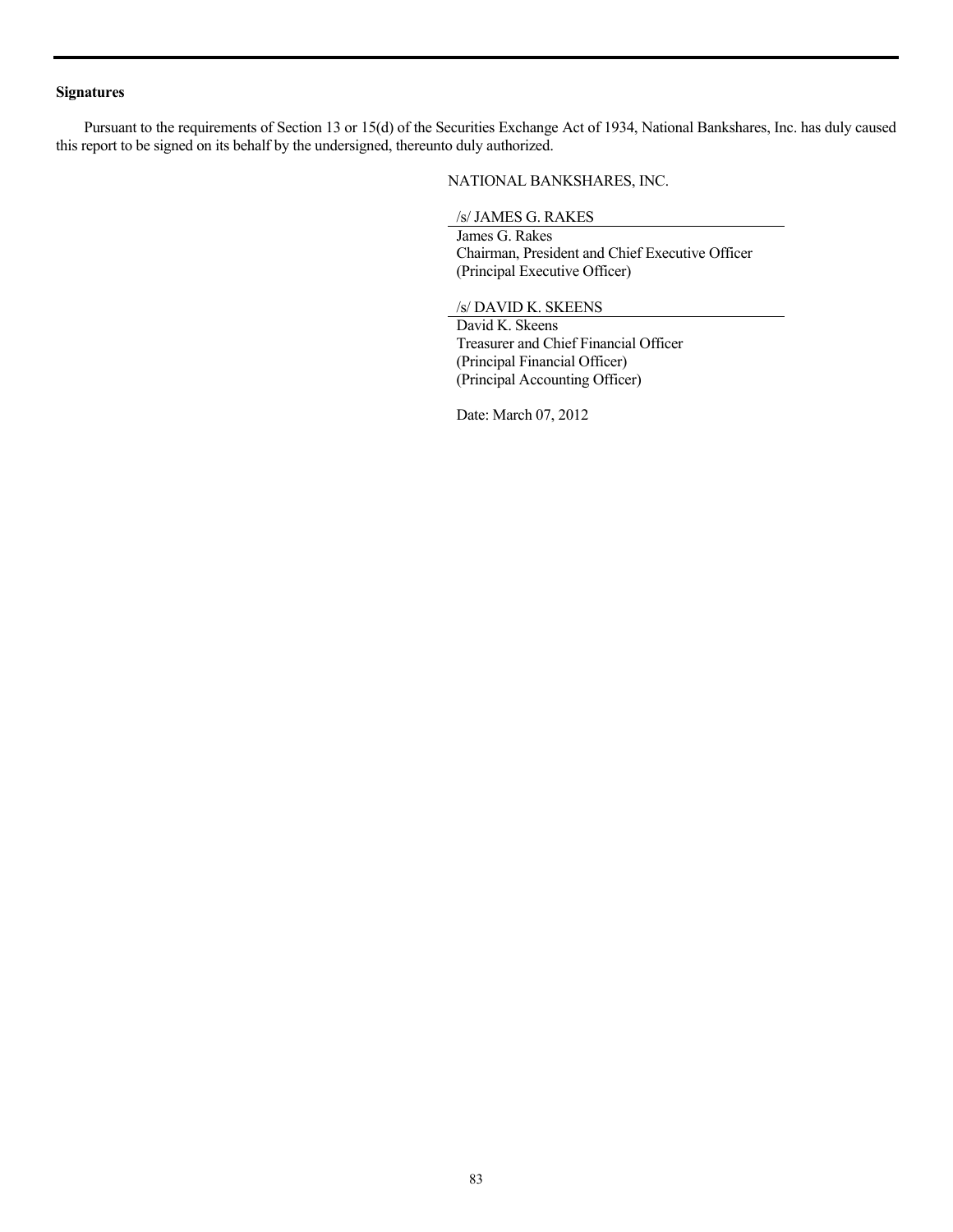## Exhibit No. 31(i)

## CERTIFICATIONS UNDER SECTION 906 OF THE SARBANES OXLEY ACT OF 2002

I, James G. Rakes, Chairman, President and Chief Executive Officer of National Bankshares, Inc., certify that:

- 1. I have reviewed this annual report on Form 10-K of National Bankshares, Inc.;
- 2. Based on my knowledge, this report does not contain any untrue statement of a material fact or omit to state a material fact necessary to make the statements made, in light of the circumstances under which such statements were made, not misleading with respect to the period covered by this report;
- 3. Based on my knowledge, the financial statements, and other financial information included in this report, fairly present in all material respects the financial condition, results of operations and cash flows of the registrant as of, and for, the periods presented in this report;
- 4. The registrant's other certifying officer(s) and I are responsible for establishing and maintaining disclosure controls and procedures (as defined in Exchange Act Rules 13a – 15 (e) and 15d – 15 (e)) and internal control over financial reporting (as defined in Exchange Act Rules  $13a - 15(f)$  and  $15d - 15(f)$  for the registrant and have:
	- (a) Designed such disclosure controls and procedures, or caused such disclosure controls and procedures to be designed under our supervision, to ensure that material information relating to the registrant, including its consolidated subsidiaries, is made known to us by others within those entities, particularly during the period in which this report is being prepared; and
	- (b) Designed such internal control over financial reporting, or caused such internal control over financial reporting to be designed under our supervision, to provide reasonable assurance regarding the reliability of financial reporting and the preparation of financial statements for external purposes in accordance with generally accepted accounting principles; and
	- (c) Evaluated the effectiveness of the registrant's disclosure controls and procedures and presented in this report our conclusions about the effectiveness of the disclosure controls and procedures, as of the end of the period covered by this report based on such evaluations; and
	- (d) Disclosed in this report any change in the registrant's internal control over financial reporting that occurred during the registrant's most recent fiscal quarter (the registrant's fourth fiscal quarter in the case of an annual report) that has materially affected, or is reasonably likely to materially affect, the registrant's internal control over financial reporting.
- 5. The registrant's other certifying officer(s) and I have disclosed, based on our most recent evaluation of internal control over financial reporting, to the registrant's auditors and the audit committee of the registrant's board of directors (or persons performing the equivalent functions):
	- (a) All significant deficiencies and material weaknesses in the design or operation of internal control over financial reporting which are reasonably likely to adversely affect the registrant's ability to record, process, summarize and report financial information; and
	- (b) Any fraud, whether or not material, that involves management or other employees who have a significant role in the registrant's internal control over financial reporting.

Date: March 07, 2012

/s/ JAMES G. RAKES

James G. Rakes Chairman, President and Chief Executive Officer (Principal Executive Officer)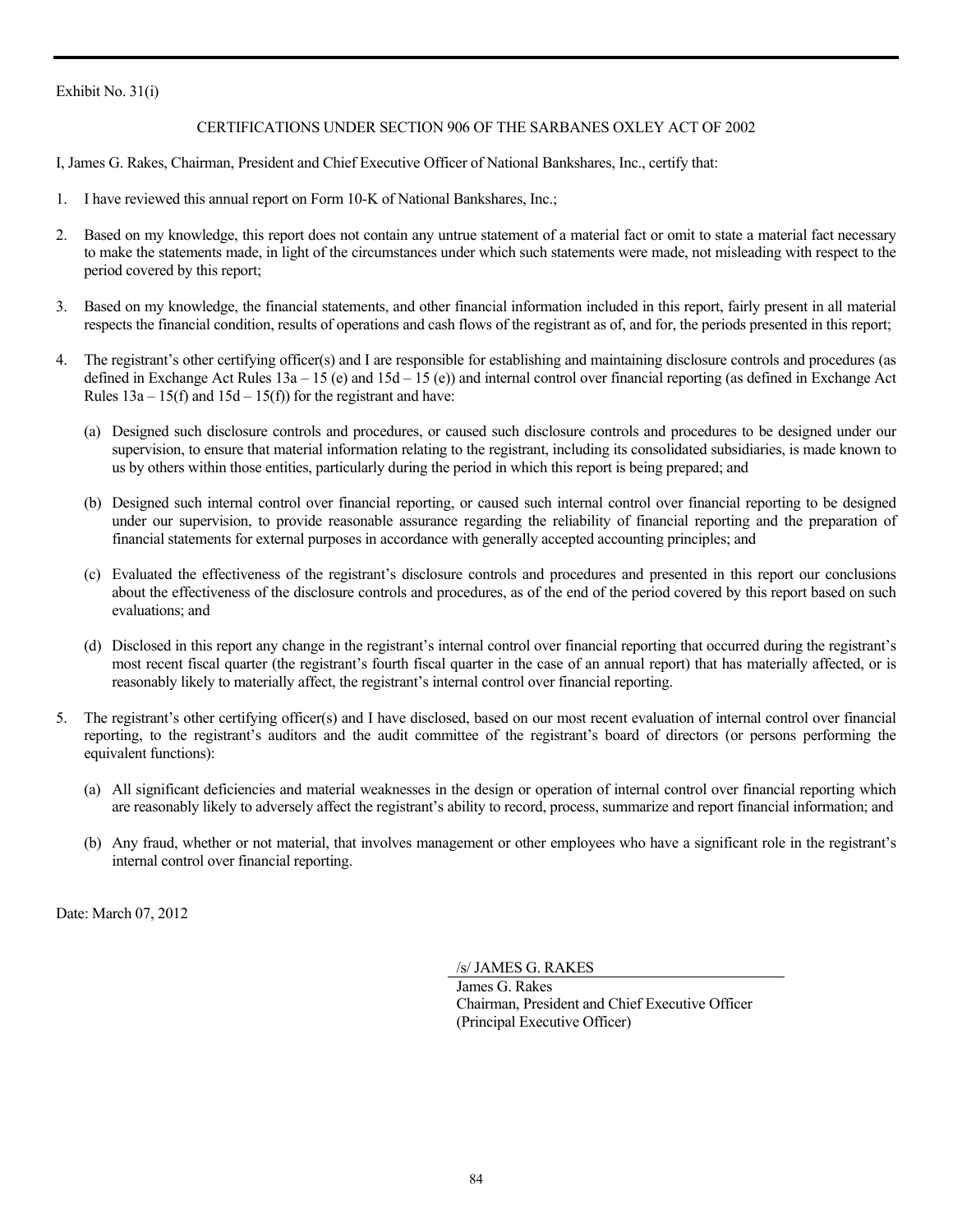## Exhibit 31(ii)

I, David K. Skeens, Treasurer and Chief Financial Officer of National Bankshares, Inc., certify that:

- 1. I have reviewed this annual report on Form 10-K of National Bankshares, Inc.;
- 2. Based on my knowledge, this report does not contain any untrue statement of a material fact or omit to state a material fact necessary to make the statements made, in light of the circumstances under which such statements were made, not misleading with respect to the period covered by this report;
- 3. Based on my knowledge, the financial statements, and other financial information included in this report, fairly present in all material respects the financial condition, results of operations and cash flows of the registrant as of, and for, the periods presented in this report;
- 4. The registrant's other certifying officer(s) and I are responsible for establishing and maintaining disclosure controls and procedures (as defined in Exchange Act Rules  $13a - 15$  (e) and  $15d - 15$  (e)) and internal control over financial reporting (as defined in Exchange Act Rules  $13a - 15(f)$  and  $15d - 15(f)$  for the registrant and have:
	- (a) Designed such disclosure controls and procedures, or caused such disclosure controls and procedures to be designed under our supervision, to ensure that material information relating to the registrant, including its consolidated subsidiaries, is made known to us by others within those entities, particularly during the period in which this report is being prepared; and
	- (b) Designed such internal control over financial reporting, or caused such internal control over financial reporting to be designed under our supervision, to provide reasonable assurance regarding the reliability of financial reporting and the preparation of financial statements for external purpose in accordance with generally accepted accounting principles; and
	- (c) Evaluated the effectiveness of the registrant's disclosure controls and procedures and presented in this report our conclusions about the effectiveness of the disclosure controls and procedures, as of the end of the period covered by this report based on such evaluations; and
	- (d) Disclosed in this report any change in the registrant's internal control over financial reporting that occurred during the registrant's most recent fiscal quarter (the registrant's fourth fiscal quarter in the case of an annual report) that has materially affected, or is reasonably likely to materially affect, the registrant's internal control over financial reporting.
- 5. The registrant's other certifying officer(s) and I have disclosed, based on our most recent evaluation of internal control over financial reporting, to the registrant's auditors and the audit committee of the registrant's board of directors (or persons performing the equivalent functions):
	- (a) All significant deficiencies and material weaknesses in the design or operation of internal control over financial reporting which are reasonably likely to adversely affect the registrant's ability to record, process, summarize and report financial information; and
	- (b) Any fraud, whether or not material, that involves management or other employees who have a significant role in the registrant's internal control over financial reporting.

Date: March 07, 2012

/s/ DAVID K. SKEENS

David K. Skeens Treasurer and Chief Financial Officer (Principal Financial Officer)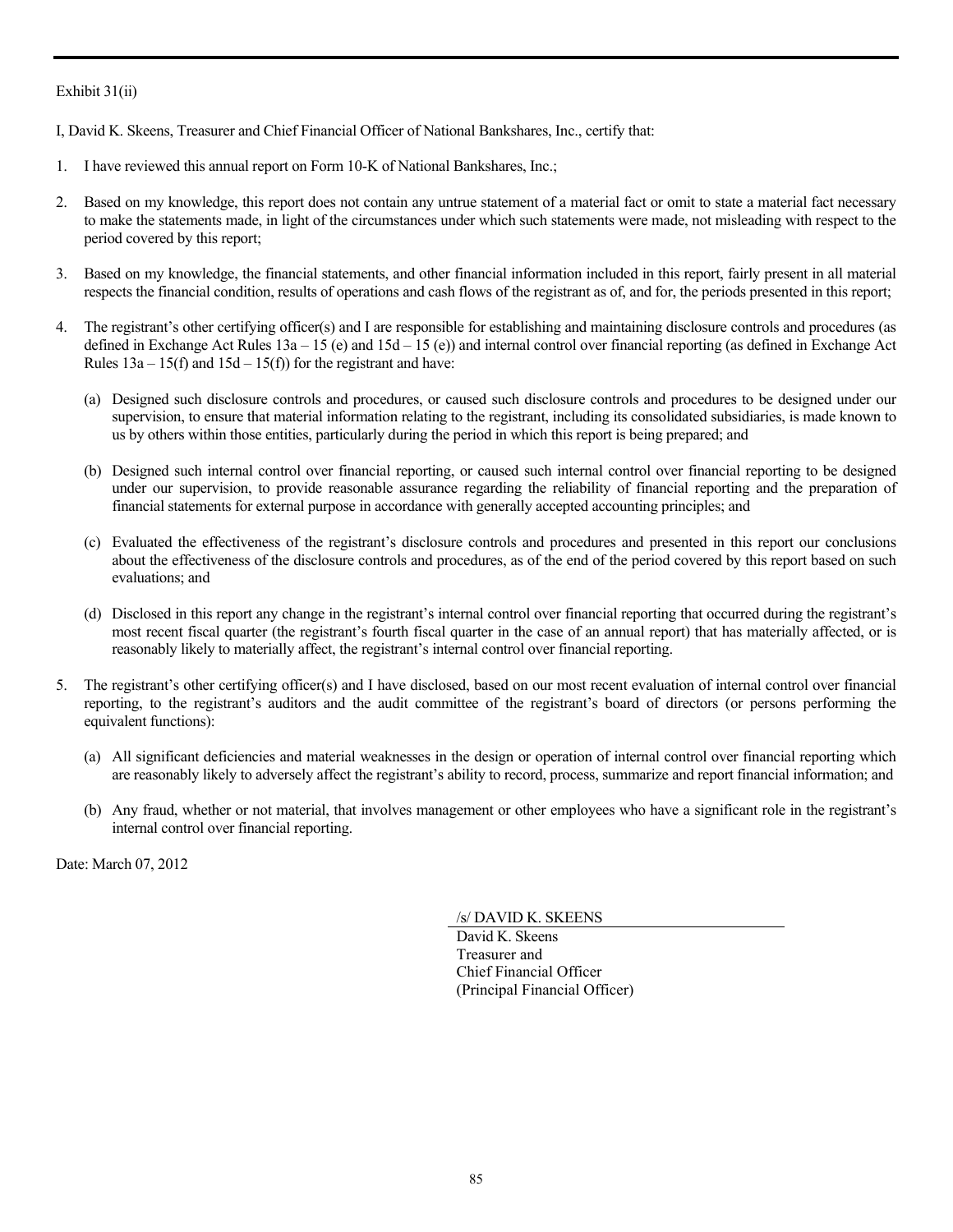Pursuant to the requirements of the Securities Exchange Act of 1934, this report has been signed by the following persons on behalf of the Registrant and in the capacities and on the date indicated.

|                                          | Date       | <b>Title</b>                                                                                             |
|------------------------------------------|------------|----------------------------------------------------------------------------------------------------------|
| /s/ L. J. BALL<br>L. J. Ball             | 03/07/2012 | Director                                                                                                 |
| /s/ J. W. BOWLING<br>J. W. Bowling       | 03/07/2012 | Director                                                                                                 |
| /s/ C. E. GREEN, III<br>C. E. Green, III | 03/07/2012 | Director                                                                                                 |
| /s/ J. M. LEWIS<br>J. M. Lewis           | 03/07/2012 | Director                                                                                                 |
| /s/ M. G. MILLER<br>M. G. Miller         | 03/07/2012 | Director                                                                                                 |
| /s/W. A. PEERY<br>W. A. Peery            | 03/07/2012 | Director                                                                                                 |
| /s/ J. G. RAKES<br>J. G. Rakes           | 03/07/2012 | Chairman of the Board<br>President and Chief Executive Officer-<br>National Bankshares, Inc.<br>Director |
| /s/ G. P. REYNOLDS<br>G. P. Reynolds     | 03/07/2012 | Director                                                                                                 |
| /s/ J. M. SHULER<br>J. M. Shuler         | 03/07/2012 | Director                                                                                                 |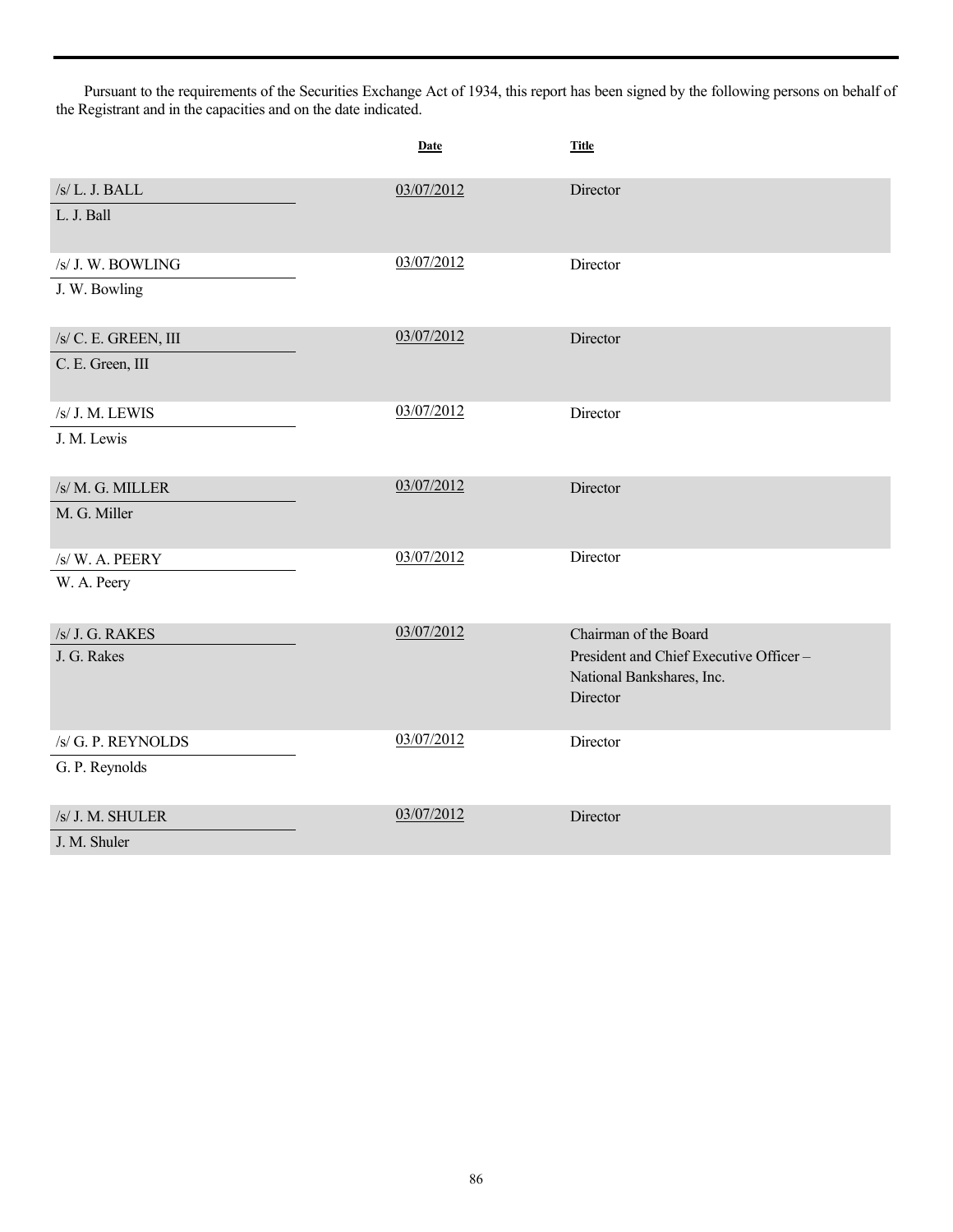Exhibit 32(i)

## CERTIFICATION OF CHIEF EXECUTIVE OFFICER PURSUANT TO U.S.C. SECTION 1350

 In connection with the Form 10-K of National Bankshares, Inc. for the year ended December 31, 2011, I, James G. Rakes, Chairman, President and Chief Executive Officer of National Bankshares, Inc., hereby certify pursuant to 18 U.S.C. Section 1350, as adopted pursuant to section 906 of the Sarbanes-Oxley Act of 2002, to the best of my knowledge and belief that:

- (1) such Form 10-K for the year ended December 31, 2011, fully complies with the requirements of section 13(a) or 15(d) of the Securities Act of 1934; and
- (2) the information contained in such Form 10-K for the year ended December 31, 2011, fairly presents in all material respects, the financial condition and results of operations of National Bankshares, Inc.

/s/ JAMES G. RAKES

James G. Rakes Chairman, President and Chief Executive Officer (Principal Executive Officer)

Exhibit 32(ii)

## CERTIFICATION OF CHIEF FINANCIAL OFFICER PURSUANT TO U.S.C. SECTION 1350

 In connection with the Form 10-K of National Bankshares, Inc. for the year ended December 31, 2011, I, David K. Skeens, Treasurer and Chief Financial Officer of National Bankshares, Inc., hereby certify pursuant to 18 U. S. C. Section 1350, as adopted pursuant to section 906 of the Sarbanes-Oxley Act of 2002, to the best of my knowledge and belief that:

- (1) such Form 10-K for the year ended December 31, 2011, fully complies with the requirements of section 13(a) or 15(d) of the Securities Act of 1934; and
- (2) the information contained in such Form 10-K for the year ended December 31, 2011, fairly presents in all material respects, the financial condition and results of operations of National Bankshares, Inc.

/s/ DAVID K. SKEENS

David K. Skeens Treasurer and Chief Financial Officer (Principal Financial Officer)